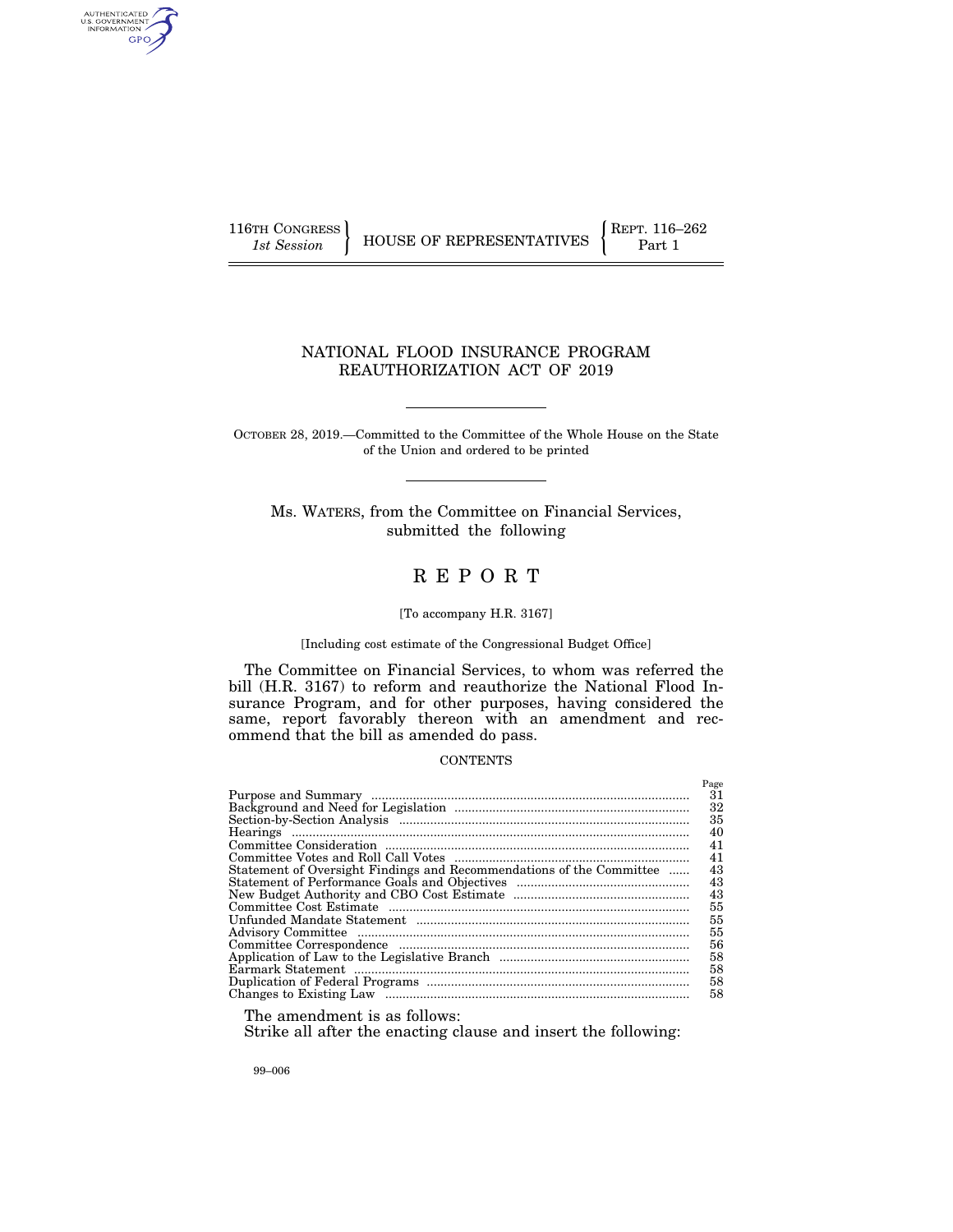### **SECTION 1. SHORT TITLE; TABLE OF CONTENTS.**

### (a) SHORT TITLE.—This Act may be cited as the ''National Flood Insurance Program Reauthorization Act of 2019''.

### (b) TABLE OF CONTENTS.—The table of contents for this Act is as follows:

- Sec. 1. Short title; table of contents. Sec. 2. Congressional findings.
	-

### TITLE I—REAUTHORIZATION AND AFFORDABILITY

- 
- Sec. 101. Program extension. Sec. 102. Demonstration program for policy affordability. Sec. 103. Premium and fees relief for families and small businesses.
- 
- 
- 
- Sec. 104. Monthly installment payment of premiums.<br>Sec. 105. State revolving loan funds for low-interest loans.<br>Sec. 106. Use of replacement cost value in estimating premium rates.<br>Sec. 107. Refund of premiums upon cancell

#### TITLE II—MAPPING

- 
- Sec. 201. Reauthorization of appropriations for National Flood Mapping Program.<br>Sec. 202. National Flood Mapping Program.<br>Sec. 203. Plood mapping modernization and homeowner empowerment pilot program.<br>Sec. 204. Mapping imp
- 
- 
- 
- 
- 
- 
- 

#### TITLE III—MITIGATION

- 
- 
- 
- Sec. 301. Increased cost of compliance coverage.<br>Sec. 302. Multiple-loss properties.<br>Sec. 303. Premium rates for certain mitigated properties.<br>Sec. 304. Coverage for cooperatives.<br>Sec. 305. Voluntary community-based flood
- 
- Sec. 308. Community assistance program for effective floodplain management.

### TITLE IV—MODERNIZATION

- Sec. 401. Effect of private flood insurance coverage on continuous coverage requirements.<br>Sec. 402. Optional coverage for umbrella policies.<br>Sec. 403. Annual independent actuarial study.<br>Sec. 404. Sharing of and access to
- 
- 
- 
- Sec. 406. Leveraging risk transfer opportunities for a sound financial framework. Sec. 407. Write-Your-Own arrangements. Sec. 408. Study on increasing participation.
- 

#### **SEC. 2. CONGRESSIONAL FINDINGS.**

The Congress finds that—

(1) since 2016, communities and families across the United States have suffered over \$300 billion in losses as a result of flooding;

(2) flooding disasters in the United States present a threat to people, property, and taxpayers;

(3) the National Flood Insurance Program (NFIP) is a key component of the Federal Government's efforts to minimize the damage and financial impact of floods;

(4) the NFIP is the principal provider of flood insurance in the United States, covering over 5 million households and businesses across the country;

(5) affordability of flood insurance coverage remains a serious concern;

(6) investment in mitigation is a cost-effective means of reducing risk;

(7) a policyholder's ability to pay for flood insurance coverage should be considered for premium rate discounts; and

(8) in the absence of widespread private insurance industry participation, and as a matter of national policy, the Federal Government must ensure the availability and affordability of flood insurance.

# **TITLE I—REAUTHORIZATION AND AFFORDABILITY**

### **SEC. 101. PROGRAM EXTENSION.**

(a) FINANCING.—Subsection (a) of section 1309 of the National Flood Insurance Act of 1968 (42 U.S.C. 4016(a)) is amended by striking ''September 30, 2019'' and inserting ''September 30, 2024''.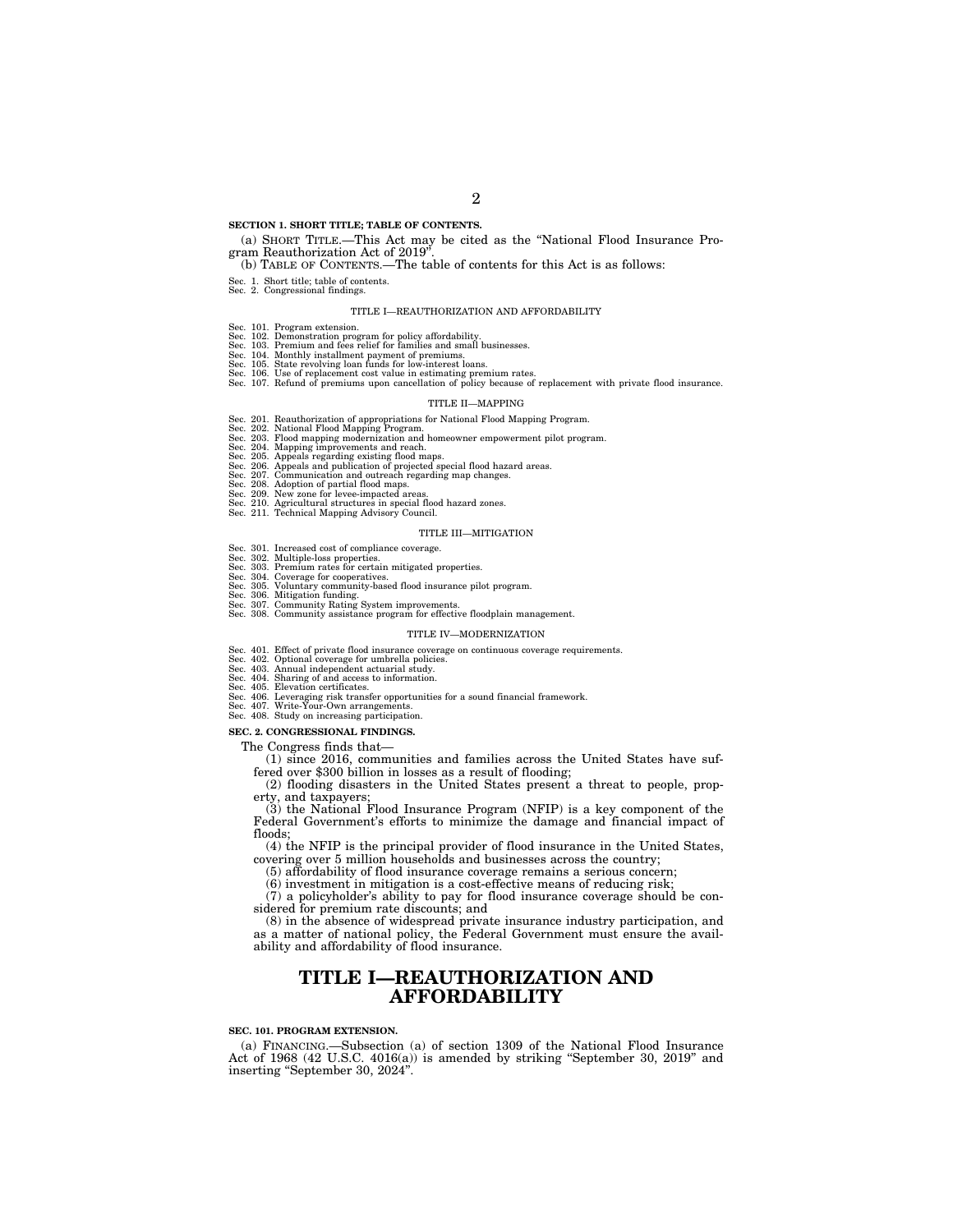(b) PROGRAM EXPIRATION.—Section 1319 of the National Flood Insurance Act of 1968 (42 U.S.C. 4026) is amended by striking ''September 30, 2019'' and inserting ''September 30, 2024''.

(c) RETROACTIVE EFFECTIVE DATE.—If this Act is enacted after September 30, 2019, the amendments made by subsections (a) and (b) shall take effect as if enacted on September 30, 2019.

### **SEC. 102. DEMONSTRATION PROGRAM FOR POLICY AFFORDABILITY.**

(a) AUTHORITY.—

(1) IN GENERAL.—The Administrator of the Federal Emergency Management Agency shall establish and carry out a demonstration program under this section to demonstrate the effectiveness of providing means-tested discounted rates for flood insurance coverage made available under the National Flood Insurance Act of 1968 for eligible households.

(2) CONSULTATION.—The Administrator may consult with the Secretary of the Treasury and the Secretary of Housing and Urban Development about the implementation of the program established pursuant to paragraph (1).

(b) ELIGIBLE HOUSEHOLDS AND PROPERTIES.—The Administrator may provide discounted premium rates pursuant to this section only for properties that are

(1) 1- to 4-family residential properties; and

(2) the primary residence of a household whose income does not exceed 80 percent of the area median income, as determined by the Administrator in consultation with the Secretary of Housing and Urban Development.

(c) INCOME DETERMINATIONS.—For purposes of the program under this section, the Administrator shall make determinations of household income on an annual basis.

(d) PREMIUM DISCOUNTS.—Notwithstanding any provision of the National Flood Insurance Act of 1968, the chargeable premium rate for flood insurance coverage made available under the program under this section shall be an amount that does not exceed 2 percent of annual area median income for the area within which is located the property for which the coverage is provided.

(e) DISCLOSURE OF FULL-RISK RATE.—The Administrator shall provide to each policyholder purchasing flood insurance coverage under the program under this section for a property, not later than the commencement of the period of such coverage, a written statement setting forth the full actuarial premium rate for coverage for such property determined in accordance with section 1307(a)(1) of the National Flood Insurance Act of 1968 (42 U.S.C.  $4014(a)(1)$ ), the amount of the premium discount for such coverage, and any other information the Administrator considers helpful to policyholders in understanding flood insurance coverage and costs.

(f) GUIDANCE.—Not later than the expiration of the 12-month period beginning on the date of the enactment of this Act, the Administrator shall issue guidance providing for the establishment of the demonstration program under this section, which shall include—

(1) an estimation of the cost of the program stated in terms of the aggregate of premium discounts to be made available under the program;

(2) a description of how the Administrator will determine eligibility for households to participate in the program in accordance with the requirements for eligibility in subsection (b); and

(3) any new requirements to which policyholders participating in the program will be subject; and

(4) the results of any consultation with the Secretary of the Treasury or the Secretary of Housing and Urban Development.

(g) REPORT TO CONGRESS.

(1) COLLECTION OF INFORMATION.—The Administrator shall collect by survey or other means, for each participating community in the national flood insurance program and regarding each year during the period beginning 5 years before implementation of the demonstration program under this section and ending upon the termination date under subsection (j), the following information:

(A) The demographic characteristics of households purchasing flood insurance coverage under such program.

(B) The average median income of such households.

(C) The number of properties located in areas for which a major disaster related to flooding was declared pursuant to the Robert T. Stafford Disaster Relief and Emergency Assistance Act.

(D) The number of policies made available under the national flood insurance program and the number and aggregate amount of claims submitted under such program.

(E) For all properties in such community receiving discounted coverage under the demonstration program under this section, the aggregate amount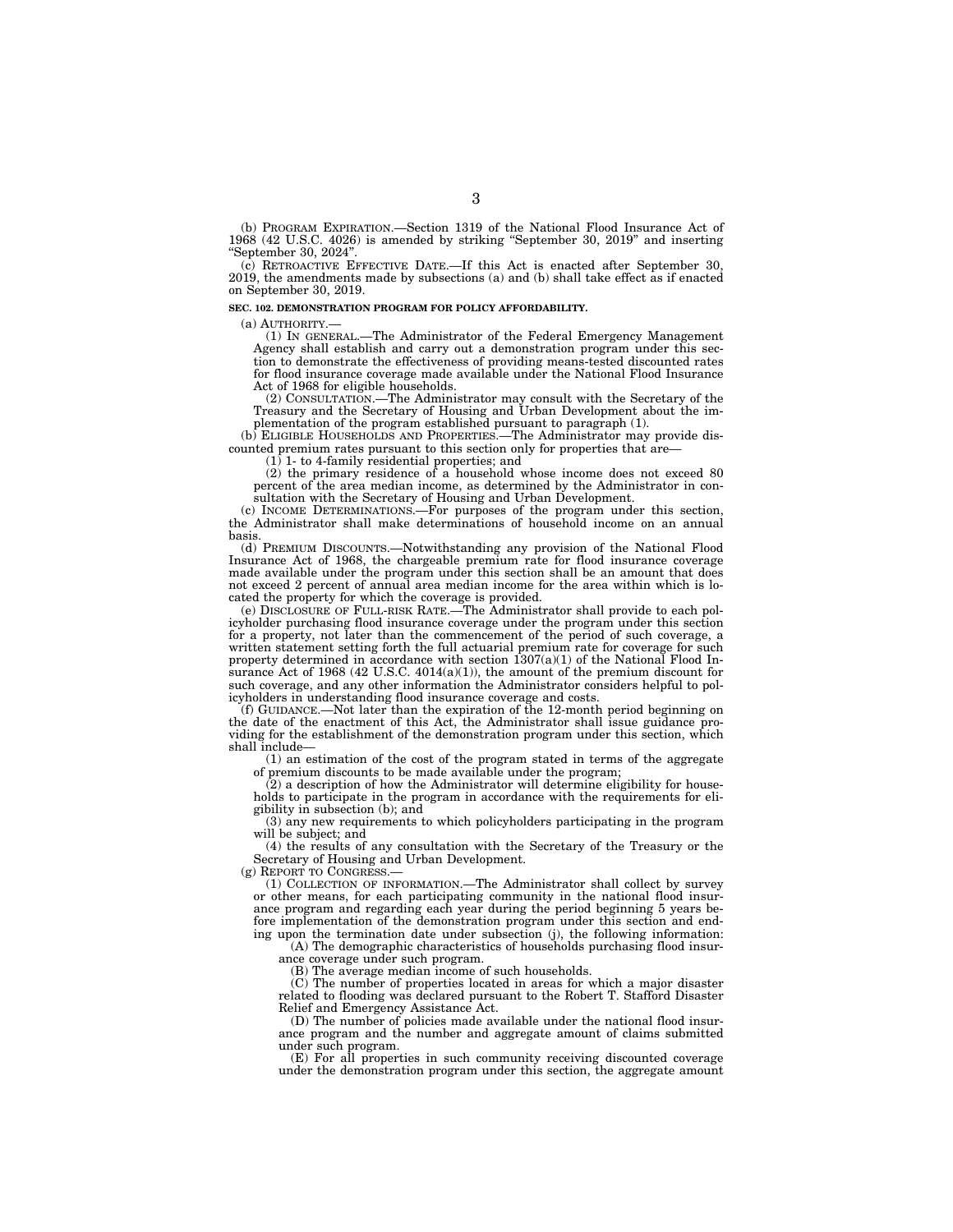of the full actuarial premium rate for coverage that is determined in accord-ance with section 1307(a)(1) of the National Flood Insurance Act of 1968 (42 U.S.C. 4014(a)(1)) and the aggregate amount of premium discounts provided under the demonstration program.

(F) For all properties in such community, any changes to such full actuarial premium rates due to mapping changes or other factors.

(2) REPORT TO CONGRESS.—Not later than the expiration of the 5-year period beginning upon the implementation of the demonstration program under this section, the Administrator shall submit to the Congress a report evaluating the effectiveness of the assistance provided under the program, which shall include—

(A) a statement of the number of households participating in the program and the rates of participation by communities participating in the national flood insurance program, including whether such rates of participation have changed by year; and

(B) an estimate of the cost of the program to the National Flood Insur-ance Fund under section 1310 of the National Flood Insurance Act of 1968 (42 U.S.C. 4017).

(h) DEFINITIONS.—For purposes of this section, the following definitions shall

apply: (1) ADMINISTRATOR.—The term ''Administrator'' means the Administrator of

the Federal Emergency Management Agency. (2) PREMIUM DISCOUNT.—The term ''premium discount'' means, with respect to a policy for flood insurance coverage under the national flood insurance program made available under the program under this section, the amount by which the full actuarial premium rate for coverage for such property that is determined in accordance with section 1307(a)(1) of the National Flood Insurance Act of 1968 (42 U.S.C. 4014(a)(1)) exceeds the chargeable premium rate for the

coverage made available under the program under this section. (i) TERMINATION.—The authority under this section to provide discounted premium rates for flood insurance coverage shall terminate on May 31, 2024.

**SEC. 103. PREMIUM AND FEES RELIEF FOR FAMILIES AND SMALL BUSINESSES.** 

(a) REPEAL OF SURCHARGE.— (1) REPEAL.—Section 1308A of the National Flood Insurance Act of 1968 (42 U.S.C. 4015a) is hereby repealed.

(2) CONFORMING AMENDMENTS.—The National Flood Insurance Act of 1968 is amended—

(A) in section 1308(m) (42 U.S.C. 4015(m))—

(i) in paragraph (1), by striking ''and the surcharges required under section 1308A''; and

(ii) in paragraph (2), by striking "or surcharges"; and

(B) in section  $1310A(c)$  (42 U.S.C.  $4017a(c)$ ), by striking paragraph (4).

(b) SMALL LOAN EXCEPTION TO MANDATORY PURCHASE REQUIREMENT.—Subparagraph (A) of section  $102(c)(2)$  of the Flood Disaster Protection Act of 1973 (42 U.S.C.  $4012a(c)(2)(A)$  is amended by striking "\$5,000" and inserting "\$25,000".

# **SEC. 104. MONTHLY INSTALLMENT PAYMENT OF PREMIUMS.**

(a) AUTHORITY.—Subsection (g) of section 1308 of the National Flood Insurance Act of 1968 (42 U.S.C.  $4015(g)$ ) is amended–

(1) by striking the subsection designation and all that follows through ''With respect'' and inserting the following:

"(g) FREQUENCY OF PREMIUM COLLECTION.

''(1) OPTIONS.—With respect''; and

(2) by adding at the end the following:

"(2) MONTHLY INSTALLMENT PAYMENT OF PREMIUMS.-

''(A) EXEMPTION FROM RULEMAKING.—Until such time as the Administrator promulgates regulations implementing paragraph (1) of this subsection, the Administrator may adopt policies and procedures, notwithstanding any other provisions of law and in alignment and consistent with existing industry escrow and servicing standards, necessary to implement such paragraph without undergoing notice and comment rulemaking and without conducting regulatory analyses otherwise required by statute, regulation, or Executive order.

''(B) PILOT PROGRAM.—The Administrator may initially implement paragraph (1) of this subsection as a pilot program that provides for a gradual phase-in of implementation.

''(C) POLICYHOLDER PROTECTION.—The Administrator may—

''(i) during the 12-month period beginning on the date of the enactment of this subparagraph, charge policyholders choosing to pay pre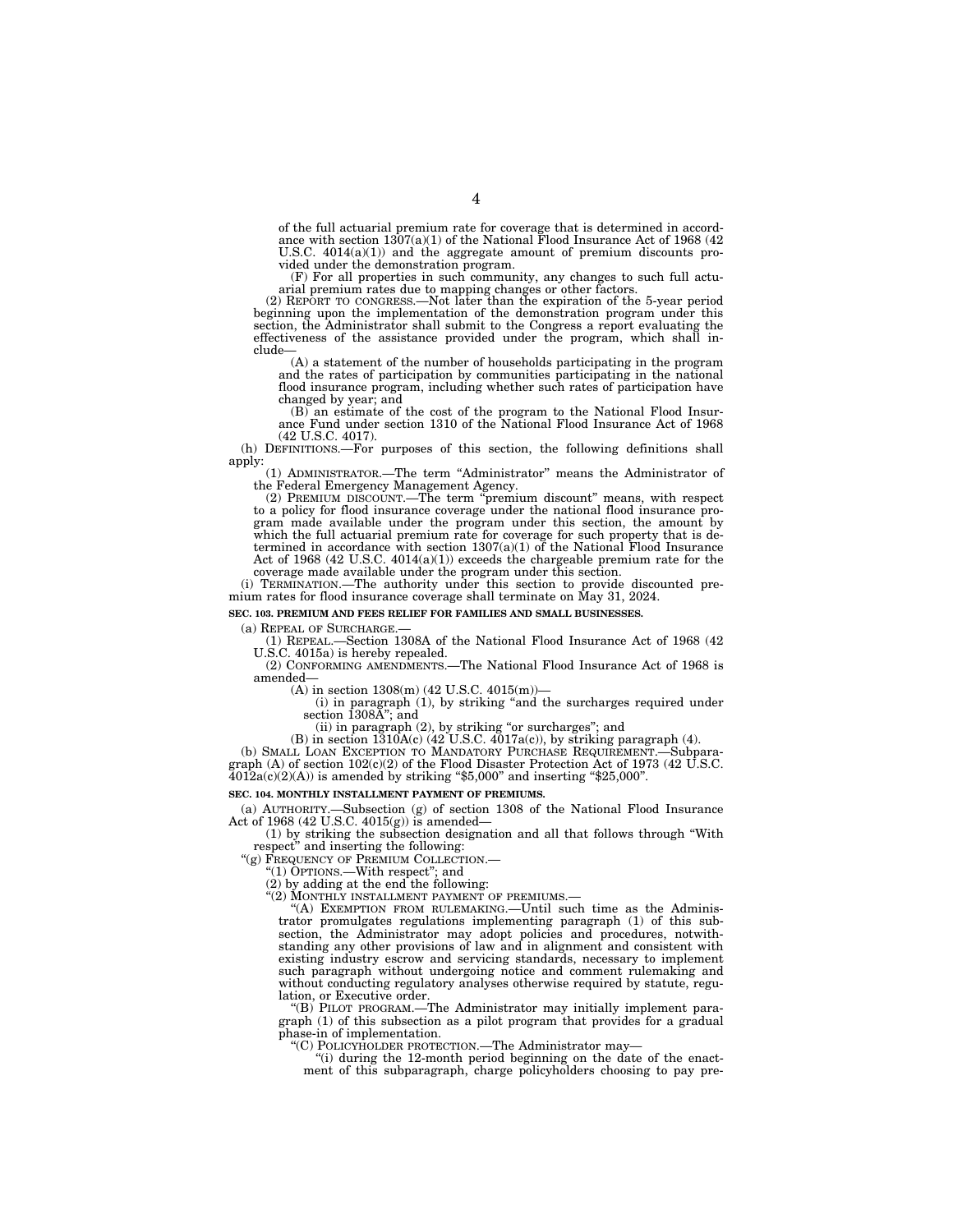miums in monthly installments a fee for the total cost of the monthly collection of premiums not to exceed \$25 annually; and

"(ii) after the expiration of the  $12$ -month period referred to in clause (i), adjust the fee charged annually to cover the total cost of the monthly collection of premiums as determined by the report submitted pursuant to subparagraph (D).

''(D) ANNUAL REPORTS.—On an annual basis, the Administrator shall report to the Committee on Financial Services of the House of Representa-tives and the Committee on Banking, Housing, and Urban Affairs of the Senate the ongoing costs associated with the monthly payment of pre-miums.''.

(b) IMPLEMENTATION.—Clause (ii) of section  $1307(a)(1)(B)$  of the National Flood Insurance Act of 1968 (42 U.S.C. 4014(a)(1)(B)(ii)) is amended by inserting before "any administrative expenses" the following: "the costs associated with the monthly collection of premiums provided for in section  $1308(g)$  (42 U.S.C. 4015(g)), but only if such costs exceed the operating costs and allowances set forth in clause (i) of this subparagraph, and''.

**SEC. 105. STATE REVOLVING LOAN FUNDS FOR LOW-INTEREST LOANS.** 

Chapter I of the National Flood Insurance Act of 1968 (42 U.S.C. 4011 et seq.) is amended by adding at the end the following new section:

**''SEC. 1326. STATE REVOLVING LOAN FUNDS FOR LOW-INTEREST LOANS.** 

''(a) DEFINITIONS.—In this section— ''(1) the term 'Community Rating System' means the community rating sys-tem carried out under section 1315(b);

 $''(2)$  the term 'eligible State' means a State, the District of Columbia, and the Commonwealth of Puerto Rico;

"(3) the term 'insular area' means-

''(A) Guam;

''(B) American Samoa;

 $\mathcal{C}(C)$  the Commonwealth of the Northern Mariana Islands;

''(D) the Federated States of Micronesia;

 $f(E)$  the Republic of the Marshall Islands;

''(F) the Republic of Palau; and ''(G) the United States Virgin Islands;

"(4) the term 'intended use plan' means a plan prepared under subsection

(d)(1); ''(5) the term 'low-income geographic area' means an area described in paragraph (1) or (2) of section 301(a) of the Public Works and Economic Develop-ment Act of 1965 (42 U.S.C. 3161(a));

''(6) the term 'low-income homeowner' means the owner of a primary residence, the household income of which in a taxable year is not more than 80 percent of the median income for the area in which the residence is located;

''(7) the term 'participating State' means an eligible State that—

 $(A)$  has entered into an agreement under subsection  $(b)(1)$ ; and

''(B) agrees to comply with the requirements of this section;

''(8) the term 'pre-FIRM building' means a building for which construction or substantial improvement occurred before the effective date of the initial Flood Insurance Rate Map published by the Administrator under section 1360 for the area in which the building is located;

 $\mathcal{L}(9)$  the term 'repetitive-loss property' has the meaning given the term in section 1370(a);

" $(10)$  the term 'severe repetitive-loss property' has the meaning given the term in section 1370(a);

''(11) the term 'State loan fund' means a flood mitigation assistance revolving loan fund established by an eligible State under this section; and

 $(12)$  the term 'tribal government' means the recognized government of an Indian tribe, or the governing body of an Alaska Native regional or village corporation, that has been determined eligible to receive services from the Bureau of Indian Affairs.

''(b) GENERAL AUTHORITY.—

" $(1)$  In GENERAL.—The Administrator may enter into an agreement with an eligible State to provide a capitalization grant for the eligible State to establish a revolving fund that will provide funding assistance to help homeowners, businesses, nonprofit organizations, and communities reduce flood risk in order to decrease—

''(A) the loss of life and property;

''(B) the cost of flood insurance; and

''(C) Federal disaster payments.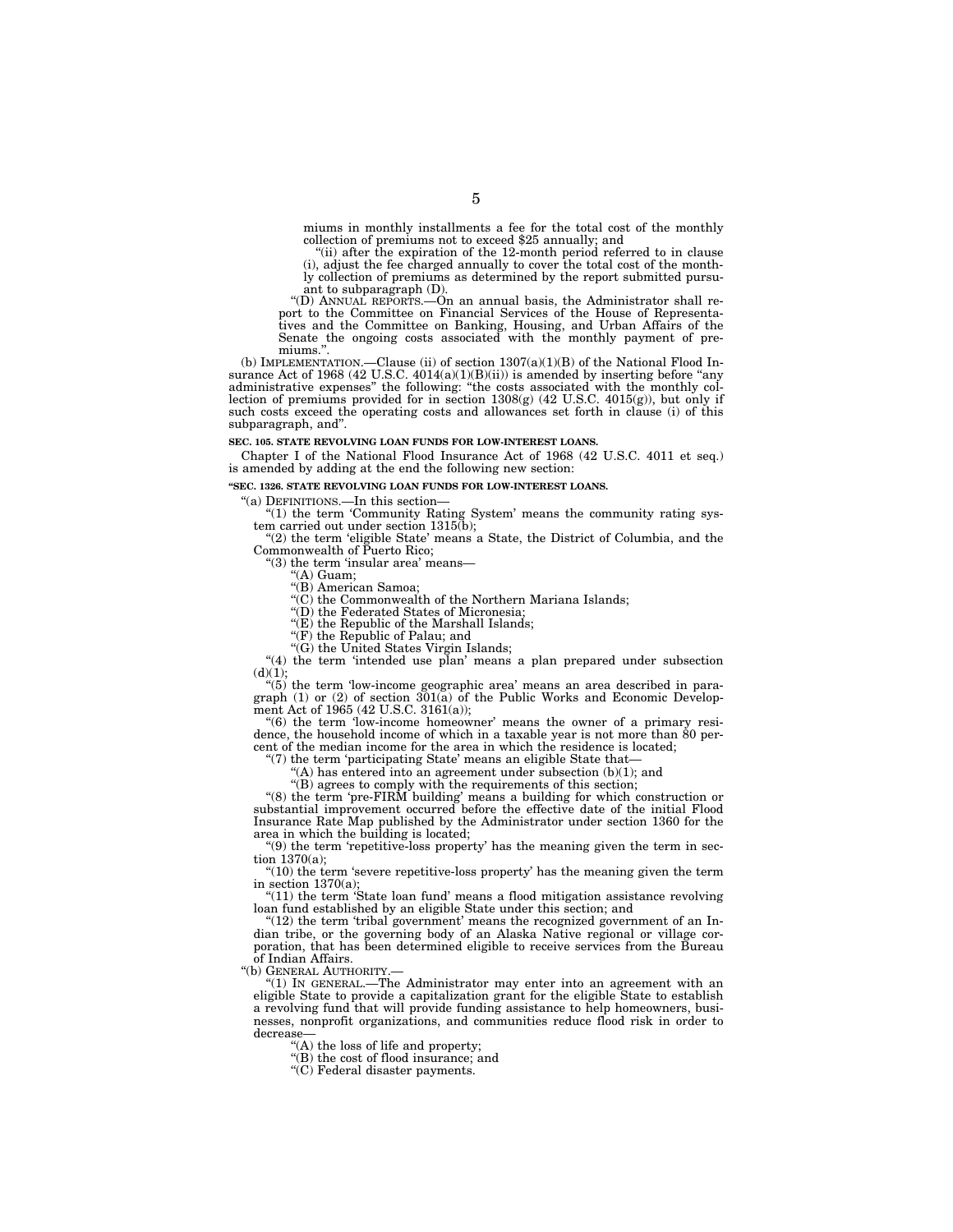''(2) TIMING OF DEPOSIT AND AGREEMENTS FOR DISTRIBUTION OF FUNDS.— ''(A) IN GENERAL.—Not later than the last day of the fiscal year following

the fiscal year in which a capitalization grant is made to a participating State under paragraph (1), the participating State shall—

''(i) deposit the grant in the State loan fund of the State; and

"(ii) enter into one or more binding agreements that provide for the State to distribute the grant funds for purposes authorized under subsection (c) such that—

''(I) in the case of the initial grant made under this section to a State, not less than 75 percent of the amount of the grant funds shall be distributed before the expiration of the 24-month period beginning upon deposit of such funds in the State loan fund of the State; and

''(II) in the case of any subsequent grant made under this section to a State, not less than 90 percent of the amount of the grant funds made under the capitalization grant shall be distributed be-fore the expiration of the 12-month period beginning upon deposit

of such funds in the State loan fund of the State. ''(B) NONCOMPLIANCE.—Except as provided in subparagraph (C), if a participating State does not comply with subparagraph (A) with respect to a grant, the Administrator shall reallocate the grant in accordance with paragraph (3)(B).

''(C) EXCEPTION.—The Administrator may not reallocate any funds under subparagraph (B) to a participating State that violated subparagraph (A) with respect to a grant made during the same fiscal year in which the funds to be reallocated were originally made available.

"(3) ALLOCATION.-

''(A) IN GENERAL.—The Administrator shall allocate amounts made available to carry out this section to participating States—

''(i) for the participating States to deposit in the State loan funds established by the participating States; and

"(ii) except as provided in paragraph (6), in accordance with the requirements described in subparagraph (B).

''(B) REQUIREMENTS.—The requirements described in this subparagraph are as follows:

''(i) Fifty percent of the total amount made available under subparagraph (A) shall be allocated so that each participating State receives the percentage amount that is obtained by dividing the number of properties that were insured under the national flood insurance program in that State in the fiscal year preceding the fiscal year in which the amount is allocated by the total number of properties that were insured under the national flood insurance program in the fiscal year preceding the fiscal year in which the amount is allocated.

"(ii) Fifty percent of the total amount made available under subparagraph (A) shall be allocated so that each participating State receives a percentage of funds that is equal to the product obtained under clause (iii)(IV) with respect to that participating State after following the procedures described in clause (iii).

''(iii) The procedures described in this clause are as follows:

''(I) Divide the total amount collected in premiums for properties insured under the national flood insurance program in each participating State during the previous fiscal year by the number of properties insured under the national flood insurance program in that State for that fiscal year.

'(II) Add together each quotient obtained under subclause (I).

''(III) For each participating State, divide the quotient obtained under subclause (I) with respect to that State by the sum obtained under subclause (II).

''(IV) For each participating State, multiply the amount that is 50 percent of the total amount made available under subparagraph (A) by the quotient obtained under subclause (III).

"(iv) Except as provided in paragraph (5), in a fiscal year-

''(I) a participating State may not receive more than 15 percent of the total amount that is made available under subparagraph (A)

in that fiscal year; and ''(II) if a participating State, based on the requirements under clauses (i) through (iii), would, but for the limit under subclause (I) of this clause, receive an amount that is greater than the amount the State is authorized to receive under that subclause, the dif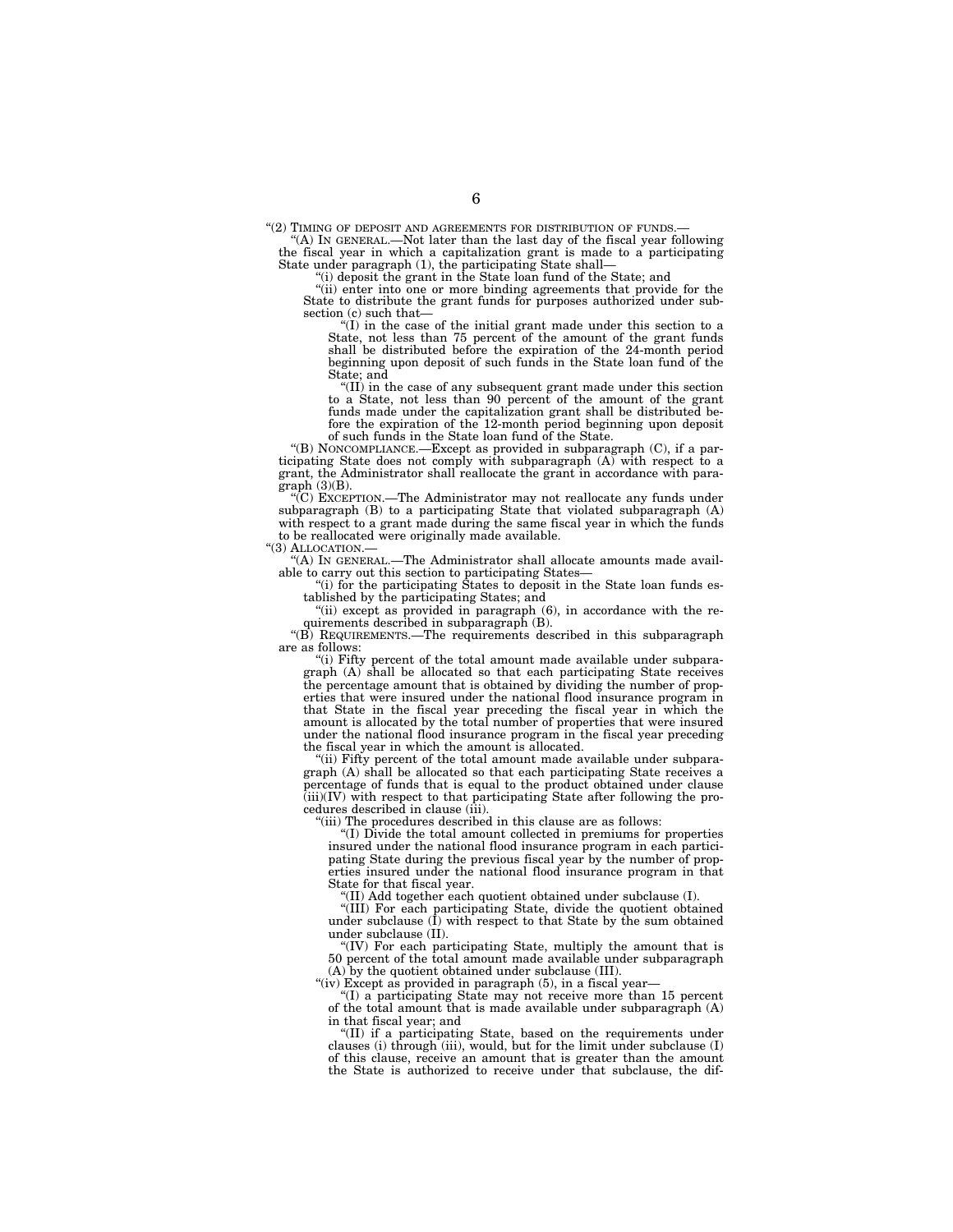ference between the authorized amount and the amount otherwise due to the State under clauses (i) through (iii) shall be allocated to other participating States—

(aa) that, in that fiscal year, have not received an amount under subparagraph (A) that is more than the authorized amount under subclause (I) of this clause; and

''(bb) by using the requirements under clauses (i) through (iii), except that a participating State may receive an allocation under this subclause only if the allocation does not result in the State receiving a total amount for the fiscal year under subparagraph (A) that is greater than the authorized amount

under subclause (I).<br>4) No revolving fund required.

"(A) IN GENERAL.—Notwithstanding any other provision of this section, and subject to subparagraph (B), a participating State that receives less than \$4,000,000 under paragraph (3)(B) in a fiscal year may distribute the funds directly in the form of grants or technical assistance for a purpose described in subsection (c)(2), without regard to whether the State has established a State loan fund.

''(B) STATE MATCHING.—A participating State that exercises the authority under subparagraph (A) in a fiscal year shall provide matching funds from non-Federal sources in an amount that is equal to 15 percent of the amount that the State receives under paragraph  $(3)(B)$  in that fiscal year for purposes described in subparagraph (A).

''(5) ALLOCATION OF REMAINING FUNDS.—After allocating amounts made available to carry out this section for a fiscal year in accordance with paragraph (3), the Administrator shall allocate any remaining amounts made available for that fiscal year to participating States, using the procedures described in clauses (i) through (iii) of paragraph  $(3)(B)$ .

 $^{4}(6)$  ALLOCATION FOR TRIBAL GOVERNMENTS AND INSULAR AREAS.—The Administrator shall reserve not less than 5.0 percent of the amount made available to carry out this section in a fiscal year to enter into grant agreements with tribal governments and insular areas, with the grant funds to be distributed—

 $\hat{f}(A)$  according to criteria established by the Administrator; and "(B) for a purpose described in subsection  $(c)(2)$ .

''(7) ADMINISTRATIVE COSTS; TECHNICAL ASSISTANCE.—The Administrator shall reserve not more than 2.5 percent of the amount made available to carry out

this section in a fiscal year—

 $(A)$  for administrative costs incurred in carrying out this section; and

 $H(B)$  to provide technical assistance to recipients of grants under this section.

"(c) USE OF FUNDS.-

''(1) IN GENERAL.—Amounts deposited in a State loan fund, including repayments of loans made from the fund and interest earned on the amounts in the fund, shall be used—

"(A) consistent with paragraphs  $(2)$  and  $(3)$  and subsection  $(g)$ , to provide financial assistance for—

''(i) homeowners, businesses, and nonprofit organizations that are eligible to participate in the national flood insurance program;

''(ii) any local government that participates in the national flood insurance program; and

"(iii) any State government agencies or subdivisions of any State government that engage in floodplain management activities;

''(B) as a source of revenue and security for leveraged loans, the proceeds of which shall be deposited in the State loan fund; or

''(C) for the sale of bonds as security for payment of the principal and interest on revenue or general obligation bonds issued by the participating State to provide matching funds under subsection (g), if the proceeds from the sale of the bonds are deposited in the State loan fund.

"(2) PURPOSES.—A recipient of financial assistance provided through amounts from a State loan fund—

''(A) shall use the amounts to reduce—

''(i) flood risk; or

''(ii) potential flood claims submitted under the national flood insurance program;

''(B) shall use the amounts in a cost-effective manner under requirements established by the State, which may require an applicant for financial assistance to submit any information that the State considers relevant or necessary before the date on which the applicant receives the assistance;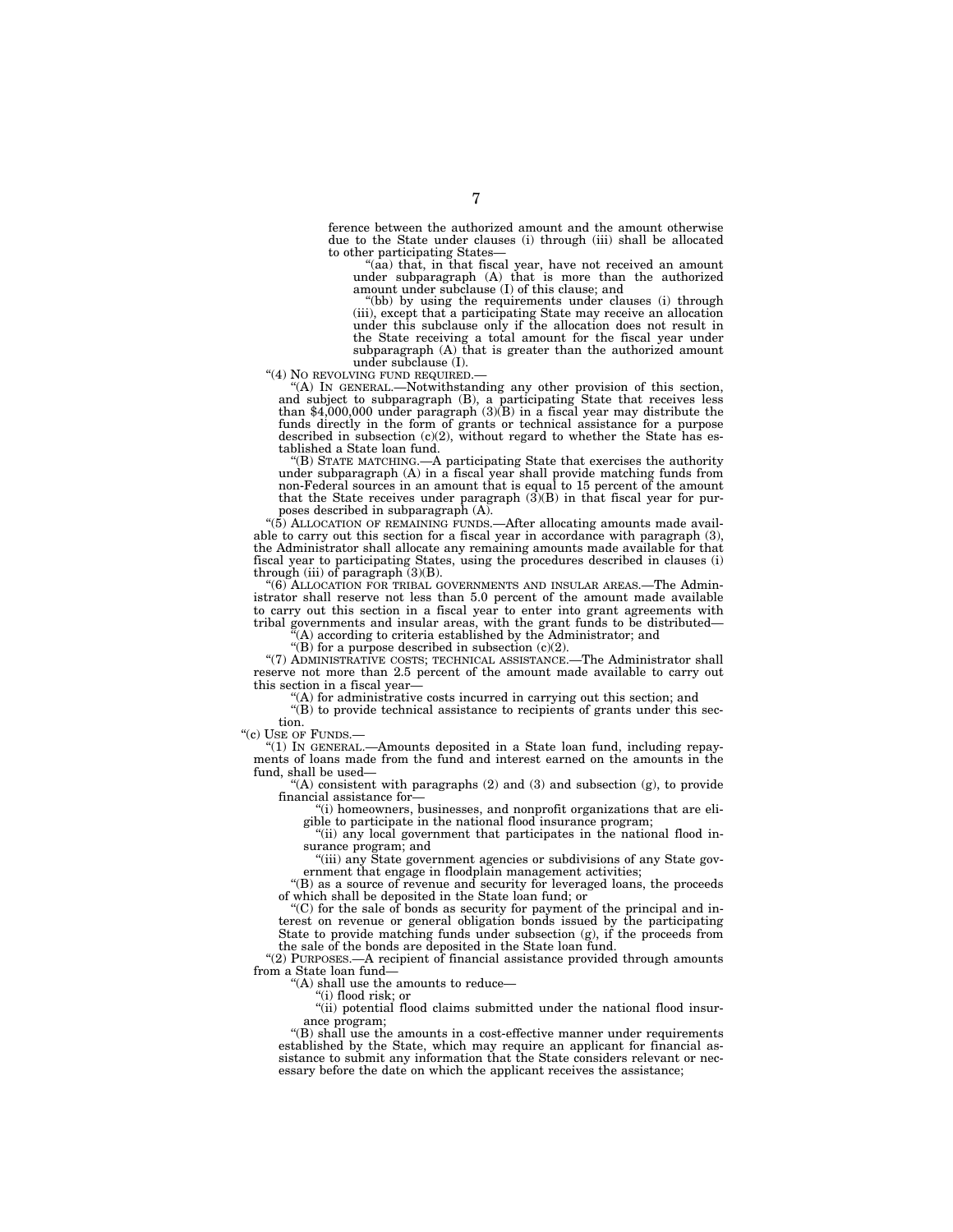''(C) shall use the amounts for projects that—

''(i) meet design and construction standards established by the Administrator;

''(ii) are located in communities that—

''(I) participate in the national flood insurance program; and

''(II) have developed a State, local, or tribal government hazard mitigation plan that has been approved by the Administrator under section 1366;

''(iii)(I) address a repetitive-loss property or a severe repetitive-loss property; or

''(II) address flood risk in the 500-year floodplain, areas of residual flood risk, or other areas of potential flood risk, as identified by the Administrator; and

"(iv) address current risk and anticipate future risk, such as sea-level rise;

''(D) may use the amounts—

''(i) for projects relating to—

''(I) structural elevation;

''(II) floodproofing;

''(III) the relocation or removal of buildings from the 100-year floodplain or other areas of flood risk, including the acquisition of properties for such a purpose;

''(IV) environmental restoration activities that directly reduce flood risk;

 $f(V)$  any eligible activity described in subparagraphs  $(A)$  through (G) of section 1366(c)(3); or

"(VI) other activities determined appropriate by the Administrator;

"(ii) with respect to a project described in clause (i), only for expenditures directly related to a project described in that clause, including expenditures for planning, design, and associated pre-construction activities; and

"(iii) to acquire, for the purposes of permanent protection, land, buildings, or a conservation easement from a willing seller or grantor;

''(E) may not use the amounts—

''(i) to construct buildings or expand existing buildings unless the activity is for the purpose of flood mitigation;

"(ii) to improve any structure, unless the recipient has obtained flood insurance coverage in an amount at least equal to the lesser of the eligible project costs or the maximum insurable limit for the structure under the national flood insurance program coverage for the structure, which coverage shall be maintained for the useful life of the structure;

"(iii) to improve a residential property with an appraised value that is not less than 125 percent of the limitation on the maximum original principal obligation of a conventional mortgage that may be purchased by the Federal National Mortgage Association or the Federal Home Loan Mortgage Corporation in the area in which the property is located, as established under section 302(b)(2) of the Federal National Mortgage Association Charter Act (12 U.S.C. 1717(b)(2)) and section  $305(a)(2)$  of the Federal Home Loan Mortgage Corporation Act (12 U.S.C. 1454(a)(2));

"(iv) for the direct benefit of a homeowner if the annual household adjusted gross income of the homeowner during the previous fiscal year was not less than \$200,000, as annually adjusted by the Administrator to reflect changes in the Consumer Price Index for All Urban Consumers, as published by the Bureau of Labor Statistics of the Department of Labor and rounded to the nearest \$25; or

 $(v)$  to acquire real property or an interest in real property unless the property is purchased from a willing seller; and

" $(F)$  shall, in the use of such amounts, give priority to the maximum extent practicable to projects that assist low-income homeowners and low-income geographical areas.

''(d) INTENDED USE PLANS.—

''(1) IN GENERAL.—After providing the opportunity for public review and comment, each participating State shall annually prepare a plan that identifies, for the year following the date of issuance of the intended use plan, the intended uses of the amounts available in the State loan fund of the participating State.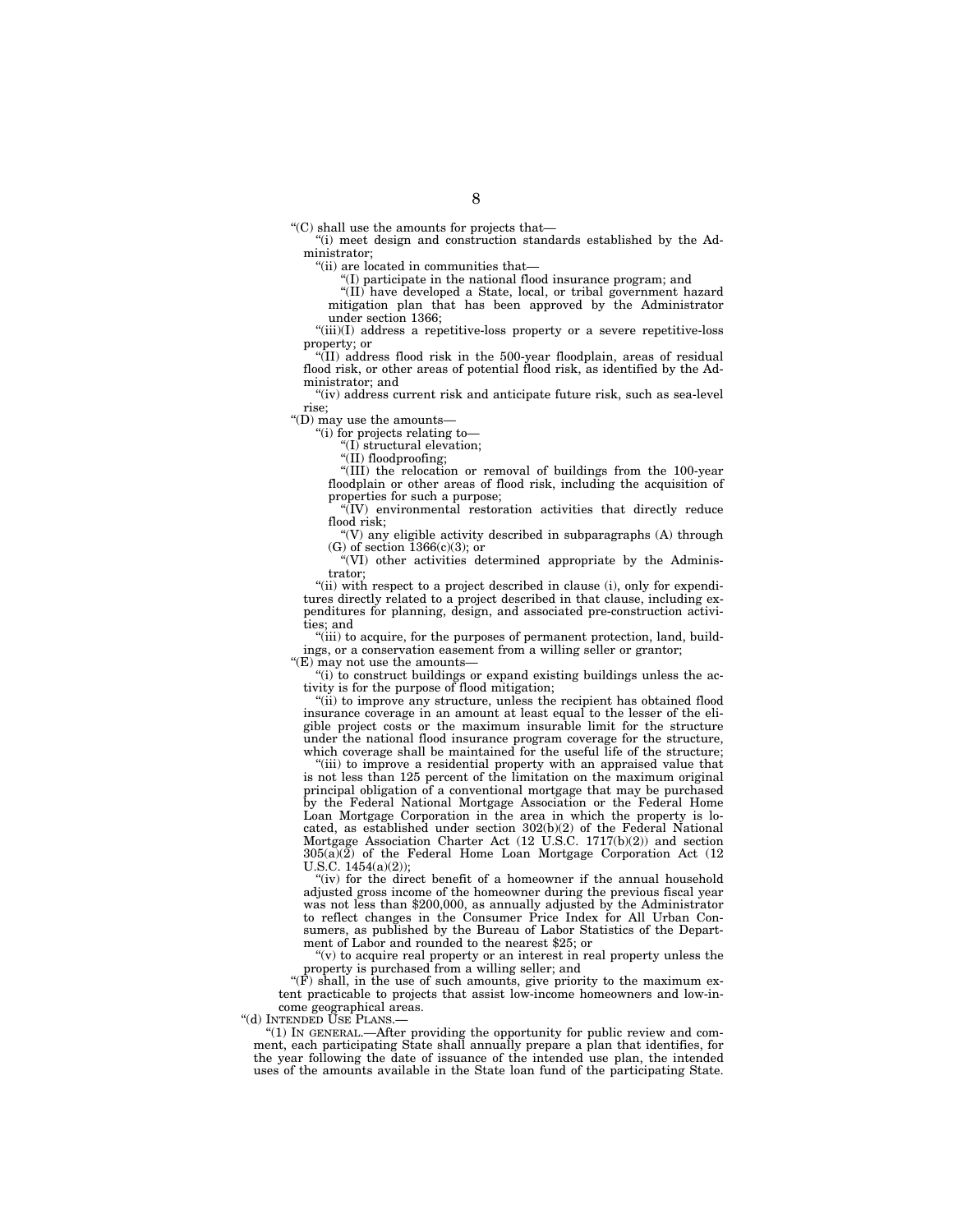''(2) CONSULTATION DURING PREPARATION.—Each participating State, in preparing an intended use plan, shall ensure that the State agency with primary responsibility for floodplain management—

''(A) provides oversight with respect to the preparation of the intended use plan; and

 $'(B)$  consults with any other appropriate State agency, including agencies responsible for coastal and environmental management.

"(3) CONTENTS.—A participating State shall, in each intended use plan-

''(A) include—

''(i) an explanation of the mitigation and resiliency benefits the State intends to achieve, including by—

''(I) reducing future damage and loss associated with flooding;

''(II) reducing the number of severe repetitive-loss properties and repetitive-loss properties in the State;

''(III) decreasing the number of flood insurance claims in the State; and

 $f(T)$  increasing the rating under the Community Rating System for communities in the State;

"(ii) information with respect to the availability of, and the application process for receiving, financial assistance from the State loan fund of the State;

"(iii) the criteria and methods established for the distribution of amounts from the State loan fund of the State;

"(iv) the amount of financial assistance that the State anticipates allocating to—

(I) local government projects; and

''(II) projects for homeowners, business, or nonprofit organizations;

"(v) the expected terms of the assistance provided under clause (iv); and

"(vi) a description of the financial status of the State loan fund and the short-term and long-term goals of the State loan fund; and

'(B) provide, to the maximum extent practicable, that priority for the use of amounts from the State loan fund shall be given to projects that—

''(i) address severe repetitive-loss properties and repetitive-loss properties;

''(ii) assist low-income homeowners and low-income geographic areas; and

''(iii) address flood risk for pre-FIRM buildings.

''(4) PUBLICATION.—Each participating State shall publish and periodically update a list of all projects receiving funding from the State loan fund of the State, which shall include identification of—

 $(A)$  the community in which the project is located;

''(B) the type and amount of assistance provided for each project; and

''(C) the expected funding schedule and date of completion of each project.

''(e) FUND MANAGEMENT.—Amounts in a State loan fund shall— ''(1) remain available for providing financial assistance under this section until distributed;

" $(2)$  if the amounts are not required for immediate distribution or expenditure, be invested in interest-bearing obligations; and

''(3) except as provided in subsection (i), include only—

''(B) repayments of loans made from the fund; and

 $\mathrm{``(C)}$  interest earned on amounts in the fund.

 $(A)$  amounts received from capitalization grants made under this section;

''(f) MATCHING FUNDS.—

''(1) FULL GRANT.—On or before the date on which a participating State receives a capitalization grant, the State shall deposit into the State loan fund of the State, in addition to the amount of the capitalization grant, an amount from non-Federal sources that is not less than 10 percent of the total amount of the capitalization grant.

''(2) REDUCED GRANT.—Notwithstanding paragraph (1), if a State deposits in the State loan fund of the State in connection a capitalization grant an amount from non-Federal sources that is less than 10 percent of the total amount of the capitalization grant that would otherwise be received by the State, the Administrator shall reduce the amount of the capitalization grant received by the State to the amount that is 10 times the amount so deposited and shall allocate such remaining grant amounts under subsection (b)(5) together with the amounts allocated under such subsection.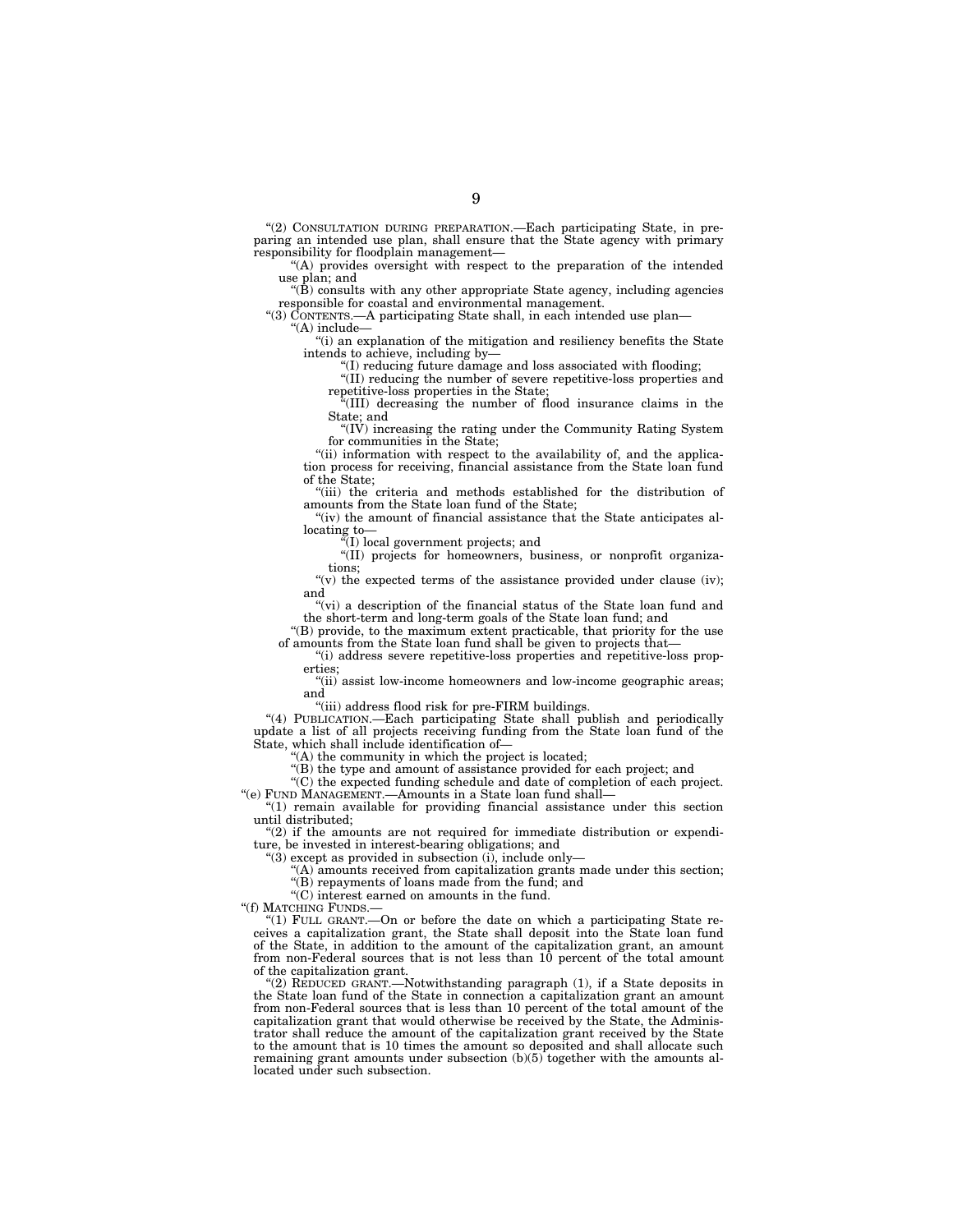"(g) TYPES OF ASSISTANCE.—Unless otherwise prohibited by State law, a participating State may use the amounts deposited into a State loan fund under this section only—

 $(1)$  to make a loan, on the condition that-

''(A) the interest rate for the loan is not more than the market interest rate;

''(B) the recipient of the loan will begin making principal and interest payments on the loan not later than 1 year after the date on which the

project for which the loan was made is completed;<br>"(C) the loan will be fully amortized not later than 20 years after the date on which the project for which the loan was made is completed, except that, in the case of a loan made for a project in a low-income geographic area or to a low-income homeowner, the State may provide a longer amortization period for the loan if that longer period—

 $(i)$  ends on a date that is not later than 30 years after the date on which the project is completed; and

"(ii) is not longer than the expected design life of the project;

''(D) the recipient of the loan demonstrates, based on verified and docu-mented information that, at the time the loan is consummated, that the recipient has a reasonable ability to repay the loan, according to its terms, except that this subparagraph may not be construed to authorize any reduction or limitation in efforts to comply with the requirements of subsection (c)(2)(E) (relating to priority for assistance for low-income homeowners and low-income geographical areas); and

''(E) payments of principal and interest with respect to the loan will be deposited into the State loan fund;

"(2) to buy or refinance the debt obligation of a local government related to flood mitigation or resiliency activities, at an interest rate that is not more than the market interest rate;

''(3) to guarantee, or purchase insurance for, a local obligation, the proceeds of which finance a project eligible for assistance under this section, if the guarantee or purchase, as applicable, would—

 $(A)$  improve credit market access; or

''(B) reduce the interest rate with respect to the obligation;

" $(4)$  as a source of revenue or as security for the payment of principal and interest on revenue or general obligation bonds issued by the State if the proceeds of the sale of the bonds will be deposited into the State loan fund; or

''(5) to earn interest on those amounts.

''(h) ASSISTANCE FOR LOW-INCOME HOMEOWNERS AND LOW-INCOME GEOGRAPHIC AREAS.

''(1) IN GENERAL.—Notwithstanding any other provision of this section, if a participating State uses amounts from a State loan fund to provide financial assistance under subsection (c) in a low-income geographic area or to a low-income homeowner, the State may provide additional subsidization to the recipient of the assistance, including forgiveness of the principal of a loan.

''(2) LIMITATION.—For each fiscal year, the total amount of additional subsidization provided by a participating State under paragraph (1) may not exceed 30 percent of the amount of the capitalization grant allocated to the State for that fiscal year.

''(i) ADMINISTRATION OF FUND.—

"(1) IN GENERAL.—A participating State may combine the financial administration of a State loan fund with the financial administration of any other revolving fund established by the State if—

''(A) combining the administration of the funds would—

''(i) be convenient and avoid administrative costs; and

"(ii) not violate the law of the State; and

''(B) the Administrator determines that—

''(i) amounts obtained from a grant made under this section, amounts obtained from the repayment of a loan made from a State loan fund, and interest earned on amounts in a State loan fund will be—

''(I) accounted for separately from amounts from other revolving funds; and

''(II) used only for purposes authorized under this section; and

"(ii) after consulting with the appropriate State agencies, the authority to establish assistance priorities and carry out oversight and related activities, other than financial administration, with respect to flood assistance remains with the State agency with primary responsibility for floodplain management.

''(2) ADMINISTRATIVE AND TECHNICAL COSTS.—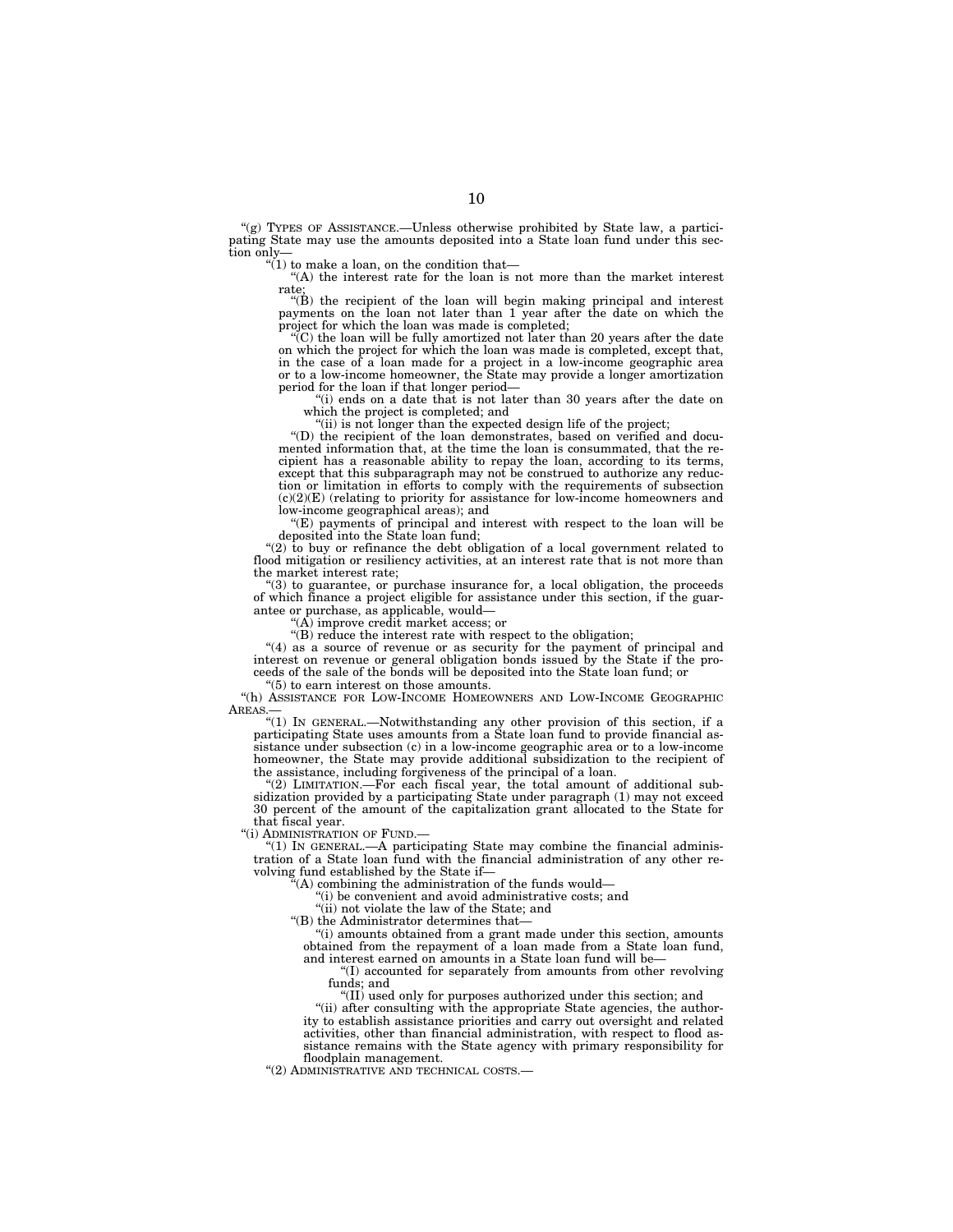''(A) IN GENERAL.—For each fiscal year, a participating State may use the amount described in subparagraph  $(\dot{B})$  to-

''(i) pay the reasonable costs of administration of the programs under this section, including the recovery of reasonable costs incurred in establishing a State loan fund;

"(ii) provide appropriate oversight of projects authorized under this section; and

"(iii) provide technical assistance and outreach to recipients in the State of amounts under this section, including with respect to updating hazard mitigation plans and participating in the Community Rating System, in an amount that is not more than 4 percent of the funds made available to the State under this section.

''(B) DESCRIPTION.—The amount described in this subparagraph is an amount equal to the sum of—

"(i) any fees collected by a participating State to recover the costs described in subparagraph  $(A)(i)$ , regardless of the source; and

''(ii) the greatest of—

''(I) \$400,000;

''(II) 0.2 percent of the value of the State loan fund of a State, as of the date on which the valuation is made; and

''(III) an amount equal to 7 percent of all grant awards made to a participating State for the State loan fund of the State under this section for the fiscal year.

''(3) AUDIT AND REPORT.—

''(A) AUDIT REQUIREMENT.—Not less frequently than biennially, each participating State shall conduct an audit of the State loan fund of the State. ''(B) REPORT.—Each participating State shall submit to the Administrator

a biennial report regarding the activities of the State under this section during the period covered by the report, including—

"(i) the result of any audit conducted by the State under subparagraph (A); and

''(ii) a review of the effectiveness of the State loan fund of the State with respect to—

" $(1)$  the intended use plans of the State; and

 $\sqrt{\text{III}}$  meeting the objectives described in subsection (b)(1).

"(4) OVERSIGHT.—In conducting oversight with respect to State loan funds established under this section, the Administrator—

''(A) shall—

''(i) periodically audit the funds in accordance with procedures established by the Comptroller General of the United States; and

"(ii) not less frequently than once every 4 years, review each State loan fund to determine the effectiveness of the fund in reducing flood risk; and

''(B) may, at any time—

"(i) make recommendations to a participating State with respect to the administration of the State loan fund of the State; or

''(ii) require specific changes with respect to a State loan fund in order to improve the effectiveness of the fund.

"(i) LIABILITY PROTECTIONS.—The Federal Government shall not be liable for any claim based upon the exercise or performance of, or the failure to exercise or perform, a discretionary function or duty on the part of the Federal agency, or an employee of the Federal Government, in carrying out the provision of this section.

''(k) REGULATIONS.—The Administrator shall promulgate such guidance or regula-tions as may be necessary to carry out this section, including guidance or regulations that—

''(1) ensure that each participating State to which funds are allocated under this section uses the funds as efficiently as possible;

"(2) reduce, to the maximum extent practicable, waste, fraud, and abuse with respect to the implementation of this section; and

 $\sqrt{3}$ ) require any party that receives funds directly or indirectly under this section, including a participating State and a recipient of amounts from a State loan fund, to use procedures with respect to the management of the funds that conform to generally accepted accounting standards.

''(l) AUTHORIZATION OF APPROPRIATIONS.—There ia authorized to be appropriated to carry out this section \$50,000,000 for each of fiscal years 2020 through 2024.''. **SEC. 106. USE OF REPLACEMENT COST VALUE IN ESTIMATING PREMIUM RATES.** 

Section 1307 of the National Flood Insurance Act of 1968 (42 U.S.C. 4014) is amended by adding at the end the following new subsection: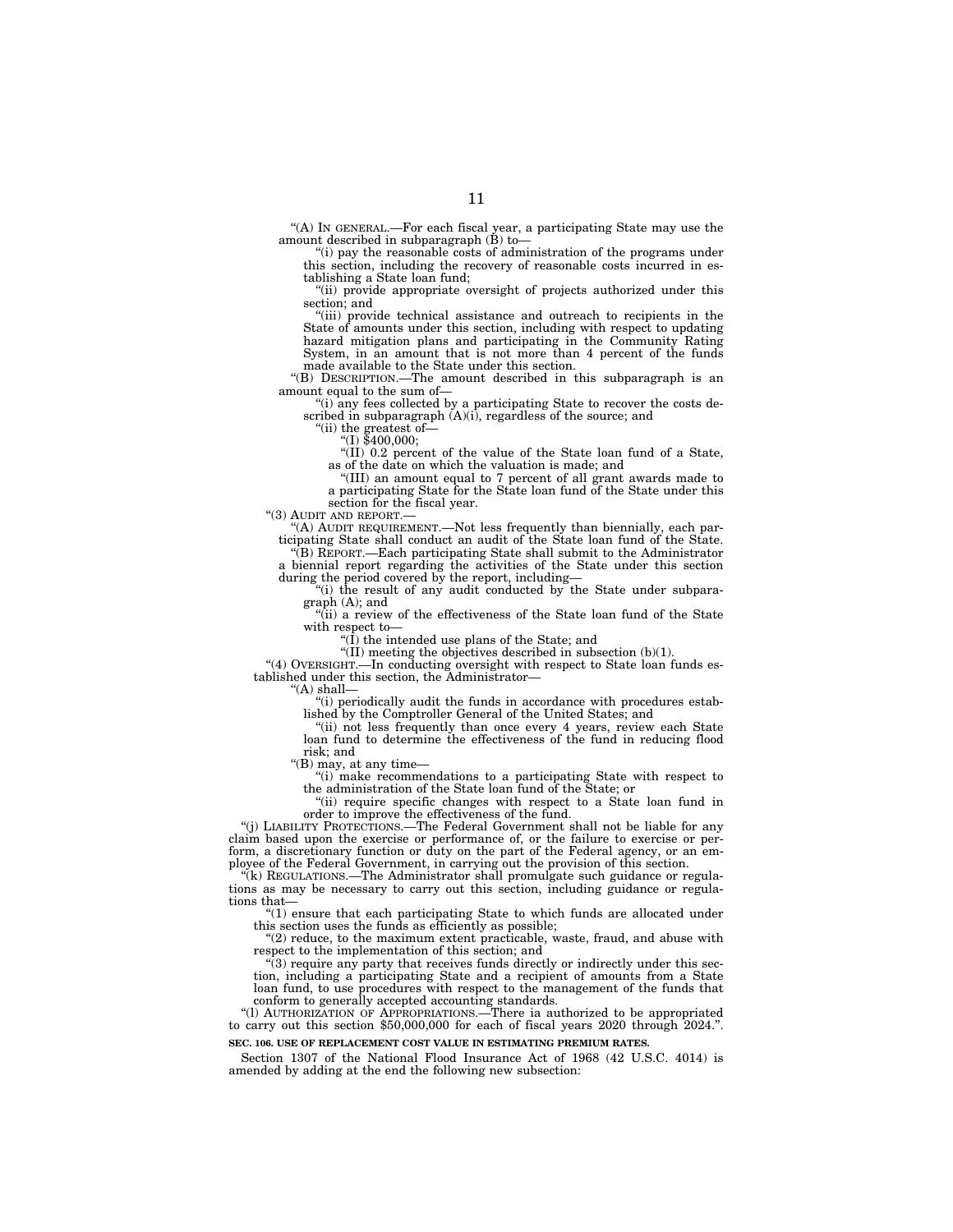"(i) USE OF REPLACEMENT COST VALUE.—In determining affordability for insurance provided under this title, the Administrator may consider, where appropriate, the impact of the inclusion of the replacement cost or other settlement basis of the structure.''.

### **SEC. 107. REFUND OF PREMIUMS UPON CANCELLATION OF POLICY BECAUSE OF REPLACE-MENT WITH PRIVATE FLOOD INSURANCE.**

Section 1306 of the National Flood Insurance Act of 1968 (42 U.S.C. 4013) is amended by adding at the end the following new subsection:

''(e) REFUND OF UNEARNED PREMIUMS FOR POLICIES CANCELED BECAUSE OF RE-PLACEMENT WITH PRIVATE FLOOD INSURANCE.—

''(1) REQUIRED REFUND.—Subject to subsection (c), if at any time an insured under a policy for flood insurance coverage for a property that is made available under this title cancels such policy because other duplicate flood insurance coverage for the same property has been obtained from a source other than the National Flood Insurance Program under this title, the Administrator shall refund to the former insured a portion of the premiums paid for the coverage made available under this title, as determined consistent with industry practice according to the portion of the term of the policy that such coverage was in effect, but only if a copy of declarations page of the new policy obtained from a source other than the program under this title is provided to the Administrator.

''(2) EFFECTIVE DATE OF CANCELLATION.—For purposes of this subsection, a cancellation of a policy for coverage made available under the National Flood Insurance Program under this title, for the reason specified in paragraph (1), shall be effective

''(A) on the effective date of the new policy obtained from a source other than the program under this title, if the request for such cancellation was received by the Administrator before the expiration of the 6-month period beginning on the effective date of the new policy; or

''(B) on the date of the receipt by the Administrator of the request for cancellation, if the request for such cancellation was received by the Administrator after the expiration of the 6-month period beginning on the effective date of the new policy.

''(3) PROHIBITION OF REFUNDS FOR PROPERTIES RECEIVING INCREASED COST OF COMPLIANCE CLAIMS.—No premium amounts paid for coverage made available under this title may be refunded pursuant to this subsection—

"(A) with respect to coverage for any property for which measures have been implemented using amounts received pursuant to a claim under increased cost of compliance coverage made available pursuant to section 1304(b); or

''(B) if a claim has been paid or is pending under the policy term for which the refund is sought.'

# **TITLE II—MAPPING**

### **SEC. 201. REAUTHORIZATION OF APPROPRIATIONS FOR NATIONAL FLOOD MAPPING PRO-GRAM.**

Subsection (f) of section 100216 of the Biggert-Waters Flood Insurance Reform Act of  $2012$  (42 U.S.C.  $4101(b)$ ) is amended by striking "\$400,000,000 for each of fiscal years 2013 through 2017'' and inserting ''\$500,000,000 for each of fiscal years 2019 through 2023''.

### **SEC. 202. NATIONAL FLOOD MAPPING PROGRAM.**

(a) INCLUSION OF CADASTRAL FEATURES IN RATE MAPS.—Section 100216(b)(3) of the Biggert-Waters Flood Insurance Reform Act of 2012 (42 U.S.C. 4101b(b)(3)) is amended—

 $(1)$  in subparagraph  $(D)$ , by striking "and" at the end;

(2) in subparagraph (E), by striking the period at the end and inserting ''; and''; and

(3) by adding at the end the following:

 $\mathrm{``(F)}$  cadastral features, including, for each cadastral feature—

''(i) the associated parcel identification data for such cadastral feature; and

''(ii) to the maximum extent practicable, using public and private sec-tor address data, the address of such cadastral feature.''.

(b) FORMAT OF RATE MAPS.—Section 100216(c)(2) of the Biggert-Waters Flood Insurance Reform Act of 2012 (42 U.S.C. 4101b(c)(2)) is amended-

 $(1)$  in subparagraph  $(B)$ , by striking "and" at the end;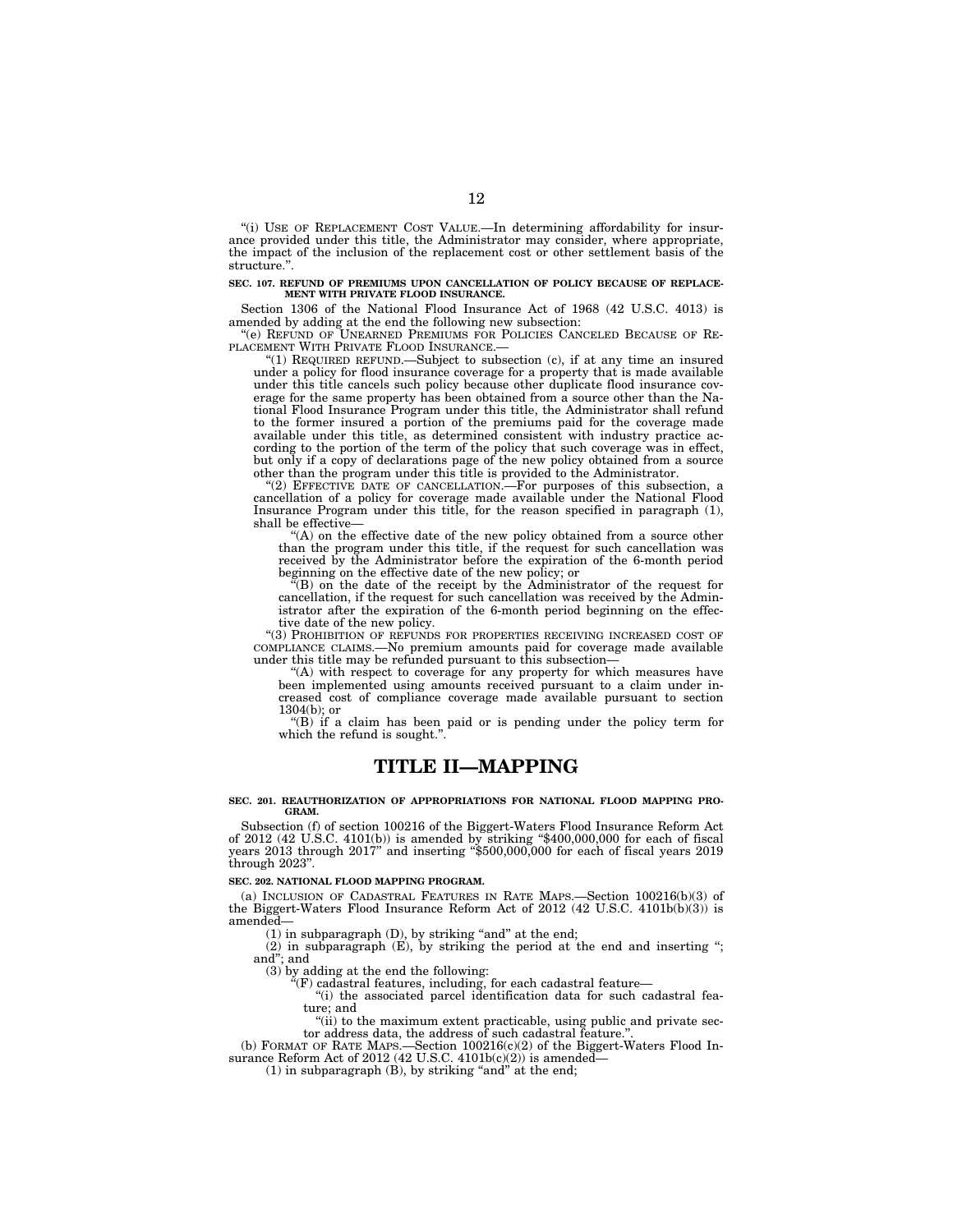(2) in subparagraph (C), by striking the period at the end and inserting ''; and''; and

(3) by adding at the end the following: ''(D) spatially accurate in accordance with the common protocols for geospatial data under section 757 of the Geospatial Data Act of 2018 (43  $\overline{U}$ .S.C. 2806)."

(c) ADDITIONAL CONSIDERATIONS.—Section 100216 of the Biggert-Waters Flood In-surance Reform Act of 2012 (42 U.S.C. 4101b) is amended— (1) by redesignating subsection (f) as subsection (m); and

(2) by inserting after subsection (e) the following: " $(g)$  STREAM FLOW NETWORKS.

''(g) STREAM FLOW NETWORKS.— ''(1) IN GENERAL.—The Administrator shall coordinate with the United States Geological Survey for the sharing of data from stream flow networks critical to the National Flood Insurance Program, flood risk mapping, and flood risk assessments, to ensure that-

''(A) the stream gage stations in such stream flow networks are oper-ational and use modern hardware;

''(B) such stream flow networks are sufficiently densified by adding new stream gage stations in high-risk areas;

''(C) inactive critical stream gage stations in such stream flow networks are reactivated; and

''(D) the speed of the geospatial real-time data feeds from such stream gage stations is increased.

''(2) DEFINITIONS.—In this subsection:

''(A) STREAM FLOW NETWORK.—The term 'stream flow network' means a network of stream flow gages maintained under the direction of the United States Geological Survey and its partners that is used to measure or record the flow of water down a stream or river, or through an entire watershed system, and transmit such information using a geospatial real-time data feed.

''(B) STREAM GAGE STATION.—The term 'stream gage station' means a device installed at the edge of a river or stream that measures or records the flow of water down the stream and additional information such as water height, water chemistry, and water temperature.

''(3) RULE OF CONSTRUCTION.—The purpose of this subsection is to require co-operation between the Federal Emergency Management Agency and United States Geological Survey and nothing in this subsection may be construed to require or obligate funding expenditures.

''(h) AVAILABILITY OF DATA TO PUBLIC.—The Administrator shall make available to the public on the website of the Federal Emergency Management Agency a national geospatial data repository that—

(1) provides access to the raw data used to include the cadastral features and parcel identification data in National Flood Insurance Program rate maps;

 $(2)$  to the extent that such data is available, allows users to view, query, and obtain such data at multiple levels of detail, including down to the property level;

 $(3)$  allows users to view flood risks, flood insurance zones, and flood elevations;

''(4) provides access to flood mapping and related information such as—

 $(A)$  hydrologic and hydraulic models used in determining flood risk;

''(B) structure footprints where available as part of a national structure inventory;

''(C) flood depth grids;

''(D) flood risk reports;

 $\mathcal{F}(E)$  flood risk assessments (Hazus analyses);

''(F) hazard mitigation plans; and

 $\mathcal{C}(G)$  other flood risk products at the discretion of the Administrator; and ''(5) maintains and disseminates such data in a consistent manner.

''(i) ENSURING CURRENT DATA.—Not less frequently than once every 5 years, the Administrator shall verify that each National Flood Insurance Program rate map contains data that is current and credible.

''(j) QUALIFICATIONS-BASED SELECTION CONTRACTING.—

''(1) IN GENERAL.—With respect to a contract awarded by the Administrator under this Act, or by an entity receiving a grant under this Act, for program management, architectural and engineering services, or surveying and mapping, such a contract shall be awarded to a contractor selected in accordance with the procedures described in section 1103 of title 40, United States Code (or an applicable equivalent State qualifications-based statute). The Administrator, or entity, as the case may be, shall require such contractor, as a condition of such con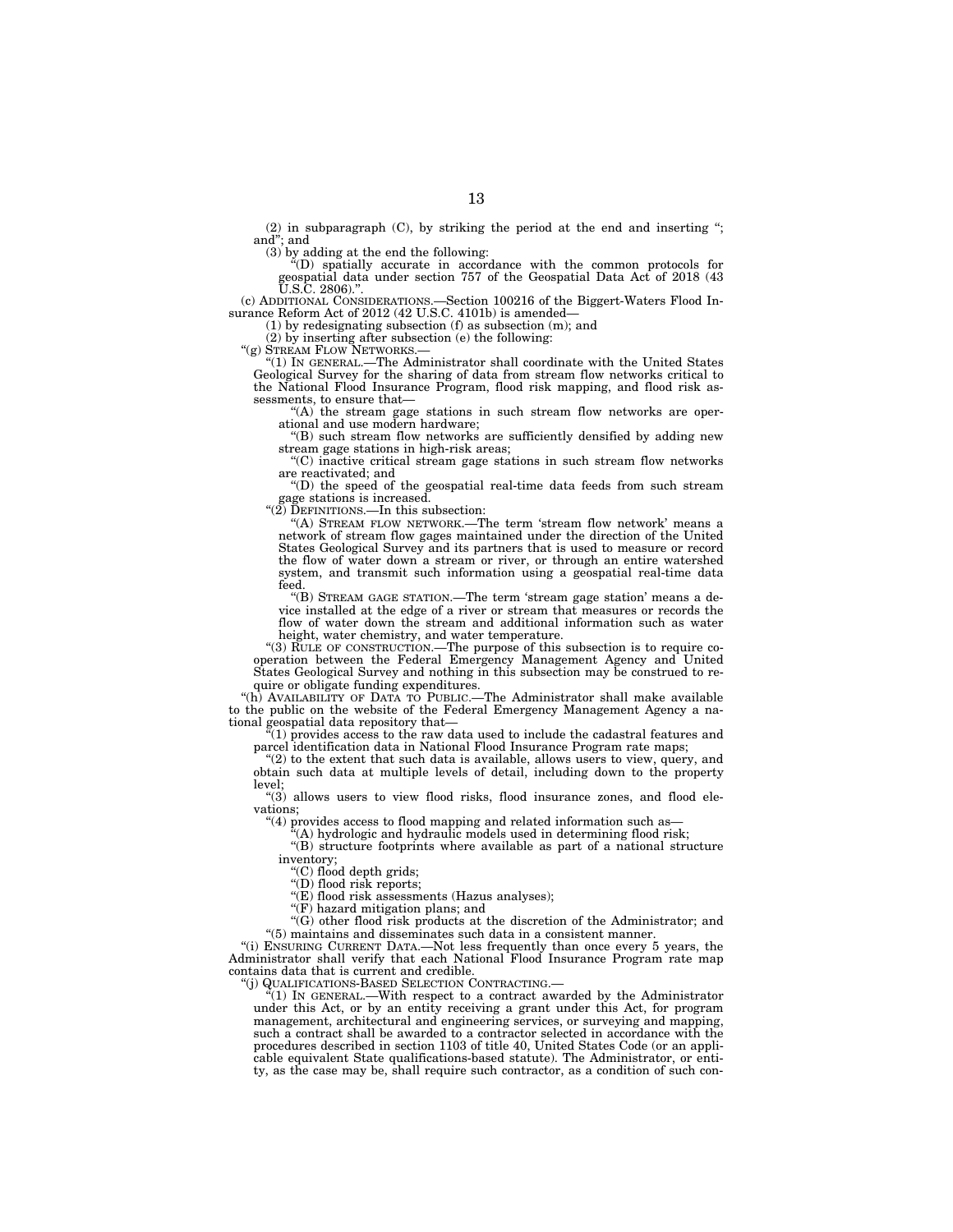tract, to award any subcontract for program management, architectural and engineering services, or surveying and mapping in accordance with the procedures described in the previous sentence, or the applicable equivalent State statute.

"(2) RELATIONSHIP TO STATE LAW.—Nothing in this subsection shall supersede any applicable State licensing law governing professional licensure.  $*(3)$  DEFINITIONS.—In this subsection:

''(A) ARCHITECTURAL AND ENGINEERING SERVICES.—The term 'architectural and engineering services' has the meaning given that term in section 1102 of title 40, United States Code.

''(B) SURVEYING AND MAPPING.—The term 'surveying and mapping' includes geospatial activities associated with measuring, locating, and preparing maps, charts, or other graphical or digital presentations depicting natural and man-made physical features, phenomena, and legal boundaries of the earth, including the following:

''(i) Topographic Engineering Surveying, including acquisition of topographic oriented surveying and mapping data for design, construction, master planning, operations, as-built conditions, precise structure stability studies using conventional and electronic instrumentation, photogrammetric, LiDAR, remote sensing, inertial, satellite, and other manned and unmanned survey methods as applicable.

''(ii) Hydrographic Engineering Surveying, including acquisition of hydrographic oriented surveying and mapping data for design, construction, dredging, master planning, operations, and as-built conditions using conventional and electronic instrumentation, and photogrammetric, remote sensing, inertial, satellite, side scan sonar, subbottom profiling, and other surveying methods, as applicable.

''(iii) Land Surveying, including property and boundary surveys, monumentation, marking and posting, and preparation of tract descriptions, using conventional, electronic instrumentation, photogrammetric, inertial, satellite, and other survey methods, as applicable.

"(iv) Geodetic Surveying, including first, second, and third order horizontal and vertical control surveys, geodetic astronomy, gravity and magnetic surveys using conventional, electronic instrumentation, photogrammetric, inertial, satellite, and other survey methods, as applicable.

''(v) Cartographic Surveying, including acquisition of topographic and hydrographic oriented surveying and mapping data for construction of maps, charts, and similar products for planning, flood analysis, and general use purposes using conventional and electronic instrumentation, photogrammetric, inertial, satellite, mobile, terrestrial, and other survey methods, as applicable.

"(vi) Mapping, charting, and related geospatial database development, including the design, compilation, digitizing, attributing, scribing, drafting, printing and dissemination of printed or digital map, chart, and related geospatial database products associated with planning, engineering, operations, and related real estate activities using photogrammetric, geographic information systems, and other manual and computer assisted methods, as applicable.

''(k) DEFINITIONS.—In this section:

''(1) CADASTRAL FEATURE.—The term 'cadastral feature' means the geographic elements and features—

''(A) that are independent of elevation, such as roads, structure footprints, and rivers and lakes;

''(B) which are represented on maps to show the true location and size of the elements in relationship to each other, as they are seen from the air; and

''(C) that are mapped from LiDAR or aerial photography by employing basic photogrammetry.

''(2) PARCEL IDENTIFICATION DATA.—The term 'parcel identification data' means the information associated with a parcel of land, including the geographic location, unique parcel identifier, boundaries, structures contained within the parcel, zoning classification, and owner.''.

### **SEC. 203. FLOOD MAPPING MODERNIZATION AND HOMEOWNER EMPOWERMENT PILOT PRO-GRAM.**

(a) IN GENERAL.—The Administrator of the Federal Emergency Management Agency shall carry out a pilot program to make grants to units of local government to enhance the mapping of urban flooding and associated property damage and the availability of such mapped data to homeowners, businesses, and units of local government to enable them to minimize the risk of such flooding.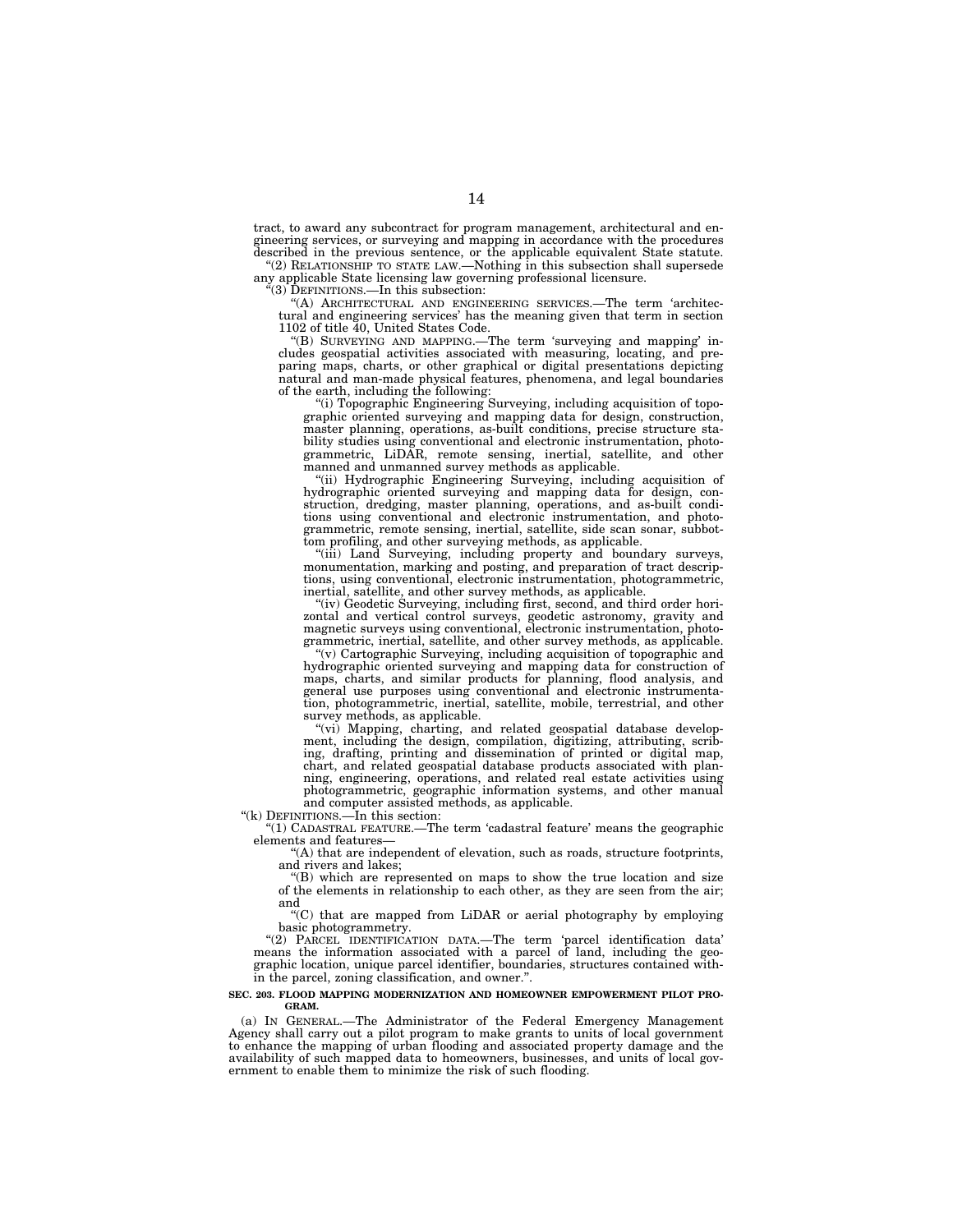(b) OBJECTIVES.—Amounts from grants made under the pilot program under this section may be used only to carry out activities to meet the following objectives:

(1) To develop a methodology for assessing urban flood risk through the deployment of technology-based mapping tools that are easily understandable by the public and effectively convey information regarding the level of flood risk.

(2) To provide structure-specific projections of annual chance flood frequency. (3) To provide structure-based flood-risk assessments.

 $(4)$  To provide urban flood-risk mitigation program design.

(5) To incorporate information regarding climate trends into urban flooding risk assessments.

(6) To make the information described in this subsection publicly available on the internet through a web-based portal so as to increase transparency regarding homeowner flood risks, except that the Administrator may not disclose such information to the public or to a private company in a manner that violates section 552a of title 5, United States Code, or any regulation implementing that section.

(c) ELIGIBLE RECIPIENTS.—

(1) IN GENERAL.—Grants under the pilot program under this section may be made only to units of general local government located in urbanized areas, as such term is used by the Bureau of the Census of the Department of Commerce, having populations exceeding 50,000 or to stormwater management authorities of such units of general local government.

(2) ONE-TIME GRANTS.—A grant under the pilot program under this section may not be made to—

(A) any unit of general local governmental, or stormwater management authority of a unit of general government, that has previously received a grant under the pilot program;

(B) any unit of general local government if the stormwater management agency for such unit has previously received a grant under the pilot program; or

(C) any stormwater management agency of a unit of general local government if such unit has previously received a grant under the pilot program.

(3) TREATMENT OF STORMWATER MANAGEMENT AUTHORITIES.—In the case of a stormwater management authority that operates with respect to more than one unit of general local government, the application of such authority shall be considered for purposes of paragraph (2) of this subsection and subsections (e), (f), and  $(g)(1)$  to be made for the largest unit of general local government for which such authority operates. The preceding sentence shall not limit the ability of such authority to carry out activities under the demonstration project in any other jurisdictions or unit of local government with respect to which the authority operates.

(d) APPLICATIONS.—To be eligible for a grant under this section a unit of general local government or stormwater management agency shall submit to the Administrator an application in such form and containing such information as the Administrator shall require.

(e) SELECTION OF RECIPIENTS.—

(1) ANNUAL SELECTION.—Subject to paragraph (2) and to the submission of approvable applications, in each fiscal year for which amounts are made available for grants under the pilot program under this section the Administrator shall select, from among applications submitted under subsection (d) for such fiscal year, 3 units of general government or stormwater management authorities to receive grants under the pilot program under this section.

(2) AGGREGATE LIMIT.—Subject only to the submission of approvable applications, the Administrator shall select, in the aggregate over the entire duration of the pilot program under this section, 12 units of general government or stormwater management authorities to receive grants under the pilot program, as follows:

(A) TIER 1.—Three of the applicants selected shall be units of general local government, or stormwater management authorities for such units, having a population exceeding 800,000, as follows:

(i) PELAGIC COASTAL CITY.—One shall be a unit of general local gov-

ernment, or stormwater authority for such a unit, that is a pelagic unit. (ii) NON-PELAGIC COASTAL CITY.—One shall be unit of general local government, or stormwater authority for such a unit, that is a coastal unit, but not a pelagic unit.

(iii) NON-COASTAL CITY.—One shall be unit of general local government, or stormwater authority for such a unit, that is not a coastal unit.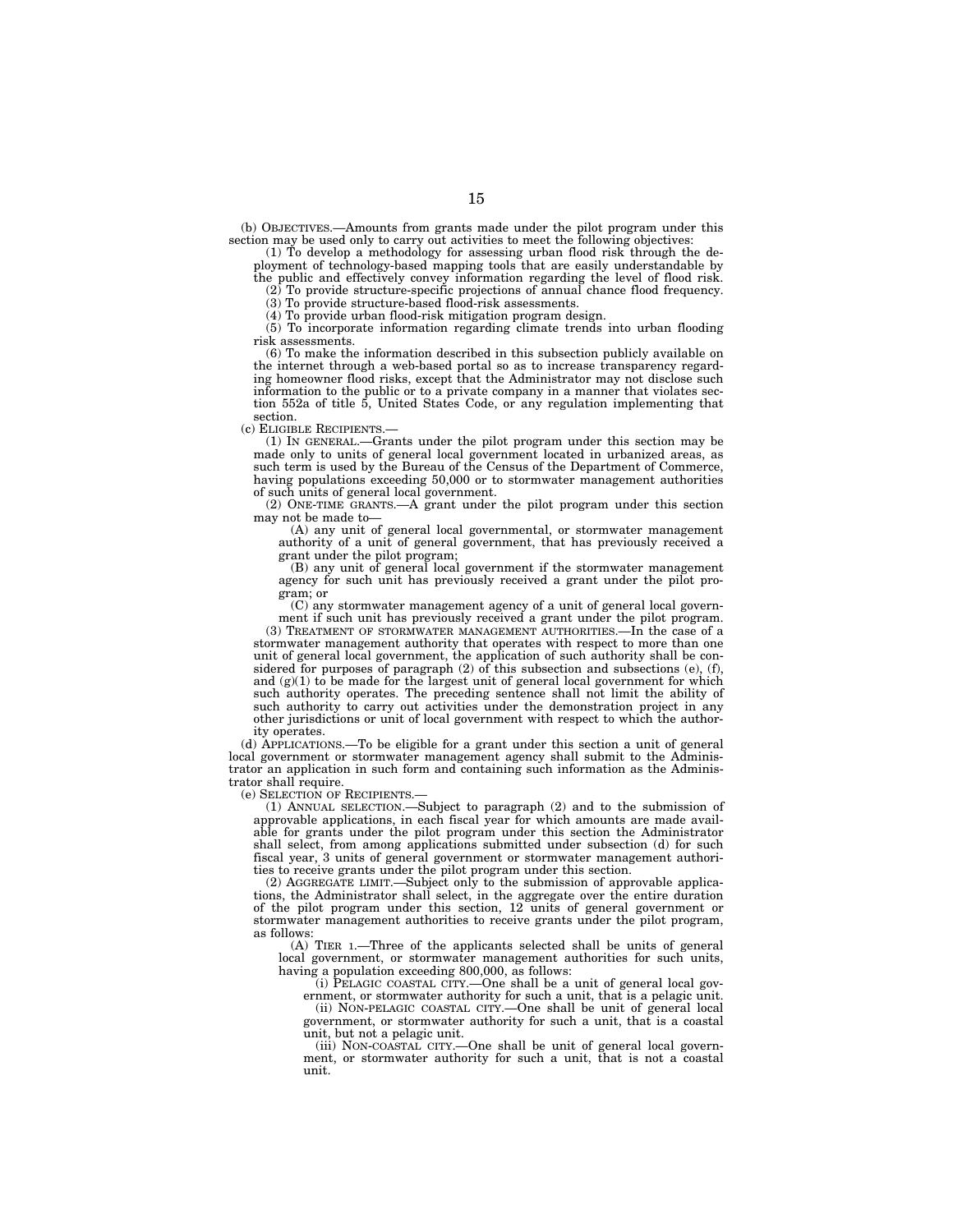(B) TIER 2.—Six of the applicants selected shall be units of general local government, or stormwater management authorities for such units, having a population exceeding 200,000 but not exceeding 800,000, as follows:

(i) COASTAL CITIES.—Three shall be units of general local government, or stormwater management authorities for such units, that are coastal units.

(ii) NON-COASTAL CITIES.—Three shall be units of general local government, or stormwater management authorities for such units, that are not coastal units.

(C) TIER 3.—Three of the applicants selected shall be units of general local government, or stormwater management authorities for such units, having a population exceeding 50,000 but not exceeding 200,000.<br>
(f) PRIORITY —

(f) PRIORITY.— (1) IN GENERAL.—The Administrator shall select applicants for grants under the pilot program under this section based on the extent to which their applications will achieve the objectives set forth in subsection (b).

(2) TIERS 2 AND 3.—In selecting applicants to receive grants under the pilot program under this section pursuant to subparagraphs  $(B)$  and  $(C)$  of subsection  $(e)(2)$ , the Administrator shall give priority to applicants—

(A) that are highly vulnerable to sea level rise; (B) within which are located a military installation or other facility relating to national security concerns; or

(C) that have a population that is highly vulnerable to urban flooding and have an uneven capacity for flood mitigation and response efforts resulting from socioeconomic factors.

 $(g)$  AMOUNT.

(1) CONSIDERATIONS.—In determining the amount of grant under the pilot program under this section, the Administrator shall consider the population of the grant recipient, which may be considered in terms of the tier under subsection (e)(2) of the recipient.

(2) FEDERAL SHARE.—The amount of a grant under the pilot program under this section may not exceed 75 percent of the total cost of the activities under subsection (b) to be carried out using the grant amounts.

(h) DURATION.—The Administrator shall require each recipient of a grant under the pilot program under this section to complete the activities under subsection (b) to be carried out using the grant amounts before the expiration of the 18-month period beginning upon the initial receipt of grant amounts under the pilot program.

(i) USE OF CENSUS DATA.—The Administrator shall make all determinations under the pilot program regarding population using the most recent available data from the decennial census.

(j) GRANTEE REPORTS TO FEMA.—Each recipient of a grant under the pilot program under this section shall, not later than the expiration of the 30-month period beginning upon the initial receipt of any such grant amounts, submit to the Administrator a report that describes-

(1) the activities carried out with amounts from the grant;

(2) how the activities carried out with such grant amounts have met the objectives described in subsection (b); and

(3) any lessons learned in carrying out such activities and any recommendations for future mapping modernization efforts by the Federal Emergency Management Agency.

(k) BIENNIAL REPORTS BY FEMA.—Not later than the expiration of the 24-month period beginning on the date of the enactment of this Act, and not later than the expiration of each successive 24-month period thereafter until the completion of all activities carried out with amounts from grants under the pilot program under this section, the Administrator shall submit to the Congress and make available to the public on an internet website a report that—

 $(1)$  describes

(A) the progress of the activities carried out with amounts from such grants; and

(B) the effectiveness of technology-based mapping tools used in carrying out the activities described in subparagraph (A); and

(2) with respect to the final report that the Administrator is required to submit under this subsection, includes recommendations to the Congress and the executive branch of the Federal Government for implementing strategies, practices, and technologies to mitigate the effects of urban flooding.

(l) SENSE OF CONGRESS.—It is the sense of the Congress that, because the pilot program is limited with respect to scope and resources, communities that participate in the pilot program should acknowledge that the most successful efforts to mitigate the effects of urban flooding—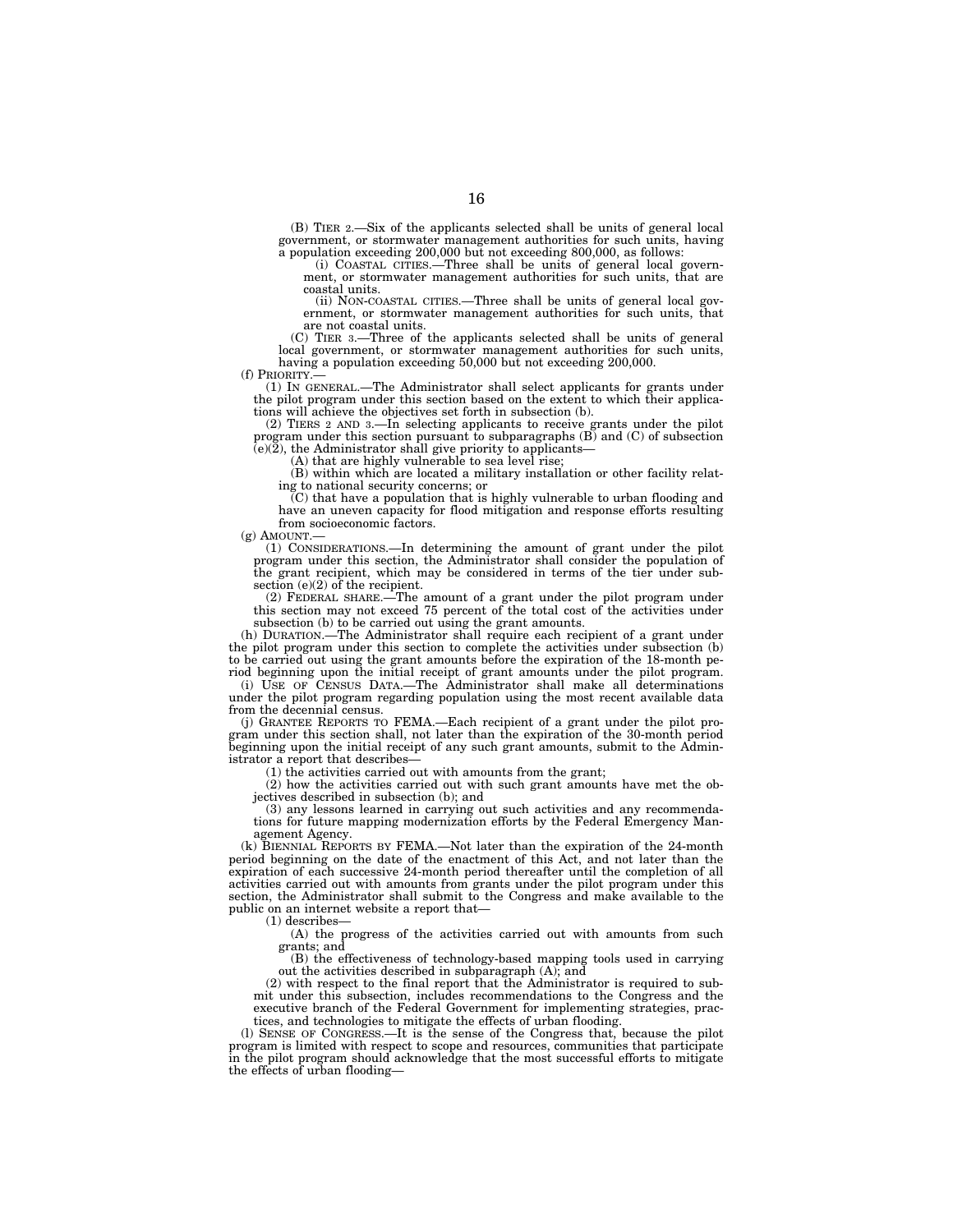(1) take a structural-based mitigation approach with respect to construction, which includes—

(A) recognizing any post-storm damage that may occur; and

(B) pursuing designs that proactively minimize future flood damage;

(2) make individuals in the community aware, through any cost-effective and available means of education, of the best approaches regarding the construction of properties that are able to survive floods, which reduces the cost of future repairs; and

(3) encourage home and property owners to consider the measures described in paragraphs (1) and (2), which are the most cost-effective and prudent ways to reduce the impact of flooding, when constructing or renovating building components.

(m) DEFINITIONS.—For purposes of this section, the following definitions shall apply:

(1) ADMINISTRATOR.—The term ''Administrator'' means the Administrator of the Federal Emergency Management Agency.

(2) COASTAL.—The term ''coastal'' means, with respect to a unit of general local government, that the unit borders a body of water that—

(A) exceeds 2,000 square miles in size; and

(B) is not a river.

(3) PELAGIC.—The term ''pelagic'' means, with respect to a unit of general local government, that the unit is a coastal unit and the body of water that the unit borders is an ocean or other large, open body of water (including bays and gulfs) that empties into an ocean.

(4) URBAN FLOODING.—

(A) IN GENERAL.—The term ''urban flooding'' means the inundation of property in a built environment, particularly in more densely populated areas, caused either by falling rain collecting on impervious surfaces or increasing the levels of nearby water bodies and overwhelming the capacity of drainage systems, such as storm sewers, including—

(i) situations in which stormwater enters buildings through windows, doors, or other openings;

(ii) water backup through sewer pipes, showers, toilets, sinks, and floor drains;

(iii) seepage through walls and floors;

(iv) the accumulation of water on property or public rights-of-way; and

(v) the overflow from water bodies, such as rivers, lakes, and oceans. (B) EXCLUSION.—Such term does not include flooding in undeveloped or agricultural areas.

(n) FUNDING.—There is authorized to be appropriated for grants under the pilot program under this section—

(1) \$1,200,000 for fiscal year 2020; and

 $(2)$  \$4,300,000 for fiscal year 2021, to remain available through 2023.

**SEC. 204. MAPPING IMPROVEMENTS AND REACH.** 

(a) EXPANDING MAPPING TO ALL AREAS OF THE UNITED STATES.—Subparagraph (A) of section 100216(b)(1) of the Biggert-Waters Flood Insurance Reform Act of 2012 (42 U.S.C. 4101b(b)(1)(A)) is amended—

 $(1)$  in clause  $(v)$ , by striking "and" at the end;

(2) by redesignating clause (vi) as clause (vii); and

(3) by inserting after clause (v) the following:

''(vi) all areas of the United States; and''.

(b) USE OF OTHER FEDERAL AGENCIES AND LIDAR.—Section 100216 of the Biggert-Waters Flood Insurance Reform Act of 2012 (42 U.S.C. 4101b) is amended—  $(1)$  in subsection  $(b)(1)$ –

(A) by redesignating subparagraphs (B) and (C) as subparagraphs (C) and (D), respectively;

 $(B)$  by inserting after subparagraph  $(A)$  the following:

''(B) as soon as practicable—

''(i) modernize the flood mapping inventory for communities for which the National Flood Insurance Program rate maps have not been modernized; and

"(ii) in coordination with communities, utilize the digital display environment established under subsection (f)(1)(A) to produce, store, and disseminate any flood hazard data, models, and maps generated under clause (i) while ensuring that the flood mapping inventory described in that clause may be printed in order to carry out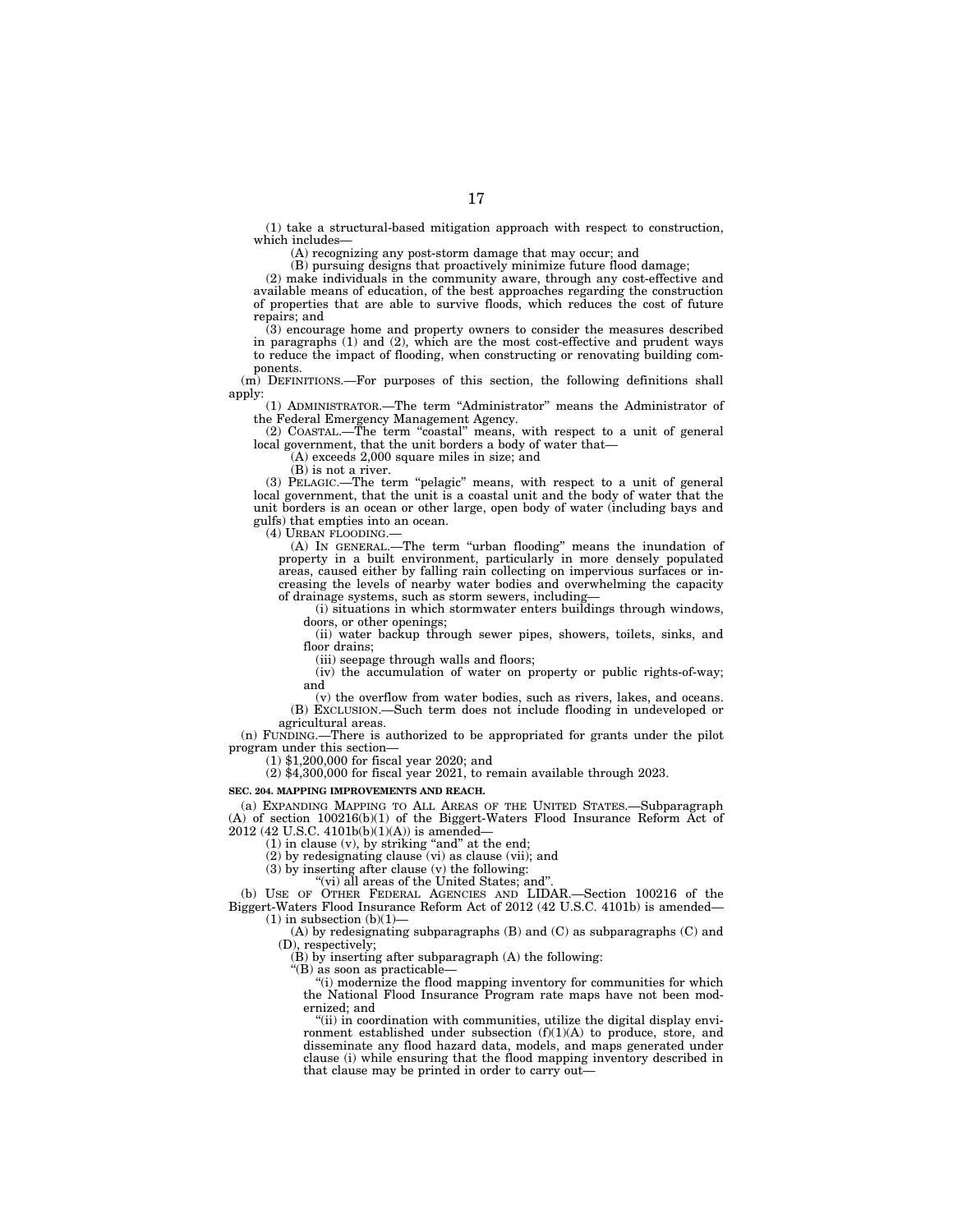''(I) floodplain management programs under the National Flood Insurance Act of 1968 (42 U.S.C. 4001 et seq.); and

"(II) other purposes of the National Flood Insurance Program;" (C) in subparagraph (C), as so redesignated, by striking ''and'' at the end; (D) in subparagraph (D), as so redesignated, by striking the period at the end and inserting ", and including the most current and most appropriate remote sensing or other geospatial mapping technology;";

(E) by adding at the end the following:

 $\mathcal{F}(E)$  when appropriate, partner with other Federal agencies, States, communities, and private entities in order to meet the objectives of the program; and

''(F) when appropriate, consult and coordinate with the Secretary of De-fense, the Director of the United States Geological Survey, and the Administrator of the National Oceanic and Atmospheric Administration to obtain the most up-to-date maps and other information of those agencies, including information relating to topography, water flow, watershed characteristics, and any other issues that are relevant to identifying, reviewing, updating, maintaining, and publishing National Flood Insurance Program rate maps.";

(2) by inserting after subsection (e) the following new subsection:

''(f) DIGITAL DISPLAY ENVIRONMENT AND BUILDING-SPECIFIC FLOOD HAZARD AND RISK INFORMATION.—

''(1) ESTABLISHMENT.—

''(A) IN GENERAL.—Not later than 5 years after the date of enactment of the National Flood Insurance Program Reauthorization Act of 2019, the Administrator, in consultation with the Technical Mapping Advisory Council, shall establish, as part of a national structure inventory, a dynamic, database-derived digital display environment for flood hazard and risk data, models, maps, and assessments.

''(B) CONSULTATION WITH STATES AND COMMUNITIES.—In designing and constructing the digital display environment under subparagraph (A), the Administrator shall—

''(i) leverage and partner with States and communities that have successfully implemented the same approach; and

''(ii) consider adopting the techniques and technologies used by the States and communities described in clause (i) and applying those techniques and technologies nationwide.

"(2) DIGITAL DISPLAY SYSTEM.-

''(A) IN GENERAL.—In carrying out paragraph (1), the Administrator, in consultation with the Technical Mapping Advisory Council, shall establish a national digital display system that shall—

''(i) be prompted through dynamic querying of a spatial, relational flood hazard and risk database;

''(ii) as permissible under law, be made available to the public;

''(iii) to the extent feasible, and where sufficient data is available, provide information, with respect to individual structures, regarding—

''(I) flood hazard and risk assessment determinations;

''(II) flood insurance; and

''(III) flood risk mitigation efforts;

"(iv) be constructed in a manner that facilitates coordination with digital display systems that—

''(I) have been developed by State and community partners; and "(II) the Administrator finds are acceptable;

''(v) include the capability to print physical copies of maps; and

"(vi) where feasible, allow for the maintenance and storage of elevation certificates.

''(B) PRIVACY REQUIREMENTS.—The Administrator may not disseminate the database described in subparagraph (A)(i), including any data used to create that database, to the public or to a private company in a manner that violates section 552a of title 5, United States Code, or any regulation implementing that section.'';

(3) by inserting after subsection (k), as added by the preceding provisions of this Act, the following:

''(l) ANNUAL REPORT.—The Administrator, in coordination with the Technical Mapping Advisory Council established under section 100215 of this Act, shall submit to the Committee on Financial Services of the House of Representatives and the Committee on Banking, Housing, and Urban Affairs of the Senate an annual report regarding progress achieved in the mapping program under this section, including the digital display and structure-specific information required under subsection (f),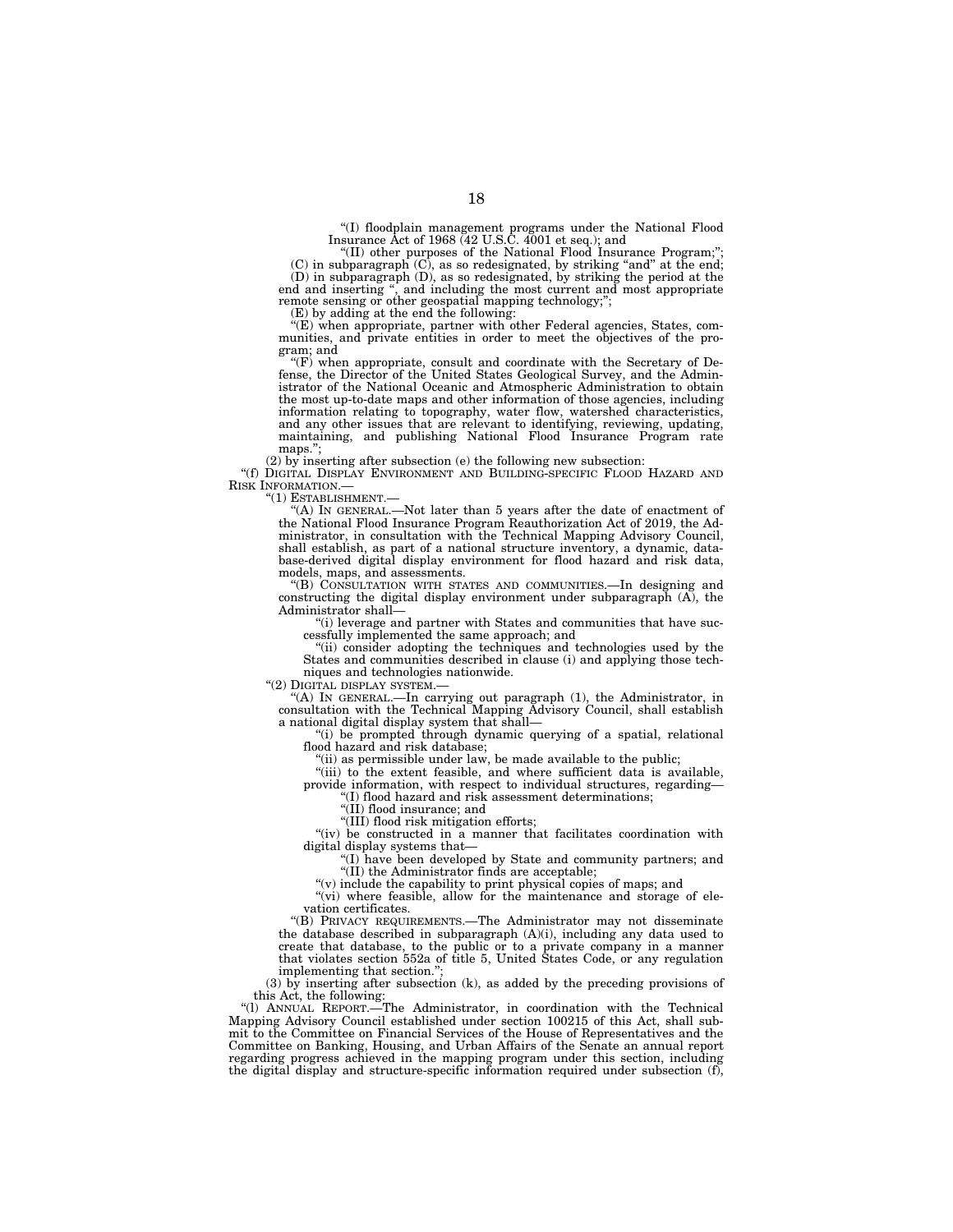which shall include recommendations to reduce the cost and improve the implementation of that subsection.''.

(c) FUTURE FLOOD RISK.—Section 100216(d) of the Biggert-Waters Flood Insurance Reform Act of 2012 (42 U.S.C. 4101b) is amended by adding at the end the following:

''(3) FUTURE FLOOD RISK.—The Administrator shall, in consultation with the Technical Mapping Council established under section 100215, provide financial and technical assistance to communities to incorporate future flood hazard conditions as an informational layer on their Flood Insurance Rate Maps.''.

# **SEC. 205. APPEALS REGARDING EXISTING FLOOD MAPS.**

(a) IN GENERAL.—Section 1360 of the National Flood Insurance Act of 1968 (42 U.S.C. 4101) is amended by adding at the end the following new subsection:

''(k) APPEALS OF EXISTING MAPS.—

"(1) RIGHT TO APPEAL.—A State or local government, or the owner or lessee of real property, who has made a formal request to the Administrator to update a flood map that the Administrator has denied may at any time appeal such a denial as provided in this subsection.

''(2) BASIS FOR APPEAL.—The basis for appeal under this subsection shall be the possession of knowledge or information that—

''(A) the base flood elevation level or designation of any aspect of a flood map is scientifically or technically inaccurate; or

''(B) factors exist that mitigate the risk of flooding, including ditches, banks, walls, vegetation, levees, lakes, dams, reservoirs, basin, retention ponds, and other natural or manmade topographical features.

 $"(3)$  APPEALS PROCESS.

''(A) ADMINISTRATIVE ADJUDICATION.—An appeal under this subsection shall be determined by a final adjudication on the record, and after opportunity for an administrative hearing.

''(B) RIGHTS UPON ADVERSE DECISION.—If an appeal pursuant to subparagraph (A) does not result in a decision in favor of the State, local government, owner, or lessee, such party may appeal the adverse decision to the Scientific Resolution Panel provided for in section 1363A, which shall recommend a non-binding decision to the Administrator.

" $(4)$  RELIEF.

''(A) WHOLLY SUCCESSFUL APPEALS.—In the case of a successful appeal resulting in a policyholder's property being removed from a special flood hazard area, such policyholder may cancel the policy at any time within the current policy year, and the Administrator shall provide such policyholder a refund in the amount of any premiums paid for such policy year, plus any premiums paid for flood insurance coverage that the policyholder was required to purchase or maintain during the 2-year period preceding such policy year.

''(B) PARTIALLY SUCCESSFUL APPEALS.—In the case of any appeal in which mitigating factors were determined to have reduced, but not eliminated, the risk of flooding, the Administrator shall reduce the amount of flood insurance coverage required to be maintained for the property concerned by the ratio of the successful portion of the appeal as compared to the entire appeal. The Administrator shall refund to the policyholder any payments made in excess of the amount necessary for such new coverage amount, effective from the time when the mitigating factor was created or the beginning of the second policy year preceding the determination of the appeal, whichever occurred later.

''(C) ADDITIONAL RELIEF.—The Administrator may provide additional refunds in excess of the amounts specified in subparagraphs (A) and (B) if

the Administrator determines that such additional amounts are warranted. ''(5) RECOVERY OF COSTS.—When, incident to any appeal which is successful in whole or part regarding the designation of the base flood elevation or any aspect of the flood map, including elevation or designation of a special flood hazard area, the community, or the owner or lessee of real property, as the case may be, incurs expense in connection with the appeal, including services provided by surveyors, engineers, and scientific experts, the Administrator shall reimburse such individual or community for reasonable expenses to an extent measured by the ratio of the successful portion of the appeal as compared to the entire appeal, but not including legal services, in the effecting of an appeal based on a scientific or technical error on the part of the Federal Emergency Management Agency. No reimbursement shall be made by the Administrator in respect to any fee or expense payment, the payment of which was agreed to be contingent upon the result of the appeal. The Administrator may use such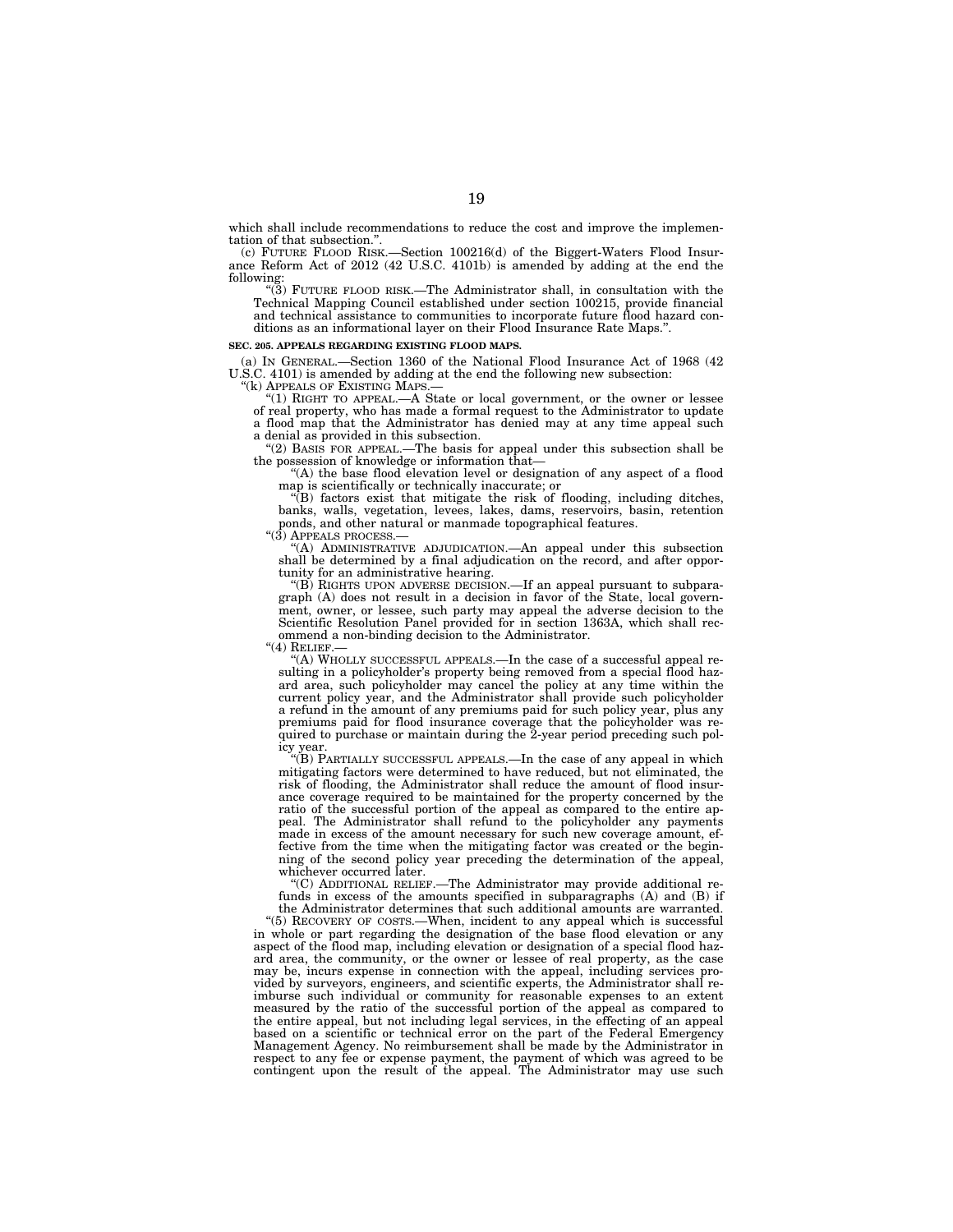amounts from the National Flood Insurance Fund established under section 1310 as may be necessary to carry out this paragraph.

''(6) GUIDANCE.—The Administrator shall issue guidance to implement this subsection, which shall not be subject to the notice and comment requirements under section 553 of title 5, United States Code.''.

(b) DEADLINE.—The Administrator of the Federal Emergency Management Agency shall issue the guidance referred to section  $1360(k)(6)$  of the National Flood Insurance Act of  $1968$  (42 U.S.C.  $4101(k)(7)$ ), as added by the amendment made by subsection (a) of this section, not later than the expiration of the 6-month period beginning on the date of the enactment of this Act.

### **SEC. 206. APPEALS AND PUBLICATION OF PROJECTED SPECIAL FLOOD HAZARD AREAS.**

(a) APPEALS.—Section 1363 of the National Flood Insurance Act of 1968 (42 U.S.C. 4104) is amended—

(1) in subsection (b), by striking the second sentence and inserting the following: "Any owner or lessee of real property within the community who believes the owner's or lessee's rights to be adversely affected by the Administrator's proposed determination may appeal such determination to the local government no later than 90 days after the date of the second publication.<sup>'</sup>

 $(2)$  in subsection  $(d)$ , by striking "subsection  $(e)$ " and inserting "subsection  $(f)$ "; (3) by redesignating subsections (e), (f), and (g) as subsections (f), (g), and (h), respectively; and

(4) by inserting after subsection (d) the following new subsection:

"(e) DETERMINATION BY ADMINISTRATOR IN THE ABSENCE OF APPEALS.—If the Administrator has not received any appeals, upon expiration of the 90-day appeal period established under subsection (b) of this section the Administrator's proposed determination shall become final. The community shall be given a reasonable time after the Administrator's final determination in which to adopt local land use and control measures consistent with the Administrator's determination.<br>(b) PUBLICATION.—Subsection (a) of section 1363 of the National

-Subsection (a) of section 1363 of the National Flood Insurance Act of 1968 (42 U.S.C. 4104(a)) is amended by striking "in the Federal Register".

# **SEC. 207. COMMUNICATION AND OUTREACH REGARDING MAP CHANGES.**

Paragraph (1) of section 100216(d) of the Biggert-Waters Flood Insurance Reform Act of  $2012$  (42 U.S.C. 4101b(d)(1)) is amended-

(1) in subparagraph (B), by inserting ''maximum'' before ''30-day period''; and (2) in subparagraph (C), by inserting ''maximum'' before ''30-day period''.

### **SEC. 208. ADOPTION OF PARTIAL FLOOD MAPS.**

Subsection (f) of section 1360 of the National Flood Insurance Act of 1968 (42 U.S.C. 4101(f)) is amended by adding at the end the following new flush matter:

''Panels of the revised flood insurance rate maps for which no appeal has been submitted during the 90-day period referred to in subsection (b) shall be considered final.''.

### **SEC. 209. NEW ZONE FOR LEVEE-IMPACTED AREAS.**

Section 1360 of the National Flood Insurance Act of 1968 (42 U.S.C. 4101), as amended by the preceding provisions of this Act, is further amended by adding at the end the following:

''(l) LEVEE-IMPACTED AREAS.—

"(1) IN GENERAL.—Subject to full implementation of subparagraphs  $(A)(iii)$  and  $(B)$  of section 100216(b)(1) of the Biggert-Waters Flood Insurance Reform Act of 2012 (42 U.S.C. 4101b(b)(1)) and notwithstanding any other provision of law, if a community applies to the Administrator for the remapping of a leveeimpacted area in which the pertinent levee system fails to meet the minimum design, operation, and maintenance standards of the National Flood Insurance Program required for levee accreditation on a flood insurance rate map in accordance with the Levee Analysis Mapping Procedure initiated by the Administrator to replace the 'without levees' approach to a Flood Insurance Study, the Administrator shall—

'(A) establish flood risk zones for those levee-impacted areas on such maps, to be known as 'AL-E zones', that have an established elevation for community floodplain management; and

''(B) make flood insurance available to properties located within those levee-impacted areas.

''(2) TRANSITION.—During the period beginning on the date of enactment of this subsection and ending on the date on which the Administrator develops rates for the various AL-E zones, a structure located in a portion of a community that is located within a levee-impacted area described in paragraph (1) shall be eligible for rates associated with areas of moderate flood hazards.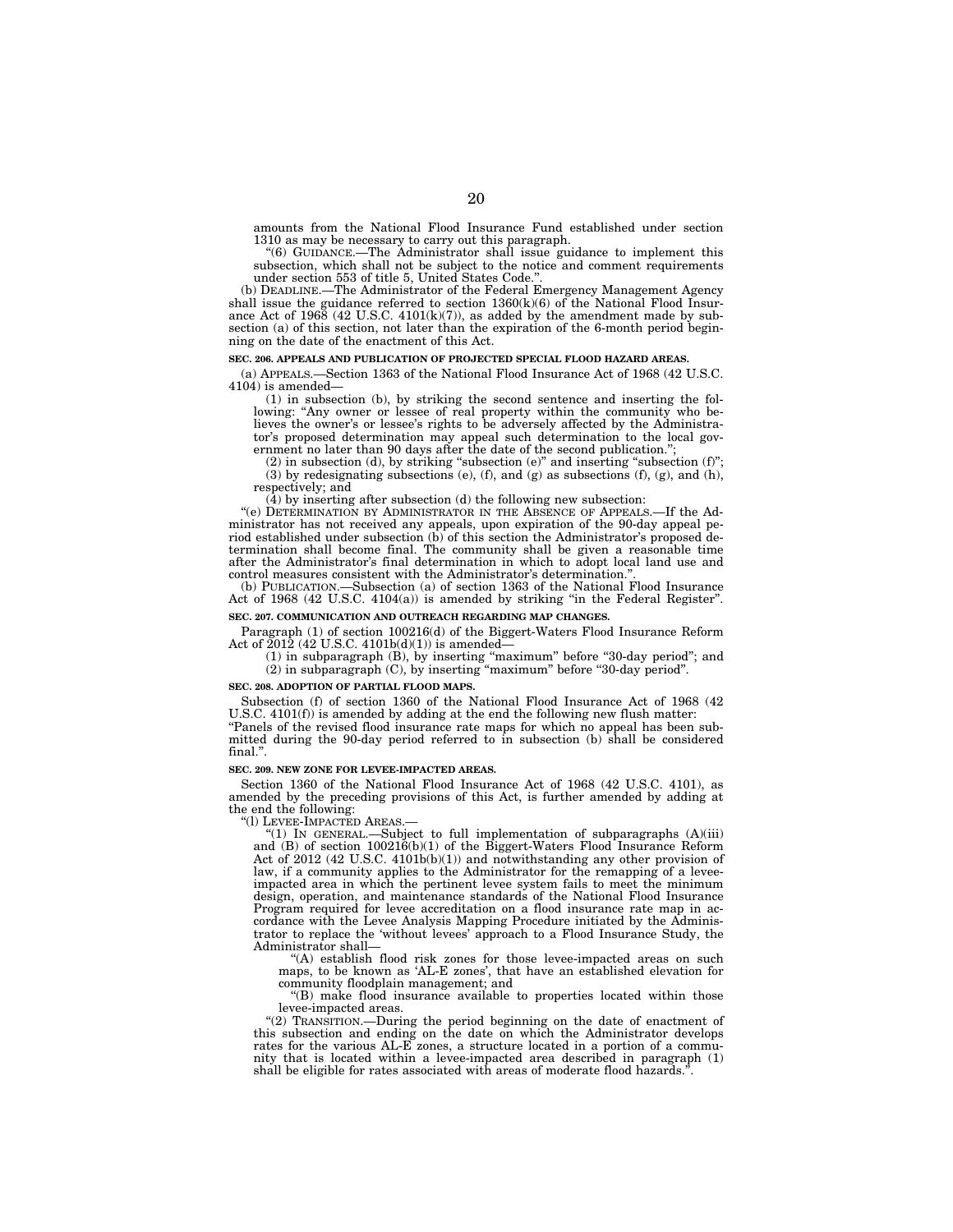(a) REQUIREMENTS FOR STATE AND LOCAL LAND USE CONTROLS.—Subsection (a) of section 1315 of the National Flood Insurance Act of 1968 (42 U.S.C. 4022(a)) is amended by adding at the end the following new paragraph:

''(3) ALLOWABLE LOCAL VARIANCES FOR CERTAIN AGRICULTURAL STRUCTURES.— ''(A) REQUIREMENT.—Notwithstanding any other provision of this Act—

''(i) the land use and control measures adopted pursuant to paragraph (1) may not, for purposes of such paragraph, be considered to be inadequate or inconsistent with the comprehensive criteria for land management and use under section 1361 because such measures provide that, in the case of any agricultural structure that is located in an area having special flood hazards, a variance from compliance with the requirements to elevate or floodproof such a structure and meeting the requirements of subparagraph (B) may be granted; and

(ii) the Administrator may not suspend a community from participation in the national flood insurance program, or place such a community on probation under such program, because such land use and con-

trol measures provide for such a variance. This subparagraph shall not limit the ability of the Administrator to take enforcement action against a community that does not adopt adequate variance criteria or establish proper enforcement mechanisms.

(B) VARIANCE; CONSIDERATIONS.—The requirements of this subparagraph with respect to a variance are as follows:

''(i) The variance is granted by an official from a duly constituted State or local zoning authority, or other authorized public body responsible for regulating land development or occupancy in flood-prone areas.

'(ii) In the case of new construction, such official has determined— ''(I) that neither floodproofing nor elevation of the new structure to the base flood elevation is practicable; and

''(II) that the structure is not located in—

'(aa) a designated regulatory floodway;

"(bb) an area riverward of a levee or other flood control structure; or

"(cc) an area subject to high velocity wave action or seaward of flood control structures.

"(iii) In the case of existing structures-

''(I) if such structure is substantially damaged or in need of substantial repairs or improvements, such official has determined that neither floodproofing nor elevation to the base flood elevation is practicable; and

''(II) if such structure is located within a designated regulatory floodway, such official has determined that the repair or improvement does not result in any increase in base flood levels during the base flood discharge.

"(iv) Such official has determined that the variance will not result in increased flood heights, additional threats to public safety, extraordinary public expense, create nuisances, cause fraud on or victimization of the public, or conflict with existing local laws or ordinances.

"(v) Not more than one claim payment exceeding \$1,000 has been made for the structure under flood insurance coverage under this title within any period of 10 consecutive years at any time prior to the granting of the variance.

''(C) DEFINITIONS.—For purposes of this paragraph, the following definitions shall apply:

''(i) AGRICULTURAL STRUCTURE.—The term 'agricultural structure' has the meaning given such term in paragraph (2)(D).

''(ii) FLOODPROOFING.—The term 'floodproofing' means, with respect to a structure, any combination of structural and non-structural additions, changes, or adjustments to the structure, including attendant utilities and equipment, that reduce or eliminate potential flood damage to real estate or improved real property, water and sanitary facilities, structures, or their contents.''.

(b) PREMIUM RATES.—Section 1308 of the National Flood Insurance Act of 1968 (42 U.S.C. 4015) is amended by adding at the end the following new subsection:

"(n) PREMIUM RATES FOR CERTAIN AGRICULTURAL STRUCTURES VARIANCES.—Notwithstanding any other provision of this Act, the chargeable premium rate for coverage under this title for any structure provided a variance pursuant to section  $1315(a)(3)$  shall be the same as the rate that otherwise would apply to such structure if the structure had been dry floodproofed or a comparable actu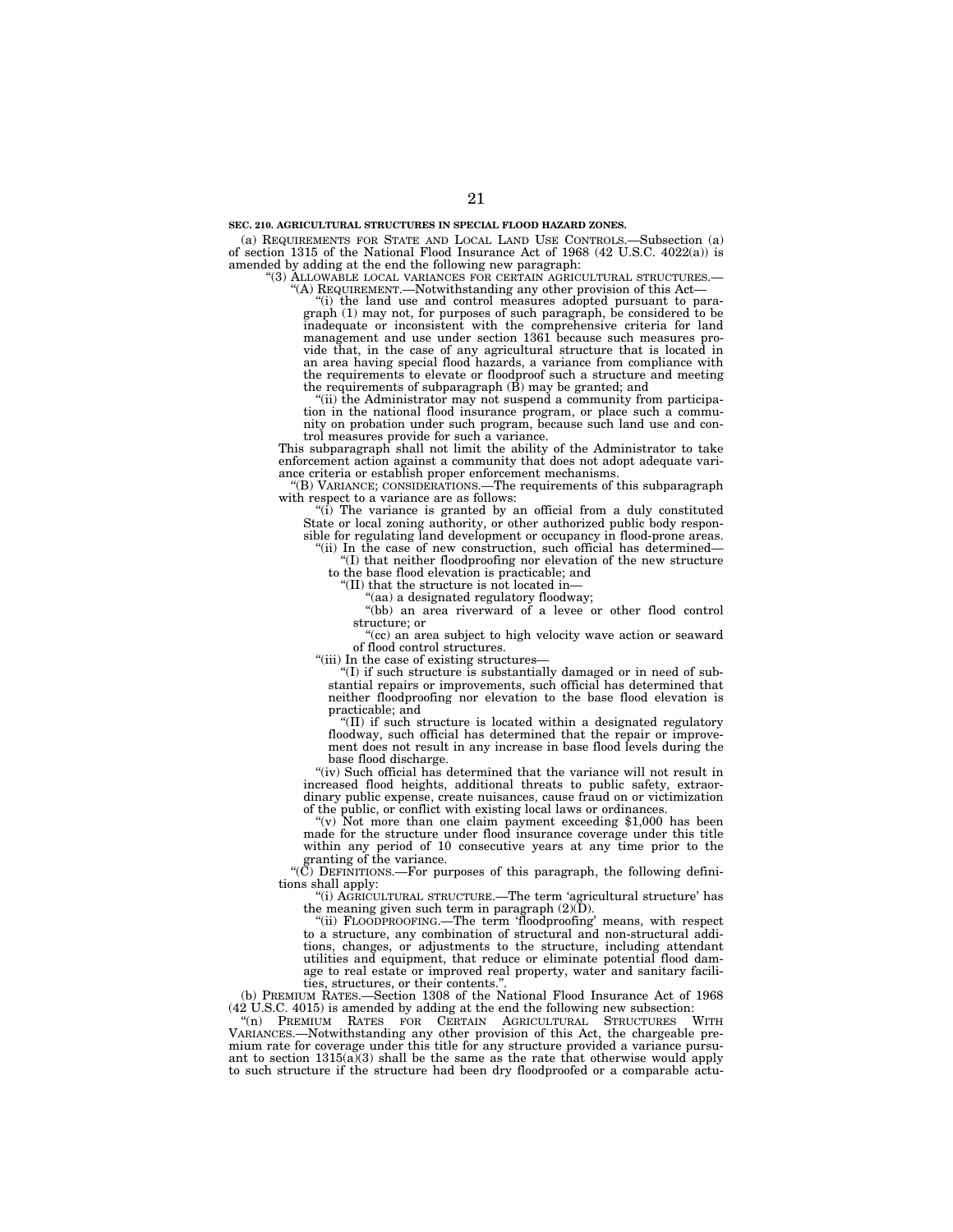arial rate based upon the risk associated with structures within the applicable AL-E zone established under section 1360(1)."

## **SEC. 211. TECHNICAL MAPPING ADVISORY COUNCIL.**

Paragraph (1) of section 100215(b) of the Biggert-Waters Flood Insurance Reform Act of  $2012$  (42 U.S.C. 4101a(b)(1)) is amended-

(1) by redesignating subparagraphs (A) through (E) as subparagraphs (B) through (F), respectively;

(2) by inserting before subparagraph (B), as so redesignated by subparagraph (A) of this paragraph, the following new subparagraph:

"(A) the Director of the United States Geological Survey;"; and

(3) in subparagraph (F), as so redesignated by paragraph  $(1)$  of this section-(A) in the matter preceding clause (i), by striking "16" and inserting "17"; (B) in clause (xiii), by striking "and" at the end;

(C) in clause (xiv), by striking the period at the end and inserting ''; and''; and

(D) by adding at the end the following new clause:

"(xv) a member of a recognized professional real estate brokerage association.''.

# **TITLE III—MITIGATION**

### **SEC. 301. INCREASED COST OF COMPLIANCE COVERAGE.**

Section 1304(b) of the National Flood Insurance Act of 1968 (42 U.S.C. 4011(b)) is amended—

(1) in paragraph (4), by redesignating subparagraphs (A) through (D) as clauses (i) through (iv), respectively;

(2) by redesignating paragraphs (1) through (3) as subparagraphs (A) through (C), respectively (and by adjusting the margins accordingly);

(3) in subparagraph (C) as so redesignated, by striking the period at the end and inserting a semicolon;

(4) by redesignating paragraph (4) as subparagraph (E) (and by adjusting the margin accordingly);

(5) by inserting after subparagraph (C), as so redesignated, the following:

''(D) properties identified by the Administrator as priorities for mitigation activities before the occurrence of damage to or loss of property which is covered by flood insurance; and'';

(6) by inserting before ''The national flood insurance program'' the following:; "(1) In general.–

(7) by striking ''The Administrator'' and inserting the following:

''(2) PREMIUM.—The Administrator''; and

(8) by adding at the end the following new paragraphs:

''(3) AMOUNT OF COVERAGE.—Each policy for flood insurance coverage made available under this title shall provide coverage under this subsection having an aggregate liability for any single property of \$60,000.

''(4) ELIGIBLE MITIGATION ACTIVITIES.—

''(A) IN GENERAL.—Eligible mitigation methods the cost of which is covered by coverage provided under this subsection shall include—

''(i) alternative methods of mitigation identified in the guidelines issued pursuant to section 1361(d);

''(ii) pre-disaster mitigation projects for eligible structures (as such term is defined in subparagraph (C)); and

''(iii) costs associated with the purchase, clearing, and stabilization of property that is part of an acquisition or relocation program that complies with subparagraph (B).

"(B) ACQUISITION AND RELOCATION PROJECT ELIGIBILITY AND REQUIRE-MENTS.—

''(i) IN GENERAL.—An acquisition or relocation project shall be eligible to receive assistance pursuant to subparagraph  $(A)(iii)$  only if-

''(I) any property acquired, accepted, or from which a structure will be removed shall be dedicated and maintained in perpetuity for a use that is compatible with open space, recreational, or wetlands management practices; and

''(II) any new structure erected on such property will be—

"(aa) a public facility that is open on all sides and functionally related to a designated open space;

''(bb) a restroom; or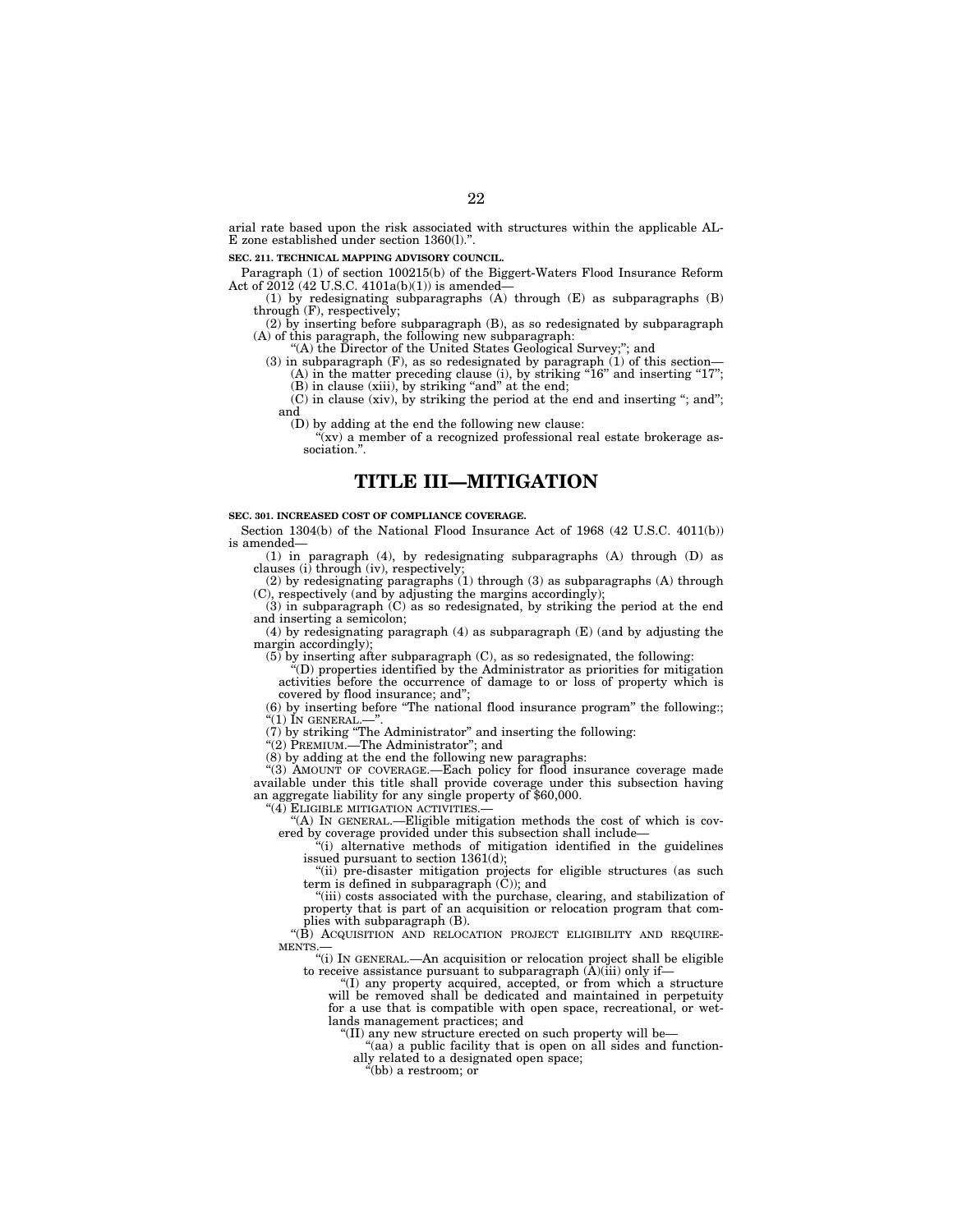"(cc) a structure that the Administrator approves in writing before the commencement of the construction of the structure. ''(ii) FURTHER ASSISTANCE.—If an acquisition or relocation project is assisted pursuant to subparagraph (A)(iii)—

"(I) no person may apply to a Federal entity for disaster assistance with regard to any property acquired, accepted, or from which a structure was removed as part of such acquisition or relocation project; and

''(II) no Federal entity may provide disaster assistance for such property.

"(iii) REQUIREMENT TO MAINTAIN FLOOD INSURANCE COVERAGE.-

''(I) IN GENERAL.—Notwithstanding any other provision of law, any assisted structure (as such term is defined in subclause (III)) shall, at all times, maintain insurance against flood damage, in accordance with Federal law, for the life of such structure.

''(II) TRANSFER OF PROPERTY.—

"(aa) DUTY TO NOTIFY.—If any part of a property on which an assisted structure is located is transferred, the transferor shall, not later than the date on which such transfer occurs, notify the transferee in writing, including in all documents evidencing the transfer of ownership of the property of the requirements, that such transferee is required to—

''(AA) obtain flood insurance in accordance with applicable Federal law with respect to such assisted structure, if such structure is not so insured on the date on which the structure is transferred; and

''(BB) maintain flood insurance in accordance with applicable Federal law with respect to such structure.

"(bb) FAILURE TO NOTIFY.—If a transferor fails to make a notification in accordance with item (aa) and such assisted structure is damaged by a flood disaster, the transferor shall pay the Federal Government an amount equal to the amount of any disaster relief provided by the Federal government with respect to such assisted structure.

''(III) ASSISTED STRUCTURE DEFINED.—For the purposes of this clause, the term 'assisted structure' means a structure on property that is part of an acquisition or relocation project assisted pursuant to subparagraph  $(A)$  that was, as part of such acquisition or relocation project—

''(aa) altered;

"(bb) improved;

''(cc) replaced;

''(dd) repaired; or

''(ee) restored.

''(C) ELIGIBLE STRUCTURE DEFINED.—For purposes of this paragraph, the term 'eligible structure' means any structure that—

"(i) was constructed in compliance with the Flood Insurance Rate Map and local building and zoning codes in effect at the date of construction of the structure; and

"(ii) has not previously been altered, improved, replaced, or repaired using assistance provided under this subsection.

"(5) TREATMENT OF COVERAGE LIMITS.—Any amount of coverage for a property provided pursuant to this subsection shall not be considered or counted for purposes of any limitation on coverage applicable to such property under section  $1306(b)$  (42 U.S.C. 4013(b)) and any claim on such coverage shall not be considered a claim for purposes of section 1307(h) or subsection (a)(3) or (h)(3) of section 1366.

''(6) IMPLEMENTATION.—Notwithstanding any other provision of law, the Administrator may implement this subsection by adopting one or more standard endorsements to the Standard Flood Insurance Policy by publication of such standards in the Federal Register, or by comparable means."

#### **SEC. 302. MULTIPLE-LOSS PROPERTIES.**

(a) FINANCIAL ASSISTANCE.—Section 1361 of the National Flood Insurance Act of 1968 (42 U.S.C. 4102) is amended by adding at the end the following new subsection:

''(e) MULTIPLE-LOSS PROPERTIES.—In making determinations regarding financial assistance under the authorities of this Act, the Administrator may consider the ex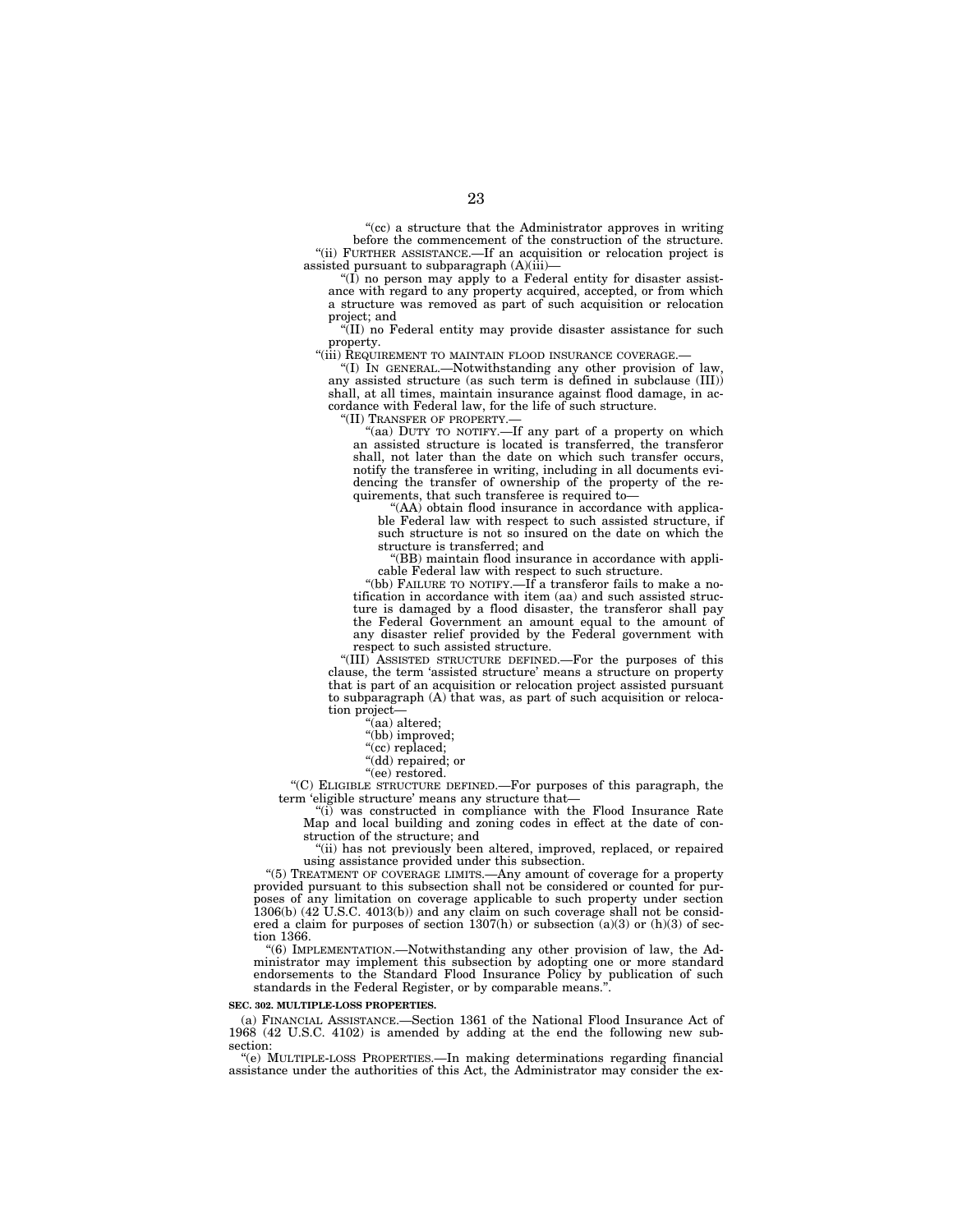tent to which a community is working to remedy problems with addressing multipleloss properties."

(b) DEFINITIONS.—Subsection (a) of section 1370 of the National Flood Insurance Act of 1968 (42 U.S.C. 4121) is amended—

(1) by redesignating paragraphs (8) through (15) as paragraphs (11) through (18), respectively; and

(2) by striking paragraph (7) and inserting the following new paragraphs:

"(7) MULTIPLE-LOSS PROPERTY.—The term 'multiple-loss property' means any property that is a repetitive-loss property, a severe repetitive-loss property, or an extreme repetitive-loss property.

''(8) REPETITIVE-LOSS PROPERTY.—The term 'repetitive-loss property' means a structure that has incurred flood-related damage for which 2 or more separate claims payments of any amount in excess of the loss-deductible for damage to the covered structure have been made under flood insurance coverage under this title.

''(9) SEVERE REPETITIVE-LOSS PROPERTY.—The term 'severe repetitive-loss property' means a structure that has incurred flood-related damage for which—

 $\mathcal{H}(A)$  4 or more separate claims payments have been made under flood insurance coverage under this title, with the amount of each such claim exceeding \$5,000, and with the cumulative amount of such claims payments exceeding \$20,000; or

''(B) at least 2 separate claims payments have been made under flood insurance coverage under this title, with the cumulative amount of such claims payments exceeding the value of the structure.

"(10) EXTREME REPETITIVE-LOSS PROPERTY.—The term 'extreme repetitive-loss property' means a structure that has incurred flood-related damage for which at least 2 separate claims have been made under flood insurance coverage under this title, with the cumulative amount of such claims payments exceeding

150 percent of the maximum coverage amount available for the structure.''. (c) CONFORMING AMENDMENTS.—The National Flood Insurance Act of 1968 is

amended— (1) in section  $1304(b)(1)(A)$  (42 U.S.C.  $4011(b)(1)(A)$ ), as amended by section

301 of this Act, by striking ''repetitive loss structures'' and inserting ''repetitiveloss properties'';

(2) in section 1307 (42 U.S.C. 4014)—

(A) in subsection (a)(2)(B), by striking "repetitive loss property" and inserting "repetitive-loss property";

(B) in subsection  $(g)(2)(B)$ , by striking clauses (i) and (ii) and inserting the following:

''(i) an extreme repetitive-loss property; or

"(ii) a severe repetitive-loss property.";

(C) by striking subsection (h); and

(D) by redesignating subsection (i), as added by the preceding provisions of this Act, as subsection (h);

(3) in section  $1315(a)(2)(A)(i)$  (42 U.S.C. 4022 $(a)(2)(A)(i)$ ), by striking "repetitive loss structure'' and inserting ''repetitive-loss property''; and  $(4)$  in section 1366 (42 U.S.C. 4104c)

 $(A)$  in subsection  $(a)(2)$ , by striking "repetitive loss structures" and inserting "repetitive-loss properties"

 $(B)$  in subsection  $(c)(2)(A)(ii)$ , by striking "repetitive loss structures" and inserting "multiple-loss properties";

 $(C)$  in subsection  $(d)$ -

(i) in paragraph (1)—

(I) in the paragraph heading, by striking ''REPETITIVE LOSS STRUCTURES'' and inserting ''REPETITIVE-LOSS AND EXTREME REPET-ITIVE LOSS PROPERTIES''; and

(II) in the matter preceding subparagraph (A), by striking ''repetitive loss structures'' and inserting ''repetitive-loss properties or extreme repetitive-loss properties''; and

(ii) in paragraph (2)—

(I) in the paragraph heading, by striking ''REPETITIVE LOSS STRUCTURES'' and inserting ''REPETITIVE-LOSS PROPERTIES''; and

(II) by striking ''repetitive loss structures'' and inserting ''repetitive-loss properties''; and

(D) in subsection (h), by striking paragraphs (2) and (3).

**SEC. 303. PREMIUM RATES FOR CERTAIN MITIGATED PROPERTIES.** 

(a) MITIGATION STRATEGIES.—Paragraph (1) of section 1361(d) of the National Flood Insurance Act of 1968 (42 U.S.C.  $4102(d)(1)$ ) is amended—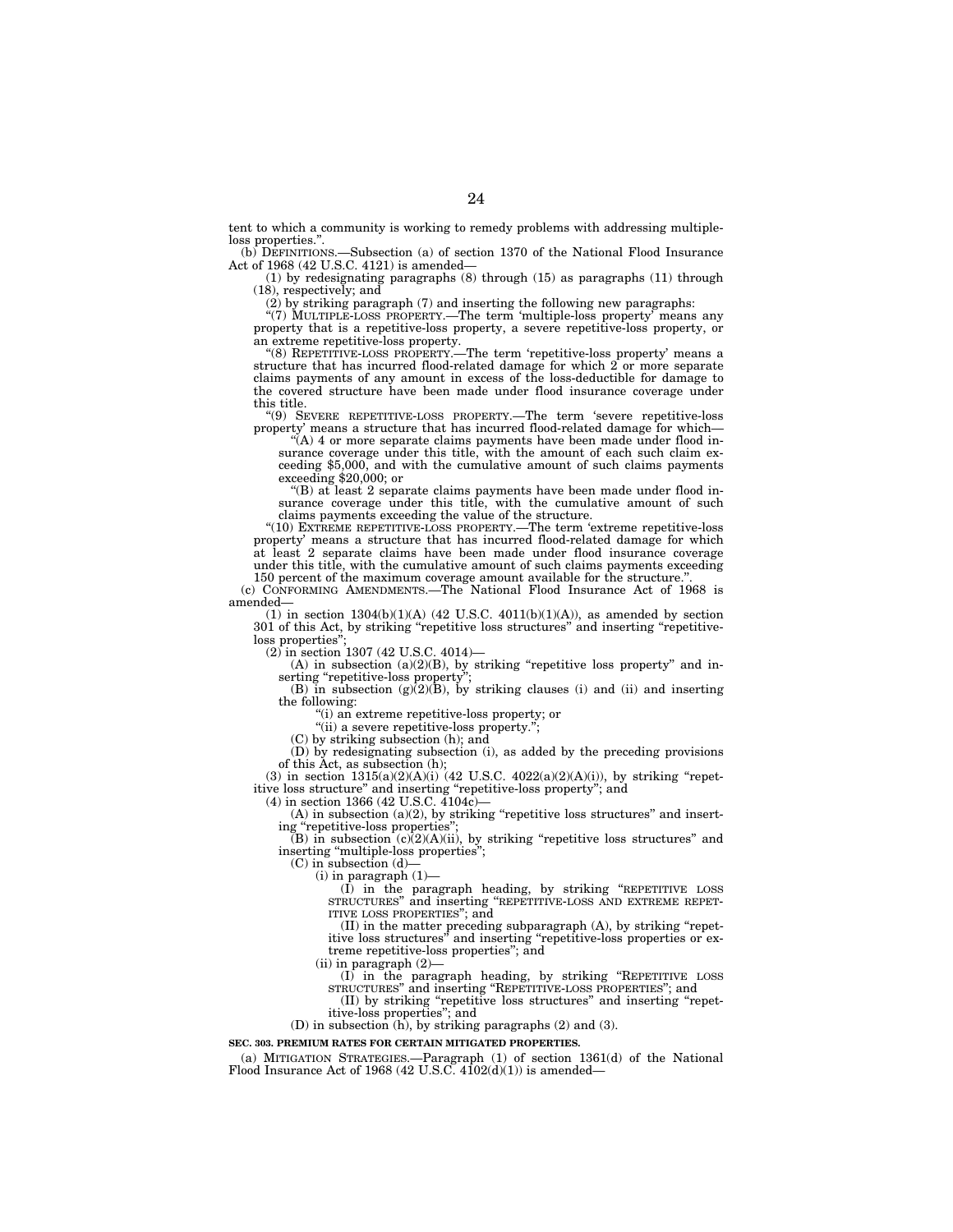(1) in subparagraph (A), by striking "and" at the end;<br>(2) in subparagraph (B), by striking "and" at the end; and<br>(3) by inserting after subparagraph (B) the following new subparagraphs:<br>"(C) with respect to buildings in

can be deployed on a block or neighborhood scale; and

''(D) elevation of mechanical or other critical systems; and''.

(b) MITIGATION CREDIT.—Subsection (k) of section 1308 of the National Flood Insurance Act of 1968 (42 U.S.C. 4015(k)) is amended—<br>(1) by striking "shall take into account" and inserting the following: "shall—

''(1) take into account'';

(2) in paragraph (1), as so designated by the amendment made by paragraph (1) of this subsection, by striking the period at the end and inserting ''; and''; and

(3) by adding at the end the following new paragraph: ''(2) offer a reduction of the risk premium rate charged to a policyholder, as determined by the Administrator, if the policyholder implements any mitigation method described in paragraph (1).''.

## **SEC. 304. COVERAGE FOR COOPERATIVES.**

(a) EQUAL TREATMENT WITH CONDOMINIUMS.—Section 1306 of the National Flood Insurance Act of 1968 (42 U.S.C. 4013), as amended by the preceding provisions of this Act is further amended by adding at the end the following:

''(f) COOPERATIVE BUILDINGS.—Notwithstanding any other provision of law, the Administrator shall make flood insurance coverage available to any individual with a membership interest and occupancy agreement in a cooperative housing project on the same terms as any owner of a condominium.

(b) PAYMENT OF CLAIMS.—Section 1312 of the National Flood Insurance Act of 1968 (42 U.S.C. 4019) is amended—

 $(1)$  in subsection  $(c)$ -

(A) by striking ''flood insurance to condominium owners'' and inserting the following: "flood insurance—<br>"(1) to condominium owners"; and

(B) by striking the period at the end and inserting ''; or''; and

(C) by adding at the end the following:

 $(2)$  to individuals with a membership interest and occupancy agreement in a cooperative housing project who purchased such flood insurance separate and apart from the flood insurance purchased by the cooperative association in which such individual is a member, based solely, or in any part, on the flood insurance coverage of the cooperative association or others on the overall property owned by the cooperative association.''; and

 $(2)$  by adding at the end the following:

"(d) DEFINITIONS.—For purposes of this section and section  $1306(e)$ , the terms 'cooperative association' and 'cooperative housing project' shall have such meaning as the Secretary shall provide.''.

## **SEC. 305. VOLUNTARY COMMUNITY-BASED FLOOD INSURANCE PILOT PROGRAM.**

(a) ESTABLISHMENT.—The Administrator of the Federal Emergency Management Agency (in this section referred to as the ''Administrator'') shall carry out a community-based flood insurance pilot program to make available, for purchase by participating communities, a single, community-wide flood insurance policy under the National Flood Insurance Program that—

(1) covers all residential and non-residential properties within the community; and

(2) satisfies, for all such properties within the community, the mandatory purchase requirements under section 102 of the Flood Disaster Protection Act of 1973 (42 U.S.C. 4012a).

(b) PARTICIPATION.—Participation by a community in the pilot program under this section shall be at the sole discretion of the community.

(c) REQUIREMENTS FOR COMMUNITY-WIDE POLICIES.—The Administrator shall ensure that a community-wide flood insurance policy made available under the pilot program under this section incorporates the following requirements:

(1) A mapping requirement for properties covered by the policy.

(2) A deductible.

(3) Certification or accreditation of mitigation infrastructure when available and appropriate.

(4) A community audit.

(5) A method of preventing redundant claims payments by the National Flood Insurance Program in the case of a claim by an individual property owner who is covered by a community-wide flood insurance policy and an individual policy obtained through the Program.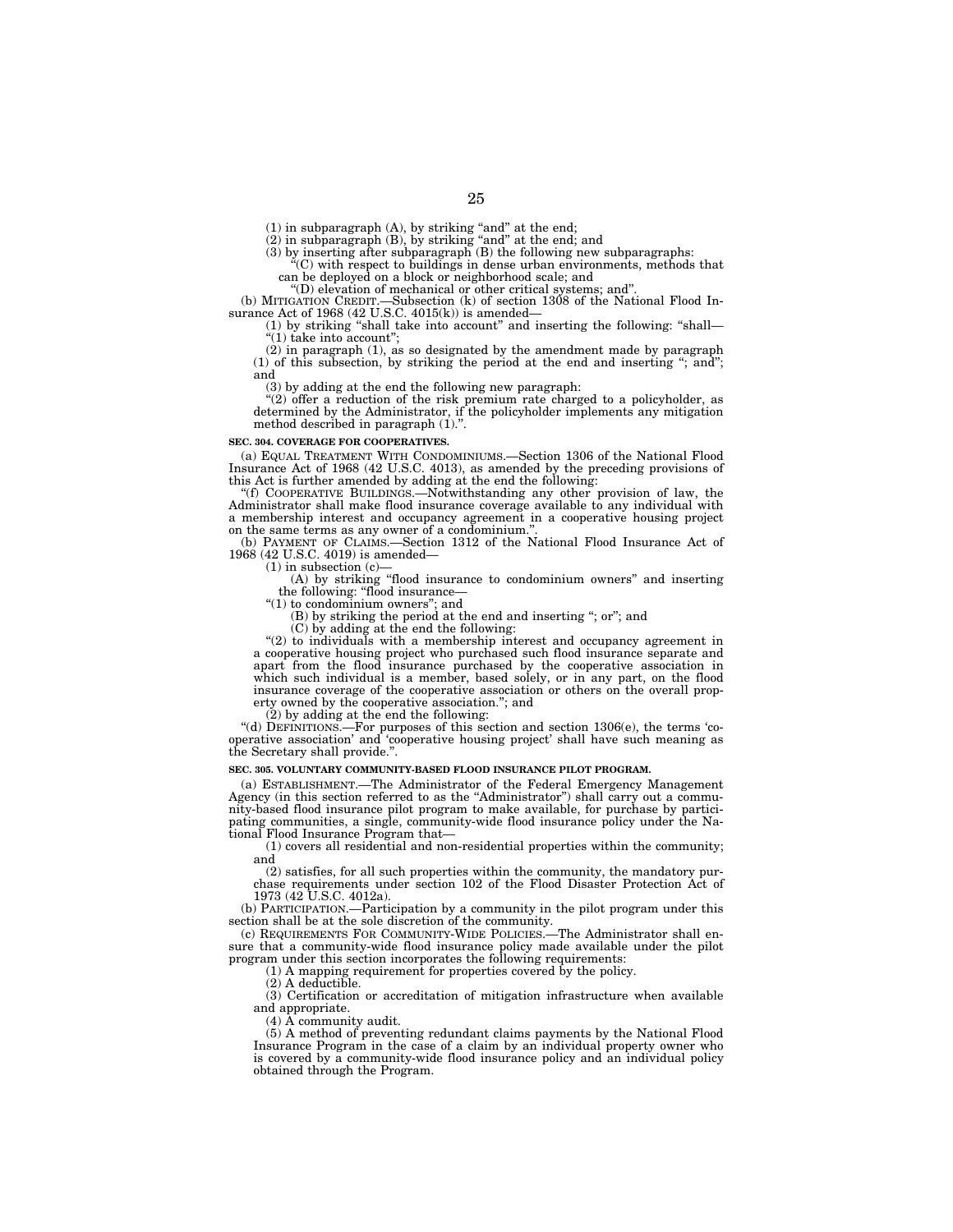(6) Coverage for damage arising from flooding that complies with the stand-ards under the National Flood Insurance Program appropriate to the nature

and type of property covered.<br>(d) TIMING.—The Administrator shall establish the demonstration program under this section not later than the expiration of the 180-day period beginning on the date of the enactment of this Act and the program shall terminate on September 30, 2022.

(e) DEFINITION OF COMMUNITY.—For purposes of this section, the term ''commu-nity'' means any unit of local government, within the meaning given such term under the laws of the applicable State.

### **SEC. 306. MITIGATION FUNDING.**

For each of the first 5 fiscal years beginning after following the date of the enact-<br>ment of this Act, there is authorized to be appropriated \$200,000,000 to carry out the flood mitigation assistance grant program under section 1366 of the National Flood Insurance Act of 1968 (42 U.S.C. 4104c).

#### **SEC. 307. COMMUNITY RATING SYSTEM IMPROVEMENTS.**

(a) PROVISION OF COMMUNITY RATING SYSTEM PREMIUM CREDITS TO MAXIMUM NUMBER OF COMMUNITIES PRACTICABLE.—Subsection (b) of section 1315 of the Na-tional Flood Insurance Act of 1968 (42 U.S.C. 4022(b)) is amended—

(1) in paragraph (2), by striking ''may'' and inserting ''shall''; and (2) in paragraph (3), by inserting '', and the Administrator shall provide credits to the maximum number of communities practicable'' after ''under this pro-

gram''. (b) GRANTS FOR COMMUNITY RATING SYSTEM PROGRAM COORDINATORS.—Section 1315 of the National Flood Insurance Act of 1968 (42 U.S.C. 4022) is amended by adding at the end the following new subsection:

''(c) GRANTS FOR COMMUNITY RATING SYSTEM PROGRAM COORDINATORS.— ''(1) AUTHORITY.—The Administrator shall carry out a program to make grants to consortia of States and communities for use only for costs of employing or otherwise retaining an individual or individuals to coordinate and carry out responsibilities relating to participation in the community rating system program under subsection (b) for States and communities that are members of such consortia.

''(2) ELIGIBILITY.—The Administrator shall establish such criteria as the Ad-ministrator considers appropriate for a consortium of States and communities to be eligible for grants under this subsection, which shall include requiring a consortium to provide evidence to the Administrator that the consortium has sufficient authority and administrative capability to use grant amounts in accordance with this subsection on behalf of its member jurisdictions.

''(3) TIMING.—A consortium receiving a grant under this section shall estab-lish the position or positions described in paragraph (1), and employ or otherwise retain an individual or individuals to fill such position or positions, not later than the date that all such grant amounts are expended.

''(4) APPLICATIONS.—The Administrator shall provide for consortia of States and communities to submit applications for grants under this subsection, which shall include—

 $f(A)$  the evidence referred to in paragraph  $(2)$ ;

 $'(B)$  such assurances as the Administrator shall require to ensure compliance with the requirement under paragraph (3);

''(C) such assurances as the Administrator shall require to ensure that the consortia will provide funding sufficient to continue the position or positions funded with the grant amounts, in the same annual amount as under such grant funding, after such grant funds are expended; and

 $\mathrm{``(D)}$  such other information as the Administrator may require.

''(5) SELECTION.—From among eligible consortia of States and communities submitting applications pursuant to paragraph (3), the Administrator shall select consortia to receive grants under this subsection in accordance with such competitive criteria for such section as the Administrator shall establish.

" $(\bar{6})$  DEFINITION OF COMMUNITY.—For purposes of this section, the term 'community' has the meaning given such term in section 1366(h) (42 U.S.C. 4104c(h)), except that such term includes counties and regional planning authorities that do not have zoning and building code jurisdiction.

''(7) AUTHORIZATION OF APPROPRIATIONS.—There is authorized to be appropriated for grants under this subsection—<br>"(A) \$7,000,000 for the first fiscal year commencing after the expiration

of the 4-month period beginning on the date of the enactment of this Act; and

''(B) \$7,000,000 for each of the four consecutive fiscal years thereafter.''.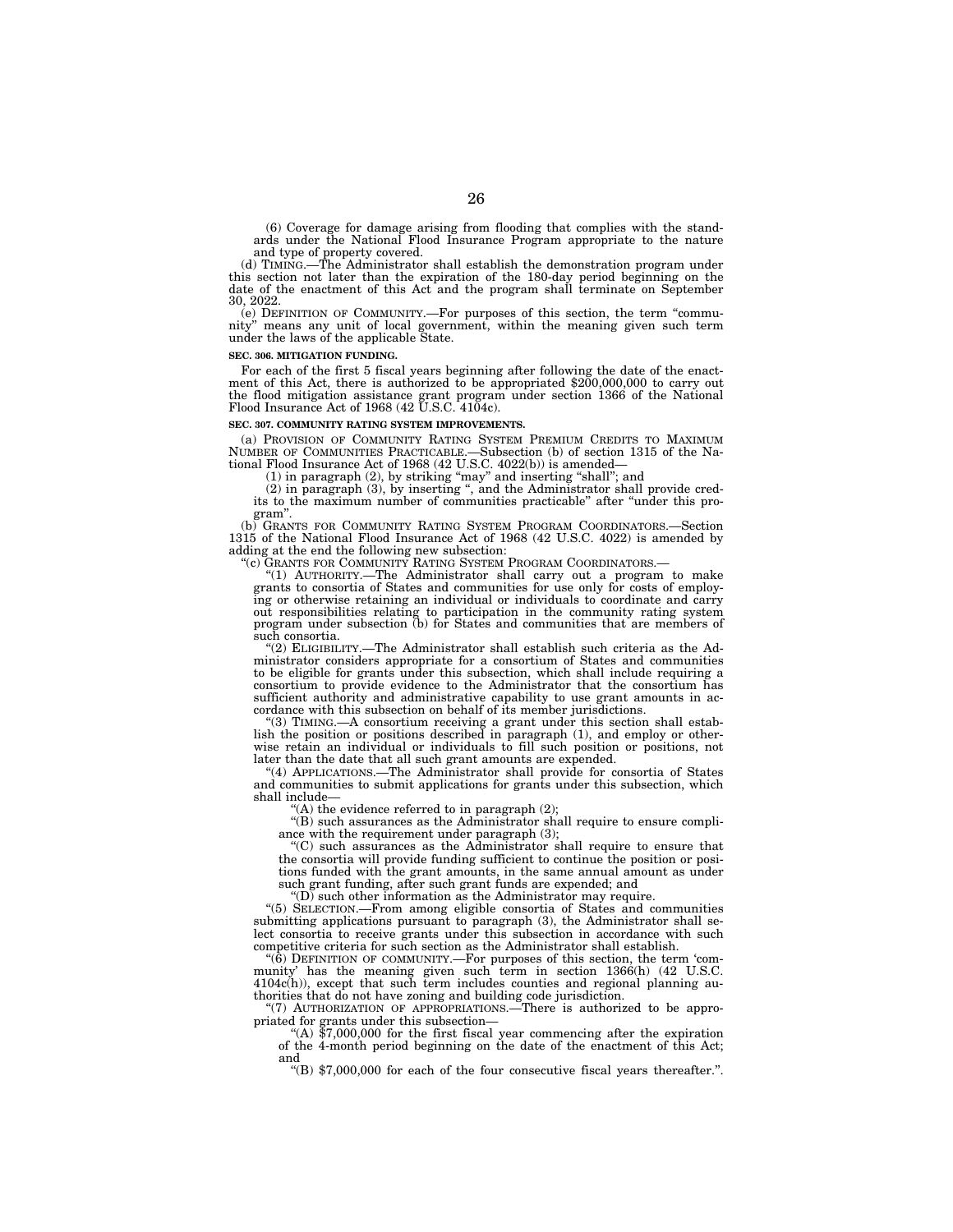**SEC. 308. COMMUNITY ASSISTANCE PROGRAM FOR EFFECTIVE FLOODPLAIN MANAGEMENT.** 

(a) IN GENERAL.—Chapter I of the National Flood Insurance Act of 1968 (42 U.S.C. 4011 et seq.), as amended by the preceding provisions of this Act, is further amended by adding at the end the following:

**''SEC. 1327. COMMUNITY ASSISTANCE PROGRAM FOR EFFECTIVE FLOODPLAIN MANAGEMENT.** 

''(a) IN GENERAL.—The Administrator shall establish a community assistance program under this section to increase the capacity and capability of States, Indian tribes, and communities to effectively manage flood risk and participate in the national flood insurance program, including the community rating system program under section 1315(b), by providing financial and technical assistance to States, tribes and communities.

''(b) COMPONENTS.—The community assistance program under this program shall include—

 $''(1)$  making community assistance grants under subsection  $(c)$  to States;

"(2) conducting periodic assessments, not less often than once every 5 years, of the technical assistance and training needs of States, Indian tribes, and communities;

''(3) providing technical assistance and training to States, Indian tribes, and communities in accordance with the needs identified by such assessments;

''(4) conducting periodic reviews of State, Indian tribe, and community floodplain management standards by the Administrator to promote continuous improvement in building and maintaining effective State floodplain management programs (as such term is defined in subsection (d));

''(5) conducting periodic estimates of the losses avoided nationally due to the adoption of qualifying floodplain management standards by States, Indian tribes and communities;

''(6) in coordination with each State receiving a grant under subsection (c), developing and executing a strategy to—

 $\widetilde{A}$ ) provide technical and financial assistance to communities, including small and rural communities, and Indian tribes within the State; and

''(B) encourage greater participation in the community rating system program; and

"(7) establishing goals for States participating in the program and incentives for exceeding such goals.

''(c) COMMUNITY ASSISTANCE GRANTS TO STATES.—

''(1) IN GENERAL.—Under the program under this section the Administrator may award grants to States, which shall be used only—

''(A) to increase the capacity and capability of the State and communities and Indian tribes in the State to effectively manage flood risk and to fully participate in the national flood insurance program, including the community rating system program; and

 $\mathcal{H}(B)$  for activities related to implementation, administration, oversight, and enforcement of the national flood insurance program at the State and local and tribal levels.

''(2) GUIDELINES.—The Administrator shall establish guidelines governing the use of grant funds under this subsection, including setting forth activities eligible to be funded with such amounts.

''(3) ELIGIBILITY.—To be eligible to receive a grant under this subsection, a State shall—

''(A) demonstrate, to the satisfaction of the Administrator, that the State has in effect qualifying State floodplain management standards for the State;

''(B) agree to submit such reports, certifications, and information to the Administrator as the Administrator shall require, including those required under paragraph (5); and

''(C) meet any additional eligibility requirements as the Administrator may require.

''(4) APPLICATION; SELECTION CRITERIA.—The Administrator shall provide for States to submit applications for grants under this subsection, which shall include such information, assurances, and certifications as the Administrator may require, and may establish criteria for selection of qualifying applications to be selected for grants under this subsection.

"(5) ONGOING REVIEW OF FLOODPLAIN MANAGEMENT STANDARDS.—Each State that is awarded funds under this section shall provide periodic reports, certifications, and information regarding the floodplain management standards of such State as the Administrator may require for the duration of the use of grant amounts.

''(d) DEFINITIONS.—For purposes of this section: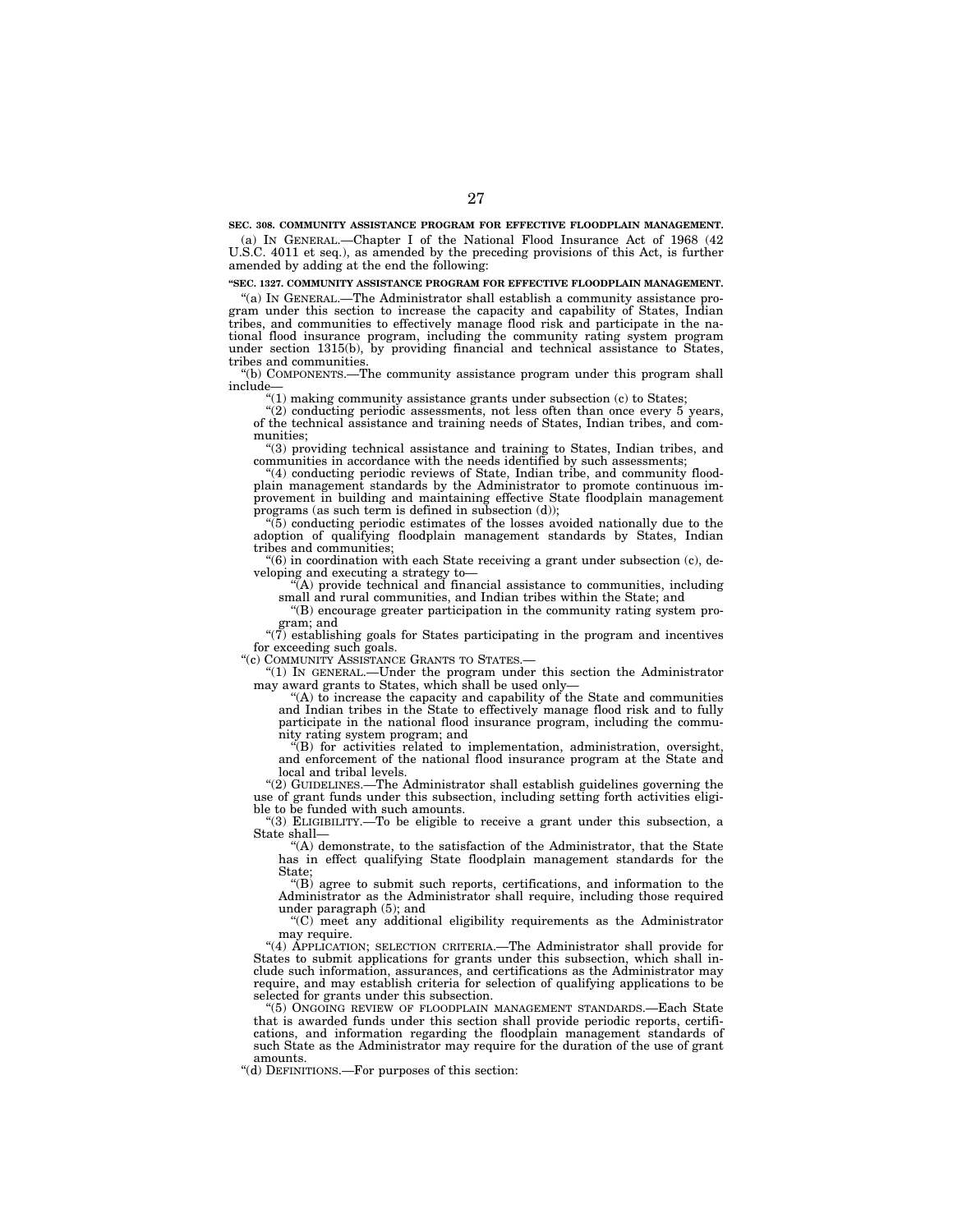''(1) INDIAN TRIBE.—The term 'Indian tribe' has the meaning given such term in section 4 of the Native American Housing Assistance and Self-Determination Act of 1996 (25 U.S.C. 4103).

''(2) QUALIFYING STATE FLOODPLAIN MANAGEMENT STANDARDS.—The term 'qualifying State floodplain management standards' means the floodplain management standards of a State that—

''(A) are specifically authorized under State law and do not conflict with or inhibit the implementation of the National Flood Insurance Act of 1968; ''(B) designate an entity responsible for coordinating the national flood in-

surance program in the State;

''(C) identify State resources and programs to manage floodplains and reduce flood risk;

''(D) address on a long-term basis—

''(i) integration of floodplain management activities with other State functions and activities

''(ii) identification of flood hazards; ''(iii) management of natural floodplain functions and resources;

"(iv) elimination of adverse impacts of development on the floodplain;  $''(v)$  flood mitigation and recovery strategies for the State;

"(vi) strategies for informing communities and citizens about flood risk and mitigation options; and

"(vii) measures for evaluating the effectiveness of State floodplain management efforts;

''(E) include a long-term plan that will facilitate the prioritization and provision of training and technical assistance to communities and Indian tribes in the State to increase local and tribal capacity and capability for floodplain management, including the capacity and capability to participate in the national flood insurance program and the community rating system

program;<br>"(F) provide for oversight, administration and enforcement of the national flood insurance program at the State and community levels; and

"(G) meet such other requirements as the Administrator may establish.<br>"(e) FUNDING.—

(e) FUNDING.—<br>
(d) AUTHORIZATION OF APPROPRIATIONS.—There is authorized to be appro-<br>
priated \$20,000,000 for each of fiscal years 2019 through 2024 for the National<br>
Flood Insurance Fund for carrying out this section. Any pursuant to this subsection shall remain available until expended.

''(2) SET-ASIDES.—From any amounts made available for grants under this section, the Administrator may reserve such amount as the Administrator considers appropriate—

''(A) for community assistance grants under subsection (c) to States; and ''(B) for additional assistance only for States exceeding the goals established pursuant to subsection  $(b)(8)$ .

(b) USE OF NATIONAL FLOOD INSURANCE FUND AMOUNTS.—Subsection (a) of section 1310 of the National Flood Insurance Act of 1968 (42 U.S.C. 4017(a)) is amended—

 $(1)$  in paragraph  $(7)$ , by striking "and" at the end;

 $(2)$  in paragraph  $(8)$ , by striking the period at the end and inserting "; and"; and

(3) by adding at the end the following:

 $\cdot$ (9) for carrying out the community assistance program for effective floodplain management under section 1327.".

# **TITLE IV—MODERNIZATION**

### **SEC. 401. EFFECT OF PRIVATE FLOOD INSURANCE COVERAGE ON CONTINUOUS COVERAGE REQUIREMENTS.**

Section 1308 of the National Flood Insurance Act of 1968 (42 U.S.C. 4015), as amended by the preceding provisions of this Act, is further amended by adding at the end the following:

''(o) EFFECT OF PRIVATE FLOOD INSURANCE COVERAGE ON CONTINUOUS COVERAGE REQUIREMENTS.—For purposes of applying any statutory, regulatory, or administrative continuous coverage requirement, including under section  $1307(g)(1)$ , the Administrator shall consider any period during which a property was continuously covered by a flood insurance policy, either offered through the national flood insurance program or private market, that was used to satisfy the requirements under section  $102(a)$  of the Flood Disaster Protection Act of 1973 (42 U.S.C. 4012a(a)) to be a period of continuous coverage.''.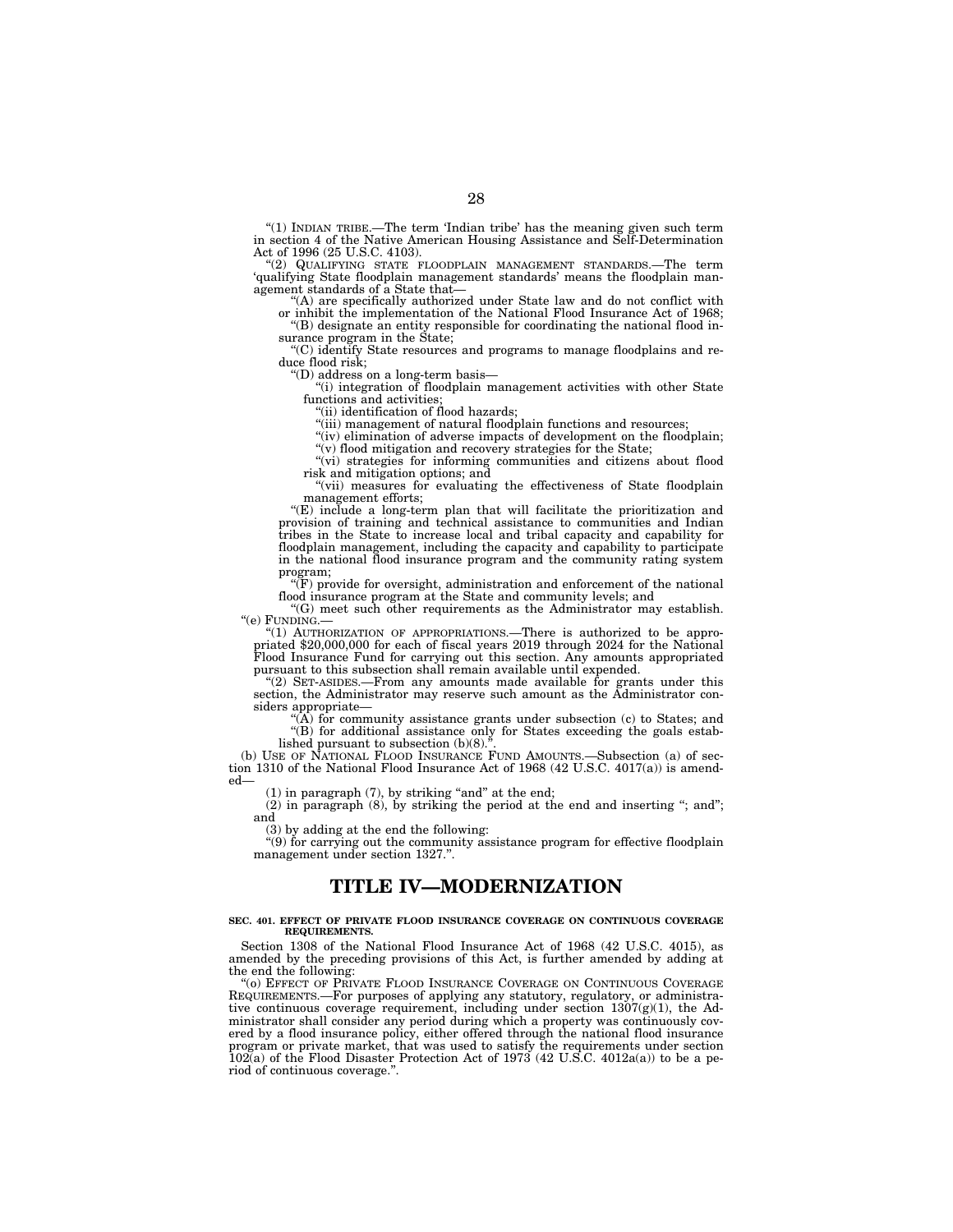### **SEC. 402. OPTIONAL COVERAGE FOR UMBRELLA POLICIES.**

Subsection (b) of section 1306 of the National Flood Insurance Act of 1968 (42 U.S.C. 4013(b)), is amended—

 $(1)$  in paragraph  $(4)$ , by striking "and" at the end;

(2) in paragraph (5), by striking the period at the end and inserting ''; and''; and

(3) by adding at the end the following new paragraph:

 $*(6)$  the Administrator may provide that, in the case of any commercial property or other residential property, including multifamily rental property and agricultural property, one umbrella policy be made available to every insured upon renewal and every applicant with multiple structures on the same property, except that—

''(A) purchase of such coverage shall be at the option of the insured; and ''(B) any such coverage shall be made available only at chargeable rates

that are not less than the estimated premium rates for such coverage deter-

mined in accordance with section  $1307(a)(1)$ .".

### **SEC. 403. ANNUAL INDEPENDENT ACTUARIAL STUDY.**

Part C of chapter II of the National Flood Insurance Act of 1968 (42 U.S.C. 4081 et seq.) is amended by adding at the end the following new section:

### **''SEC. 1349. ANNUAL INDEPENDENT ACTUARIAL STUDY.**

''The Administrator shall provide for an independent actuarial study of the National Flood Insurance Program to be conducted annually, which shall analyze the financial position of the Program. The Administrator shall submit a report annually to the Congress describing the results of such study and assessing the financial status of the Program. The report shall recommend adjustments to underwriting standards, program participation, or premiums, if necessary, to ensure that the Program remains financially sound. The report shall also include an evaluation of the quality control procedures and accuracy of information utilized in the process of underwriting National Flood Insurance Program policies. Such evaluation shall include a review of the risk characteristics of policies.

### **SEC. 404. SHARING OF AND ACCESS TO INFORMATION.**

(a) IN GENERAL.—Section 1313 of the National Flood Insurance Act of 1968 (42 U.S.C. 4020) is amended—

(1) by inserting after the section enumerator the following: ''(a) AVAILABILITY TO PUBLIC AND STATE AGENCIES.—''; and

(2) by adding at the end the following new subsections:

"(b) EXCHANGE OF NFIP AND PRIVATE FLOOD INSURANCE POLICY AND CLAIMS IN-FORMATION.—The Administrator may provide to each private insurer that sells coverage that meets, at a minimum, the definition of private flood insurance under section 102(b) of the Flood Disaster Protection Act of 1973 (42 U.S.C. 4012a(b)), current and historical property-specific information that is available to the Administration on flood insurance program coverage, flood damage assessments, and payment of claims, but only if the following conditions are met:

"(1) Each private insurer receiving such data shall provide to the Administrator current and historical property-specific information, generated through the sale of the flood insurance that meets such definition of private flood insurance, by the private insurer on flood insurance coverage, flood damage assessments, and payment of claims.

''(2) Such information obtained under paragraph shall be made available as required by subsections (c) and (d).

"(c) HOMEOWNER ACCESS TO NFIP AND PRIVATE POLICY AND CLAIMS INFORMA-TION.—Upon request by the current owner of a property, the Administrator shall provide to the owner any current and historical information available to the Administrator, including information obtained under subsection (b)(1), on insurance coverage, damage assessments, and payment of claims concerning such property of the owner. In addition, the Administrator shall provide information the Administrator may have on whether the property owner may be required to purchase flood insurance coverage due to previous receipt of federal disaster assistance, including assistance provided by the Small Business Administration, the Department of Housing and Urban Development, the Federal Emergency Management Agency, or any other type of assistance subject to the mandatory purchase requirement under section 102 of the Flood Disaster Protection Act of 1973.

''(d) HOMEBUYER ACCESS TO FLOOD INSURANCE INFORMATION.—Notwithstanding section 552a(b) of title 5, United States Code, not later than 14 days after a request for such information by a buyer under contract for purchase of a property, the Administrator shall provide to the buyer the following information: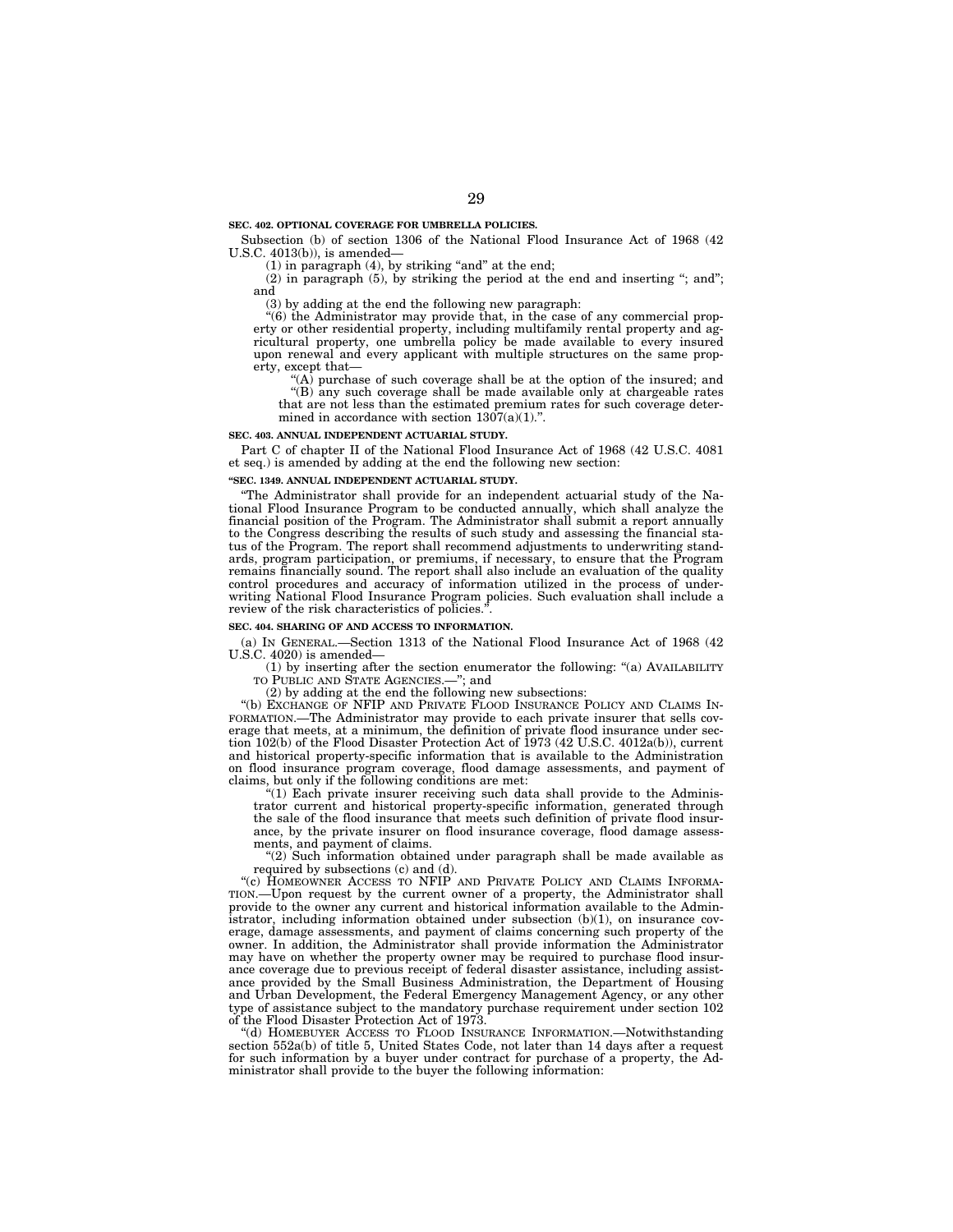"(1) The number and dollar value of claims filed for the property, over the life of the property, under a flood insurance policy made available under this title.

''(2) Such other available information about the property as determined by the Administrator to accurately and adequately characterize the true flood risk to the property.

''(3) A notice to the recipient of the information that the information provided may only be utilized by the recipient alone and only for the purposes of homebuving.'

(b) EFFECTIVE DATE.—Subsection (d) of section 1313 of the National Flood Insurance Act of 1968, as added by the amendment made by subsection (a)(2) of this section, shall take effect beginning upon the expiration of the 12-month period that begins on the date of the enactment of this Act.

### **SEC. 405. ELEVATION CERTIFICATES.**

Chapter I of the National Flood Insurance Act of 1968 (42 U.S.C. 4011 et seq.), as amended by the preceding provisions of this Act, is further amended by adding at the end the following:

### **''SEC. 1328. ELEVATION CERTIFICATES.**

''Surveyed elevation data and other information relating to a building that is recorded on a National Flood Insurance Program Elevation Certificate by an individual licensed to record that information shall continue to be in effect, and the Elevation Certificate shall not expire, until the date on which there is an alteration in the building.''.

### **SEC. 406. LEVERAGING RISK TRANSFER OPPORTUNITIES FOR A SOUND FINANCIAL FRAME-WORK.**

(a) IN GENERAL.—Subsection (e) of section 1345 of the National Flood Insurance Act of 1968 (42 U.S.C. 4081(e)) is amended—

(1) by striking ''(e) RISK TRANSFER.—The Administrator'' and inserting the following:

''(e) LEVERAGING RISK TRANSFER OPPORTUNITIES FOR A SOUND FINANCIAL FRAME-WORK.—

"(1) AUTHORITY.-The Administrator"; and

(2) by adding at the end the following:

''(2) LEVERAGING RISK TRANSFER OPPORTUNITIES.—On an annual basis, the Administrator shall evaluate ceding a portion of the risk of the flood insurance program under this title to the private reinsurance or capital markets, or any combination thereof, if the Administrator determines—

"(A) the rates and terms are reasonable and appropriate; and

''(B) doing so would further the development and maintenance of a sound financial framework for the National Flood Insurance Program.'

(b) EFFECTIVE DATE.—The amendments made by subsection (a) shall become effective upon the expiration of the 18-month period that begins upon the date of the enactment of this Act.

### **SEC. 407. WRITE-YOUR-OWN ARRANGEMENTS.**

Section 1345 of the National Flood Insurance Act of 1968 (42 U.S.C. 4081) is amended by adding at the end the following new subsections:

''(f) AUTHORITY TO TERMINATE WRITE YOUR OWN ARRANGEMENTS.—The Administrator may cancel any Write Your Own (as such term is defined in section  $100202(a)$ ) of the Biggert-Waters Flood Insurance Reform Act of 2012 (42 U.S.C. 4004)) arrangement in its entirety upon 30 days written notice to the Write Your Own company involved by certified mail stating one of the following reasons for such cancellation:

 $''(1)$  Fraud or misrepresentation by the company after the inception of the arrangement.

''(2) Nonpayment to the Administrator of any amount due.

"(3) Material failure to comply with the requirements of the arrangement or with the written standards, procedures, or guidance issued by the Administrator relating to the National Flood Insurance Program and applicable to the company.

"(g) STANDARDIZED FEE AUTHORITY.—The Administrator may establish and implement a standardized fee schedule for all engineering services provided in connection with flood insurance coverage provided under this title by means of a Write Your Own arrangement.''.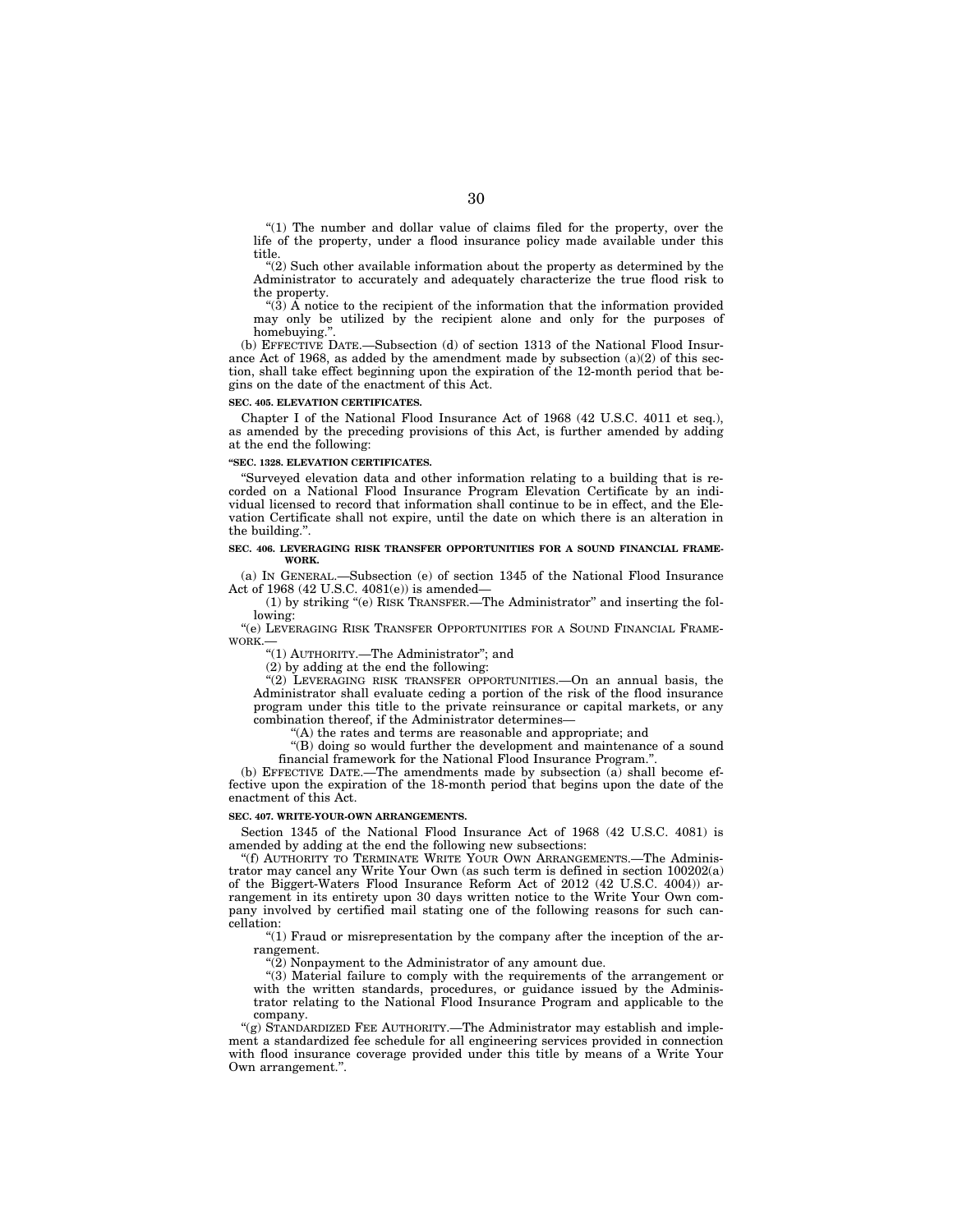**SEC. 408. STUDY ON INCREASING PARTICIPATION.** 

(a) IN GENERAL.—The Comptroller General of the United States shall conduct a study that proposes to address, through programmatic and regulatory changes, how to increase participation in flood insurance coverage.

(b) ISSUES.—In conducting the study under subsection (a), the Comptroller General shall consider the following:

(1) Expanding participation in flood insurance coverage, beyond areas having special flood hazards, to areas of moderate or minimal flood hazard risk.

(2) Automatically enrolling consumers in flood insurance while providing consumers the opportunity to decline enrollment.

(3) Bundling flood insurance coverage that diversifies risk across all or multiple-peril forms.

(c) DETERMINATIONS.—In conducting the study under subsection (a), the Comptroller General shall determine the following:

(1) The percentage of properties with federally backed mortgages located in an area having special flood hazards that are covered by flood insurance that satisfies the requirement under section 102(b) of the Flood Disaster Protection Act of 1973 (42 U.S.C. 4012a(b)).

(2) The percentage of properties with federally backed mortgages located in the 500-year floodplain that are covered by flood insurance that would satisfy the requirement described in paragraph (1) if that requirement applied to such properties.

(d) REPORT.—Not later than 18 months after the date of enactment of this Act, the Comptroller General of the United States shall submit a report on the study conducted under subsection (a) to the Committee on Financial Services of the House of Representatives and the Committee on Banking, Housing, and Urban Affairs of the Senate.

(e) DEFINITIONS.—For purposes of this section—

(1) the term ''500-year floodplain'' has the meaning given the term in section 100202(a) of the Biggert-Waters Flood Insurance Reform Act of 2012 (40 U.S.C. 4004(a));

(2) the terms ''Federal agency lender'', ''improved real estate'', and ''regulated lending institution'' have the meanings given such terms in section 3(a) of the Flood Disaster Protection Act of 1973 (42 U.S.C. 4003(a)); and

(3) the term ''property with a federally backed mortgage'' means improved real estate or a mobile home securing a loan that was—

(A) made by a regulated lending institution or Federal agency lender; or (B) purchased by the Federal National Mortgage Association or the Federal Home Loan Mortgage Corporation.

# PURPOSE AND SUMMARY

On June 10, 2019, Chairwoman Maxine Waters introduced H.R. 3167, the ''National Flood Insurance Program Reauthorization Act of 2019,'' which reauthorizes the National Flood Insurance Program (NFIP) for five years and would make several reforms to address affordability, mapping, floodplain management and mitigation, among other things. This bill would address affordability of premiums by: 1) creating a 5-year demonstration program for meanstested assistance to low-income policyholders; 2) repealing surcharges; 3) enabling policyholders to pay premiums in monthly installments; and 4) creating a state revolving loan fund. H.R. 3167 would also make several improvements to floodplain management and mitigation by: 1) raising the amount of funds made available under the Increased Cost of Compliance program and expanding the eligible mitigation activities under ICC; 2) helping to target mitigation funding for repeatedly flooded communities;  $\bar{3}$ ) granting credits for alternative forms of mitigation when elevation is not feasible, 4) allowing NFIP coverage for cooperatives and community-based policies; and 5) authorizing floodplain management activities. Lastly, H.R. 3167 authorizes funding for flood mapping, requires up-to-date technology and more advanced and granular maps, improves the process for policyholders and communities to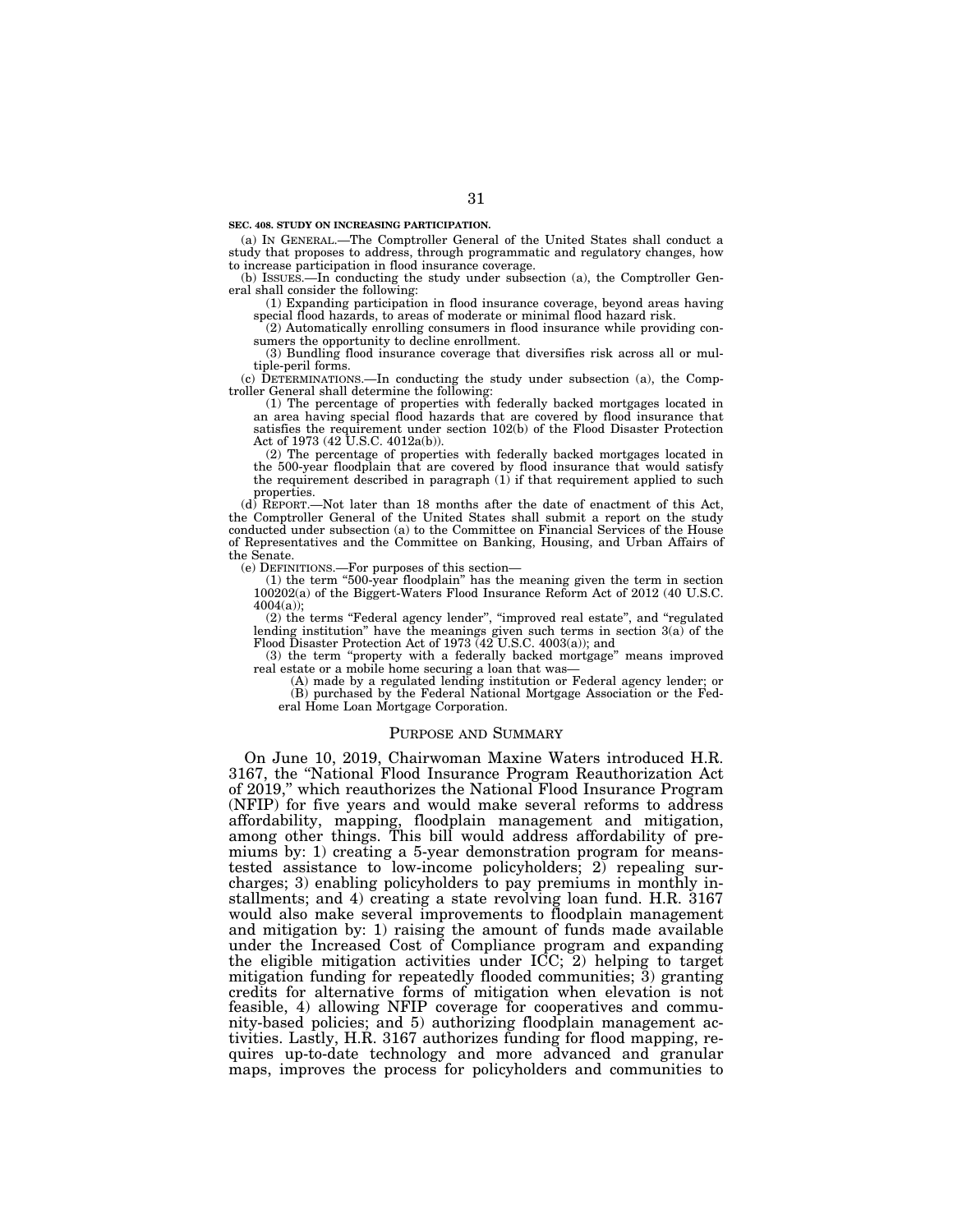appeal FEMA's mapping decisions, and creates new flood map zones for levee-impacted and agricultural areas.

# BACKGROUND AND NEED FOR LEGISLATION

NFIP is the principal provider of primary flood insurance in the U.S., covering over 5 million households and businesses across the country for a total of over \$1.3 trillion in flood insurance coverage.1 As of the end of FY 2018, 22,324 communities participate in the NFIP, covering an estimated 93 percent of the U.S. population. According to FEMA, the NFIP saves the nation an estimated \$1.9 billion annually in flood losses avoided because of the NFIP's building and floodplain management regulations.

The NFIP is largely self-funded through insurance premiums collected from policy holders. Policyholders are also assessed a number of surcharges and other fees. In FY 2018, policyholders paid \$382 million in surcharges, \$188 million in federal policy fees, and \$497 million in reserve fund assessments.<sup>2</sup>

Since FY2017, the NFIP has been extended by 13 short-term reauthorizations, causing uncertainty and instability in the market, and is now set to expire on November 21, 2019. In the event of a lapse, the NFIP would be unable to enter into new flood insurance contracts and could stall mortgage processing for homes that are statutorily required to have flood insurance. According to the National Association of Realtors, an estimated 40,000 home sales are not finalized or are interrupted every month that the NFIP's authority lapses. H.R. 3167 would reauthorize the NFIP for five years.

# *Policyholder costs and affordability*

In response to sharp rate increases in 2013, Congress enacted the Homeowner Flood Insurance Affordability Act (HFIAA), which mandated that FEMA develop an affordability framework aimed at providing targeted assistance for policyholders. In 2018, FEMA submitted the Framework finding, among other things, that, "generally, incomes are higher outside the Special Flood Hazard Area (SFHA) than they are inside the SFHA. The median household income for residential policyholders is \$82,000, although it is substantially lower in the SFHA than outside the SFHA."<sup>3</sup> Further, FEMA found that "the combination of higher premiums and lower incomes in the SFHA creates affordability pressure on households."<sup>4</sup> In response, H.R. 3167 would create a five-year demonstration program that would provide means-tested assistance to policyholders at or below 80 percent of area median income (AMI) whose premiums exceed 2 percent of annual AMI. FEMA estimates that the demonstration program would cost \$47 million and provide premium relief for 62,000 policyholders.

HFIAA also slowed the glide path for reaching actuarial rates and caps premium increases in a rate class at 15% annually. H.R. 3167 maintains these premium protections. HFIAA also mandated

<sup>&</sup>lt;sup>1</sup>See Policy Statistics, National Flood Insurance Program, current as of September 30, 2018,

 $\begin{tabular}{ll} available at: \texttt{http://bsa.nfipstat.fema.gov/reports/1011.htm.}\\ &\texttt{^2Federal Inusurance and Mitzation Administration report,} The Watermark, FY18 Volume 4.\\ &\texttt{^3An Affordability Framework for the National Flood Insurance Program, Department of Homeland Security, April 2018, available at: \texttt{https://www.fema.gov/media-library-data/} \\ &\texttt{1624056945852-e8db76c696c7b7f6209e1ade4211af4/Affordability.pdf. \end{tabular}$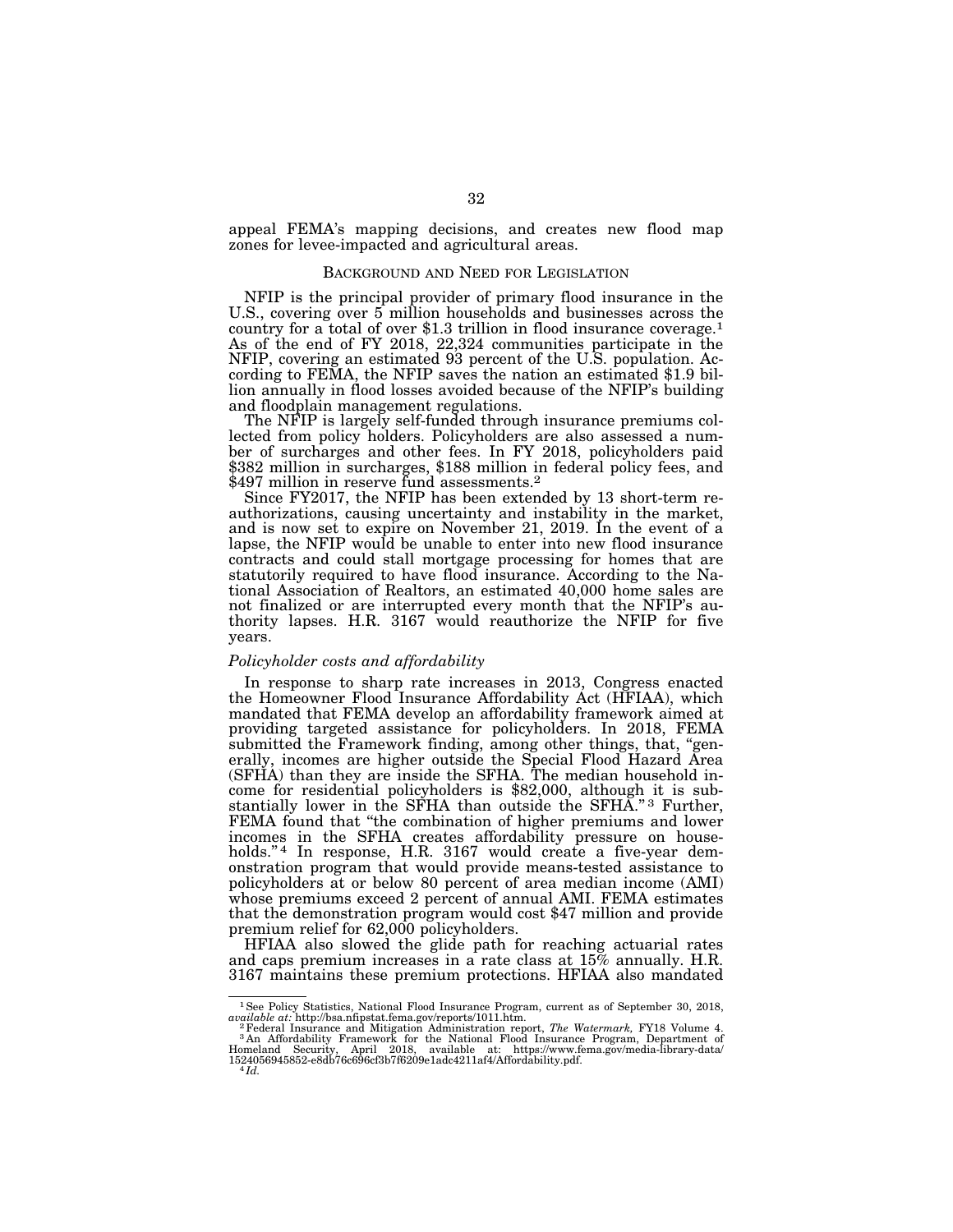surcharges on policyholders that are outside of actuarial risk. Recently, in its report entitled, ''Options for Reducing the Deficit: 2019 to 2028,'' CBO recommended eliminating this surcharge. H.R. 3167 would repeal the surcharges.

Other provisions in H.R. 3167 that assist policyholders with payments include: 1) allowing for monthly installment payments, which is similar to an amendment to H.R. 2874 from the 115th Congress offered by David Scott; 2) raising the minimum mandatory coverage amount from \$5,000 to \$25,000 to assist small businesses with small-dollar mortgages; and 3) allowing states to partner with FEMA to create revolving loan funds to provide low-interest loans to communities for mitigation investments, which is similar to H.R. 1610 sponsored by Reps. Crist and Williams.

# *Mapping*

H.R. 3167 reauthorizes the NFIP's flood mapping program for five years, authorizes \$500 million in flood mapping funding each year for five years, expands mapping to all areas of the United States, and calls for FEMA to make improvements to mapping of future flood risk. H.R. 3167 also requires FEMA to utilize up-todate technology, improve coordination with USGS, states, and communities, and create more advanced and granular maps, which are provisions similar to H.R. 4905 from the 115th Congress, sponsored by Reps. Gonzalez and Mooney. H.R. 3167 also creates a pilot program to enhance mapping of urban flooding, make improvements to the appeals for communities and policyholders, and allow for the adoption of parts of flood maps while other parts are being finalized to bring certainty to communities.

H.R. 3167 also creates two new flood map zones: 1) for levee-impacted areas that provides partial protection even if it does not meet the minimum standards of the NFIP and 2) for agricultural structures in SFHAs. In many farm communities, meeting the current requirement to raise new, expanded, or repaired structures in the SFHA would require raising barns and silos upwards of 10 feet, which is cost prohibitive or simply inconsistent with continued agricultural land use. To address these issues, H.R. 3167 also enables local jurisdictions to provide variances from federal elevation and floodproofing requirements where compliance with such standards is impracticable, where a variance would not threaten public safety, require extraordinary public expense, create nuisances, or conflict with existing laws and ordinances, and where no more than one claim over \$1,000 has been paid in the preceding 10 years. This language is similar to H.R. 830 sponsored by Reps. Garamendi and LaMalfa.

# *Mitigation*

Increased Cost of Compliance (ICC) coverage is one of several resources available to policyholders to assist with the rebuilding process after a flood. Currently, eligible NFIP policyholders can receive up to \$30,000 in ICC funds to rebuild, relocate, or elevate a structure. H.R. 3167 increases the amount of (ICC) policyholder funds available by directing FEMA to maximize ICC fee revenue, and expands the eligible uses of such funds to include pre-disaster mitigation and buyouts.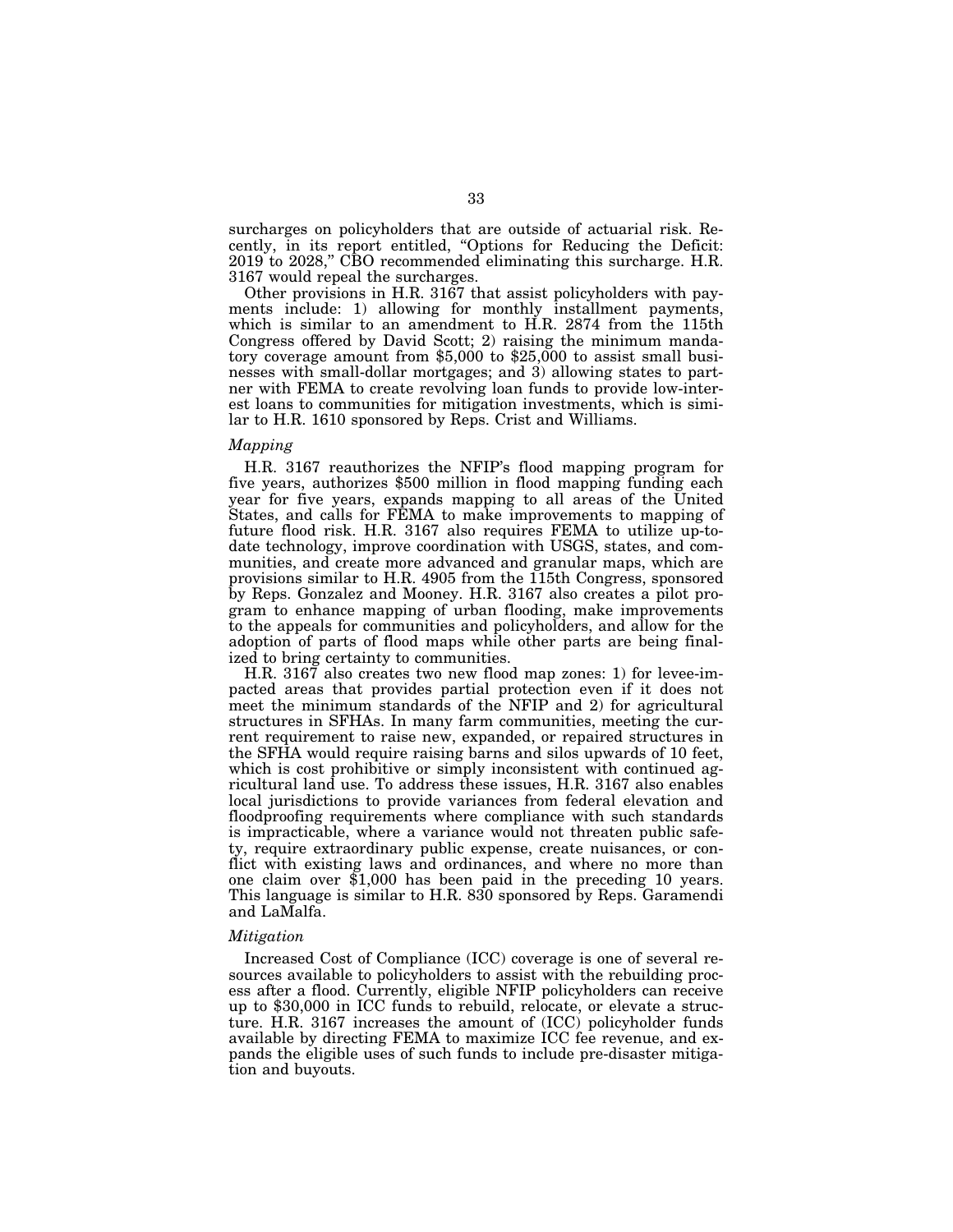H.R. 3167 also makes a number of improvements to address properties that repeatedly flood. Although repetitive loss properties make up just one percent of NFIP policies, they account for 25–30 percent of claims.<sup>5</sup> H.R. 3167 establishes clear definitions for varying degrees of repetitive loss properties and allows the Administrator to consider the extent to which a community is working to remedy such repetitive loss properties when allocating mitigation assistance. This will help to better target mitigation assistance to the properties and communities that are the highest risk.

H.R. 3167 also provides mitigation credits for alternative forms of mitigation that may be necessary in dense, urban environments where elevation is not possible. H.R. 3167 would also enable the NFIP to provide coverage for cooperatives, similar to H.R. 2868 from the 115th Congress sponsored by Reps. Zeldin and Maloney, and create a three-year community-based flood insurance pilot program to make single, community-wide policies available for purchase.

H.R. 3167 authorizes \$200,000,000 each year for five years for purposes of flood mitigation assistance, provides grants to communities for community rating system coordinators, and authorizes a technical assistance program for floodplain management.

# *Private sector and NFIP modernization*

In February of 2019, the federal financial regulators promulgated a final rule implementing a provision of the Biggert-Waters Act to allow for the acceptance of certain private flood insurance policies to satisfy the mandatory purchase requirement.<sup>6</sup> However, the regulators did not address the issue of "continuous coverage." As a result, policyholders that leave the NFIP to purchase a private policy would lose their subsidies or grandfathered status with their NFIP policy if they ever decided to return. H.R. 3167 ensures that a policyholder does not lose their subsidies or grandfathered status if they leave and return to the NFIP after purchasing a private policy. This language is similar to H.R. 1666 sponsored by Reps. Castor and Luetkemeyer. H.R. 3167 also ensures that an NFIP policyholder who would like to switch to a private policy but has paid their annual premiums up front can receive a prorated refund from the NFIP when they make the switch.

H.R. 3167 requires the NFIP to modernize its policies for multifamily and commercial structures by allowing for "umbrella policies'' that provide coverage for multiple structures in a single policy. Currently, umbrella policies are not offered by the NFIP and private umbrella policies do not satisfy the federal mandatory purchase requirement, which means that many businesses are forced to purchase separate NFIP policies for each individual structure, and if the maximum coverage allowed under the NFIP is insufficient, they are then forced to purchase a separate private policy that covers losses beyond the NFIP's maximum coverage limits.

<sup>5</sup>*See,* PEW Charitable Trusts, ''Repeatedly Flooded Properties Cost Billions'', *available at*  https://www.pewtrusts.org/∼/media/assets/2016/10/repeatedly\_flooded\_properties\_cost\_billions. pdf?la=en.<br><sup>6</sup> Under the Flood Disaster Protection Act of 1973 regulated lending institutions are prohibited

from making, increasing, extending or renewing a loan secured by improved real estate bile home located or to be located in an SFHA in a community participating in the NFIP unless<br>the property securing the loan is covered by flood insurance. Flood insurance may be provided<br>through the NFIP or through a priv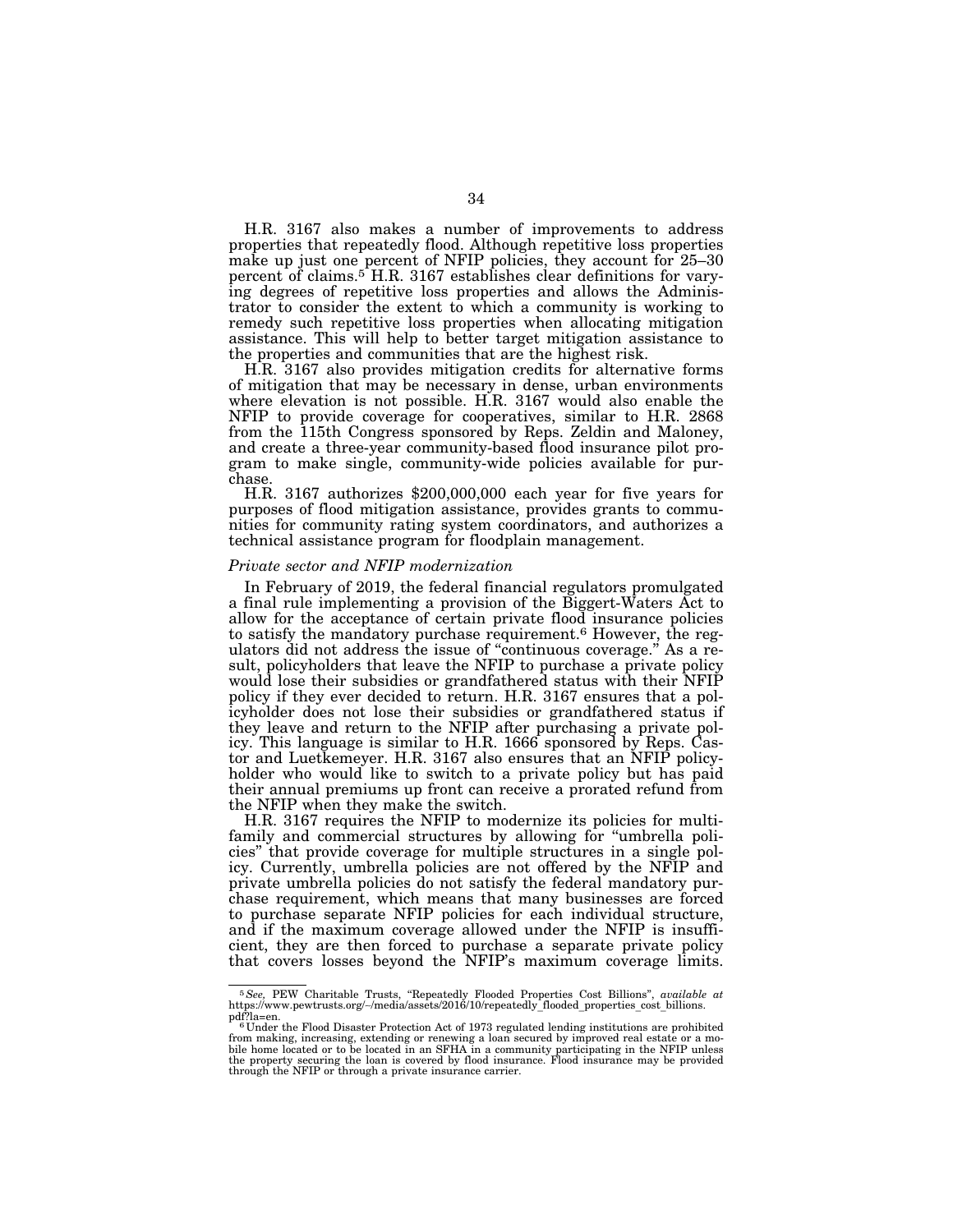H.R. 3167 would provide relief for these business owners by allowing them to obtain a single policy to cover their structures.

# SECTION-BY-SECTION ANALYSIS

# *Sec. 1. Short title*

National Flood Insurance Program Reauthorization Act of 2019.

# *Sec. 2. Congressional findings*

This section includes several findings related to disaster costs and impacts in the United States, the role of the National Flood Insurance Program (NFIP), and the affordability challenges that policyholders face.

# TITLE I—REAUTHORIZATION AND AFFORDABILITY

# *Sec. 101. Program extension*

This section amends sections 1309 and 1319 of the National Flood Insurance Act of 1968 to reauthorize the NFIP for five years through September 30, 2024 and allows for a retroactive effective date in the event of a lapse.

# *Sec. 102. Demonstration program for policy affordability*

This section creates a five-year demonstration program to provide targeted financial assistance to low-income policyholders. The assistance would be made available to policyholders earning 80 percent or less of the area median income, which will be determined by the FEMA Administrator in consultation with the Secretary of Housing and Urban Development. The discount will cover the chargeable premium rate in excess of two percent of the annual area median income for the area in which the property is located. However, all policyholders will be provided a written statement detailing the full actuarial premium rate for the coverage so that the policyholder knows the full-risk rate. The section also requires that the FEMA Administrator report to Congress on the demonstration.

### *Sec. 103. Premium and fees relief for families and small businesses*

This section repeals section 1308A of the National Flood Insurance Act of 1968, ending surcharges currently assessed on policyholders, which in FY 2018, would have saved policyholders  $$380$ million. The CBO previously recommended repealing these surcharges in its report entitled, ''Options for Reducing the Deficit: 2019 to 2028.'' Further, this section also amends section 102(c) of the Flood Disaster Protection Act of 1973 to raise the minimum loan amount that triggers the mandatory purchase requirement from/\$5,000 to \$25,000.

# *Sec. 104. Monthly installment payment of premiums*

This section amends sections 1307 and 1308(g) of the National Flood Insurance Act of 1968 to include language similar to an amendment to H.R. 2874 from the 115th Congress offered by Rep. David Scott to authorize monthly payments instead of the current annual payment for flood insurance premiums.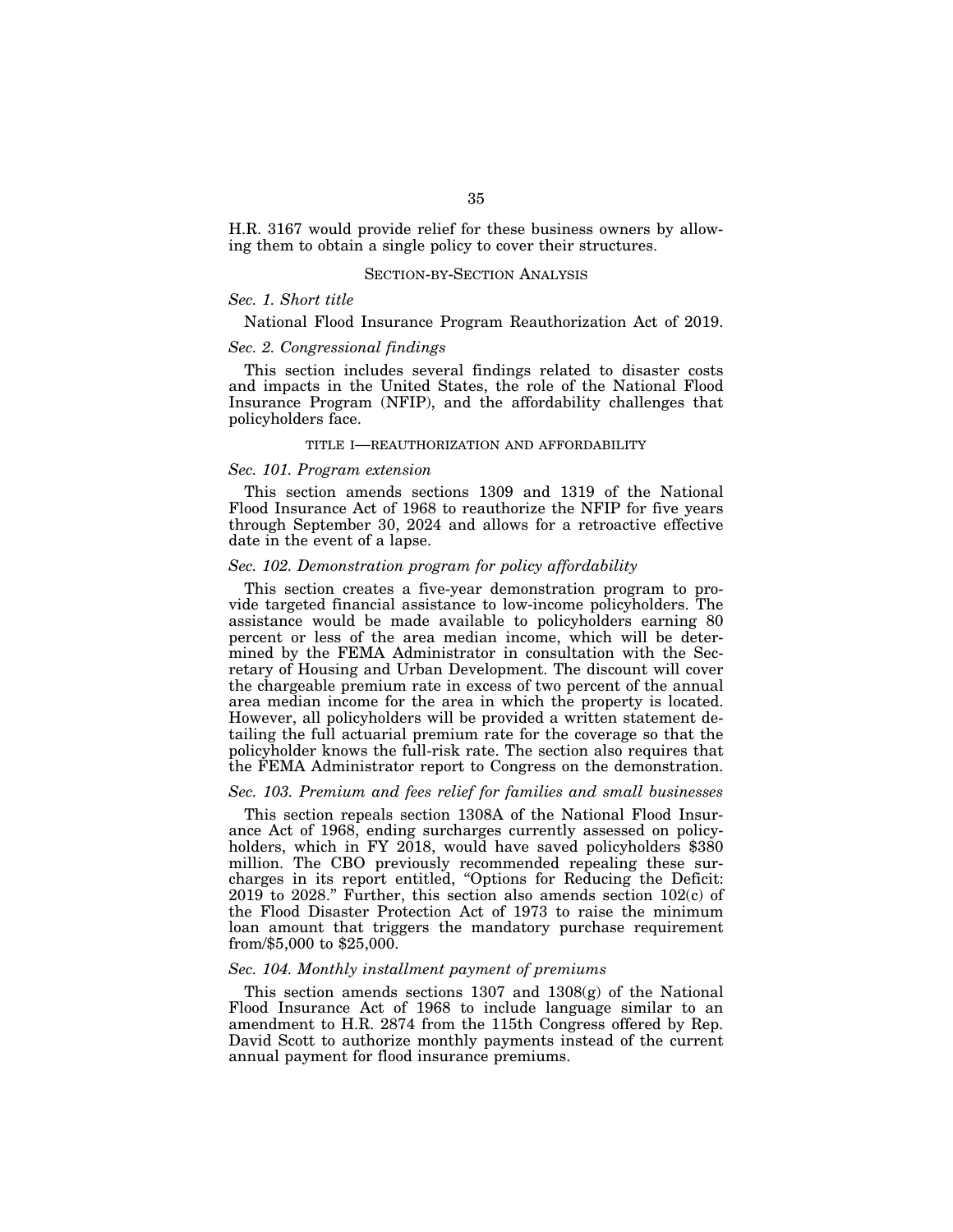# *Sec. 105. State revolving loan funds for flood mitigation*

This section adds a new section 1326 to the National Flood Insurance Act of 1968, which authorizes FEMA to enter into agreements with eligible States to establish a flood mitigation assistance revolving loan fund to decrease flood risk. States can use the funding for a number of eligible activities such as elevation or relocation of the home but cannot use the funds for other activities such as new construction or to assist high-income homeowners. This section is similar to H.R. 1610 sponsored, by Reps. Crist and Williams.

# *Sec. 106. Use of replacement cost value*

This section further amends section 1307 of the National Flood Insurance Act of 1968 by adding a new subsection (i), which restates FEMA's existing authority to consider the replacement cost value of the home in determining the affordability of insurance premiums.

# *Sec. 107. Refund of premiums upon cancellation*

This section amends section 1306 of the National Flood Insurance Act of 1968 by adding a new subsection (e), which ensures that if an NFIP policyholder decides to switch to a private flood insurance, but they have already paid their NFIP premiums for the entirety of the year up front, the policyholder would receive a prorated refund of their NFIP premiums for the remainder of the year.

# TITLE II—MAPPING

# *Sec. 201. Reauthorization of appropriations for national flood mapping program*

This section amends subsection (f) of section 100216 of the Biggert-Waters Flood Insurance Reform Act of 2012 to authorize \$500 million for each year over five years for flood mapping.

# *Sec. 202. National flood mapping program*

This section further amends section 100216 of the Biggert-Waters Flood Insurance Reform Act of 2012, including by adding several new subsections at the end. The amendments made by this section expand flood mapping to all areas of the United States. The amendments made by this subsection also requires FEMA to utilize updated mapping technology, such as LiDAR, and provides for digital displays, and property specific mapping. The amendments made by this subsection require FEMA to submit an annual report to Congress on the progress achieved in the mapping program under this section including recommendations to reduce the cost and improve implementation. Lastly, the amendments made by this subsection require that in updating and maintaining maps, the FEMA Administrator shall ensure that maps are adequate for identifying future flood risks. Parts of this section are similar to H.R. 4905 from the 115th Congress, sponsored by Representatives Gonzalez and Mooney.

# *Sec. 203. Flood mapping modernization and homeowner empowerment pilot program*

This section creates a pilot program to enhance mapping of urban flooding and better assessing urban flood risk, including au-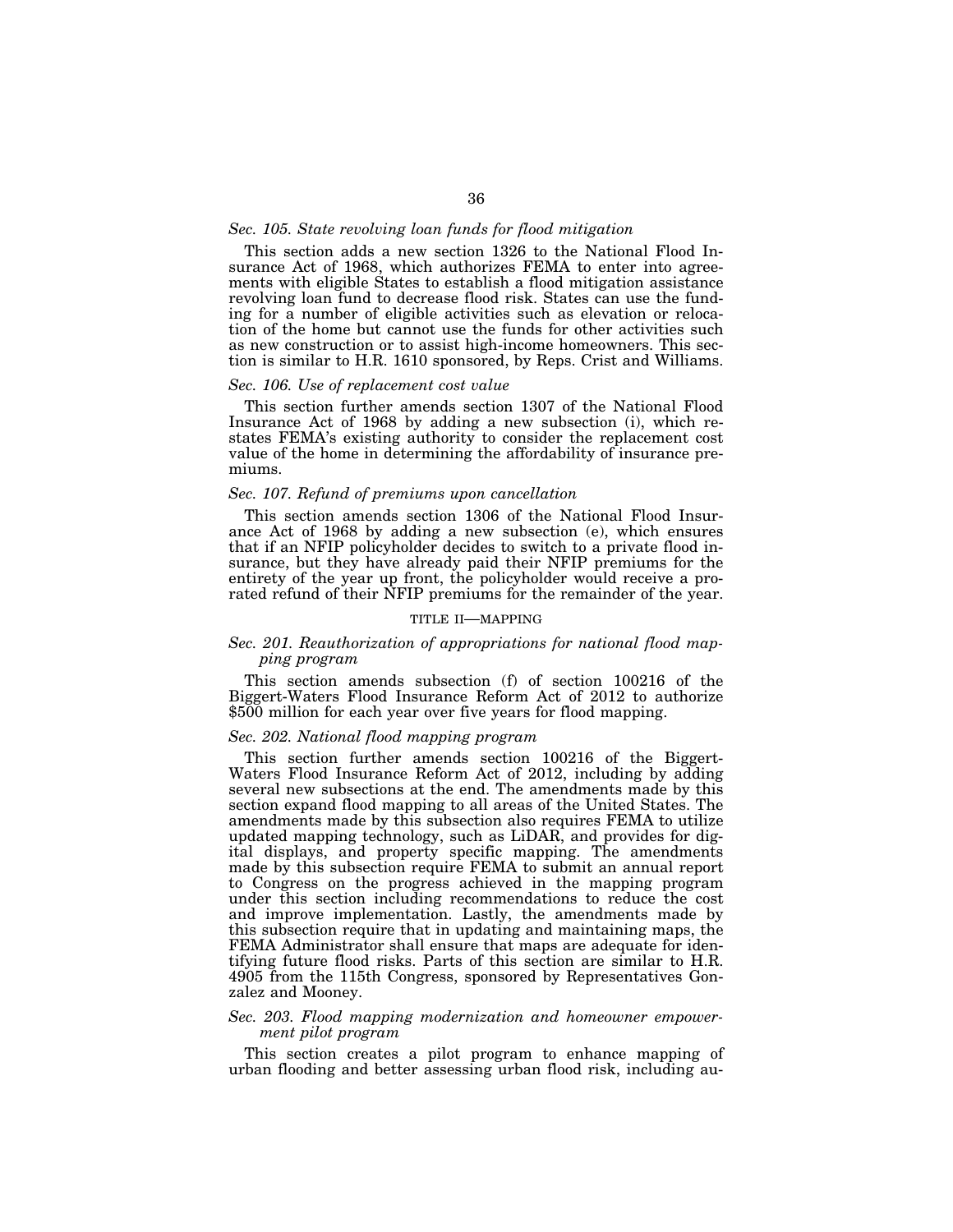thorizing funds for this pilot program. This section is similar to H.R. 2462, sponsored by Reps. Quigley and Rooney.

#### *Sec. 204. Mapping improvements and reach*

This section further amends section 100216 of the Biggert-Waters Flood Insurance Reform Act of 2012 to expand flood mapping to all areas of the United States and calls for mapping of future flood risk.

### *Sec. 205. Appeals regarding existing flood maps*

This section amends section 1360 of the National Flood Insurance Act of 1968 by adding a new subsection (k), which provides a State, local government, or property owner, the right to appeal a denial for a map update if the entity or individual possesses knowledge or information that the flood elevation or an aspect of the map is inaccurate, or factors exist that mitigate the risk of flooding. The entity or individual can further appeal an adverse decision to the Scientific Resolution Panel, which shall recommend a non-binding decision to the FEMA Administrator. In the case of a successful or partially successful appeal, the Administrator is required to provide a refund of excess premiums paid.

# *Sec. 206. Appeals and publication of projected special flood hazard areas*

This section amends section 1363 of the National Flood Insurance Act of 1968 to grant homeowners 90 days after the date of the second publication of a proposed flood insurance rate map to appeal the determination and provides that if no such appeal is received, that the proposed rate map is final.

### *Sec. 207. Communication and outreach regarding map changes*

This section further amends section 100216 of the Biggert-Waters Flood Insurance Reform Act of 2012 to make a technical change to clarify that communities have a maximum of 30 days after being notified of a new map or map update to consult with the FEMA Administrator.

## *Sec. 208. Adoption of partial flood maps*

This section amends section 1360(f) of the National Flood Insurance Act of 1968 to allow for portions of flood insurance rate maps for which no appeal has been submitted within the allowed for 90 day period to become final even if other portions are under appeal.

# *Sec. 209. New zone for levee-impacted areas*

This section further amends section 1360 of the National Flood Insurance Act of 1968 to add a new subsection (l), which creates a new flood zone, known as the AL-E zone, that accounts for leveeimpacted areas on flood maps, and provide for flood insurance rates in accordance with the protection afforded by the levee.

# *Sec. 210. Agricultural structures in special flood hazard areas*

This section amends sections 1308 and 1315(a) of the National Flood Insurance Act of 1968 to grant local variances for certain agricultural structures so that elevation or flood proofing of such a structure is not required if elevation or flood proofing would not be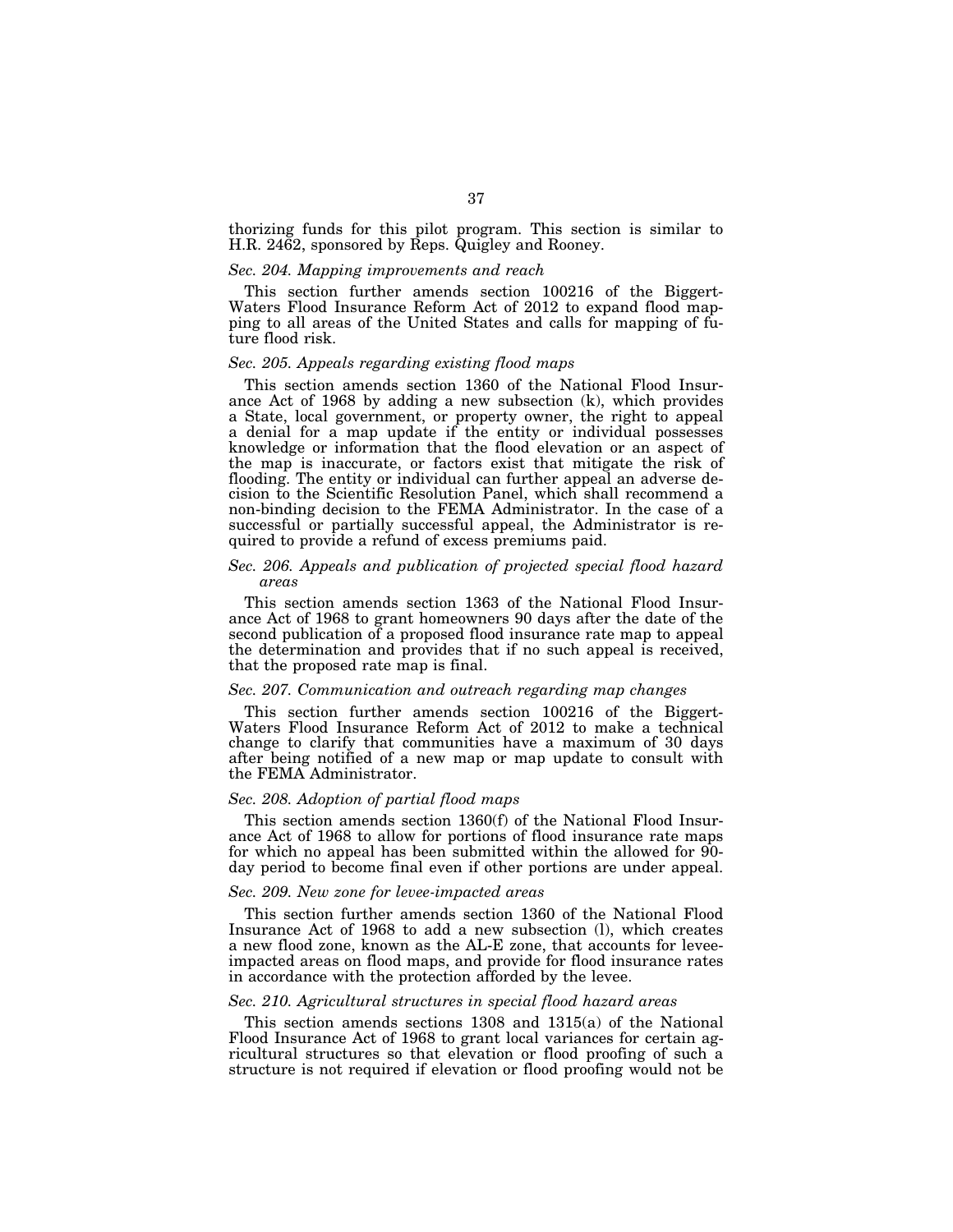practicable and if it would not result in increased flood heights or threats to public safety and provided that not more than one claim payment exceeding \$1,000 has been made for the structure within a ten-year period. This section is similar to H.R. 830, sponsored by Reps. Garamendi and LaMalfa.

### *Sec. 211. Technical mapping advisory council*

This section amends section 100215 of the Biggert-Waters Flood Insurance Reform Act of 2012 to add members to the Technical Mapping Advisory Council (TMAC) including a member of a recognized professional real estate brokerage association.

## TITLE III—MITIGATION

### *Sec. 301. Increased Cost of Compliance*

This section amends section 1304(b) of the National Flood Insurance Act of 1968 to authorize the FEMA Administrator to supplement its existing Increased Cost of Compliance (ICC) program by raising the maximum amount available from \$30,000 to \$60,000. The amendments made by this section also expands the eligible uses of ICC funds to include alternative methods of mitigation, predisaster mitigation, and the costs of property acquisition.

### *Sec. 302. Multiple-loss properties*

This section amends section 1361 of the National Flood Insurance Act of 1968 by adding a new subsection (e), which grants the FEMA Administrator discretion to take into account when making determinations regarding mitigation assistance the extent to which communities are working to remedy problems with addressing multiple loss properties. The section also amends section 1370 of the Act to include definitions of multiple loss properties which includes repetitive loss, severe repetitive loss, and extreme repetitive loss. This section also makes amendments to the National Flood Insurance Act of 1968 to conform the Act to these modifications.

### *Sec. 303. Premium rates for certain mitigated properties*

This section amends sections 1308 and 1361 of the National Flood Insurance Act of 1968 to allow for premium credits for alternative methods of mitigation that are more appropriate for dense urban environments where elevation is not practicable. This section is similar to H.R. 2868 from the 115th Congress sponsored by Reps. Zeldin and Maloney.

### *Sec. 304. Coverage for cooperatives*

This section amends sections 1306 and 1312 of the National Flood Insurance Act of 1968 to require the FEMA Administrator to make NFIP coverage available to co-op and condo owners. This section is similar to H.R. 2868 from the 115th Congress, sponsored by Reps. Zeldin and Maloney.

## *Sec. 305. Voluntary community-based flood insurance pilot program*

This section authorizes the FEMA Administrator to create a pilot program that makes available community-wide policies that cover all residential and non-residential properties in the community. The authority for the pilot program sunsets on September 30, 2022.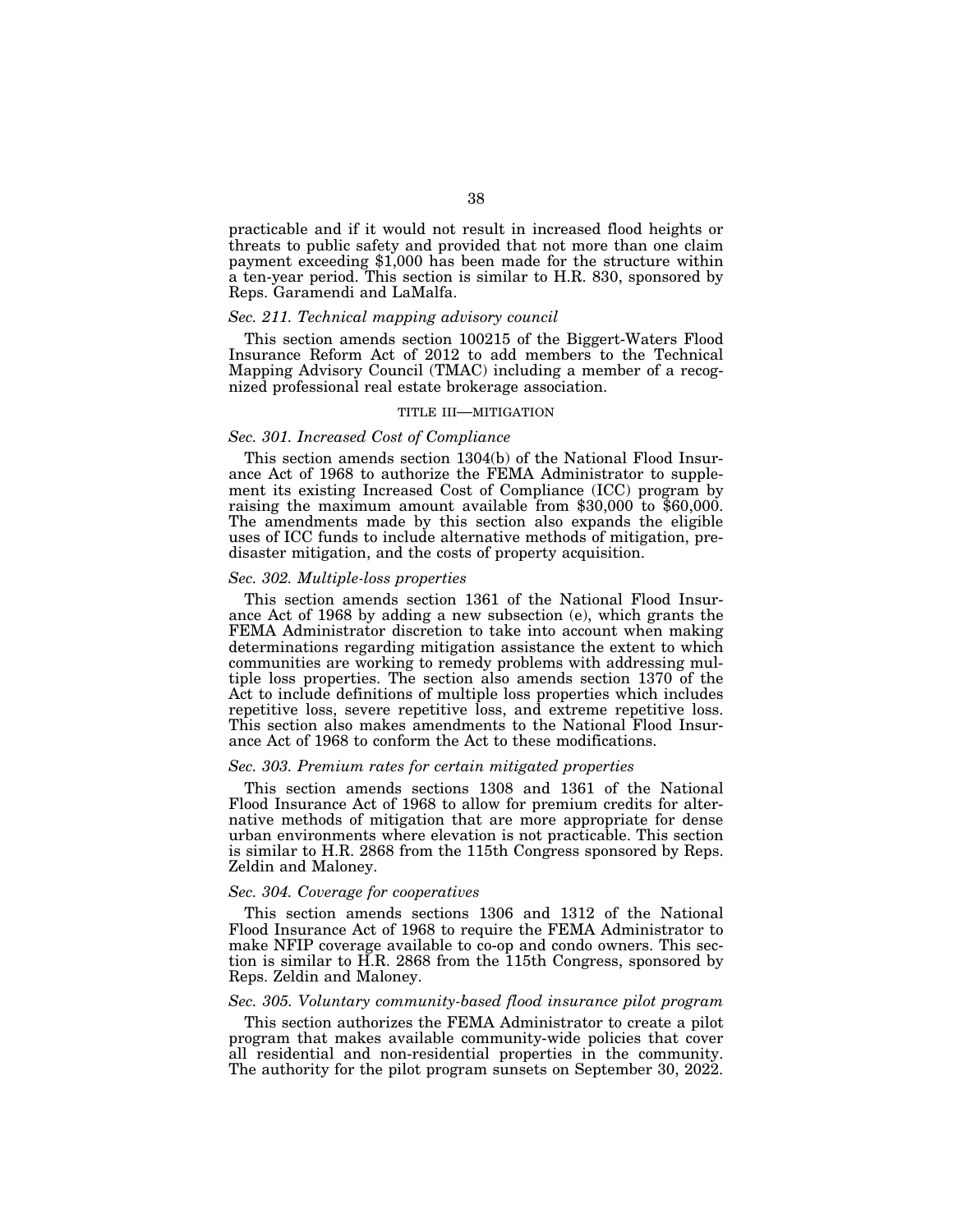### *Sec. 306. Mitigation funding*

This section provides \$200 million each year for five years for the Flood Mitigation Assistance program.

# *Sec. 307. Community rating system improvements*

This section amends section 1315 of the National Flood Insurance Act of 1968 to make improvements to the Community Rating System (CRS) by requiring that credits be issued to the maximum number of communities practicable and by authorizing grants to consortia of States and communities for the costs of employing individuals to coordinate and carry out the responsibilities of participation in the CRS program. This section is similar to H.R. 3135 from the 115th Congress, sponsored by Rep. Keating.

## *Sec. 308. Community assistance program for effective floodplain management*

This section amends the National Flood Insurance Act of 1968 to add a new section 1327, which authorizes, for the first time, a community assistance program for floodplain management by providing community assistance grants, conducing periodic assessments of technical assistance and training needs of States, Indian tribes, and communities, providing such technical assistance and training, and periodically assess the losses avoided nationally due to the adoption of qualifying floodplain management standards. In addition, this section requires States that receive grant funding to develop and execute a strategy to provide technical and financial assistance to communities, including small and rural communities, and to encourage greater participation in the CRS program. The new section 1327 also authorizes \$20 million each year for five years to carry out this program. This section also makes certain conforming changes.

# TITLE IV—MODERNIZATION

## *Sec. 401. Effect of private flood insurance coverage on continuous coverage requirements*

This section further amends section 1308 of the National Flood Insurance Act of 1968 to allow NFIP policyholders who leave the program to purchase a private policy to return to the NFIP without penalty.

## *Sec. 402. Optional coverage for umbrella policies*

This section further amends section 1306 of the National Flood Insurance Act of 1968 to authorize the FEMA Administrator to offer umbrella policies for commercial properties, including multifamily and agricultural properties.

### *Sec. 403. Annual independent actuarial study*

This section adds a new section 1349 to the National Flood Insurance Act of 1968 to require an annual independent actuarial study of the NFIP to analyze the financial status of the NFIP. The Administrator is required to submit a report to Congress describing the results of the study.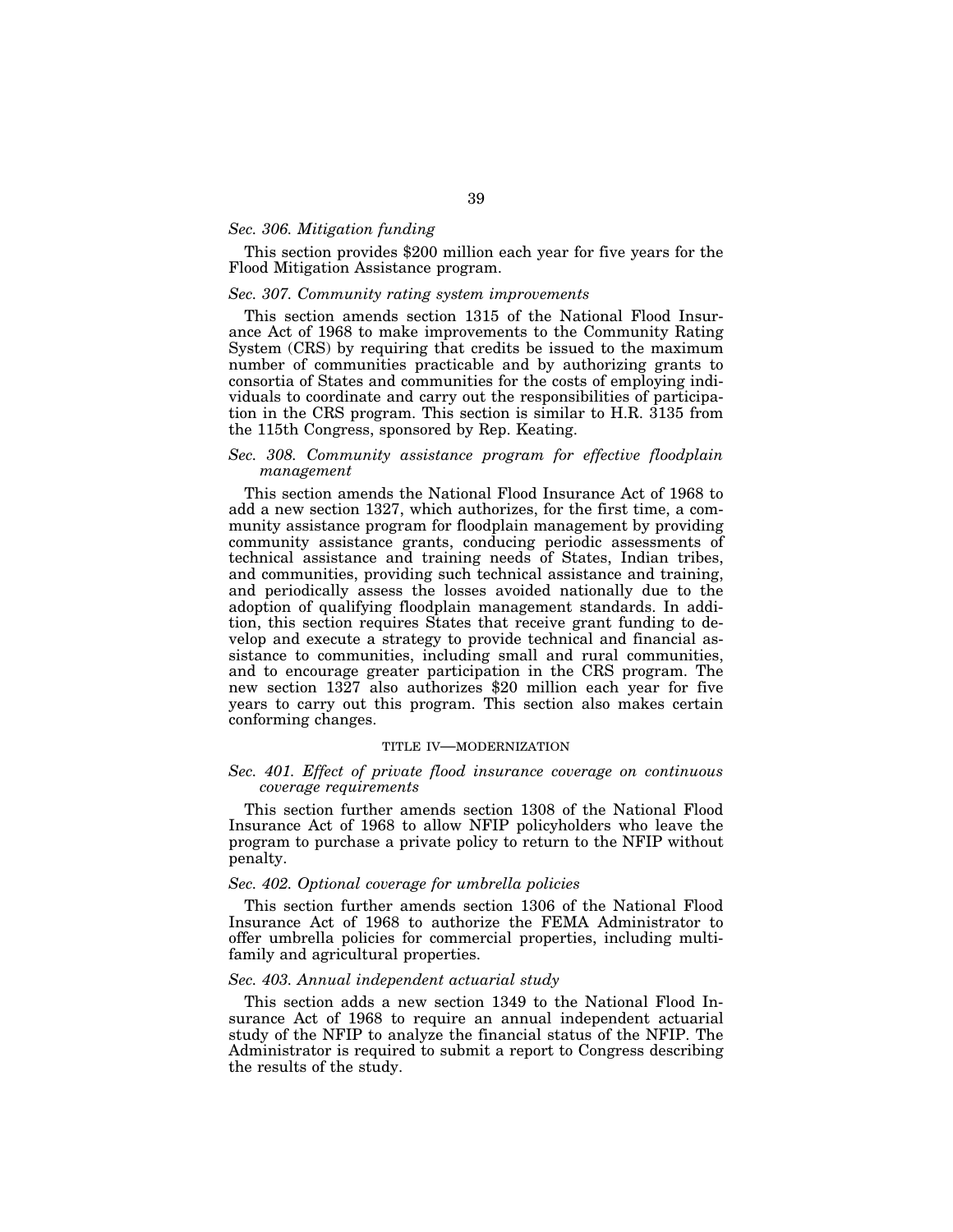### *Sec. 404. Sharing of and access to claims history data*

This section amends section 1313 of the National Flood Insurance Act of 1968 to ensure that homeowners and homebuyers can obtain property-specific information about prior flooding from FEMA in order to make more informed decisions about mitigation investments or home purchases.

### *Sec. 405. Elevation certificates*

This section amends the National Flood Insurance Act of 1968 by adding a new section 1328, which codifies existing FEMA guidance that provides that elevation certificates do not expire until the date on which there is an alteration in the building.

### *Sec. 406. Leveraging risk transfer opportunities*

This section amends section 1345 of the National Flood Insurance Act of 1968 to direct FEMA to evaluate ceding a portion of risk to private reinsurance or capital markets on an annual basis.

## *Sec. 407. Write-Your-Own arrangements*

This section further amends section 1345 of the National Flood Insurance Act of 1968 to add two new subsections, which codify FEMA's existing authority to terminate WYO companies that engage in fraud or otherwise fail to comply with FEMA's requirements.

### *Sec. 408. Study on participation rates*

This section requires the GAO to study and submit a report to Congress on participation rates.

### **HEARINGS**

For the purposes of section 103(i) of H. Res. 6 for the 116th Congress, the Committee on Financial Services held a hearing to consider H.R. 3167 entitled "Preparing for the Storm: Reauthorization of the National Flood Insurance Program'' on March 13, 2019. Testifying before the Committee was Maria Cox Lamm, South Carolina Department of Natural Resources, on behalf of the Association of State Flood Plain Managers; Christopher Heidrick, Heidrick & Company Insurance and Risk Management Services, LLC, on behalf of the Independent Insurance Agents and Brokers of America; Velma Smith, Senior Officer, The Pew Charitable Trusts; Mabél Guzma´n, Broker, @properties, on behalf of the National Association of Realtors; Collin O'Mara, President and CEO, National Wildlife Federation, on behalf of the SmarterSafer Coalition; Raymond J. Lehmann, Director of Finance, Insurance and Trade Policy, R Street Institute. A number of members of the House of Representatives also testified, including The Honorable Sean P. Duffy, Member of Congress; The Honorable Garret Graves, Member of Congress; The Honorable Blaine Luetkemeyer, Member of Congress; The Honorable Frank Pallone, Member of Congress; The Honorable Bill Pascrell, Member of Congress; and The Honorable Steve Scalise, Member of Congress.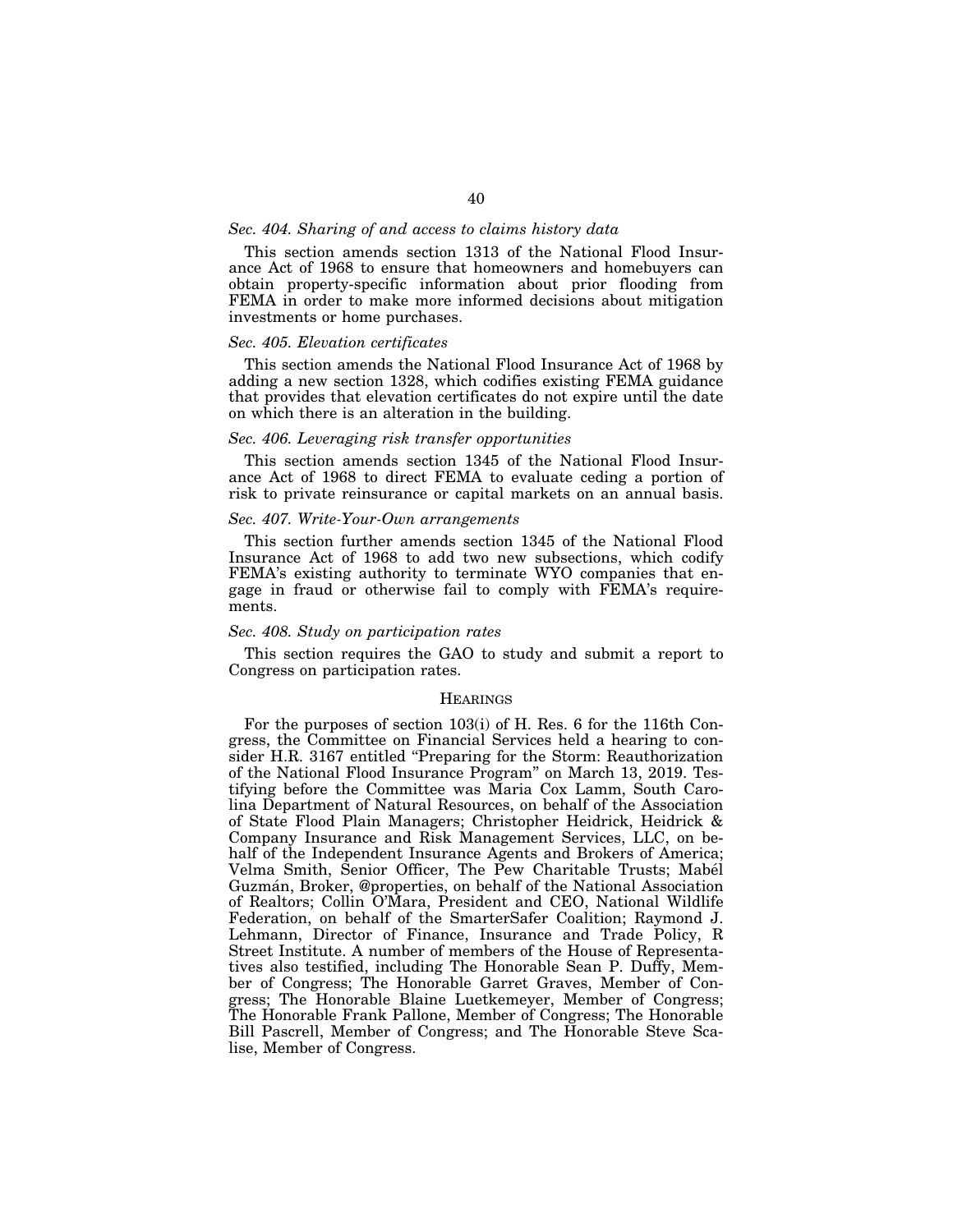# COMMITTEE CONSIDERATION

The Committee on Financial Services met in open session on June 12, 2019, and ordered H.R. 3167 to be reported favorably to the House with an amendment in the nature of a substitute by a vote of 59 yeas and zero nays, a quorum being present.

# COMMITTEE VOTES AND ROLL CALL VOTES

In compliance with clause 3(b) of rule XIII of the Rules of the House of Representatives, the Committee advises that the following roll call vote occurred during the Committee's consideration of H.R. 3167: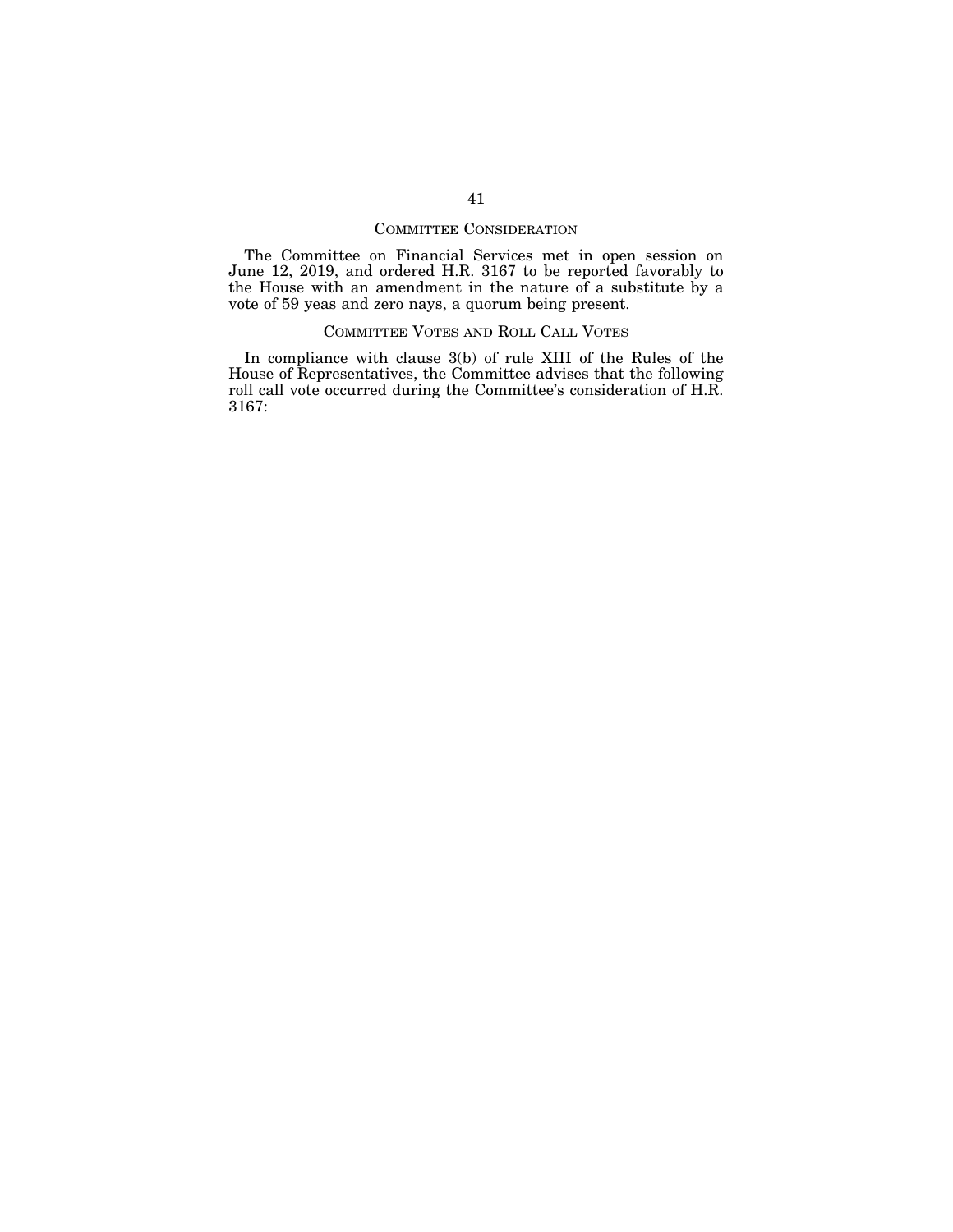| Present | Representatives                           | Ayes                                               | <b>Nays</b> |
|---------|-------------------------------------------|----------------------------------------------------|-------------|
|         | Ms. Waters, Chairwoman                    | X                                                  |             |
|         | Mrs. Maloney                              | X                                                  |             |
|         | Ms. Velázquez                             | $\overline{\mathbf{x}}$                            |             |
|         | Mr. Sherman                               | $\overline{\text{x}}$                              |             |
|         | Mr. Meeks                                 | X                                                  |             |
|         | Mr. Clay                                  | $\overline{x}$                                     |             |
|         | Mr. Scott                                 | $\overline{x}$                                     |             |
|         | Mr. Green                                 | $\overline{\mathbf{x}}$                            |             |
|         | Mr. Cleaver                               | $\overline{\textbf{x}}$                            |             |
|         | Mr. Perlmutter                            | X                                                  |             |
|         | Mr. Himes                                 | $\overline{\text{x}}$                              |             |
|         | Mr. Foster                                | $\overline{\mathbf{x}}$                            |             |
|         | Mrs. Beatty                               | $\overline{x}$                                     |             |
|         | Mr. Heck                                  | X<br>$\overline{\mathbf{x}}$                       |             |
|         | Mr. Vargas<br>Mr. Gottheimer              | $\overline{x}$                                     |             |
|         | Mr. Gonzalez (TX)                         | X                                                  |             |
|         | Mr. Lawson                                | x                                                  |             |
|         | Mr. San Nicolas                           |                                                    |             |
|         | Ms. Tlaib                                 | X                                                  |             |
|         | Ms. Porter                                | $\overline{\mathbf{x}}$                            |             |
|         | Ms. Axne                                  | X                                                  |             |
|         | Mr. Casten                                | $\overline{\mathbf{x}}$                            |             |
|         | Ms. Pressley                              | $\overline{\mathbf{x}}$                            |             |
|         | Mr. McAdams                               | X                                                  |             |
|         | Ms. Ocasio-Cortez                         | $\overline{\textbf{x}}$                            |             |
|         | Ms. Wexton                                | $\overline{\textbf{x}}$                            |             |
|         | Mr. Lynch                                 | X                                                  |             |
|         | Ms. Gabbard                               | $\overline{\mathbf{x}}$                            |             |
|         | Ms. Adams                                 | $\bar{\text{x}}$                                   |             |
|         | Ms. Dean                                  | x                                                  |             |
|         | Mr. Garcia (IL)                           | $\overline{\text{x}}$                              |             |
|         | Ms. Garcia (TX)                           | $\overline{\text{x}}$                              |             |
| 34      | Mr. Phillips                              | $\overline{\text{x}}$                              |             |
|         |                                           |                                                    |             |
|         | Mr. McHenry, Ranking Member<br>Ms. Wagner | $\overline{\text{x}}$<br>X                         |             |
|         | Mr. King                                  | $\overline{\mathbf{x}}$                            |             |
|         | Mr. Lucas                                 | $\overline{\mathbf{x}}$                            |             |
|         | Mr. Posey                                 | $\overline{\mathbf{x}}$                            |             |
|         | Mr. Luetkemeyer                           | $\overline{\mathbf{x}}$                            |             |
|         | Mr. Huizenga                              | $_{\rm x}$                                         |             |
|         | Mr. Duffy                                 | $\overline{\text{x}}$                              |             |
|         | Mr. Stivers                               | $\overline{\mathbf{x}}$                            |             |
|         | Mr. Barr                                  | $\overline{\mathbf{x}}$                            |             |
|         | Mr. Tipton                                | $\overline{\textbf{x}}$                            |             |
|         | Mr. Williams                              | $\overline{\mathbf{x}}$                            |             |
|         | Mr. Hill                                  | X                                                  |             |
|         | Mr. Emmer                                 | X                                                  |             |
|         | Mr. Zeldin                                | X                                                  |             |
|         | Mr. Loudermilk                            | X                                                  |             |
|         | Mr. Mooney<br>Mr. Davidson                | $\overline{\text{x}}$                              |             |
|         | Mr. Budd                                  | $\overline{\mathbf{x}}$<br>$\overline{\textbf{x}}$ |             |
|         | Mr. Kustoff                               | $\overline{\text{x}}$                              |             |
|         | Mr. Hollingsworth                         | X                                                  |             |
|         | Mr. Gonzalez (OH)                         | Χ                                                  |             |
|         | Mr. Rose                                  | X                                                  |             |
|         | Mr. Steil                                 | $\overline{\textbf{x}}$                            |             |
|         | Mr. Gooden                                | x                                                  |             |
|         | Mr. Riggleman                             | x                                                  |             |
| 26      |                                           |                                                    |             |
|         |                                           |                                                    |             |

**Committee on Financial Services**<br>Full Committee<br>116th Congress (1st Session)

Date:  $6/12/2019$ 

Measure: Final passage of H.R. 13167, as amended

 $\bar{\mathcal{A}}$ 

| Agreed<br>l To | Yes | N <sub>o</sub> | Prsnt | Wdrn |
|----------------|-----|----------------|-------|------|
|                |     |                |       |      |
| Voice<br>Vote  |     | Ayes           |       | Nays |
|                |     |                |       |      |

| Record |                      |
|--------|----------------------|
| Vote   |                      |
|        | $59$ Ayes - $0$ Noes |
|        |                      |
|        |                      |

42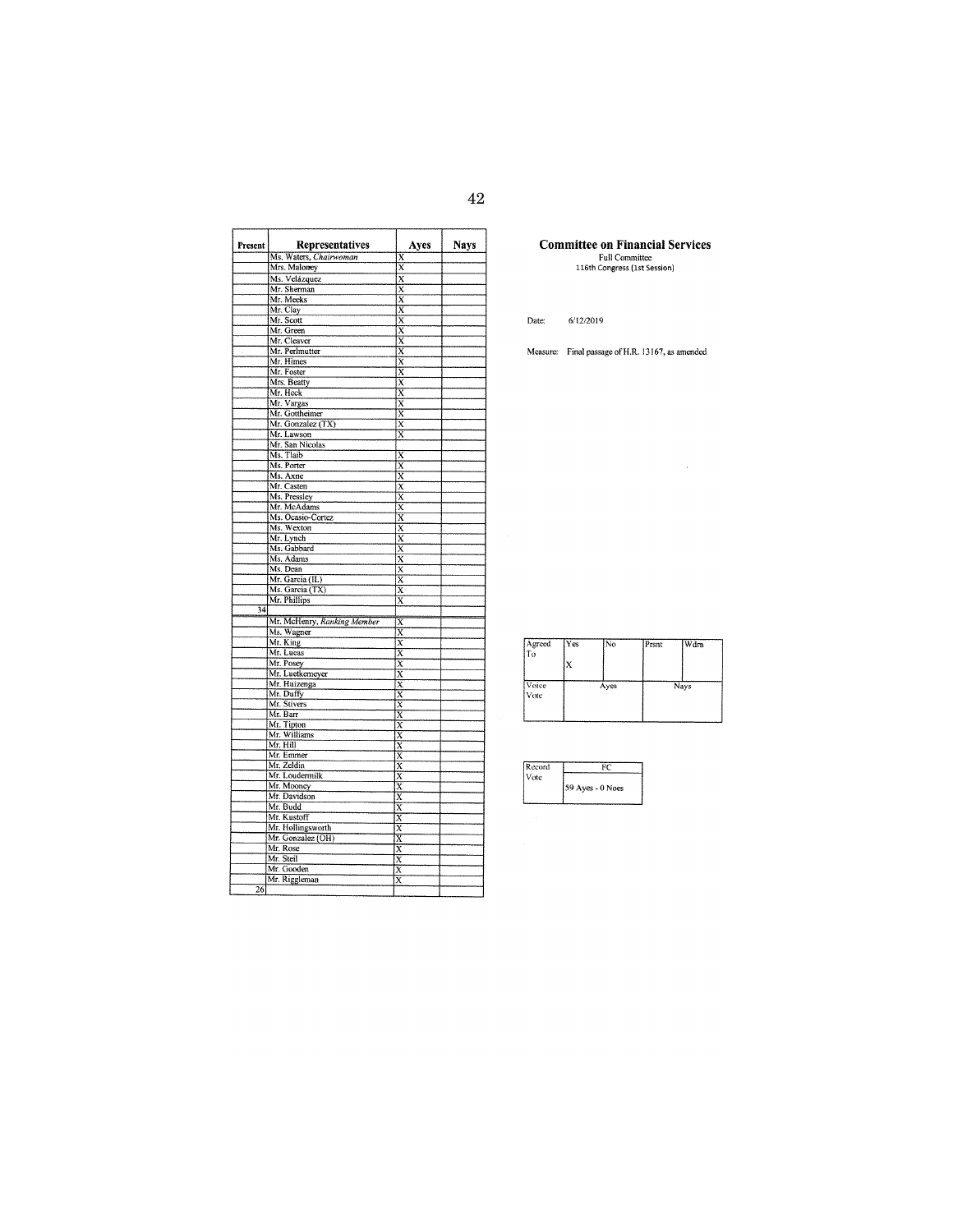## STATEMENT OF OVERSIGHT FINDINGS AND RECOMMENDATIONS OF THE COMMITTEE

In compliance with clause  $3(c)(1)$  of rule XIII and clause  $2(b)(1)$ of rule X of the Rules of the House of Representatives, the Committee's oversight findings and recommendations are reflected in the descriptive portions of this report.

### STATEMENT OF PERFORMANCE GOALS AND OBJECTIVES

Pursuant to clause  $(3)(c)$  of rule XIII of the Rules of the House of Representatives, the goals of H.R. 3167 are to reauthorize the NFIP and address affordability, mapping, floodplain management and mitigation reforms, among other things.

### NEW BUDGET AUTHORITY AND CBO COST ESTIMATE

Pursuant to clause 3(c)(2) of rule XIII of the Rules of the House of Representatives and section 308(a) of the *Congressional Budget Act of 1974,* and pursuant to clause 3(c)(3) of rule XIII of the Rules of the House of Representatives and section 402 of the *Congressional Budget Act of 1974,* the Committee has received the following estimate for H.R. 3167 from the Director of the Congressional Budget Office:

> U.S. CONGRESS, CONGRESSIONAL BUDGET OFFICE, *Washington, DC, October 4, 2019.*

Hon. MAXINE WATERS,

*Chairwoman, Committee on Financial Services, House of Representatives, Washington, DC.* 

DEAR MADAM CHAIRWOMAN: The Congressional Budget Office has prepared the enclosed cost estimate for H.R. 3167, the National Flood Insurance Program Reauthorization Act of 2019.

If you wish further details on this estimate, we will be pleased to provide them. The CBO staff contact is Jon Sperl.

Sincerely,

PHILLIP L. SWAGEL, *Director.* 

Enclosure.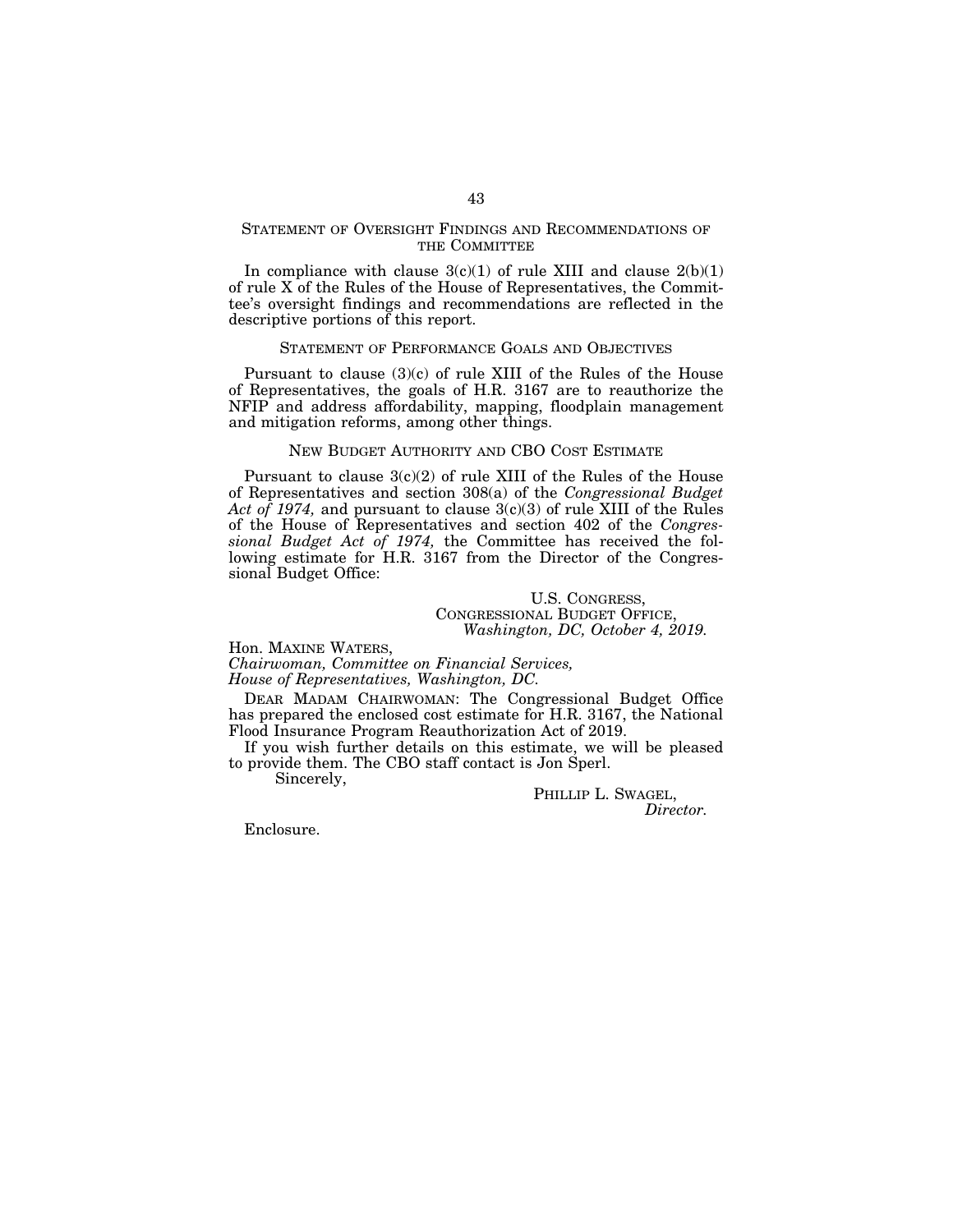| At a Glance<br>$\mathcal{L}=\mathcal{L}$<br>1950 L                     |               |                                                                                                                                                              |           |  |  |  |  |  |  |  |
|------------------------------------------------------------------------|---------------|--------------------------------------------------------------------------------------------------------------------------------------------------------------|-----------|--|--|--|--|--|--|--|
|                                                                        |               | H.R. 3167, National Flood Insurance Program Reauthorization Act of 2019<br>As ordered reported by the House Committee on Financial Services on June 11, 2019 |           |  |  |  |  |  |  |  |
| By Fiscal Year, Millions of Dollars                                    | 2020          | 2020-2024                                                                                                                                                    | 2020-2029 |  |  |  |  |  |  |  |
| Direct Spending (Outlays)                                              | 15            | 302                                                                                                                                                          | 678       |  |  |  |  |  |  |  |
| <b>Revenues<sup>a</sup></b>                                            | o             | -5                                                                                                                                                           | $-27$     |  |  |  |  |  |  |  |
| <b>Deficit Effect</b>                                                  | 15            | 307                                                                                                                                                          | 705       |  |  |  |  |  |  |  |
| <b>Spending Subject to</b><br><b>Appropriation (Outlays)</b>           |               | 2.669                                                                                                                                                        | 3.506     |  |  |  |  |  |  |  |
| Statutory pay-as-you-go<br>procedures apply?                           | Yes           | <b>Mandate Effects</b>                                                                                                                                       |           |  |  |  |  |  |  |  |
| Increases on-budget deficits in any<br>of the four consecutive 10-year | < \$5 billion | Contains intergovernmental mandate?                                                                                                                          | No        |  |  |  |  |  |  |  |
| periods beginning in 2030?                                             |               | Contains private-sector mandate?                                                                                                                             | No        |  |  |  |  |  |  |  |

The bill would

• Extend the authority of the National Flood Insurance Program (NFIP) to operate through fiscal year 2024

• Change premium amounts for some policyholders

• Authorize appropriations for several grant programs related to mapping flood zones and mitigating flood risks

Estimated budgetary effects would primarily stem from

• Changing policyholders' premiums and coverage

• Changes in the number of people who choose to purchase NFIP policies

• Amounts appropriated for various NFIP grant programs Areas of significant uncertainty include

• Estimating the number of affected policyholders and properties

• Estimating policyholders' responses to changes in incentives to purchase or drop insurance coverage

• Estimating how many policyholders and communities would appeal changes to flood maps and how the results of those appeals would affect premiums.

Bill summary: H.R. 3167 would authorize the National Flood Insurance Program, which is administered by the Federal Emergency Management Agency (FEMA), to enter into and renew flood insurance policies through fiscal year 2024. Under current law, that authority expires on November 21, 2019.

The bill also would change the program to reduce the cost of flood insurance for some policyholders. CBO estimates that enacting H.R. 3167 would reduce some premiums and would affect, in different ways, the number of property owners who purchase insurance through the NFIP.

Finally, H.R. 3167 would authorize FEMA to perform other activities, such as funding grants for flood mitigation, improving the quality and use of flood zone maps, and changing administrative processes.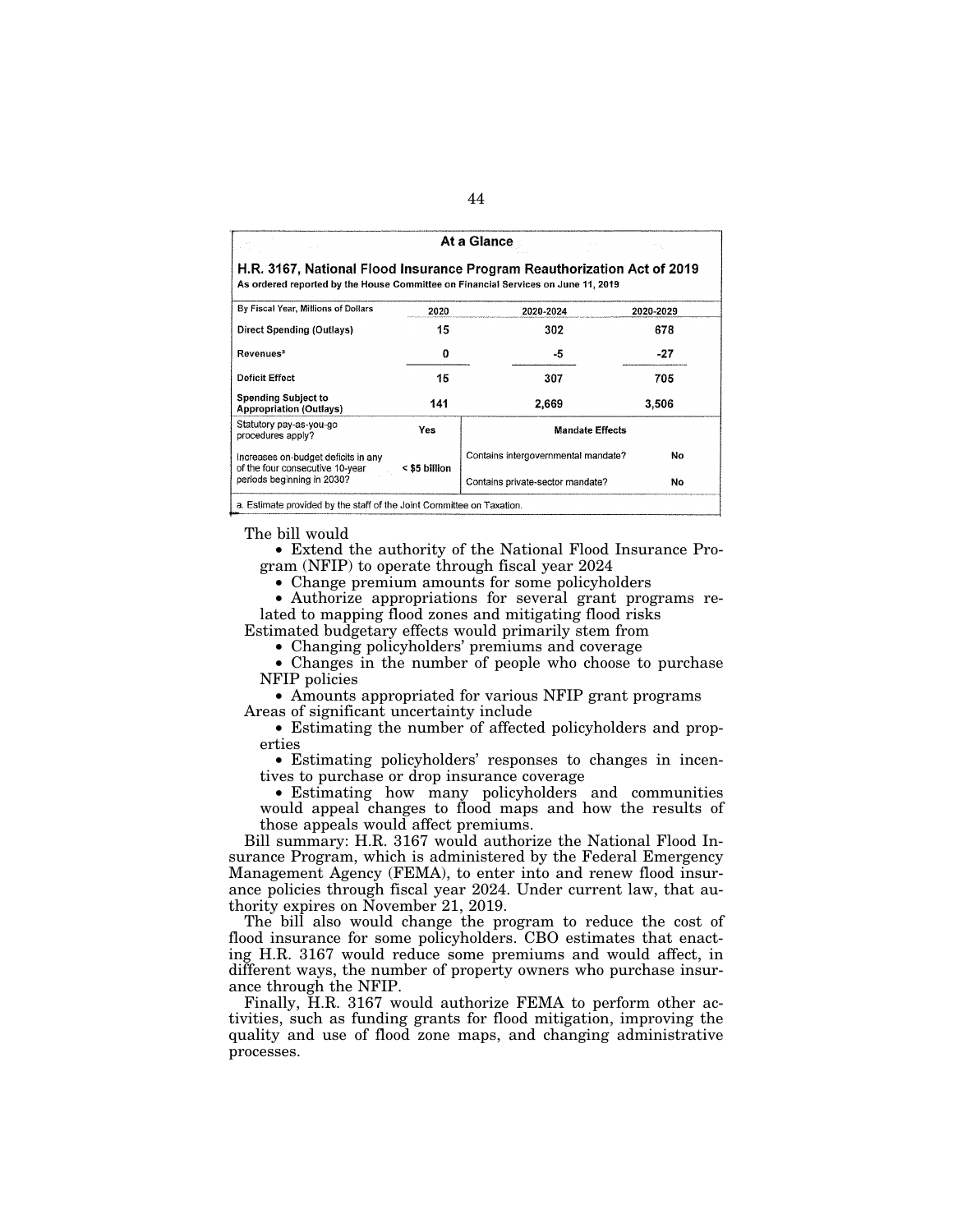Estimated Federal cost: The estimated budgetary effect of H.R. 3167 is shown in Table 1. The costs of the legislation fall within budget function 450 (community and regional development).

TABLE 1.—ESTIMATED BUDGETARY EFFECTS OF H.R. 3167

|                                   |                                                                          | By fiscal year, millions of dollars- |      |      |                       |                                                |      |      |      |      |                  |                  |
|-----------------------------------|--------------------------------------------------------------------------|--------------------------------------|------|------|-----------------------|------------------------------------------------|------|------|------|------|------------------|------------------|
|                                   | 2020                                                                     | 2021                                 | 2022 | 2023 | 2024                  | 2025                                           | 2026 | 2027 | 2028 | 2029 | $2020 -$<br>2024 | $2020 -$<br>2029 |
|                                   |                                                                          |                                      |      |      |                       | Increases in Direct Spending                   |      |      |      |      |                  |                  |
| <b>Estimated Budget Authority</b> | 15                                                                       | 32                                   | 71   | 83   | 101                   | 74                                             | 74   | 76   | 76   | 76   | 302              | 678              |
| Estimated Outlavs                 | 15                                                                       | 32                                   | 71   | 83   | 101                   | 74                                             | 74   | 76   | 76   | 76   | 302              | 678              |
|                                   |                                                                          |                                      |      |      | Decreases in Revenues |                                                |      |      |      |      |                  |                  |
| <b>Estimated Revenues</b>         | 0                                                                        | $\mathbf{0}$                         | $-1$ | $-2$ | $-2$                  | $-3$                                           |      | $-5$ | $-5$ | $-5$ | $-5$             | $-27$            |
|                                   | Net Increase in the Deficit From Changes in Direct Spending and Revenues |                                      |      |      |                       |                                                |      |      |      |      |                  |                  |
| Effect on the Deficit             | 15                                                                       | 32                                   | 72   | 85   | 103                   | 77                                             | 78   | 81   | 81   | 81   | 307              | 705              |
|                                   |                                                                          |                                      |      |      |                       | Increases in Spending Subject to Appropriation |      |      |      |      |                  |                  |
| <b>Estimated Authorization</b>    | 784                                                                      | 794                                  | 791  | 792  | 292                   | 16                                             | 9    | 9    | 9    | 9    | 3.454            | 3.506            |
| Estimated Outlays                 | 141                                                                      | 423                                  | 619  | 794  | 692                   | 566                                            | 220  | 33   | 9    | 9    | 2.669            | 3.506            |

Sources: Congressional Budget Office; staff of the Joint Committee on Taxation. Components may not sum to totals because of rounding.

Basis of estimate: CBO assumes that the legislation will be enacted by the end of 2019, that changes in NFIP premiums would take effect gradually for new and renewed policies beginning in the spring of 2020, and that the authorized and necessary amounts will be appropriated for each fiscal year.

Background: The NFIP was established to encourage property owners to purchase flood insurance in the communities that have adopted minimum guidelines for floodplain management and that enforce building codes designed to mitigate flood damage.

Terms of Coverage. If a property is in a special flood hazard area (SFHA, a location estimated to have at least a 1 percent chance of being flooded in any year) and is financed by a federally regulated lending institution, a government-sponsored enterprise for housing, or a federal lender, it must be covered by flood insurance. That coverage mandate is known as the mandatory purchase requirement (MPR). Property that does not meet those criteria may be covered by an NFIP policy at the owners' discretion.

Premiums. Property owners who buy coverage through the NFIP pay annual premiums that are deposited into the National Flood Insurance Fund and used to pay damage claims submitted by policyholders. Owners of most covered properties—about 80 percent are charged a premium based on FEMA's estimate of the expected cost to insure those properties against damage that the property will incur, in an average year, from flooding (known as actuarial premiums).

Premiums for the remaining 20 percent of properties are subsidized, and policyholders pay less than the expected cost.<sup>1</sup> Throughout the program's history, the Congress has directed FEMA to set premiums below full-risk rates for properties built before a community's flood insurance rate map (FIRM) was completed, or before 1975, whichever is later. FEMA estimates that, on

<sup>1</sup>For details about subsidized premiums, see Congressional Budget Office, *The National Flood Insurance Program: Financial Soundness and Affordability* (September 2017), www.cbo.gov/pub-lication/53028, and *The National Flood Insurance Program: Factors Affecting Actuarial Soundness* (November 2009), www.cbo.gov/publication/41313.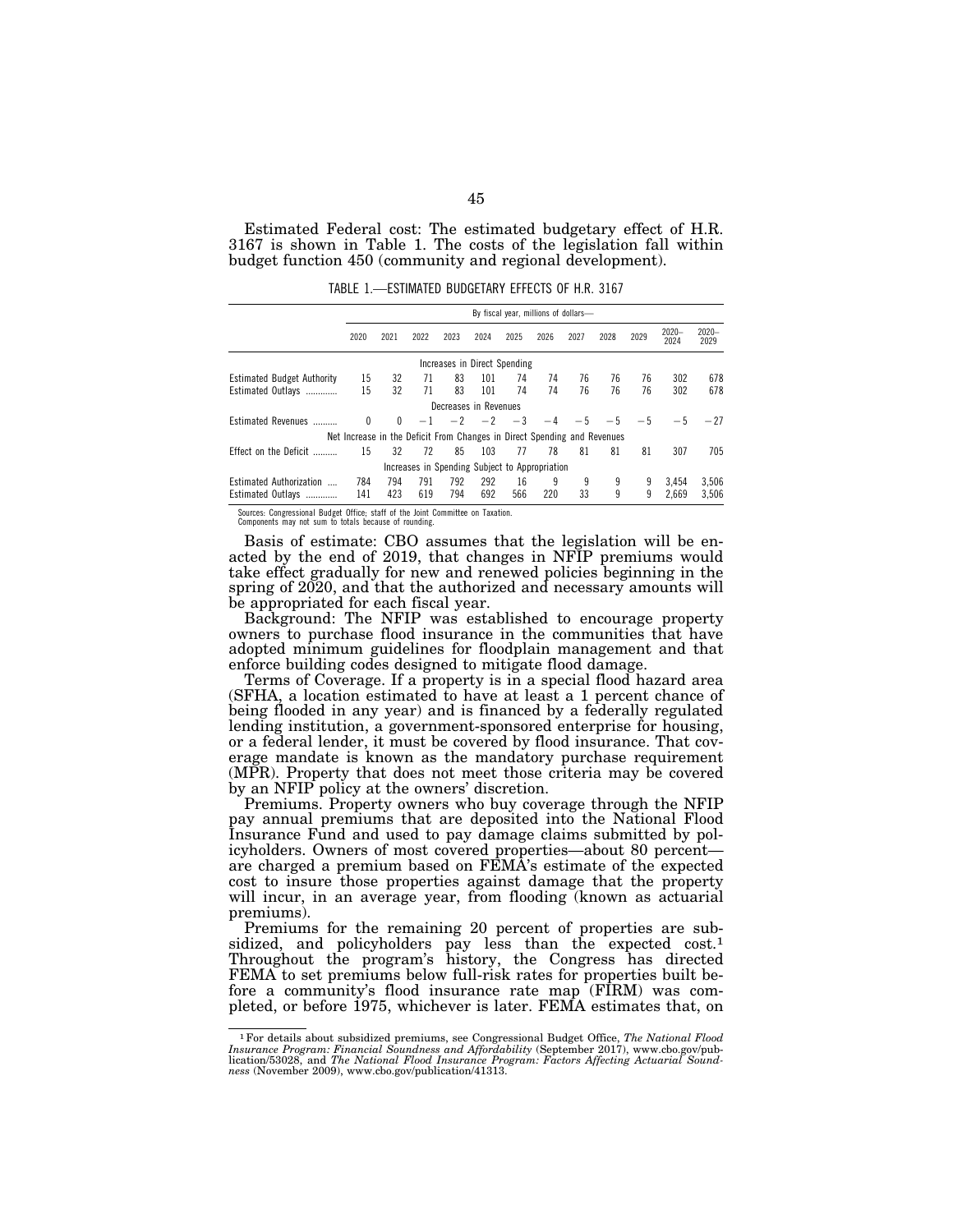average, premiums for those pre-FIRM properties are set at about 55 percent to 60 percent of the expected cost. Pre-FIRM properties constitute the majority of subsidized properties. A few post-FIRM properties also are eligible for discounted premiums. Some properties that have been newly mapped into SFHAs are charged lower rates for one year. In other cases, premiums are reduced for properties close to levees or other structures that, although originally built to mitigate flooding, are not functional.

FEMA is gradually increasing premiums for properties with explicit subsidies, aiming to phase out those subsidies eventually. For most policies, such as those for primary residences, increases are capped at 18 percent per year. In fiscal year 2018, FEMA collected about \$3.5 billion in premiums from roughly 5 million policyholders.

Additional Collections From Policyholders. All policyholders pay two extra fees: an NFIP Reserve Fund assessment set at 15 percent of the premium (or \$115 per policy, on average), and a surcharge of \$25 for primary residences or \$250 for nonprimary residences and commercial properties.2 In 2018, \$880 million from those fees was deposited into the NFIP Reserve Fund to pay claims.

The NFIP's Ability to Pay Claims and Other Expenses. In addition to receipts from premiums and fees, the National Flood Insurance Fund and the NFIP Reserve Fund may be credited with annual appropriations, interest earned on fund balances, and amounts borrowed from the Treasury. For 2018, the Congress appropriated \$204 million to the National Flood Insurance Fund, and the NFIP borrowed and spent \$6.1 billion in 2018, mostly to cover claims from Hurricanes Harvey, Irma, and Maria, which made landfall in 2017.

In 2018, the NFIP also spent \$400 million to secure private reinsurance. If an individual flood generates losses above a specified amount, the reinsurer pays a claim to the NFIP, which reduces borrowing from the Treasury. In 2018, the program recovered more than \$1.0 billion in reinsurance claims to pay NFIP policyholders' claims after Hurricane Harvey.

Most of the NFIP's expenses consist of claims resulting from coverage in force. In 2018, the program spent \$9.7 billion on claims and \$2.6 billion on other expenses—for administering maps of flood zones, securing reinsurance, and paying commissions to private insurance companies that administer NFIP policies, for example. In 2018, the program's costs totaled 220 percent of premiums and other receipts.

Historically, actual expenses for claims (not including other program expenses) have varied widely from year to year, ranging from less than 10 percent to almost 900 percent of the premiums collected. CBO estimates that annual expenses will, on average, exceed annual income.

Direct spending: Section 101 would authorize FEMA to continue selling and renewing policies through September 2024; under cur-

<sup>2</sup> A primary residence is a single-family dwelling, condominium unit, apartment, or unit with-in a cooperative building in which the policyholder resides for more than half of the days in a calendar year, or for less than half of the year if the policyholder has one residence and does not lease it to another party. Nonprimary residences typically are vacation homes or rental properties.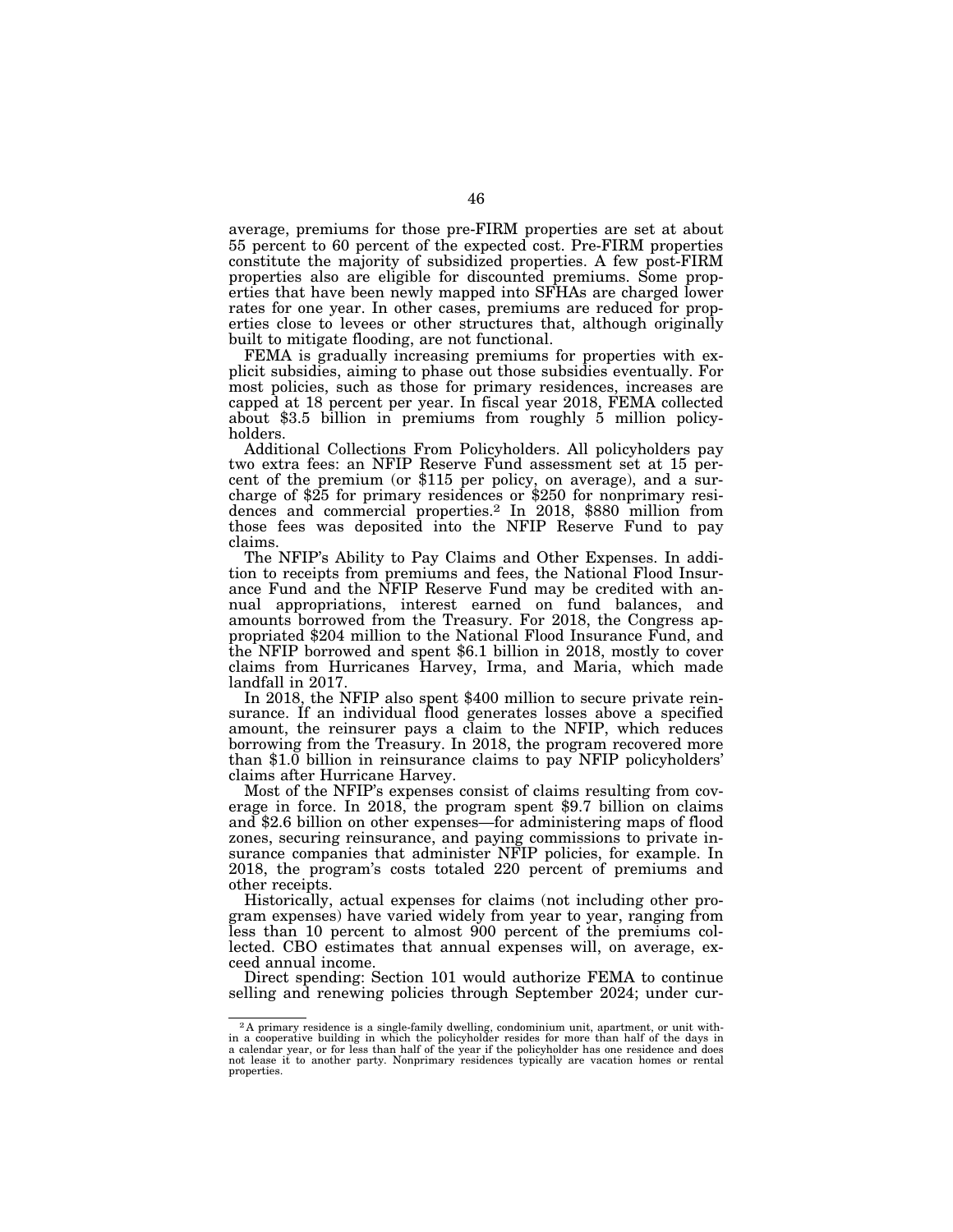rent law that authority is set to expire on November 21, 2019. The cost of extending the program through 2024 would total \$2.1 billion but those costs are already included in CBO's baseline projections of spending (consistent with the rules governing baseline projections as specified in the Balanced Budget and Emergency Deficit Control Act of 1985). Thus, extending the NFIP's authority to continue operations would have no effect on direct spending, relative to CBO's baseline projections. CBO estimates that enacting the changes in H.R. 3167 that are not related to extending the program would, on net, increase direct spending by \$678 million over the 2020–2029 period as shown in Table 2. Over the next 10 years, the total cost of continuing to operate the NFIP under the bill would be \$4.0 billion—\$3.3 billion assumed in CBO's baseline and \$0.7 billion stemming from changes in the bill.

| TABLE 2.—ESTIMATED CHANGES IN DIRECT SPENDING AND REVENUES UNDER H.R. 3167 |  |  |  |
|----------------------------------------------------------------------------|--|--|--|
|                                                                            |  |  |  |

|                            | By fiscal year, millions of dollars-                                     |                |                   |                                                 |                   |                   |                   |                   |                   |                   |                  |                  |
|----------------------------|--------------------------------------------------------------------------|----------------|-------------------|-------------------------------------------------|-------------------|-------------------|-------------------|-------------------|-------------------|-------------------|------------------|------------------|
|                            | 2020                                                                     | 2021           | 2022              | 2023                                            | 2024              | 2025              | 2026              | 2027              | 2028              | 2029              | $2020 -$<br>2024 | $2020 -$<br>2029 |
|                            |                                                                          |                |                   | Increases or Decreases $(-)$ in Direct Spending |                   |                   |                   |                   |                   |                   |                  |                  |
| Increased Cost of Compli-  |                                                                          |                |                   |                                                 |                   |                   |                   |                   |                   |                   |                  |                  |
| ance:                      |                                                                          |                |                   |                                                 |                   |                   |                   |                   |                   |                   |                  |                  |
| <b>Estimated Budget</b>    |                                                                          |                |                   |                                                 |                   |                   |                   |                   |                   |                   |                  |                  |
| Authority                  | 15                                                                       | 30             | 30                | 30                                              | 31                | 31                | 31                | 31                | 31                | 31                | 136              | 291              |
| Estimated Outlays          | 15                                                                       | 30             | 30                | 30                                              | 31                | 31                | 31                | 31                | 31                | 31                | 136              | 291              |
| New Zone for Areas with    |                                                                          |                |                   |                                                 |                   |                   |                   |                   |                   |                   |                  |                  |
| Levees:                    |                                                                          |                |                   |                                                 |                   |                   |                   |                   |                   |                   |                  |                  |
| <b>Estimated Budget</b>    |                                                                          |                |                   |                                                 |                   |                   |                   |                   |                   |                   |                  |                  |
| Authority                  | 0                                                                        | 0              | 3                 | 11                                              | 24                | 42                | 43                | 44                | 45                | 45                | 38               | 257              |
| Estimated Outlays          | $\mathbf{0}$                                                             | 0              | 3                 | 11                                              | 24                | 42                | 43                | 44                | 45                | 45                | 38               | 257              |
| Low-Income Pilot Program:  |                                                                          |                |                   |                                                 |                   |                   |                   |                   |                   |                   |                  |                  |
| <b>Estimated Budget</b>    |                                                                          |                |                   |                                                 |                   |                   |                   |                   |                   |                   |                  |                  |
| Authority                  | 0                                                                        | 0              | 35                | 40                                              | 45                | 0                 | 0                 | 0                 | 0                 | 0                 | 120              | 120              |
| Estimated Outlays          | $\mathbf{0}$                                                             | $\overline{0}$ | 35                | 40                                              | 45                | $\mathbf{0}$      | $\Omega$          | $\overline{0}$    | $\Omega$          | $\mathbf{0}$      | 120              | 120              |
| Adoption of Partial Flood  |                                                                          |                |                   |                                                 |                   |                   |                   |                   |                   |                   |                  |                  |
| Maps and Appeals of        |                                                                          |                |                   |                                                 |                   |                   |                   |                   |                   |                   |                  |                  |
| <b>Existing Maps:</b>      |                                                                          |                |                   |                                                 |                   |                   |                   |                   |                   |                   |                  |                  |
| <b>Estimated Budget</b>    |                                                                          |                |                   |                                                 |                   |                   |                   |                   |                   |                   |                  |                  |
| Authority                  | 0                                                                        | 2              | 3                 | 3                                               | 3                 | 3                 | 3                 | 4                 | 4                 | 4                 | 11               | 29               |
| Estimated Outlays          | $\mathbf{0}$                                                             | $\overline{2}$ | 3                 | 3                                               | 3                 | 3                 | 3                 | 4                 | 4                 | 4                 | 11               | 29               |
| Coverage for Cooperatives: |                                                                          |                |                   |                                                 |                   |                   |                   |                   |                   |                   |                  |                  |
| <b>Estimated Budget</b>    |                                                                          |                |                   |                                                 |                   |                   |                   |                   |                   |                   |                  |                  |
| Authority                  | $\star$                                                                  | *              | $-1$              | $-2$                                            | $-3$              | $-3$              | $-4$              | $-4$              | $-5$              | $-5$              | $-6$             | $-27$            |
| Estimated Outlays          | $\star$                                                                  | $\star$        | $-1$              | $-2$                                            | $-3$              | $-3$              | $-4$              | $-4$              | $-5$              | $-5$              | $-6$             | $-27$            |
| Small-Loan Exception to    |                                                                          |                |                   |                                                 |                   |                   |                   |                   |                   |                   |                  |                  |
| Purchase Requirement:      |                                                                          |                |                   |                                                 |                   |                   |                   |                   |                   |                   |                  |                  |
|                            |                                                                          |                |                   |                                                 |                   |                   |                   |                   |                   |                   |                  |                  |
| <b>Estimated Budget</b>    | $^{\star}$                                                               |                |                   |                                                 |                   |                   |                   |                   |                   |                   |                  |                  |
| Authority                  | $\star$                                                                  | $\star$        | 1<br>$\mathbf{1}$ | 1<br>$\mathbf{1}$                               | 1<br>$\mathbf{1}$ | 1<br>$\mathbf{1}$ | 1<br>$\mathbf{1}$ | 1<br>$\mathbf{1}$ | 1<br>$\mathbf{1}$ | 1<br>$\mathbf{1}$ | 3<br>3           | 8<br>8           |
| Estimated Outlays          |                                                                          |                |                   |                                                 |                   |                   |                   |                   |                   |                   |                  |                  |
| <b>Total Changes:</b>      |                                                                          |                |                   |                                                 |                   |                   |                   |                   |                   |                   |                  |                  |
| Estimated                  |                                                                          |                |                   |                                                 |                   |                   |                   |                   |                   |                   |                  |                  |
| Budget Au-                 |                                                                          |                |                   |                                                 |                   |                   |                   |                   |                   |                   |                  |                  |
| thority                    | 15                                                                       | 32             | 71                | 83                                              | 101               | 74                | 74                | 76                | 76                | 76                | 302              | 678              |
| <b>Estimated Out-</b>      |                                                                          |                |                   |                                                 |                   |                   |                   |                   |                   |                   |                  |                  |
| lays                       | 15                                                                       | 32             | 71                | 83                                              | 101               | 74                | 74                | 76                | 76                | 76                | 302              | 678              |
|                            |                                                                          |                |                   | Decreases in Revenues                           |                   |                   |                   |                   |                   |                   |                  |                  |
| Estimated Revenues         | 0                                                                        | 0              | $-1$              | $-2$                                            | $-2$              | $-3$              | $-4$              | $-5$              | $-5$              | $-5$              | $-5$             | $-27$            |
|                            | Net Increase in the Deficit From Changes in Direct Spending and Revenues |                |                   |                                                 |                   |                   |                   |                   |                   |                   |                  |                  |
| <b>Total Changes </b>      | 15                                                                       | 32             | 72                | 85                                              | 103               | 77                | 78                | 81                | 81                | 81                | 307              | 705              |
|                            |                                                                          |                |                   |                                                 |                   |                   |                   |                   |                   |                   |                  |                  |

Sources: Congressional Budget Office; staff of the Joint Committee on Taxation.<br>\* = between -\$500,000 and \$500,000.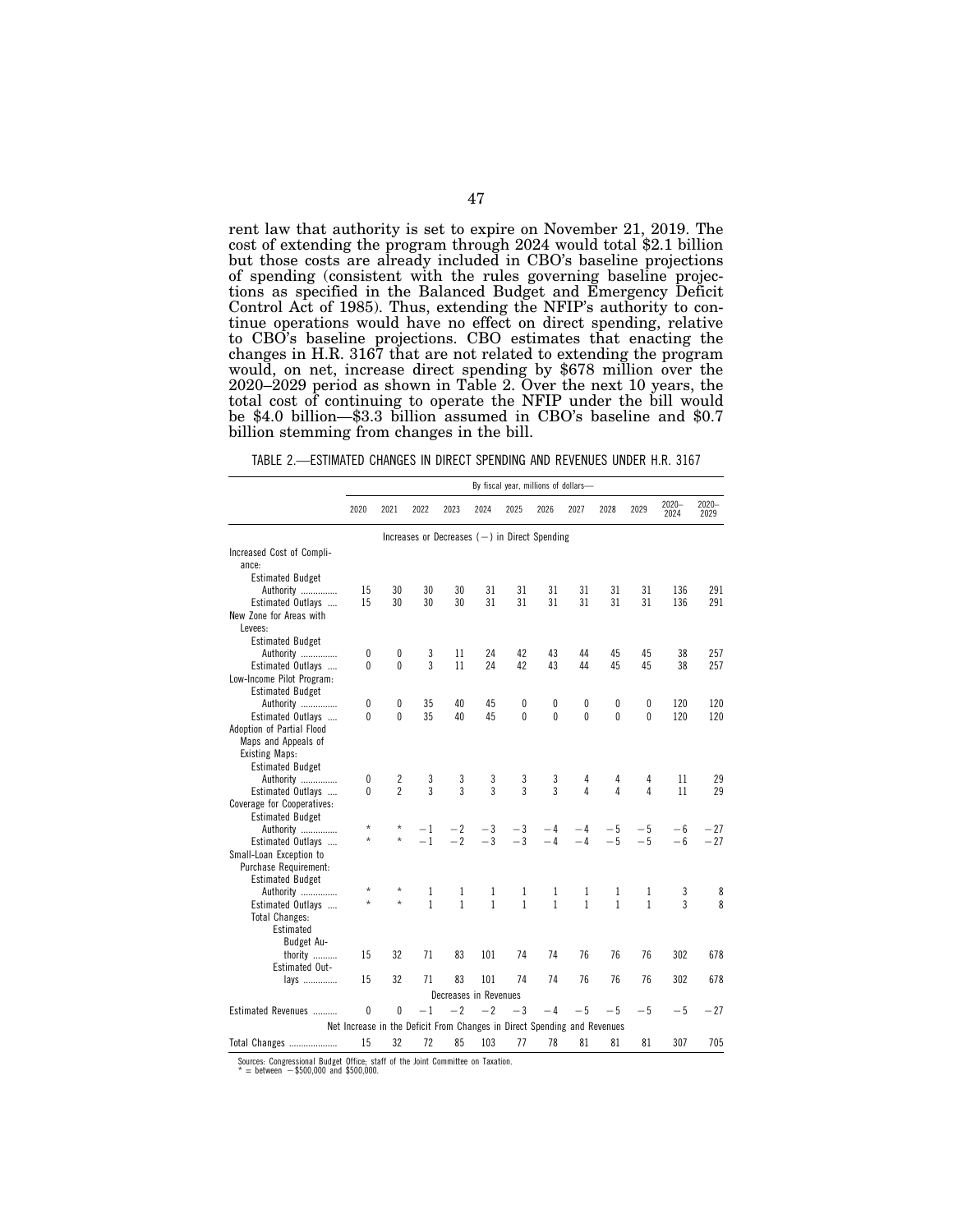National Flood Insurance Program Premiums. H.R. 3167 also would affect direct spending by adjusting premiums or by changing the number of policies purchased. Most of the changes would decrease premiums; two would affect the number of NFIP policies purchased by property owners. The estimates for the following provisions are made under the assumption that all of the policies pro-

posed in H.R. 3167 would be enacted together.<br>Repeal Surcharges. Section 103 would repeal the annual \$25 sur-*Repeal Surcharges*. Section 103 would repeal the annual \$25 sur- charge for coverage of a primary residence and the \$250 surcharge for a nonprimary residence or commercial property. Those amounts are deposited into the NFIP Reserve Fund, along with the additional assessments for that fund—currently 15 percent of a policy's premium. In 2018, FEMA collected \$383 million in surcharges and \$497 million in assessments and thus deposited \$880 million into the reserve fund.

Under current law, FEMA must build up the fund's balances by depositing specified amounts from surcharges and assessments.<sup>3</sup> H.R. 3167 would repeal the surcharge, but it would not change that mandate to contribute the minimum amount necessary each year. Based on information from FEMA officials, CBO expects that to compensate for the elimination of the surcharge under H.R. 3167, FEMA would administratively increase the assessment from 15 percent to about 26 percent, on average. As a result, CBO estimates, the cost of the provision would be fully offset over the 2020– 2029 period through collections of larger assessments, but there would be no net change in total receipts collected by the program.

*Increased Cost of Compliance*. Section 301 would allow NFIP policyholders to purchase coverage under the Increased Cost of Compliance (ICC) program, which helps defray the cost of mitigation projects that reduce a property's risk of flood damage. Under current law, if a building covered by an NFIP policy sustains a flood loss and is declared substantially damaged or has been flooded repeatedly, ICC coverage provides up to \$30,000 to bring the building into compliance with state or community floodplain management laws or ordinances. Spending for the ICC program is offset by premiums collected from policyholders. The annual ICC premium is currently capped at \$75.

Under H.R. 3167, policyholders could purchase additional coverage up to \$30,000, bringing the maximum coverage to \$60,000 for a single property. The bill also would expand the list of permissible uses of ICC funds to include new methods of mitigation, such as retrofitting property with flood-proof materials or relocating vulnerable structures. CBO expects that those changes would increase both the demand for ICC policies and the amount of the average ICC claim. Using information provided by FEMA, CBO estimates that the cost per ICC policy would increase by 150 percent under H.R. 3167.

Because the bill would not authorize FEMA to increase ICC premiums, CBO estimates that the provision would increase net direct

<sup>3</sup>The Biggert-Waters Flood Insurance Reform Act of 2012 requires FEMA to deposit those collections to build a financial reserve that will meet the program's expected future obligations.<br>Each year, the agency deposits at least 7.5 percent of its reserve ratio—equal to 1 percent of<br>the program's total potential l year. Coverage in force is currently about \$1.3 trillion; the reserve ratio is approximately \$13<br>billion. FEMA must deposit at least 7.5 percent of that amount each year until the balance<br>reaches the reserve ratio. See 42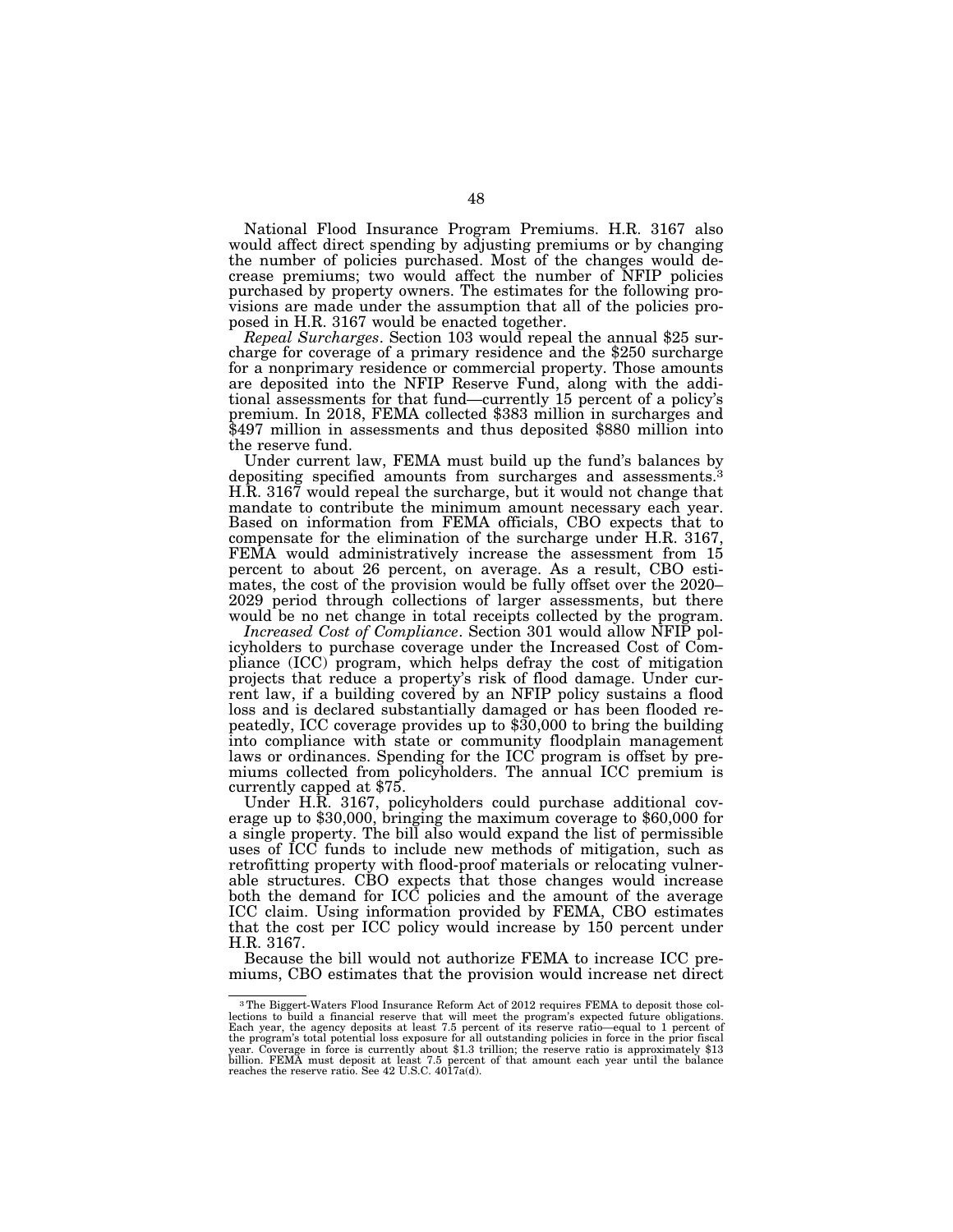spending for that extra coverage. Using information from FEMA, CBO estimates that enacting that provision would increase direct spending by about \$30 million annually and by \$291 million over the 2020–2029 period.

*New Zone for Areas with Levees*. Section 209 would require FEMA to establish and map new flood zones (termed AL–E zones) for areas affected by the presence of levees. According to FEMA, 625,000 policyholders now reside in zones with levees; about 190,000 of those policies are in places where the levee system does not meet minimum standards for accreditation.

Under the bill, communities with levee systems could apply to FEMA to remap their areas into AL–E zones. If FEMA determines that levees in those communities cannot be accredited, policyholders would be eligible for reduced rates associated with areas of moderate flood risk and would pay those lower rates until FEMA sets actuarially sound rates that account for the level of flood risk reduction provided by a particular levee system. Accordingly, CBO expects that enacting the provision initially would result in policyholders in AL–E zones paying lower premiums than under current law. The associated cost would increase over time, as more communities apply for AL–E designation, fail to achieve accreditation, and the policyholders thus begin to pay lower premiums.

Using information from FEMA, CBO expects that the agency's levee review process would identify the first unaccredited levees two years after enactment. Beginning in 2022, CBO estimates, about 10,000 policies each year would become eligible for subsidized rates, and each year's cohort of AL–E applicants would pay those rates for an average of four years—the period that CBO estimates that FEMA would need to set new AL–E rates for each zone. That estimate is based on information from the agency's Technical Mapping Advisory Council, which reported in 2015 that the production of a new or revised flood map typically takes three to five years. CBO estimates that the cost of the subsidized premiums would compound each year because more policyholders would become eligible and their properties would otherwise have been subject to a 15 percent annual premium increase. CBO estimates that enacting the provision would increase direct spending by \$257 million over the 2020–2029 period.

*Low-Income Pilot Program*. Section 102 would direct FEMA to implement a five-year demonstration project (ending on May 31, 2024) that would offer discounted premiums to policyholders in residential households with income below 80 percent of the median income in the area. Under the bill, FEMA would consult with the Department of Housing and Urban Development to determine eligibility and offer qualifying policyholders annual premiums that did not exceed 2 percent of that area's median income. CBO expects that FEMA would require two years to set up the program so that the agency could establish data collection agreements with other agencies and develop new information systems to identify eligible households and verify incomes.

Using information from FEMA, CBO estimates that approximately 60,000 current policyholders would meet the income requirement and we assume that the premium for eligible households would be set at a flat rate of 2 percent of an area's median income. On that basis, CBO estimates that enacting the provision would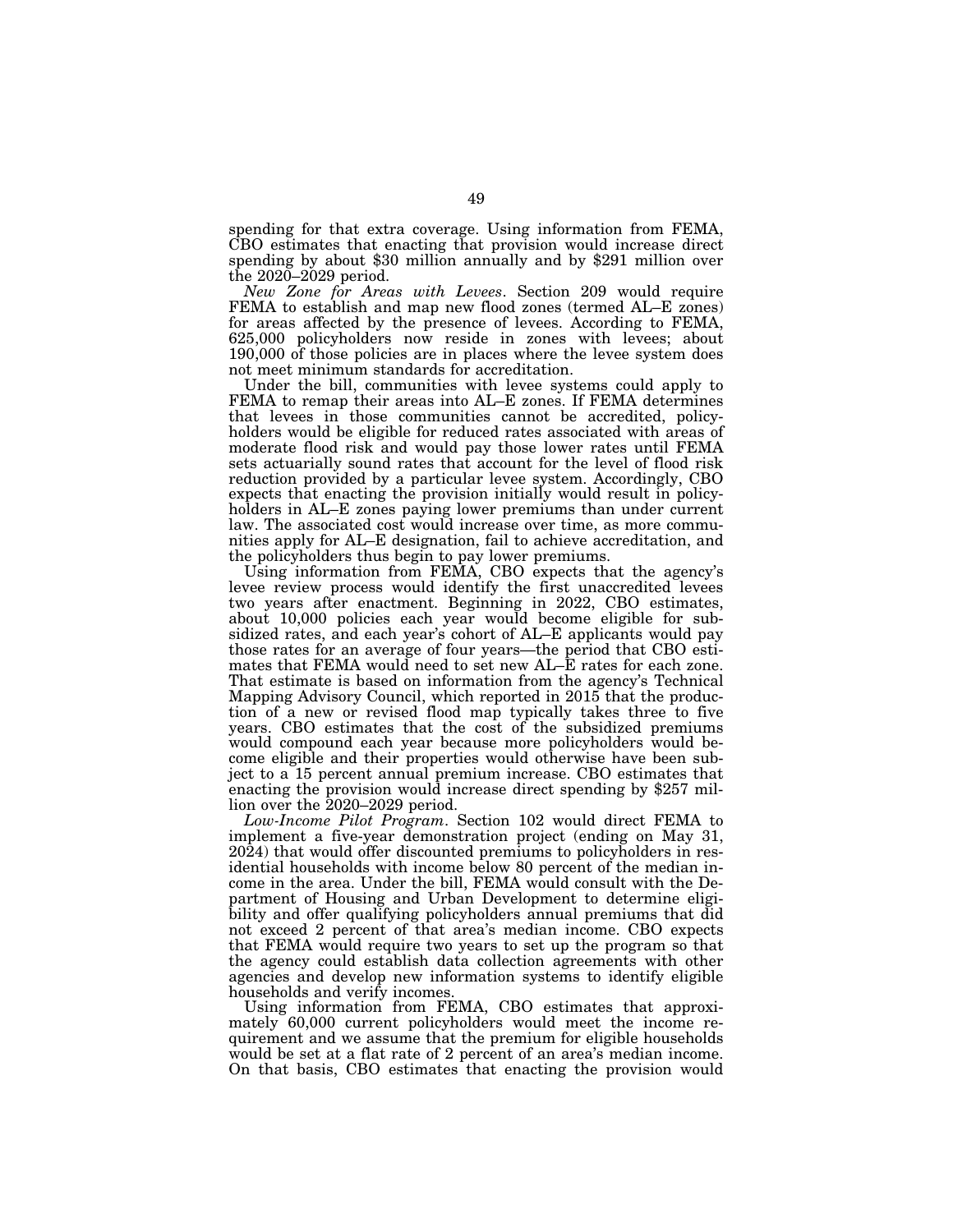cost about \$35 million in 2022 and that those costs would increase in 2023 and 2024 as more policyholders apply for and receive the discounted premium. The pilot program would terminate in 2024. CBO estimates that enacting the provision would reduce premiums and therefore increase direct spending by \$120 million over the 2020–2029 period.

*Adoption of Partial Flood Maps and Appeals of Existing Maps.*  Section 208 would allow local governments to delay the finalization of portions of flood maps in areas where the special flood hazard area expands and to expedite the finalization of changes in areas where the SFHA decreases. If communities delay adoption of flood maps with expanded SFHAs, some property owners would not be subject to the mandatory purchase requirement for flood insurance despite being in a high-risk flood zone. Furthermore, premiums in those areas would not be commensurate with actual flood risk, thus increasing the number of subsidized policies insured by the program. As a result, enacting section 208 would increase direct spending.

The cost of enacting section 208 would depend on administrative decisions in the thousands of communities that participate in the NFIP and on the resulting differences in risks and premiums that would be created for particular portions of each community's flood map. Using information from FEMA, CBO expects that relatively few communities—roughly 10 to 20 per year—would pursue partial appeals of flood maps and that those appeals would delay finalization of map changes by 1.5 years, on average. CBO estimates that forgone premiums from 5,000 to 10,000 policies each year would increase direct spending by \$20 million over the 2020–2029 period. There is significant uncertainty surrounding that estimate. Spending could be higher or lower depending on how many communities appeal map changes and on how long those subsidized premiums are in place.

Section 205 of the legislation also would increase costs by making the program's mapping update process more favorable to those seeking a revision. The provision would allow a state or local government, or a property owner, to appeal a denial for a formal map update if that entity has information that the flood elevation or some other aspect of the map is technically inaccurate or if the appellant can prove that factors exist that mitigate the risk of flooding. In the case of a successful appeal, the provision would require FEMA to refund excess premiums. Under current law, FEMA receives appeals for about 5 percent of all flood map studies before they take effect. Refunds, in a limited set of cases, average about \$3,100 per policy. Using information from FEMA, CBO estimates that the changes to the appeals process would result in several hundred additional policyholders receiving refunds each year and would increase direct spending by \$9 million over the 2020–2029 period.

Changes That Would Affect the Number of NFIP Policies Purchased. Two provisions of H.R. 3167 would directly affect the number of policies purchased through the NFIP. All policies—whether actuarial or subsidized—generate income for the program in the form of surcharges and reserve fund assessments. Thus, changes to the program that reduce the number of policies purchased reduce income from those fees, effectively increasing the program's reli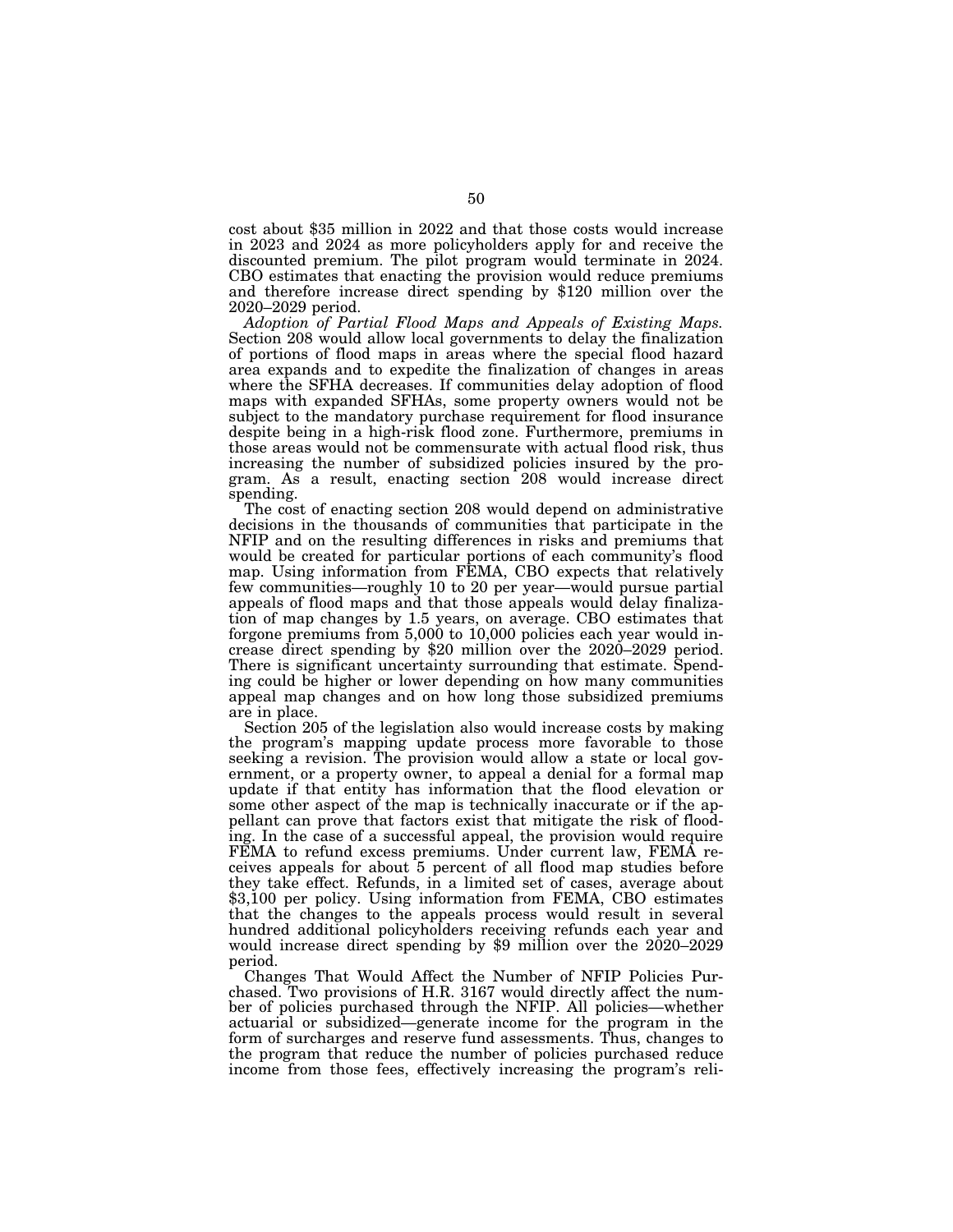ance on existing balances (or borrowing) to pay claims and therefore increasing direct spending. Simultaneously, any reduction in the number of subsidized policies would contribute to the actuarial soundness of the program because the expected costs of those policies are greater than the premiums paid for them.

*Coverage for Cooperatives*. Under current law, individual owners of condominiums may purchase flood insurance under the program but residents who own shares in housing cooperatives—called coops—cannot. Instead, a cooperative can purchase a master policy for a shared building. Section 304 would require FEMA to make flood insurance available to co-op members at terms that match those for condominium owners. CBO expects that enacting the provision would increase the number of NFIP policies.

Using information from the Census Bureau, CBO estimates that the number of condominium units nationwide is more than seven times the number of co-op units. The NFIP currently insures about 86,000 individual condominium units. Assuming that a similar percentage of co-op owners would purchase insurance, CBO estimates that, under H.R. 3167, about 12,000 co-op owners would purchase NFIP policies over the next few years, of which 20 percent would be subsidized. Using information from FEMA, CBO estimates that, on average, condominium owners pay more on premiums than the expected cost of their policies. On that basis, CBO estimates the provision would reduce direct spending by about \$27 million over the 2020–2029 period.

*Small-Loan Exception to Purchase Requirement.* Under current law, owners must carry flood insurance if their properties are within an SFHA and financed by a federally regulated lending institution, government-sponsored enterprise for housing, or federal lender. Insurance coverage under those policies must at least equal either the outstanding principal balance of the loan (usually a home mortgage) or the maximum limit of coverage made available for the particular type of property, whichever is less. An exception is made for small loans: Flood insurance is not required for properties with an outstanding principal balance of \$5,000 or less and a repayment term of one year or less.

Section 103 would exempt property owners with an outstanding principal balance of \$25,000 or less from the MPR. Using a database of NFIP policy information, CBO estimates that roughly 63,000 policyholders have outstanding mortgages between \$5,000 and \$25,000. CBO estimates that about 39,000 own properties in SFHAs that are subject to the MPR.

CBO anticipates that some of those policyholders would drop their coverage. In 2014, the Government Accountability Office reported that many property owners underestimate both the risk of a flood and the amount of damage a flood might cause.4 On average, affected policyholders' premiums total about \$170 annually to cover the remaining mortgage principal owed on their properties. CBO is unaware of any data about the propensity of policyholders to drop insurance when given the opportunity. However, we expect that a significant number of people would drop coverage if the requirement changed. In the absence of more specific information,

<sup>4</sup>See Government Accountability Office, *Overview of GAO's Past Work on the National Flood Insurance Programs*, GAO–14–297R (May 2014), www.gao.gov/products/GAO-14-297R.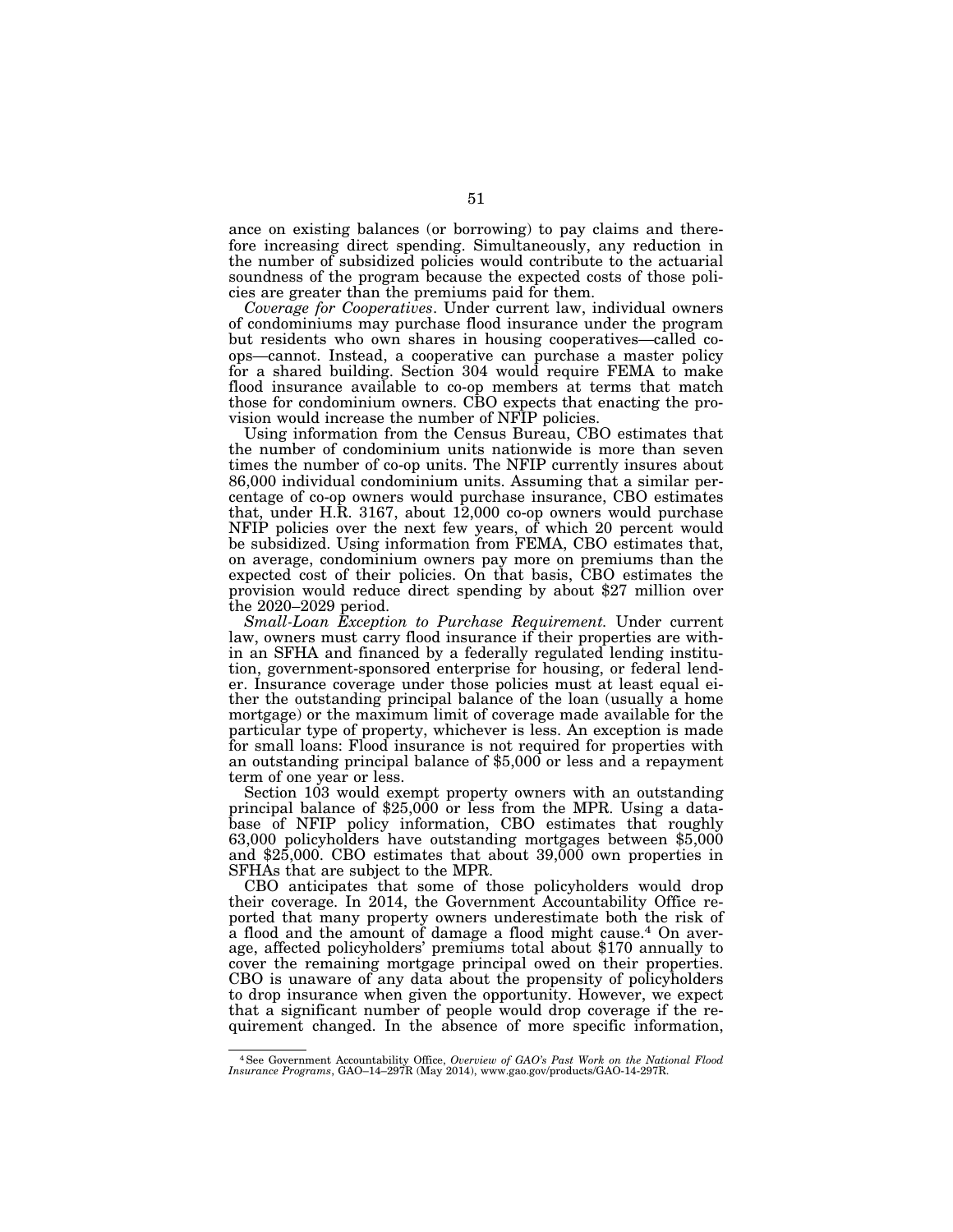CBO assumes that under the bill about half of that group of roughly 39,000 policyholders would drop their coverage within a few years.

Using information from FEMA on premiums and assessments paid by those policyholders, and on the expected cost to insure them, CBO estimates that enacting section 103 would increase net direct spending by \$8 million over the 2020–2029 period. The lost premiums and fees would be partially offset by a reduction in claims; in particular, property owners with subsidized policies who dropped coverage would reduce net spending because their expected cost to the NFIP exceeds premiums paid for the coverage. CBO's estimates of those costs are uncertain and could be significantly greater or smaller, depending on the number of dropped policies and whether those policies are subsidized.<br>Revenues: Section 105 of the bill would authorize the appropria-

tion of \$250 million over the 2020–2024 period for FEMA to make grants to capitalize state revolving loan funds, from which states would in turn make loans and grants to finance flood mitigation projects. The staff of the Joint Committee on Taxation (JCT) expects that states would use a portion of those grants to leverage additional funds by issuing tax-exempt bonds. JCT estimates that issuing additional tax-exempt bonds would reduce federal revenues by \$27 million over the 2020–2029 period (see Table 2 on page 5).

*Spending subject to appropriation:* H.R. 3167 would authorize appropriations totaling \$3.5 billion over the 2020–2024 period for FEMA to administer several grant programs, to modernize the agency's process for producing flood maps, and to make other changes to the program (see Table 3). CBO estimates that implementing those provisions would increase spending by \$2.7 billion over the 2020–2024 period, assuming appropriation of the authorized and necessary amounts.

|                                               | By fiscal year, millions of dollars- |                      |     |     |      |           |  |  |  |  |
|-----------------------------------------------|--------------------------------------|----------------------|-----|-----|------|-----------|--|--|--|--|
|                                               | 2020                                 | 2022<br>2021<br>2023 |     |     | 2024 | 2020-2024 |  |  |  |  |
| Flood Mapping and Floodplain Man-<br>agement: |                                      |                      |     |     |      |           |  |  |  |  |
|                                               | 501                                  | 504                  | 500 | 500 |      | 2.006     |  |  |  |  |
| Estimated Outlays                             | 101                                  | 201                  | 352 | 502 | 400  | 1.556     |  |  |  |  |
| Flood Mitigation Funding:                     |                                      |                      |     |     |      |           |  |  |  |  |
| Authorization                                 | 270                                  | 277                  | 277 | 277 | 277  | 1.378     |  |  |  |  |
| Estimated Outlays                             | 27                                   | 209                  | 253 | 277 | 277  | 1.043     |  |  |  |  |
| Administrative and Other Costs-               |                                      |                      |     |     |      |           |  |  |  |  |
| Estimated Authorization                       | 13                                   | 13                   | 14  | 15  | 15   | 70        |  |  |  |  |
| Estimated Outlays                             | 13                                   | 13                   | 14  | 15  | 15   | 70        |  |  |  |  |
| <b>Total Changes:</b>                         |                                      |                      |     |     |      |           |  |  |  |  |
| Estimated Authorization                       | 784                                  | 794                  | 791 | 792 | 292  | 3,454     |  |  |  |  |
| Estimated Outlays                             | 141                                  | 423                  | 619 | 794 | 692  | 2.669     |  |  |  |  |

TABLE 3.—ESTIMATED INCREASES IN SPENDING SUBJECT TO APPROPRIATION UNDER H.R. 3167

Components may not sum to totals because of rounding.

Flood Mapping and Modernization of Floodplain Management. Section 201 would authorize the appropriation of \$500 million a year over the 2020–2023 period for FEMA's Risk MAP (Mapping, Assessment and Planning) program. Based on historic patterns of outlays for that program, CBO estimates that implementing those provisions would increase spending on flood mapping and floodplain management by \$1.6 billion over the 2020–2024 period and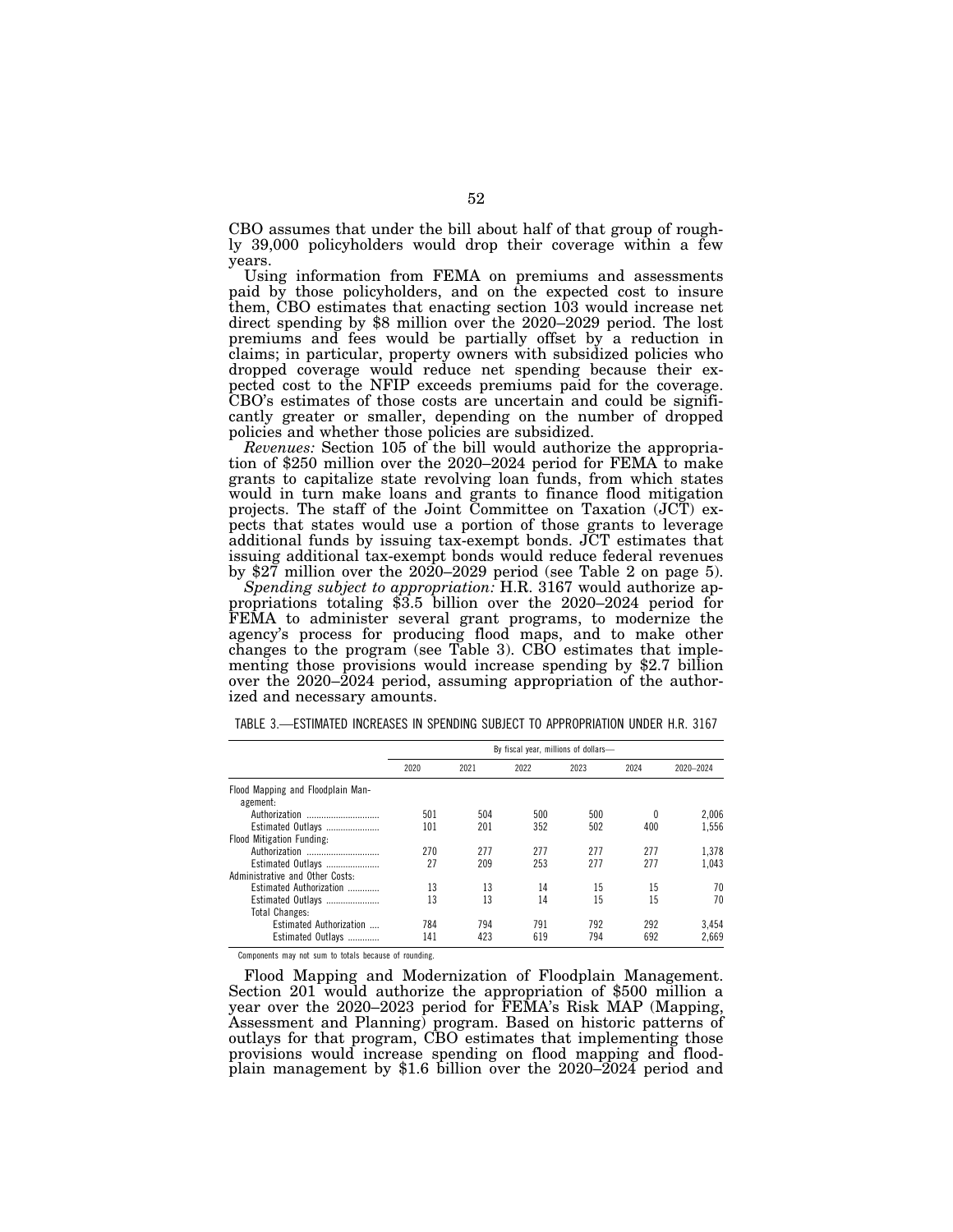by \$450 million after 2024. Section 203 would authorize the appropriation of specific amounts for 2020 and 2021 that would total \$6 million for a new program to improve mapping of urban flood risks.

Flood Mitigation Funding. Several provisions in H.R. 3167 would authorize appropriations for efforts to mitigate flood damage. Section 306 would authorize the appropriation of \$200 million a year over the 2020–2024 period for FEMA's Flood Mitigation Assistance grant program. In fiscal year 2018, that program received appropriations of \$175 million to make grants to state and tribal governments and to NFIP communities for mitigation projects and planning. Section 105 would authorize the appropriation of \$50 million a

year over the 2020–2024 period for FEMA to make grants to capitalize new revolving funds administered by states. From those revolving funds, states would make loans and grants to local governments, homeowners, and other property owners for flood mitigation

projects, such as elevating or relocating buildings. Section 308 would authorize the appropriation of \$20 million a year over the 2020–2024 period for FEMA to carry out a floodplain management grant program. In addition, section 307 would authorize the appropriation of \$7 million a year over the 2021–2024 period for the agency to make grants to facilitate participation in the program's Community Rating System—a voluntary program that offers communities incentives to exceed the minimum requirements for floodplain management.

Based on historical patterns of outlays for those or similar grant programs, CBO estimates that implementing those provisions would increase spending by about \$1.0 billion over the 2020–2024 period and by about \$300 million after 2024.

Administrative Changes and Other Costs. In addition to amounts specifically authorized in H.R. 3167 for updates to the mapping program and for mitigation grants, CBO estimates that FEMA would require \$70 million over the 2020–2024 period to implement several other provisions in the bill.

Most of the estimated amounts would cover the costs of hiring additional employees (assuming an average cost of \$150,000 per employee), making necessary investments in information management systems, and providing for contract support. Specifically, over the 2020–2024 period, CBO estimates the following costs:

• \$30 million to implement the pilot program for low-income households authorized by section 102 and the new grant programs under sections 203 and 307;

• \$18 million under section 404 to create and administer an electronic system for sharing property-specific information with private flood insurance companies and with policyholders;

• \$11 million under sections 205 and 206 to respond to appeals of rate map changes and under section 208 to oversee a new process to allow partial adoption of flood maps;

• \$6 million to pay independent actuaries for annual studies of program finances and for the Government Accountability Office to study ways to increase participation in the NFIP;

• \$3 million to develop guidance and processes for administering umbrella insurance policies; and

• \$2 million for a pilot program that offers communitywide flood insurance.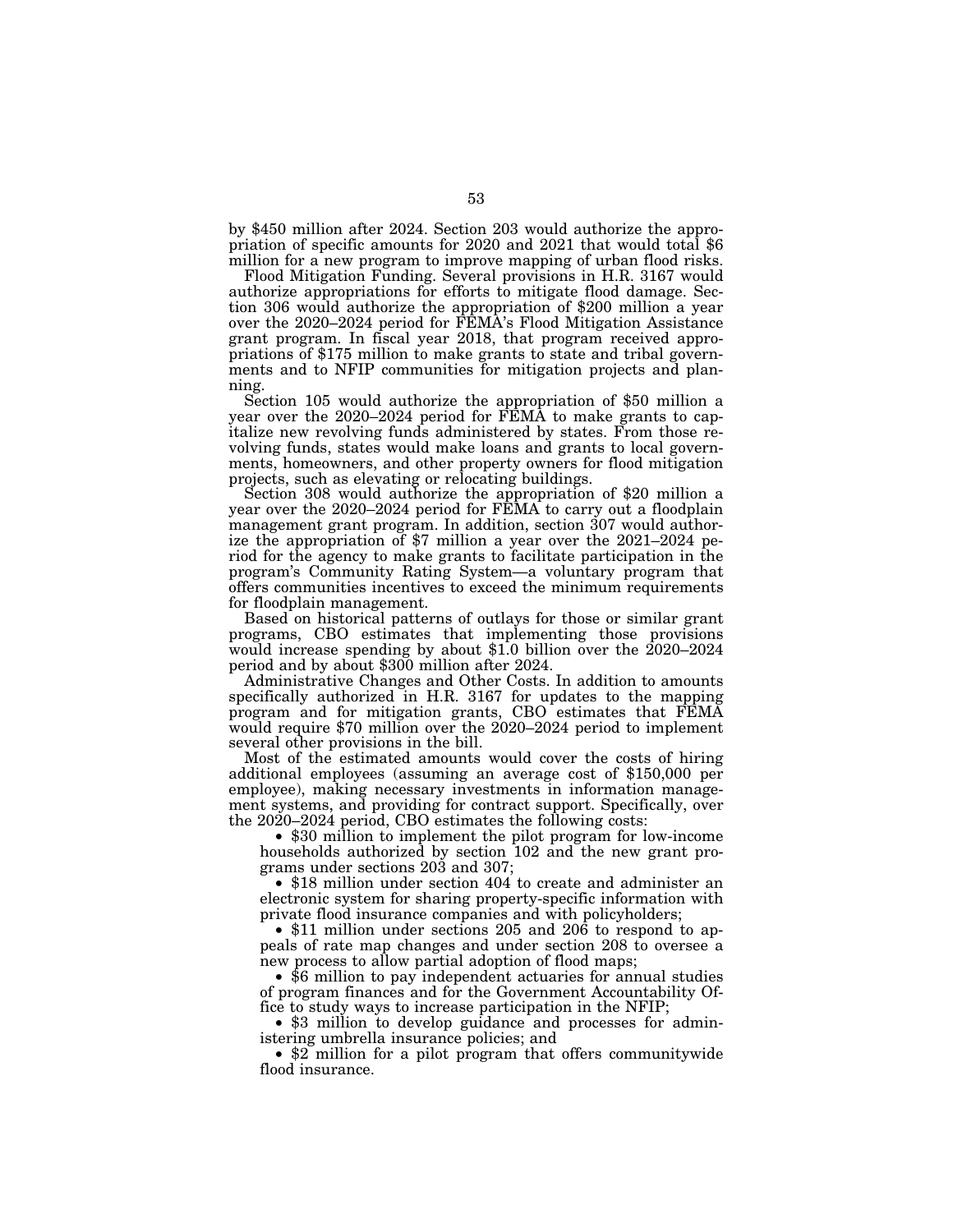Uncertainty: CBO's cost estimate for H.R. 3167 reflects uncertainty in several areas:

• Estimating the number of policyholders and properties that would be affected by changes in the bill, including what flood zones and policy types apply to each;

• Estimating policyholders' responses to incentives to purchase insurance if it becomes available or drop insurance if it is no longer required; and

• Estimating the effect of changes in the bill on the amount of premiums paid and on the amount of risk that drives the cost of providing coverage.

For this estimate, there is substantial additional uncertainty concerning the effects of sections 205, 206, and 208, which would amend administrative processes to allow policyholders and NFIP communities to appeal changes to flood maps. In particular, section 208 would allow interested parties to delay finalizing map panels in areas where a special flood hazard area expands and to speed up finalizing maps in areas where an SFHA decreases.

The effect of those provisions would vary widely across the country and would depend on the administrative decisions of thousands of individual policyholders and their participating communities. CBO's estimates of costs are therefore uncertain and could be significantly different, depending on the extent to which individual policyholders and communities appeal decisions, how many policyholders receive premium reductions, and on how long those gaps between premiums and risk are sustained.

Pay-As-You-Go considerations: The Statutory Pay-As-You-Go Act of 2010 establishes budget-reporting and enforcement procedures for legislation affecting direct spending or revenues. The net changes in outlays and revenues that are subject to those pay-asyou-go procedures are shown in Table 4.

|                                                  |         | By fiscal year, millions of dollars- |      |      |                       |            |            |            |            |            |                  |                  |
|--------------------------------------------------|---------|--------------------------------------|------|------|-----------------------|------------|------------|------------|------------|------------|------------------|------------------|
|                                                  | 2020    | 2021                                 | 2022 | 2023 | 2024                  | 2025       | 2026       | 2027       | 2028       | 2029       | $2020 -$<br>2024 | $2020 -$<br>2029 |
| Net Increase in the Deficit                      |         |                                      |      |      |                       |            |            |            |            |            |                  |                  |
| Pay-As-You-Go Effect<br>Memorandum:              | 15      | 32                                   | 72   | 85   | 103                   | 77         | 78         | 81         | 81         | 81         | 307              | 705              |
| Changes in Outlays<br><b>Changes in Revenues</b> | 15<br>0 | 32<br>$\mathbf{0}$                   | 71   | 83   | 101<br>$-1$ $-2$ $-2$ | 74<br>$-3$ | 74<br>$-4$ | 76<br>$-5$ | 76<br>$-5$ | 76<br>$-5$ | 302<br>$-5$      | 678<br>$-27$     |

TABLE 4.—CBO'S ESTIMATE OF THE STATUTORY PAY-AS-YOU-GO EFFECTS OF H.R. 3167

Increase in long-term deficits: CBO estimates that enacting H.R. 3167 would not increase on-budget deficits by more than \$5 billion in any of the four consecutive 10-year periods beginning in 2030. Mandates: None.

Estimate prepared by: Federal Costs: Jon Sperl; Federal Revenues: Staff of the Joint Committee on Taxation; Mandates: Rachel Austin.

Estimate reviewed by: Kim Cawley, Chief, Natural and Physical Resources Cost Estimates Unit; H. Samuel Papenfuss, Deputy Assistant Director for Budget Analysis.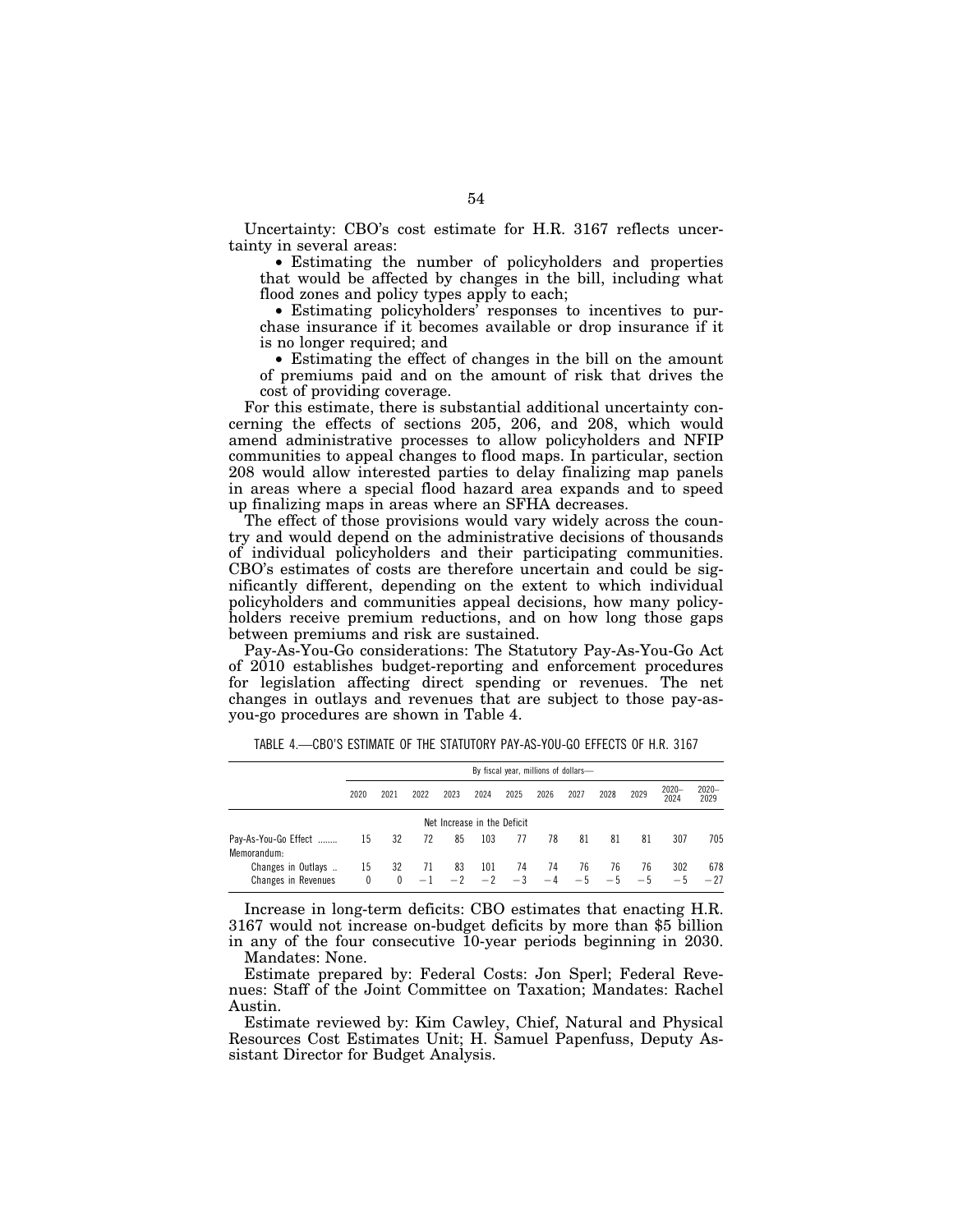## COMMITTEE COST ESTIMATE

Clause 3(d)(1) of rule XIII of the Rules of the House of Representatives requires an estimate and a comparison of the costs that would be incurred in carrying out H.R. 3167. However, clause  $3(d)(2)(B)$  of that rule provides that this requirement does not apply when the committee has included in its report a timely submitted cost estimate of the bill prepared by the Director of the Congressional Budget Office under section 402 of the *Congressional Budget Act*.

### UNFUNDED MANDATE STATEMENT

Pursuant to Section 423 of the *Congressional Budget and Impoundment Control Act* (as amended by Section 101(a)(2) of the *Unfunded Mandates Reform Act*, Pub. L. 104–4), the Committee adopts as its own the estimate of federal mandates regarding H.R. 3167 as amended, prepared by the Director of the Congressional Budget Office.

# ADVISORY COMMITTEE

No advisory committees within the meaning of section 5(b) of the Federal Advisory Committee Act were created by this legislation. Section 211 does make certain modifications to an existing advisory Committee.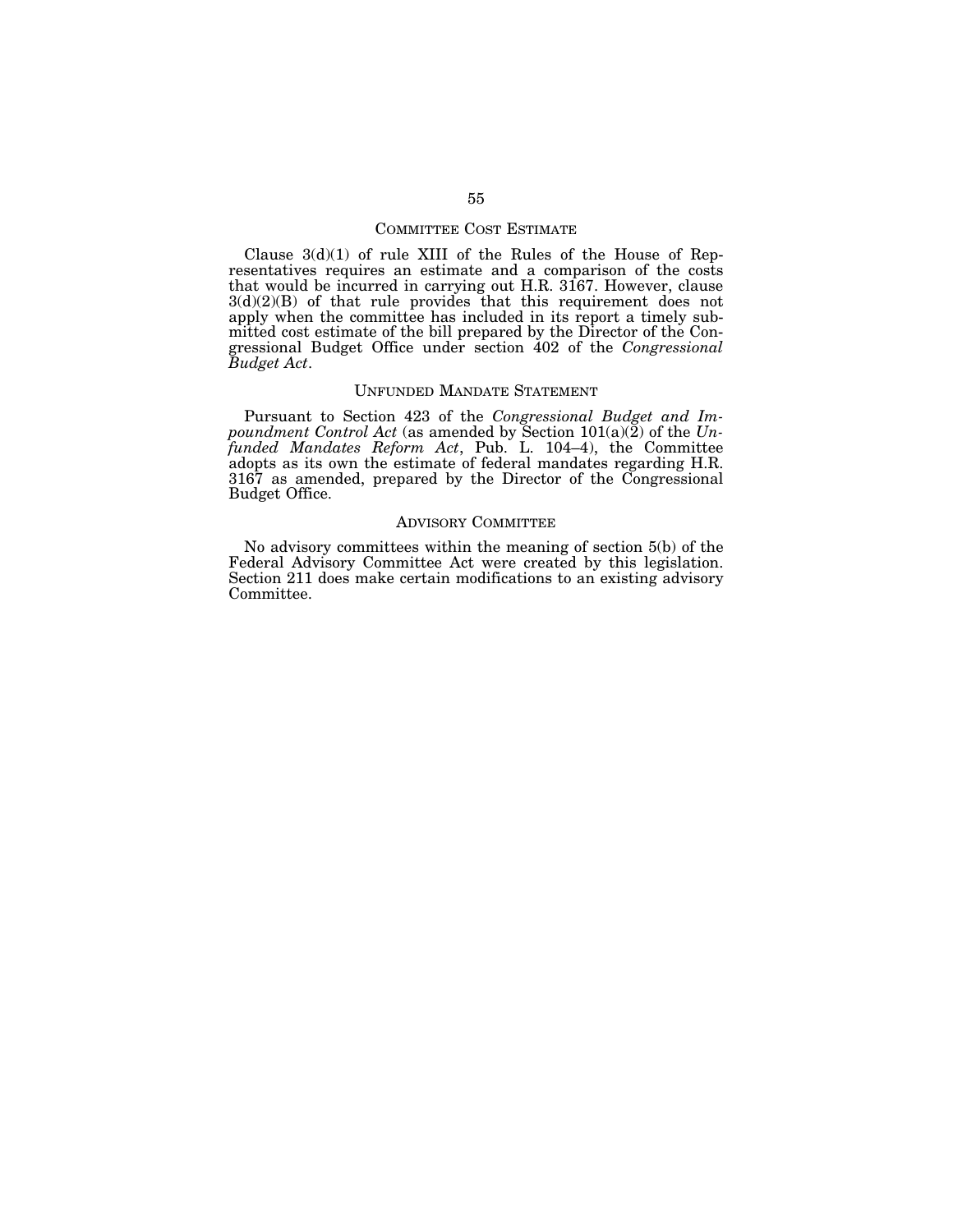# COMMITTEE CORRESPONDENCE



# Committee on Transportation and Infrastructure U.S. House of Representatives

Peter A. DeFazio Chairman

Washington, DC 20515 October 8, 2019

Sam Graues, MO **Kanking Member** 

Paul J. Sass, Republican Staff Director

.<br>Por W. Dodelak. Reff Dissour

cc:

The Honorable Maxine Waters Chairwoman, Committee on Financial Services House of Representatives 2129 Rayburn House Office Building Washington, D.C. 20515

Dear Chairwoman Waters:

I write concerning H.R. 3167, the National Flood Insurance Program Reauthorization *Act of 2019.* There are certain provisions in this legislation that fall within the Rule X jurisdiction of the Committee on Transportation and Infrastructure.

In order to expedite floor consideration of H.R. 3167, the Committee on Transportation and Infrastructure agrees to forgo action on the bill. However, this is conditional on our mutual understanding that forgoing consideration of the bill would not prejudice the Committee with respect to the appointment of conferees or to any future jurisdictional claim over the subject matters contained in the bill or similar legislation that fall within the Committee's Rule X jurisdiction. It is also conditional on our mutually agreed changes to the text of the bill. I request that you urge the Speaker to name members of this Committee to any conference committee named to consider such provisions.

Please place a copy of this letter and your response acknowledging our jurisdictional interest into the committee report on H.R. 3167, and into the Congressional Record during consideration of the measure on the House floor. I look forward to working with the Committee on Financial Services as the bill moves through the legislative process.

Sincere Chair

The Honorable Nancy Pelosi The Honorable Sam Graves The Honorable Patrick McHenry Mr. Thomas J. Wickham Jr., Parliamentarian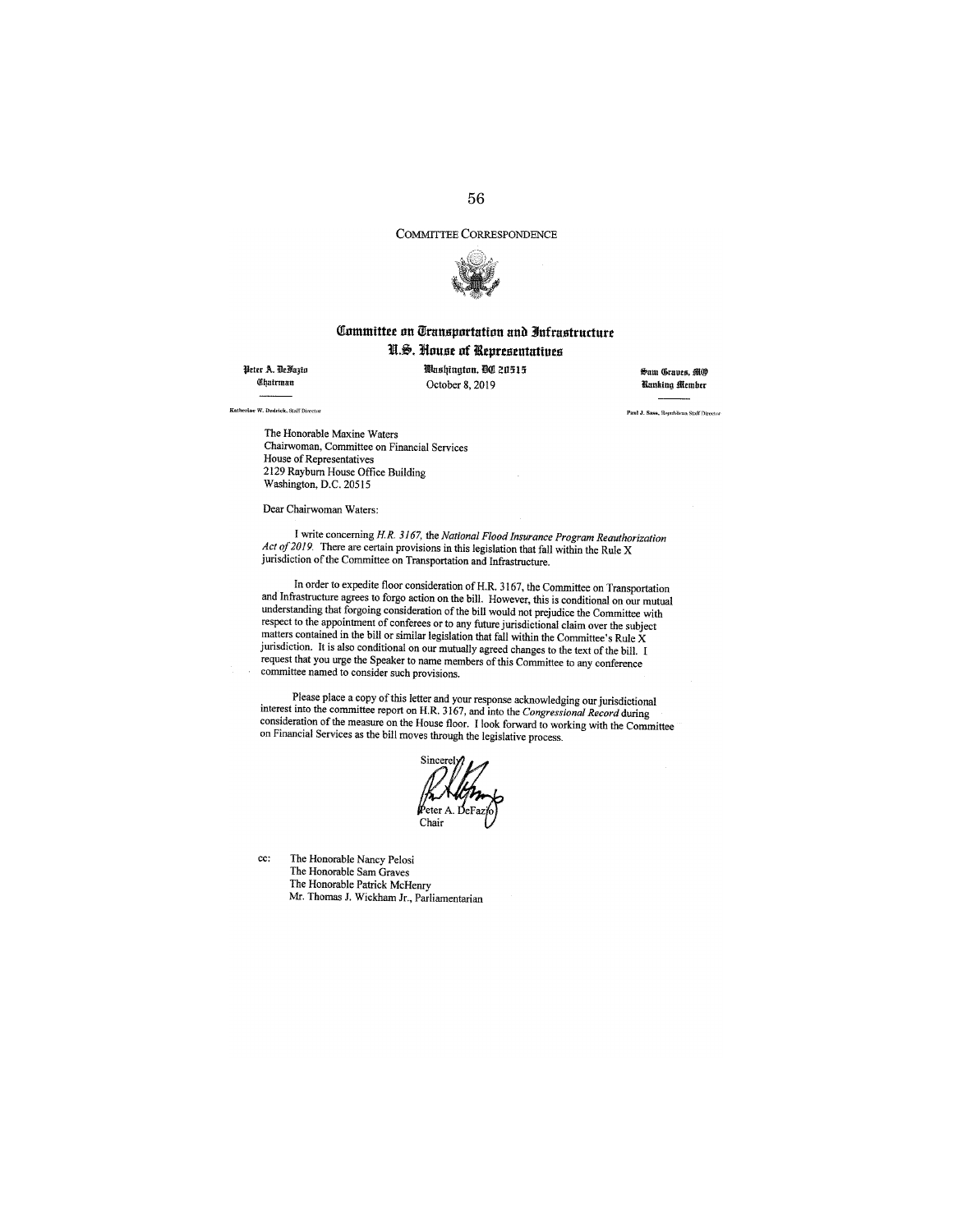MAXINE WATERS, CA<br>CHARWOMAN

### **Tinited States House of Representatives** Committee on Financial Services 2129 Rayburn House Office Building Washington, D.C. 20515

October 16, 2019

The Honorable Peter A. Defazio Chairman House Committee on Transportation and Infrastructure 2165 Rayburn House Office Building Washington, DC 20515

Dear Mr. Chairman:

I am writing to acknowledge your letter dated October 8, 2019, waiving the Committee on Transportation and Infrastructure's consideration of H.R. 3167, "the National Flood Insurance Reauthorization Act of 2019." The Committee on Financial Services confirms our mutual understanding that foregoing action on H.R. 3167 does not prejudice any future jurisdictional claim over the subject matters contained in the bill or similar legislation, nor does it prejudice your committee from seeking the appointment of conferees on the bill or such legislation. I also confirm our mutual understanding that certain changes to the legislation that have been discussed between the staffs of the two Committees will be included in any version of the bill that is considered by the whole House.

The Committee on Financial Services further acknowledges your request for appointment of outside conferees from the Committee on Transportation and Infrastructure for any provisions within the Committee's Rule X jurisdiction should this bill or similar language be considered in a conference with the Senate.

Pursuant to your request, I will ensure that this exchange of letters is included in the Committee report to H.R. 3167 and the Congressional Record during Floor consideration of the bill. I appreciate your cooperation regarding this legislation.

Sincerely,<br>Mufine Waters MAXINE WATERS

Chairwoman

Cc: The Honorable Patrick McHenry

PATRICK MCHENRY, NC<br>RANKING MEMBER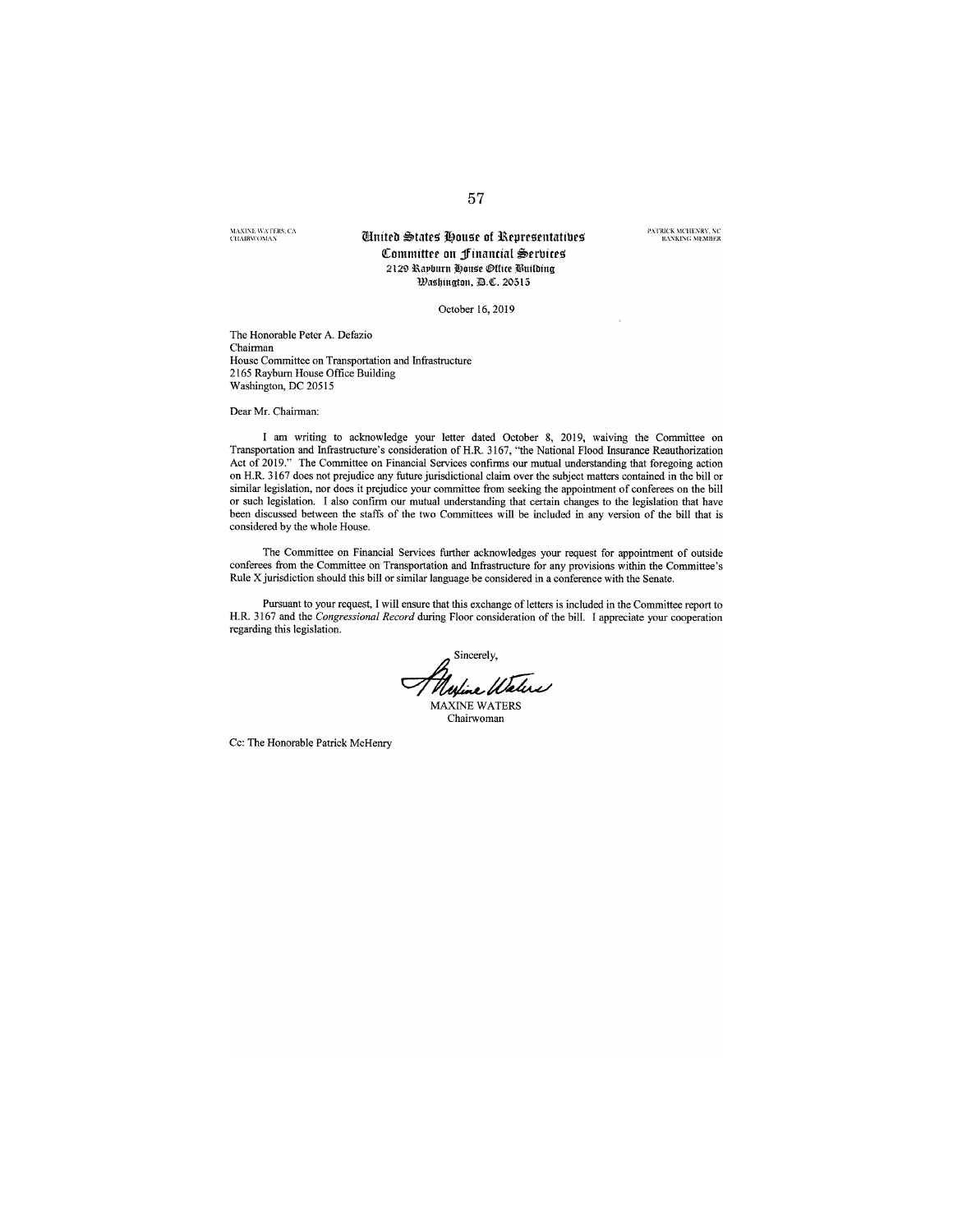### APPLICATION OF LAW TO THE LEGISLATIVE BRANCH

Pursuant to section 102(b)(3) of the *Congressional Accountability Act*, Pub. L. No. 104–1, H.R. 3167, as amended, does not apply to terms and conditions of employment or to access to public services or accommodations within the legislative branch.

# EARMARK STATEMENT

In accordance with clause 9 of rule XXI of the Rules of the House of Representatives, H.R. 3167 does not contain any congressional earmarks, limited tax benefits, or limited tariff benefits as described in clauses  $9(e)$ ,  $9(f)$ , and  $9(g)$  of rule XXI.

### DUPLICATION OF FEDERAL PROGRAMS

Pursuant to clause  $3(c)(5)$  of rule XIII of the Rules of the House of Representatives, the Committee states that no provision of H.R. 3167 establishes or reauthorizes a program of the Federal Government known to be duplicative of another federal program, a program that was included in any report from the Government Accountability Office to Congress pursuant to section 21 of Public Law 111–139, or a program related to a program identified in the most recent Catalog of Federal Domestic Assistance.

### CHANGES TO EXISTING LAW

In compliance with clause 3(e) of rule XIII of the Rules of the House of Representatives, changes in existing law made by the bill, H.R. 3167 as reported, are shown as follows:

# CHANGES IN EXISTING LAW MADE BY THE BILL, AS REPORTED

In compliance with clause 3(e) of rule XIII of the Rules of the House of Representatives, changes in existing law made by the bill, as reported, are shown as follows (existing law proposed to be omitted is enclosed in black brackets, new matter is printed in italic, and existing law in which no change is proposed is shown in roman):

## **NATIONAL FLOOD INSURANCE ACT OF 1968**

\* \* \* \* \* \* \*

## TITLE XIII—NATIONAL FLOOD INSURANCE

## \* \* \* \* \* \* \*

# CHAPTER I—THE NATIONAL FLOOD INSURANCE PROGRAM

### BASIC AUTHORITY

SEC. 1304. (a) To carry out the purposes of this title, the Administrator of the Federal Emergency Management Agency is authorized to establish and carry out a national flood insurance program which will enable interested persons to purchase insurance against loss resulting from physical damage to or loss of real property or personal property related thereto arising from any flood occurring in the United States.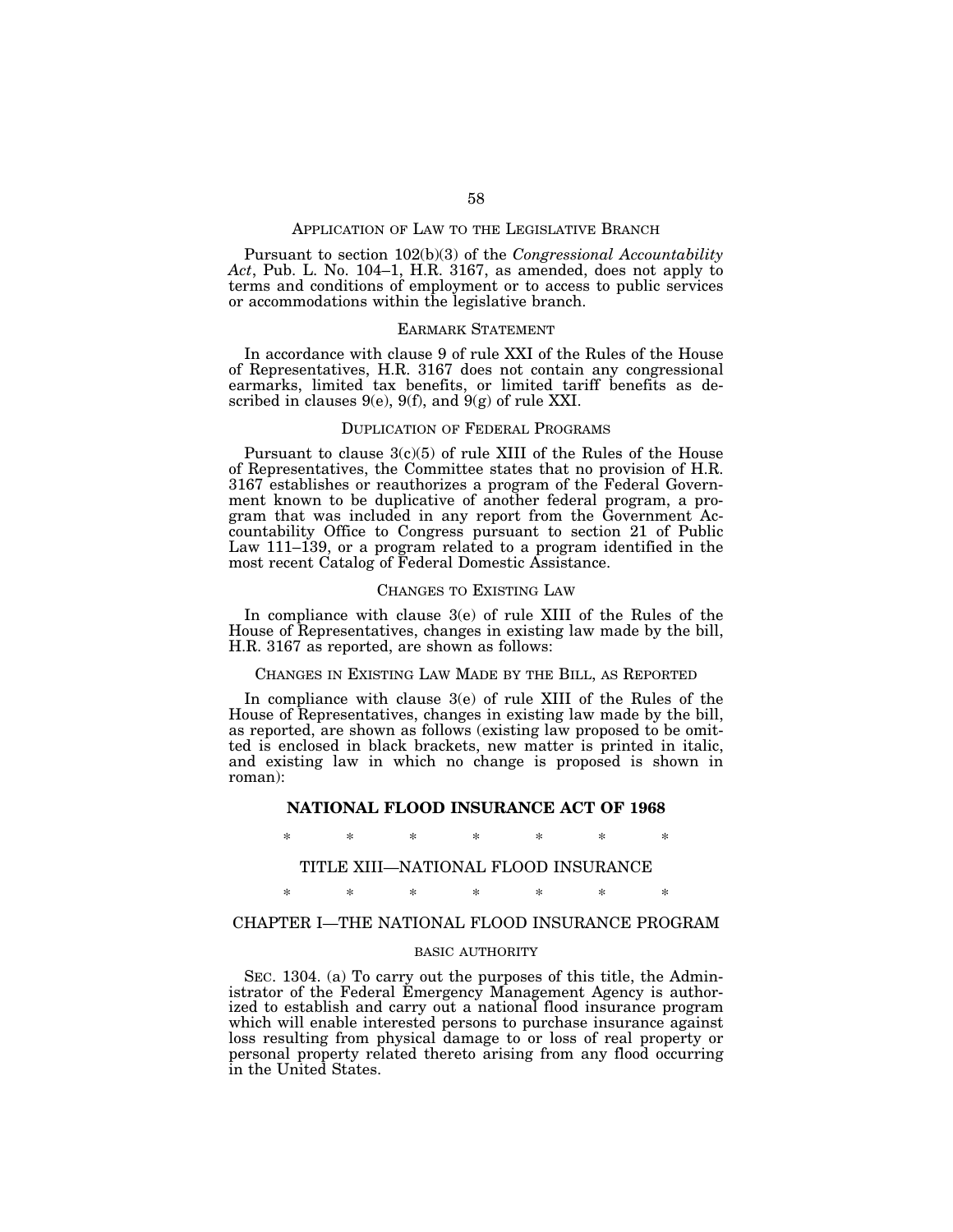(b) ADDITIONAL COVERAGE FOR COMPLIANCE WITH LAND USE AND CONTROL MEASURES.—

 $(1)$  IN GENERAL.—The national flood insurance program established pursuant to subsection (a) shall enable the purchase of insurance to cover the cost of implementing measures that are consistent with land use and control measures established by the community under section 1361 for—

 $[(1)]$   $(A)$  properties that are [repetitive loss structures] *repetitive-loss properties*;

 $\Gamma(2)$  (B) properties that are substantially damaged structures;

 $(3)$   $(C)$  properties that have sustained flood damage on multiple occasions, if the Administrator determines that it is cost-effective and in the best interests of the National Flood Insurance Fund to require compliance with the land use and control measures[.];

*(D) properties identified by the Administrator as priorities for mitigation activities before the occurrence of damage to or loss of property which is covered by flood insurance; and* 

 $\lceil (4) \rceil$  *(E)* properties for which an offer of mitigation assistance is made under—

 $[(A)]$  *(i)* section 1366 (Flood Mitigation Assistance Program);

 $\Gamma(B)$  *(ii)* the Hazard Mitigation Grant Program authorized under section 404 of the Robert T. Stafford Disaster Assistance and Emergency Relief Act (42 U.S.C. 5170c);

[(C)] (*iii*) the Predisaster Hazard Mitigation Program under section 203 of the Robert T. Stafford Disaster Assistance and Emergency Relief Act (42 U.S.C. 5133); and

 $[(D)]$   $(iv)$  any programs authorized or for which funds are appropriated to address any unmet needs or for which supplemental funds are made available.

# [The Administrator]

*(2) PREMIUM.—The Administrator* shall impose a surcharge on each insured of not more than \$75 per policy to provide cost of compliance coverage in accordance with the provisions of this subsection.

*(3) AMOUNT OF COVERAGE.—Each policy for flood insurance coverage made available under this title shall provide coverage under this subsection having an aggregate liability for any single property of \$60,000.* 

*(4) ELIGIBLE MITIGATION ACTIVITIES.—* 

*(A) IN GENERAL.—Eligible mitigation methods the cost of which is covered by coverage provided under this subsection shall include—* 

*(i) alternative methods of mitigation identified in the guidelines issued pursuant to section 1361(d);* 

*(ii) pre-disaster mitigation projects for eligible structures (as such term is defined in subparagraph (C)); and* 

*(iii) costs associated with the purchase, clearing, and stabilization of property that is part of an acquisition*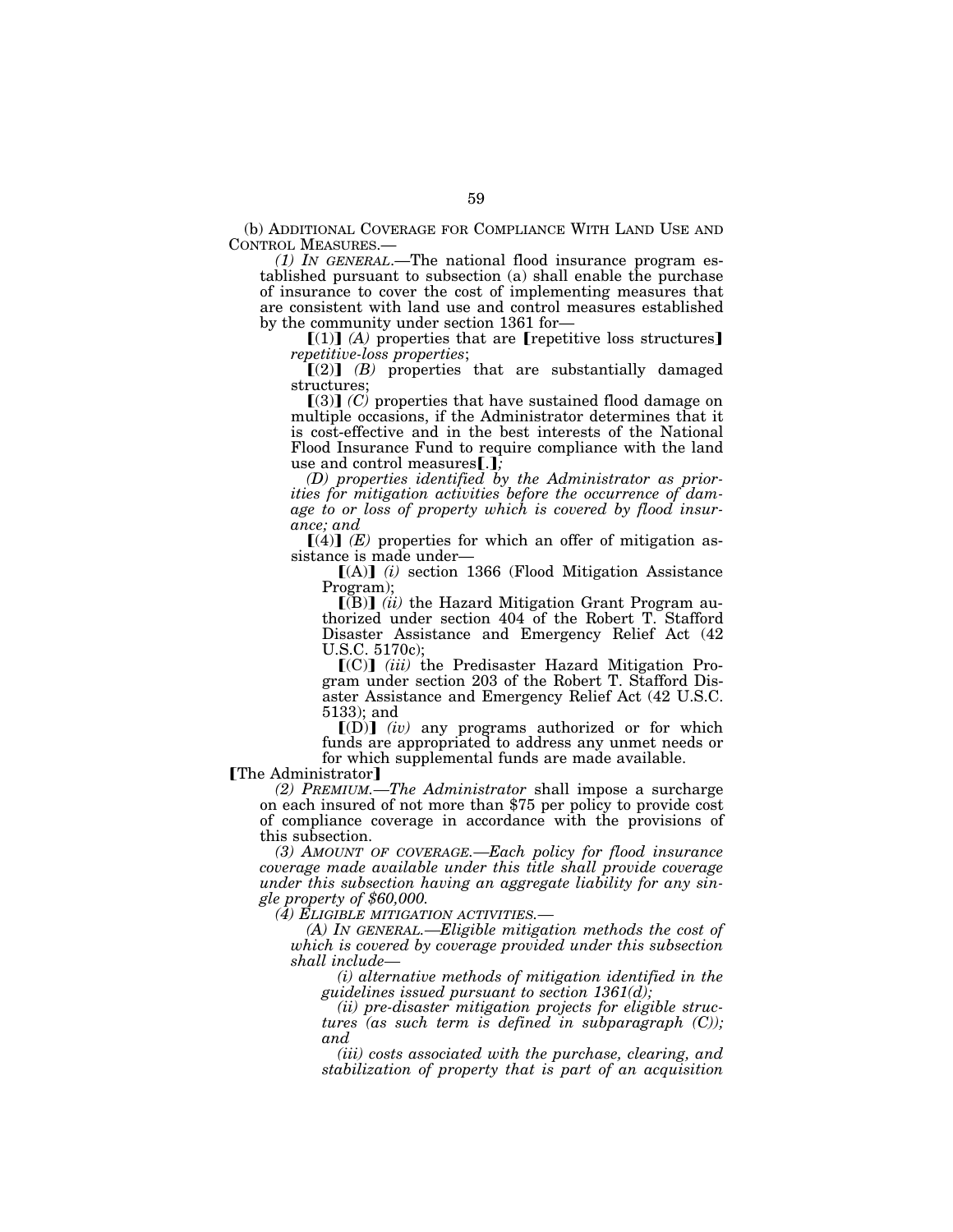*or relocation program that complies with subparagraph (B).* 

*(B) ACQUISITION AND RELOCATION PROJECT ELIGIBILITY AND REQUIREMENTS.—* 

*(i) IN GENERAL.—An acquisition or relocation project shall be eligible to receive assistance pursuant to subparagraph (A)(iii) only if—* 

*(I) any property acquired, accepted, or from which a structure will be removed shall be dedicated and maintained in perpetuity for a use that is compatible with open space, recreational, or wetlands management practices; and* 

*(II) any new structure erected on such property will be—* 

*(aa) a public facility that is open on all sides and functionally related to a designated open space;* 

*(bb) a restroom; or* 

*(cc) a structure that the Administrator approves in writing before the commencement of the construction of the structure.* 

*(ii) FURTHER ASSISTANCE.—If an acquisition or relocation project is assisted pursuant to subparagraph (A)(iii)—* 

*(I) no person may apply to a Federal entity for disaster assistance with regard to any property acquired, accepted, or from which a structure was removed as part of such acquisition or relocation project; and* 

*(II) no Federal entity may provide disaster assistance for such property.* 

*(iii) REQUIREMENT TO MAINTAIN FLOOD INSURANCE COVERAGE.—* 

*(I) IN GENERAL.—Notwithstanding any other provision of law, any assisted structure (as such term is defined in subclause (III)) shall, at all times, maintain insurance against flood damage, in accordance with Federal law, for the life of such structure.* 

*(II) TRANSFER OF PROPERTY.—* 

*(aa) DUTY TO NOTIFY.—If any part of a property on which an assisted structure is located is transferred, the transferor shall, not later than the date on which such transfer occurs, notify the transferee in writing, including in all documents evidencing the transfer of ownership of the property of the requirements, that such transferee is required to—* 

*(AA) obtain flood insurance in accordance with applicable Federal law with respect to such assisted structure, if such structure is not so insured on the date on which the structure is transferred; and*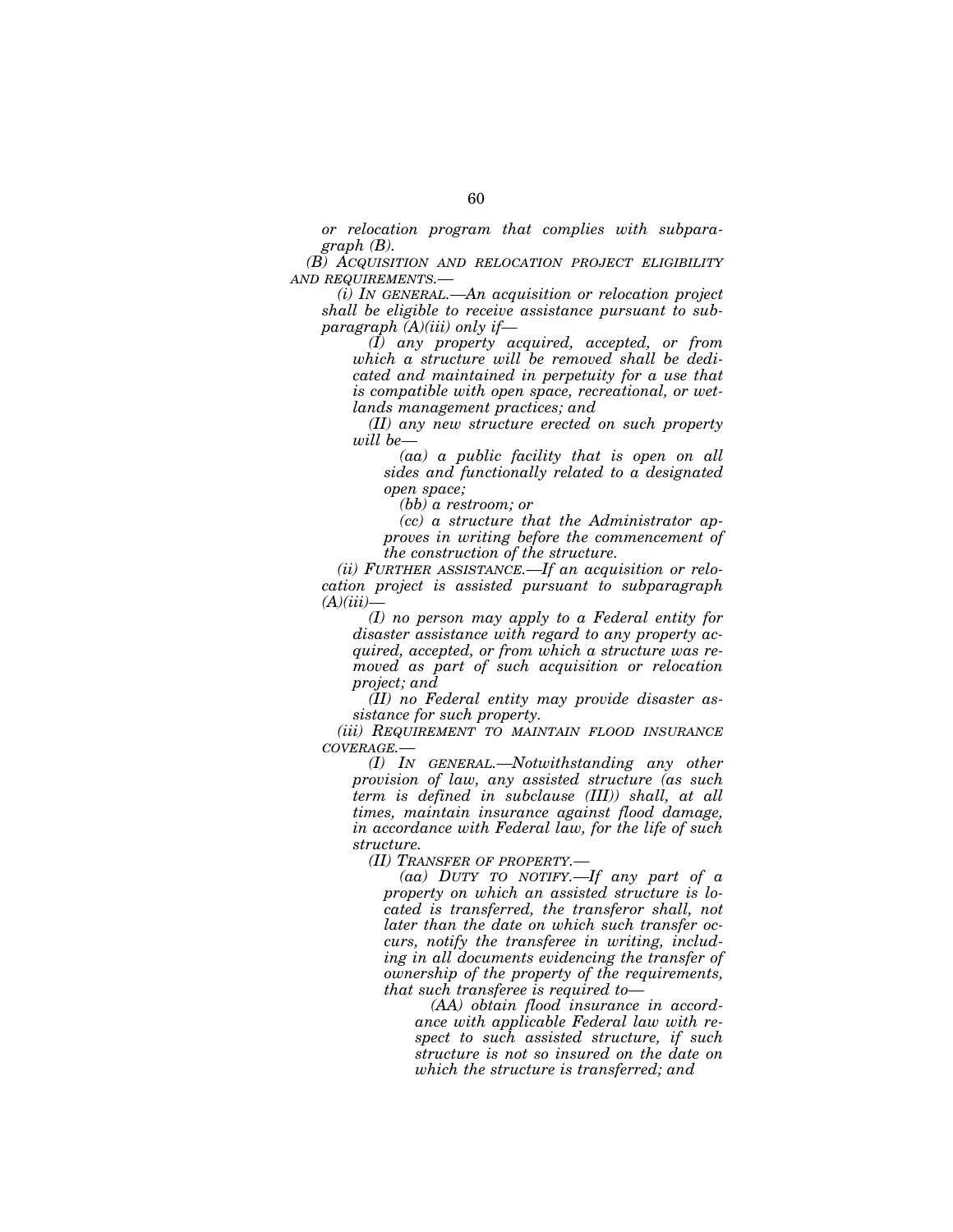*(BB) maintain flood insurance in accordance with applicable Federal law with respect to such structure.* 

*(bb) FAILURE TO NOTIFY.—If a transferor fails to make a notification in accordance with item (aa) and such assisted structure is damaged by a flood disaster, the transferor shall pay the Federal Government an amount equal to the amount of any disaster relief provided by the Federal government with respect to such assisted structure.* 

*(III) ASSISTED STRUCTURE DEFINED.—For the purposes of this clause, the term ''assisted structure'' means a structure on property that is part of an acquisition or relocation project assisted pursuant to subparagraph (A) that was, as part of such acquisition or relocation project—* 

*(aa) altered;* 

*(bb) improved;* 

*(cc) replaced;* 

*(dd) repaired; or* 

*(ee) restored.* 

*(C) ELIGIBLE STRUCTURE DEFINED.—For purposes of this paragraph, the term ''eligible structure'' means any structure that—* 

*(i) was constructed in compliance with the Flood Insurance Rate Map and local building and zoning codes in effect at the date of construction of the structure; and* 

*(ii) has not previously been altered, improved, replaced, or repaired using assistance provided under this subsection.* 

*(5) TREATMENT OF COVERAGE LIMITS.—Any amount of coverage for a property provided pursuant to this subsection shall not be considered or counted for purposes of any limitation on coverage applicable to such property under section 1306(b) (42 U.S.C. 4013(b)) and any claim on such coverage shall not be considered a claim for purposes of section 1307(h) or subsection (a)(3) or (h)(3) of section 1366.* 

*(6) IMPLEMENTATION.—Notwithstanding any other provision of law, the Administrator may implement this subsection by adopting one or more standard endorsements to the Standard Flood Insurance Policy by publication of such standards in the Federal Register, or by comparable means.* 

(c) In carrying out the flood insurance program the Administrator shall, to the maxmium extent practicable, encourage and arrange for—

(1) appropriate financial participation and risk sharing in the program by insurance companies and other insurers, and

(2) other appropriate participation on other than a risk-sharing basis, by insurance companies and other insurers, insurance agents and brokers, and insurance adjustment organizations, in accordance with the provisions of chapter II.

\* \* \* \* \* \* \*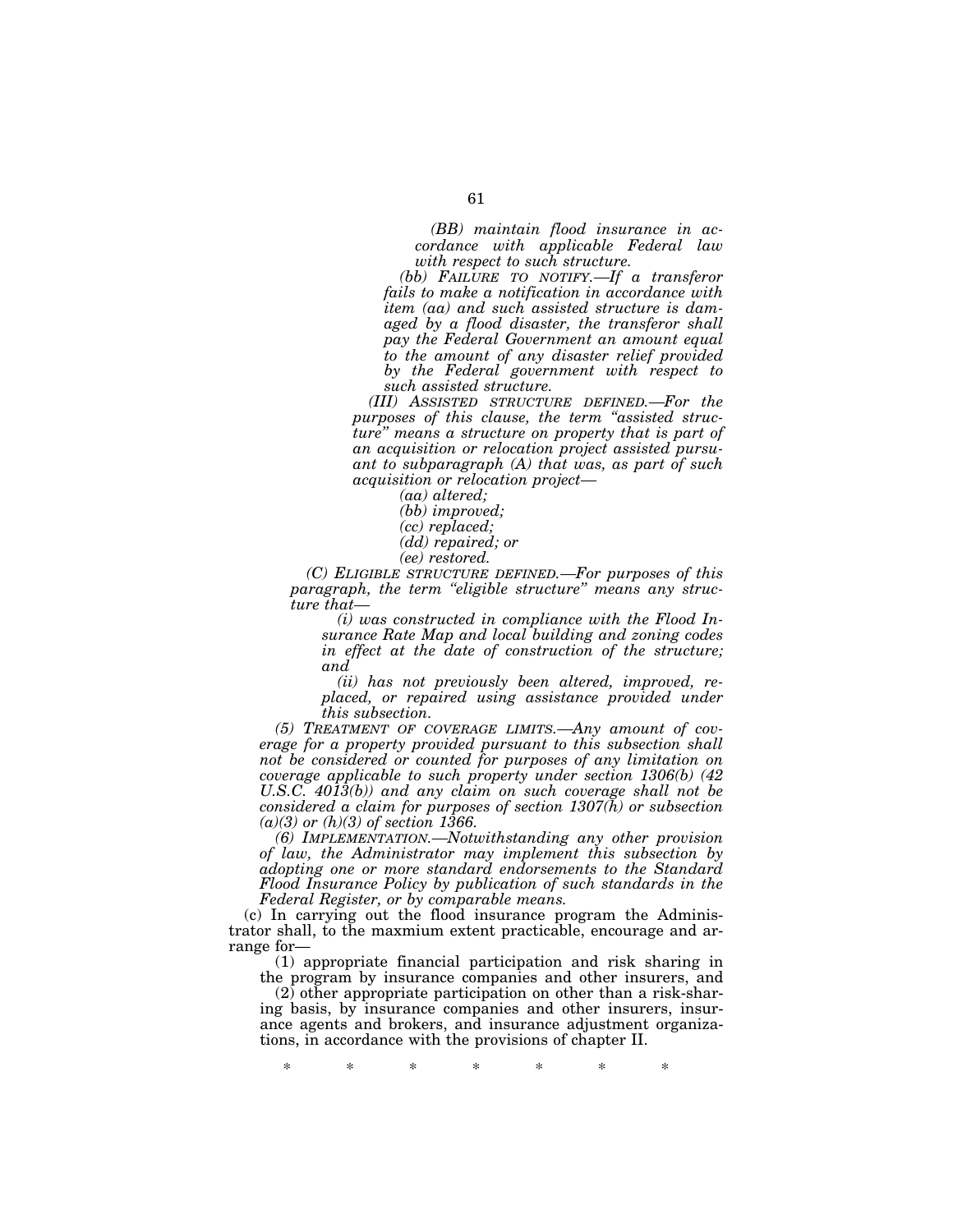SEC. 1306. (a) The Administrator shall from time to time, after consultation with the advisory committee authorized under section 1318, appropriate representatives of the pool formed or otherwise created under section 1331, and appropriate representatives of the insurance authorities of the respective States, provide by regulation for general terms and conditions of insurability which shall be applicable to properties eligible for flood insurance coverage under section 1305, including—

(1) the types, classes, and locations of any such properties which shall be eligible for flood insurance;

(2) the nature and limits of loss or damage in any areas (or subdivisions thereof) which may be covered by such insurance;

(3) the classification, limitation, and rejection of any risks which may be advisable;

(4) appropriate minimum premiums;

(5) appropriate loss-deductibles; and

(6) any other terms and conditions relating to insurance coverage or exclusion which may be necessary to carry out the purposes of this title.

(b) In addition to any other terms and conditions under subsection (a), such regulations shall provide that—

(1) any flood insurance coverage based on chargeable premium rates under section 1308 which are less than the estimated premium rates under section 1307(a)(1) shall not exceed—

(A) in the case of residential properties—

(i) \$35,000 aggregate liability for any single-family dwelling, and \$100,000 for any residential structure containing more than one dwelling unit,

(ii) \$10,000 aggregate liability per dwelling unit for any contents related to such unit, and

(iii) in the States of Alaska and Hawaii, and in the Virgin Islands and Guam, the limits provided in clause (i) of this sentence shall be: \$50,000 aggregate liability for any single-family dwelling, and \$150,000 for any residential structure containing more than one dwelling unit;

(B) in the case of business properties which are owned or leased and operated by small business concerns, an aggregate liability with respect to any single structure, including any contents thereof related to premises of small business occupants (as term is defined by the Administrator), which shall be equal to  $(i)$  \$100,000 plus  $(ii)$ \$100,000 multiplied by the number of such occupants and shall be allocated among such occupants (or among the occupant or occupants and the owner) under regulations prescribed by the Administrator; except that the aggregate liability for the structure itself may in no case exceed \$100,000; and

 $(C)$  in the case of church properties which may become eligible for flood insurance under section  $1305-$ 

(i)  $$100,000$  aggregate liability for any single structure, and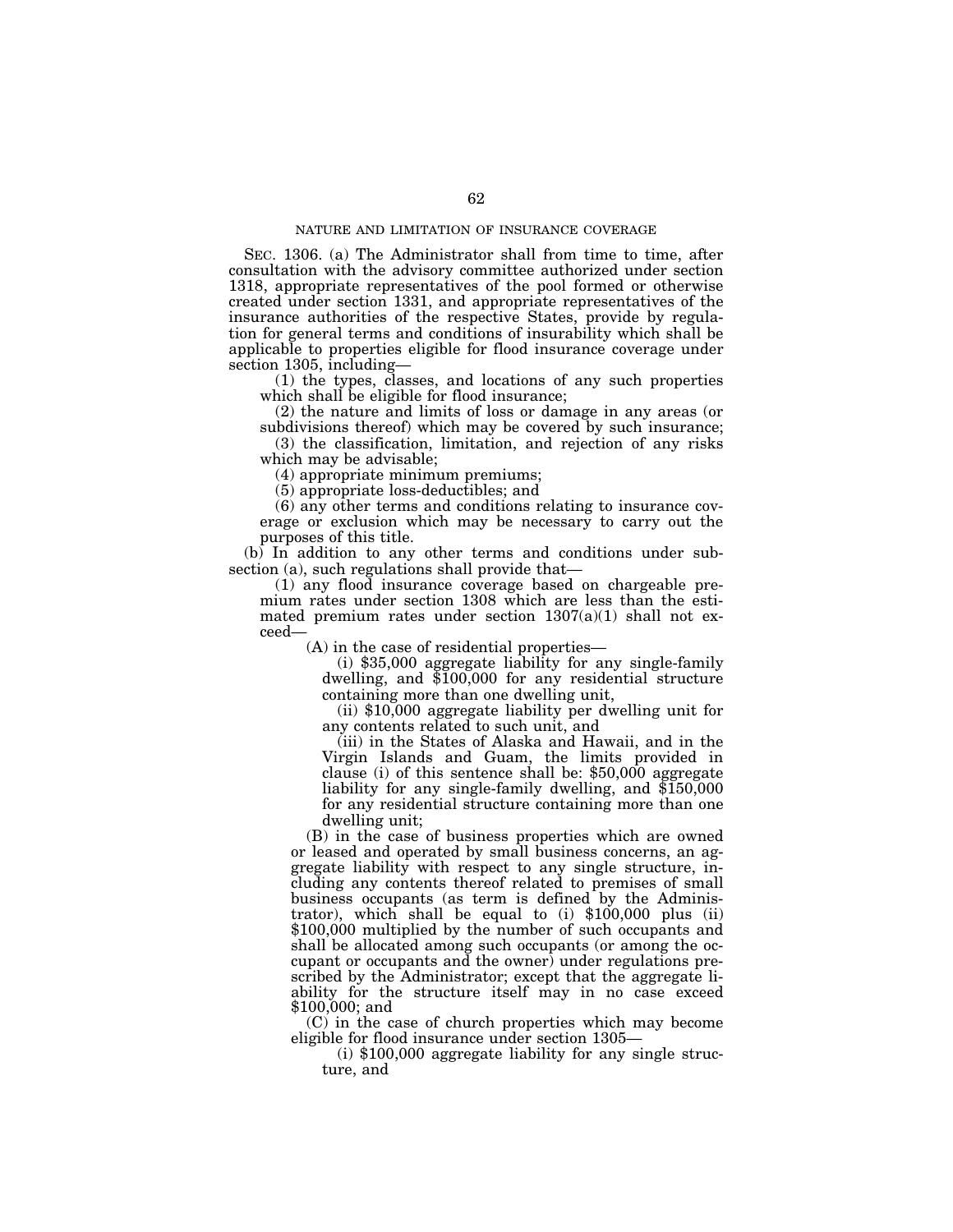(ii) \$100,000 aggregate liability per unit for any contents related to such unit; and

(2) in the case of any residential building designed for the occupancy of from 1 to 4 families for which the risk premium rate is determined in accordance with the provisions of section  $1307(a)(1)$ , additional flood insurance in excess of the limits specified in clause (i) of subparagraph (A) of paragraph (1) shall be made available, with respect to any single such building, up to an aggregate liability (including such limits specified in paragraph  $(\tilde{1})(A)(i)$  of \$250,000;

(3) in the case of any residential property for which the risk premium rate is determined in accordance with the provisions of section  $1307(a)(1)$ , additional flood insurance in excess of the limits specified in clause (ii) of subparagraph (A) of paragraph (1) shall be made available to every insured upon renewal and every applicant for insurance so as to enable any such insured or applicant to receive coverage up to a total amount (including such limits specified in paragraph  $(1)(A)(ii)$  of \$100,000;

(4) in the case of any nonresidential building, including a church, for which the risk premium rate is determined in accordance with the provisions of section  $1307(a)(1)$ , additional flood insurance in excess of the limits specified in subparagraphs (B) and (C) of paragraph (1) shall be made available with respect to any single such building, up to an aggregate liability (including such limits specified in subparagraph (B) or (C) of paragraph (1), as applicable) of \$500,000, and coverage shall be made available up to a total of \$500,000 aggregate liability for contents owned by the building owner and \$500,000 aggregate liability for each unit within the building for contents owned by the tenant; [and]

(5) any flood insurance coverage which may be made available in excess of the limits specified in subparagraph (A), (B), or (C) of paragraph (1), shall be based only on chargeable premium rates under section 1308 which are not less than the estimated premium rates under section 1307(a)(1), and the amount of such excess coverage shall not in any case exceed an amount equal to the applicable limit so specified (or allocated) under paragraph  $(1)(C)$ ,  $(2)$ ,  $(3)$ , or  $(4)$ , as applicable[.]; and

*(6) the Administrator may provide that, in the case of any commercial property or other residential property, including multifamily rental property and agricultural property, one umbrella policy be made available to every insured upon renewal and every applicant with multiple structures on the same property, except that—* 

*(A) purchase of such coverage shall be at the option of the insured; and* 

*(B) any such coverage shall be made available only at chargeable rates that are not less than the estimated premium rates for such coverage determined in accordance with section 1307(a)(1).*<br>(c) EFFECTIVE DATE OF POLICIES.—

(1) WAITING PERIOD.—Except as provided in paragraph  $(2)$ , coverage under a new contract for flood insurance coverage under this title entered into after the date of enactment of the Riegle Community Development and Regulatory Improvement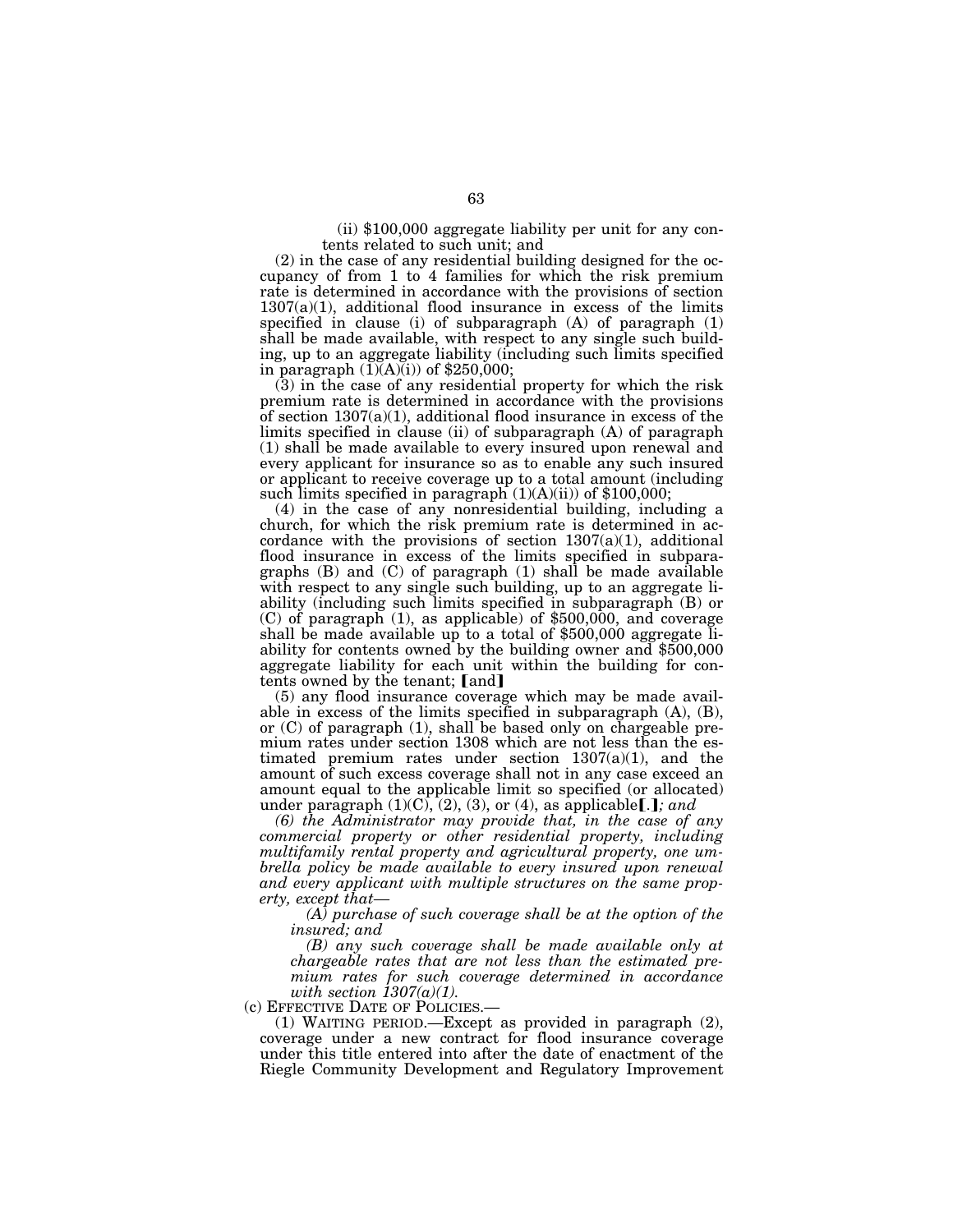Act of 1994, and any modification to coverage under an existing flood insurance contract made after such date, shall become effective upon the expiration of the 30-day period beginning on the date that all obligations for such coverage (including completion of the application and payment of any initial premiums owed) are satisfactorily completed.

(2) EXCEPTION.—The provisions of paragraph (1) shall not apply to—

(A) the initial purchase of flood insurance coverage under this title when the purchase of insurance is in connection with the making, increasing, extension, or renewal of a loan;

(B) the initial purchase of flood insurance coverage pursuant to a revision or updating of floodplain areas or floodrisk zones under section 1360(f), if such purchase occurs during the 1-year period beginning upon publication of notice of the revision or updating under section 1360(h); or

(C) the initial purchase of flood insurance coverage for private property if—

(i) the Administrator determines that the property is affected by flooding on Federal land that is a result of, or is exacerbated by, post-wildfire conditions, after consultation with an authorized employee of the Federal agency that has jurisdiction of the land on which the wildfire that caused the post-wildfire conditions occurred; and

(ii) the flood insurance coverage was purchased not later than 60 days after the fire containment date, as determined by the appropriate Federal employee, relating to the wildfire that caused the post-wildfire conditions described in clause (i).

(d) OPTIONAL HIGH-DEDUCTIBLE POLICIES FOR RESIDENTIAL PROPERTIES.

(1) AVAILABILITY.—In the case of residential properties, the Administrator shall make flood insurance coverage available, at the option of the insured, that provides for a loss-deductible for damage to the covered property in various amounts, up to and including \$10,000.

(2) DISCLOSURE.—

(A) FORM.—The Administrator shall provide the information described in subparagraph (B) clearly and conspicuously on the application form for flood insurance coverage or on a separate form, segregated from all unrelated information and other required disclosures.

(B) INFORMATION.—The information described in this subparagraph is—

(i) information sufficient to inform the applicant of the availability of the coverage option required by paragraph (1) to applicants for flood insurance coverage; and

(ii) a statement explaining the effect of a loss-deductible and that, in the event of an insured loss, the insured is responsible out-of-pocket for losses to the extent of the deductible selected.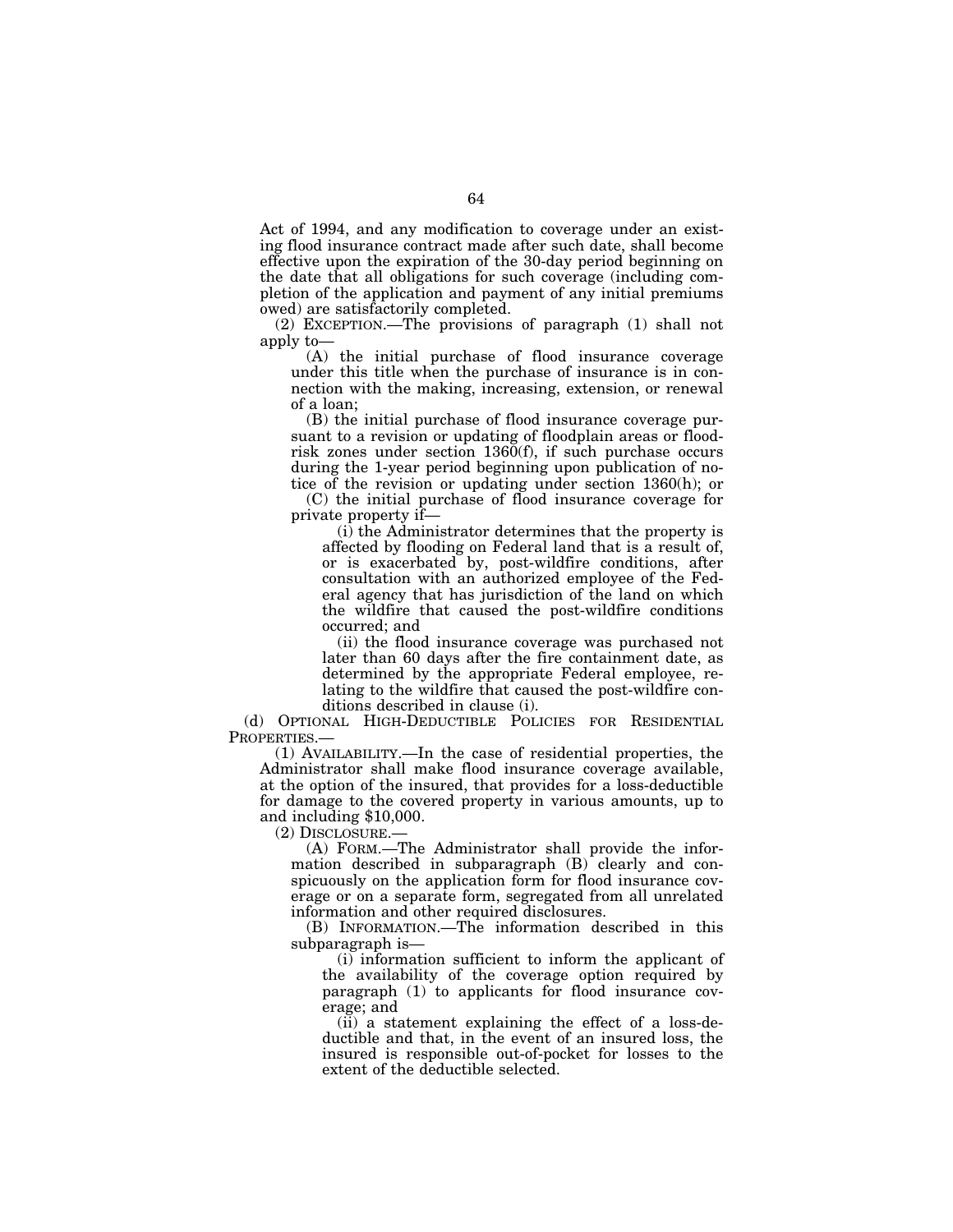*(e) REFUND OF UNEARNED PREMIUMS FOR POLICIES CANCELED BECAUSE OF REPLACEMENT WITH PRIVATE FLOOD INSURANCE.—* 

*(1) REQUIRED REFUND.—Subject to subsection (c), if at any time an insured under a policy for flood insurance coverage for a property that is made available under this title cancels such policy because other duplicate flood insurance coverage for the same property has been obtained from a source other than the National Flood Insurance Program under this title, the Administrator shall refund to the former insured a portion of the premiums paid for the coverage made available under this title, as determined consistent with industry practice according to the portion of the term of the policy that such coverage was in effect, but only if a copy of declarations page of the new policy obtained from a source other than the program under this title is provided to the Administrator.* 

*(2) EFFECTIVE DATE OF CANCELLATION.—For purposes of this subsection, a cancellation of a policy for coverage made available under the National Flood Insurance Program under this title, for the reason specified in paragraph (1), shall be effective—* 

*(A) on the effective date of the new policy obtained from a source other than the program under this title, if the request for such cancellation was received by the Administrator before the expiration of the 6-month period beginning on the effective date of the new policy; or* 

*(B) on the date of the receipt by the Administrator of the request for cancellation, if the request for such cancellation was received by the Administrator after the expiration of the 6-month period beginning on the effective date of the new policy.* 

*(3) PROHIBITION OF REFUNDS FOR PROPERTIES RECEIVING IN-CREASED COST OF COMPLIANCE CLAIMS.—No premium amounts paid for coverage made available under this title may be refunded pursuant to this subsection—* 

*(A) with respect to coverage for any property for which measures have been implemented using amounts received pursuant to a claim under increased cost of compliance coverage made available pursuant to section 1304(b); or* 

*(B) if a claim has been paid or is pending under the policy term for which the refund is sought.* 

*(f) COOPERATIVE BUILDINGS.—Notwithstanding any other provision of law, the Administrator shall make flood insurance coverage available to any individual with a membership interest and occupancy agreement in a cooperative housing project on the same terms as any owner of a condominium.* 

### ESTIMATES OF PREMIUM RATES

SEC. 1307. (a) The Administrator is authorized to undertake and carry out such studies and investigations and receive or exchange such information as may be necessary to estimate, and shall from time to time estimate, on an area, subdivision, or other appropriate basis—

(1) the risk premium rates for flood insurance which—

(A) based on consideration of—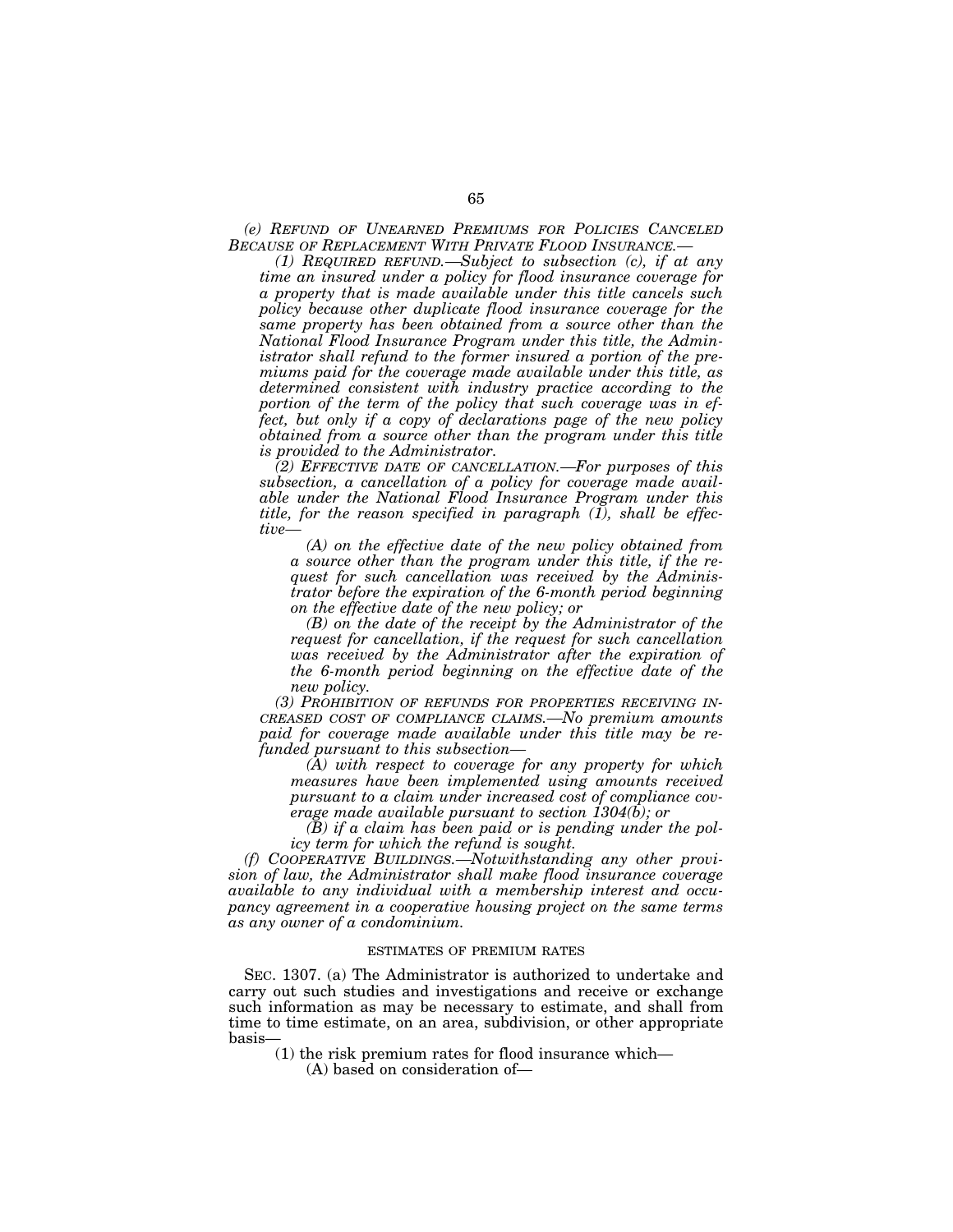(i) the risk involved and accepted actuarial principles; and

(ii) the flood mitigation activities that an owner or lessee has undertaken on a property, including differences in the risk involved due to land use measures, floodproofing, flood forecasting, and similar measures, and

(B) including—

(i) the applicable operating costs and allowances set forth in the schedules prescribed under section 1311 and reflected in such rates,

(ii) *the costs associated with the monthly collection of premiums provided for in section 1308(g) (42 U.S.C. 4015(g)), but only if such costs exceed the operating costs and allowances set forth in clause (i) of this subparagraph, and* any administrative expenses (or portion of such expenses) of carrying out the flood insurance program which, in his discretion, should properly be reflected in such rates,

(iii) any remaining administrative expenses incurred in carrying out the flood insurance and floodplain management programs (including the costs of mapping activities under section 1360) not included under clause (ii), which shall be recovered by a fee charged to policyholders and such fee shall not be subject to any agents' commissions, company expense allowances, or State or local premium taxes, and

(iv) all costs, as prescribed by principles and standards of practice in ratemaking adopted by the American Academy of Actuaries and the Casualty Actuarial Society, including—

(I) an estimate of the expected value of future costs,

(II) all costs associated with the transfer of risk, and

(III) the costs associated with an individual risk transfer with respect to risk classes, as defined by the Administrator,

would be required in order to make such insurance available on an actuarial basis for any types and classes of properties for which insurance coverage is available under section 1305(a) (or is recommended to the Congress under section 1305(b));

(2) the rates, if less than the rates estimated under paragraph (1), which would be reasonable, would encourage prospective insureds to purchase flood insurance, and would be consistent with the purposes of this title, and which, together with a fee charged to policyholders that shall not be not subject to any agents' commission, company expenses allowances, or State or local premium taxes, shall include any administrative expenses incurred in carrying out the flood insurance and floodplain management programs (including the costs of mapping activities under section 1360), except that the Administrator shall not estimate rates under this paragraph for—

(A) any residential property which is not the primary residence of an individual;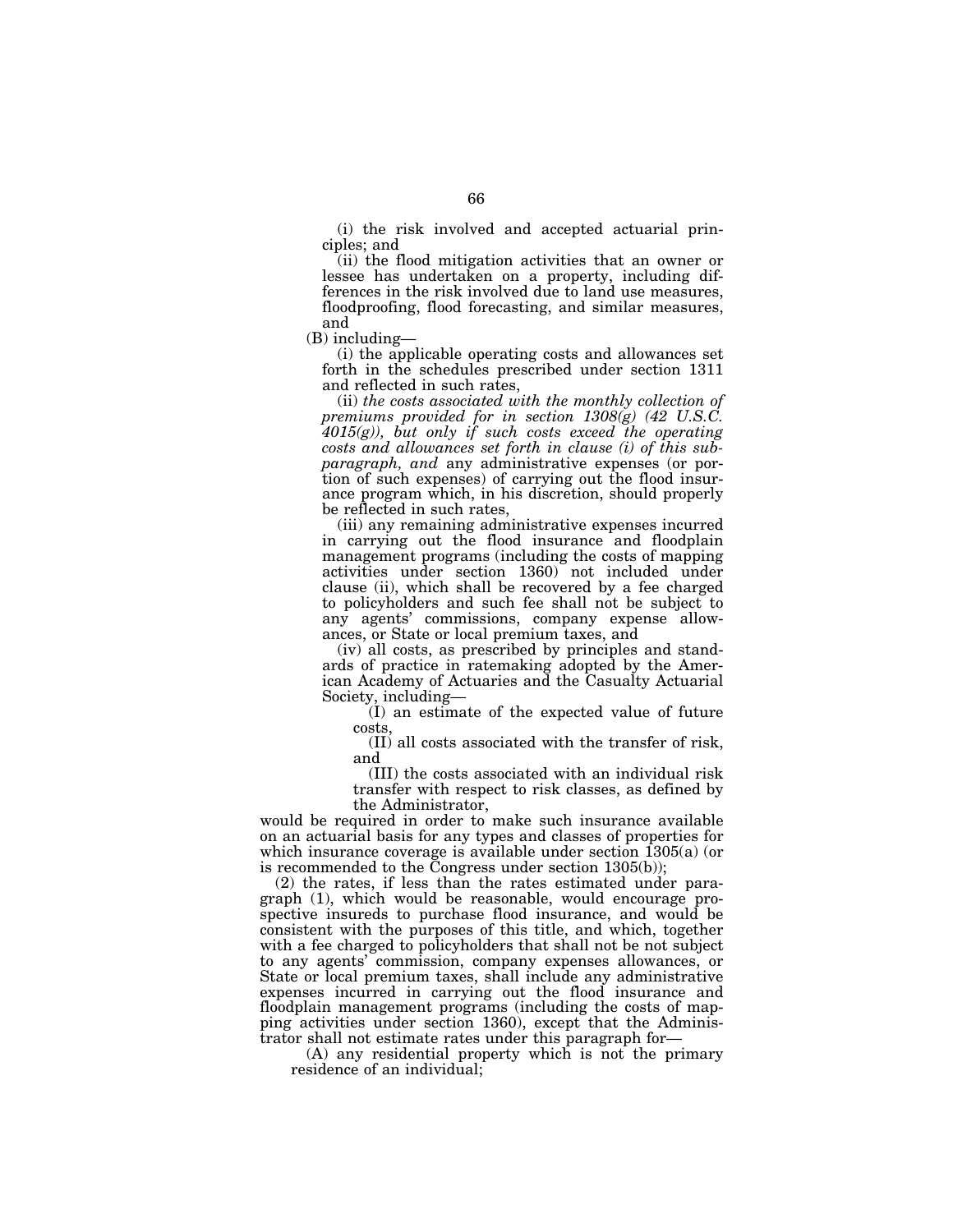(B) any severe **repetitive** loss property *repetitive-loss property*;

(C) any property that has incurred flood-related damage in which the cumulative amounts of payments under this title equaled or exceeded the fair market value of such property;

(D) any business property; or

(E) any property which on or after the date of enactment of the Biggert-Waters Flood Insurance Reform Act of 2012 has experienced or sustained—

(i) substantial damage exceeding 50 percent of the fair market value of such property; or

(ii) substantial improvement exceeding 50 percent of the fair market value of such property; and

(3) the extent, if any, to which federally assisted or other flood protection measures initiated after the date of the enactment of this title affect such rates.

(b) In carrying out subsection (a), the Administrator shall, to the maximum extent feasible and on a reimbursable basis, utilize the services of the Department of the Army, the Department of the Interior, The Department of Agriculture, the Department of Commerce, and the Tennessee Valley Authority, and, as appropriate, other Federal departments or agencies, and for such purposes may enter into agreements or other appropriate arrangements with any persons.

(c) The Administrator shall give priority to conducting studies and investigations and making estimates under this section in those States or areas (or subdivisions thereof) which he has determined have evidenced a positive interest in securing flood insurance coverage under the flood insurance program.

(d) Notwithstanding any other provision of law, any structure existing on the date of enactment of the Flood Disaster Protection Act of 1973 and located within Avoyelles, Evangeline, Rapides, or Saint Landry Parish in the State of Louisiana, which the Administrator determines is subject to additional flood hazards as a result of the construction or operation of the Atchafalaya Basin Levee System, shall be eligible for flood insurance under this title (if and to the extent it is eligible for such insurance under the other provisions of this title) at premium rates that shall not exceed those which would be applicable if such additional hazards did not exist.

(e) Notwithstanding any other provision of law, any community that has made adequate progress, acceptable to the Administrator, on the construction or reconstruction of a flood protection system which will afford flood protection for the one-hundred-year frequency flood as determined by the Administrator, shall be eligible for flood insurance under this title (if and to the extent it is eligible for such insurance under the other provisions of this title) at premium rates not exceeding those which would be applicable under this section if such flood protection system had been completed. The Administrator shall find that adequate progress on the construction or reconstruction of a flood protection system, based on the present value of the completed flood protection system, has been made only if: (1) 100 percent of the cost of the system has been authorized; (2) at least 60 percent of the cost of the system has been appropriated; (3) at least 50 percent of the cost of the sys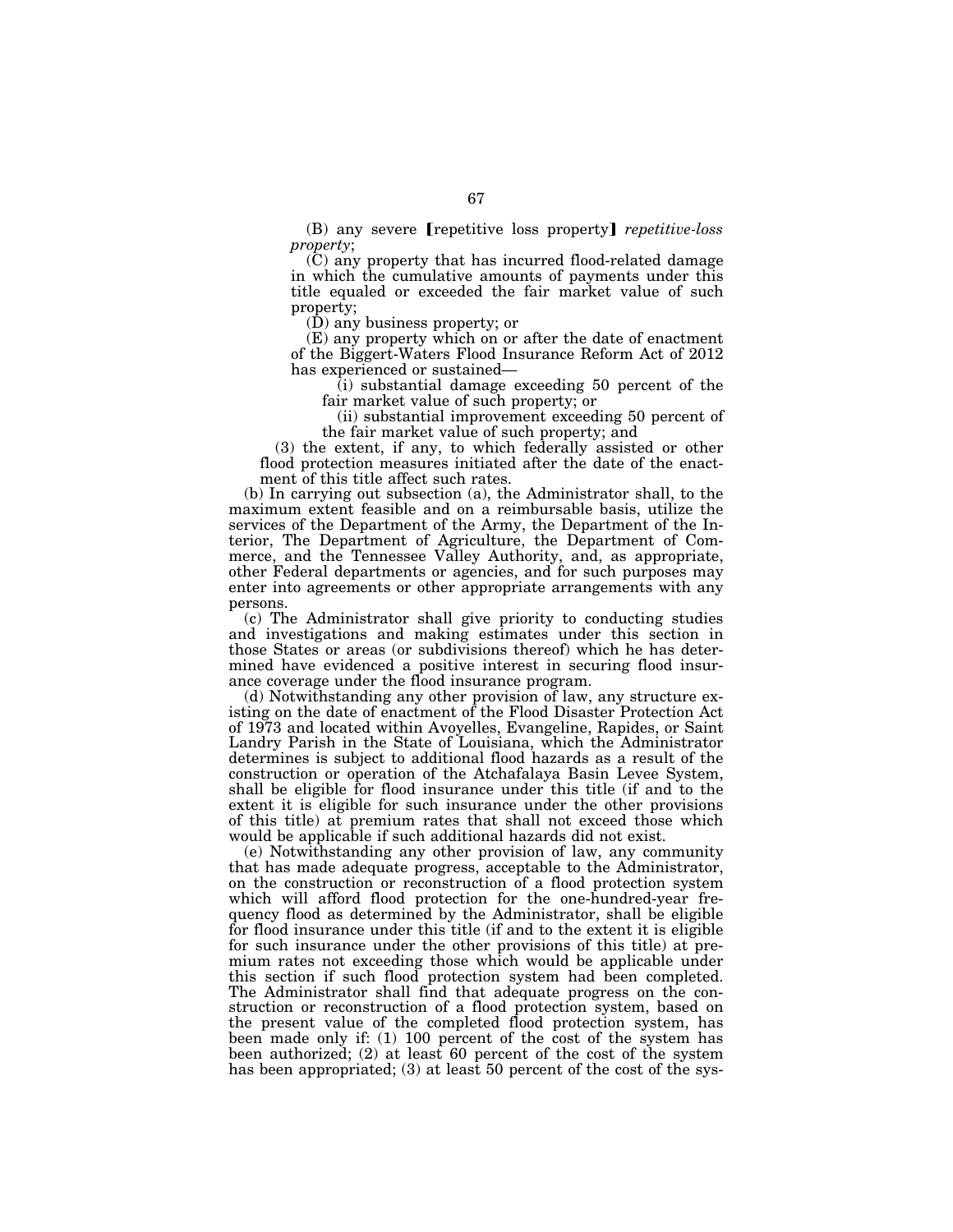tem has been expended; and (4) the system is at least 50 percent completed.Notwithstanding any other provision of law, in determining whether a community has made adequate progress on the construction, reconstruction, or improvement of a flood protection system, the Administrator shall consider all sources of funding, including Federal, State, and local funds.

(f) Notwithstanding any other provision of law, this subsection shall apply to riverine and coastal levees that are located in a community which has been determined by the Administrator of the Federal Emergency Management Agency to be in the process of restoring flood protection afforded by a flood protection system that had been previously accredited on a Flood Insurance Rate Map as providing 100-year frequency flood protection but no longer does so, and shall apply without regard to the level of Federal funding of or participation in the construction, reconstruction, or improvement of the flood protection system. Except as provided in this subsection, in such a community, flood insurance shall be made available to those properties impacted by the disaccreditation of the flood protection system at premium rates that do not exceed those which would be applicable to any property located in an area of special flood hazard, the construction of which was started prior to the effective date of the initial Flood Insurance Rate Map published by the Administrator for the community in which such property is located. A revised Flood Insurance Rate Map shall be prepared for the community to delineate as Zone AR the areas of special flood hazard that result from the disaccreditation of the flood protection system. A community will be considered to be in the process of restoration if—

(1) the flood protection system has been deemed restorable by a Federal agency in consultation with the local project sponsor;

(2) a minimum level of flood protection is still provided to the community by the disaccredited system; and

(3) restoration of the flood protection system is scheduled to occur within a designated time period and in accordance with a progress plan negotiated between the community and the Federal Emergency Management Agency.

Communities that the Administrator of the Federal Emergency Management Agency determines to meet the criteria set forth in paragraphs (1) and (2) as of January 1, 1992, shall not be subject to revised Flood Insurance Rate Maps that contravene the intent of this subsection. Such communities shall remain eligible for C zone rates for properties located in zone AR for any policy written prior to promulgation of final regulations for this section. Floodplain management criteria for such communities shall not require the elevation of improvements to existing structures and shall not exceed 3 feet above existing grade for new construction, provided the base flood elevation based on the disaccredited flood control system does not exceed five feet above existing grade, or the remaining new construction in such communities is limited to infill sites, rehabilitation of existing structures, or redevelopment of previously developed areas.

The Administrator of the Federal Emergency Management Agency shall develop and promulgate regulations to implement this sub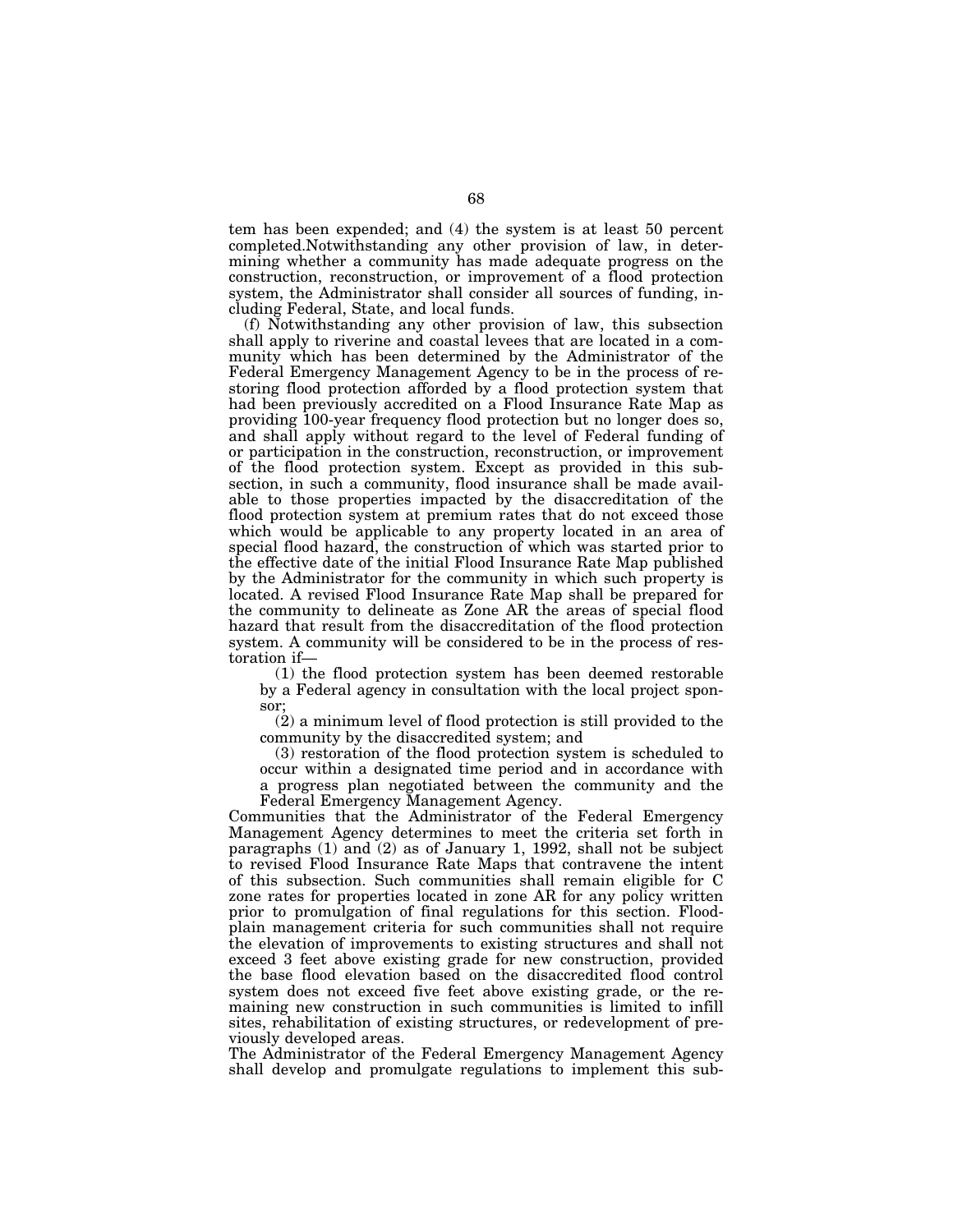section, including minimum floodplain management criteria, within 24 months after the date of enactment of this subsection.<br>(g) No EXTENSION OF SUBSIDY TO NEW POLICIES OR LAPSED POLI-

CIES.—The Administrator shall not provide flood insurance to prospective insureds at rates less than those estimated under subsection  $(a)(1)$ , as required by paragraph  $(2)$  of that subsection, for-

(1) any policy under the flood insurance program that has lapsed in coverage,, unless the decision of the policy holder to permit a lapse in flood insurance coverage was as a result of the property covered by the policy no longer being required to retain such coverage; or

(2) any prospective insured who refuses to accept any offer for mitigation assistance by the Administrator (including an offer to relocate), including an offer of mitigation assistance—

(A) following a major disaster, as defined in section 102 of the Robert T. Stafford Disaster Relief and Emergency Assistance Act (42 U.S.C. 5122); or

(B) in connection with—

 $(i)$  a repetitive loss property; or

 $(iii)$  a severe repetitive loss property.]

*(i) an extreme repetitive-loss property; or* 

*(ii) a severe repetitive-loss property.* 

ø(h) DEFINITION.—In this section, the term ''severe repetitive loss property'' has the following meaning:

 $(1)$  SINGLE-FAMILY PROPERTIES.—In the case of a property consisting of 1 to 4 residences, such term means a property that—

 $(A)$  is covered under a contract for flood insurance made available under this title; and

 $I(B)$  has incurred flood-related damage—

 $(i)$  for which 4 or more separate claims payments have been made under flood insurance coverage under this chapter, with the amount of each such claim exceeding \$5,000, and with the cumulative amount of such claims payments exceeding \$20,000; or

 $\lceil$ (ii) for which at least 2 separate claims payments have been made under such coverage, with the cumulative amount of such claims exceeding the value of the property.

 $(2)$  MULTIFAMILY PROPERTIES.—In the case of a property consisting of 5 or more residences, such term shall have such meaning as the Director shall by regulation provide.]

*(h) USE OF REPLACEMENT COST VALUE.—In determining affordability for insurance provided under this title, the Administrator may consider, where appropriate, the impact of the inclusion of the replacement cost or other settlement basis of the structure.* 

### ESTABLISHMENT OF CHARGEABLE PREMIUM RATES

SEC. 1308. (a) On the basis of estimates made under section 1307 and such other information as may be necessary, the Administrator shall from time to time prescribe, after providing notice—

(1) chargeable premium rates for any types and classes of properties for which insurance coverage shall be available under section 1305 (at less than the estimated risk premium rates under section  $1307(a)(1)$ , where necessary), and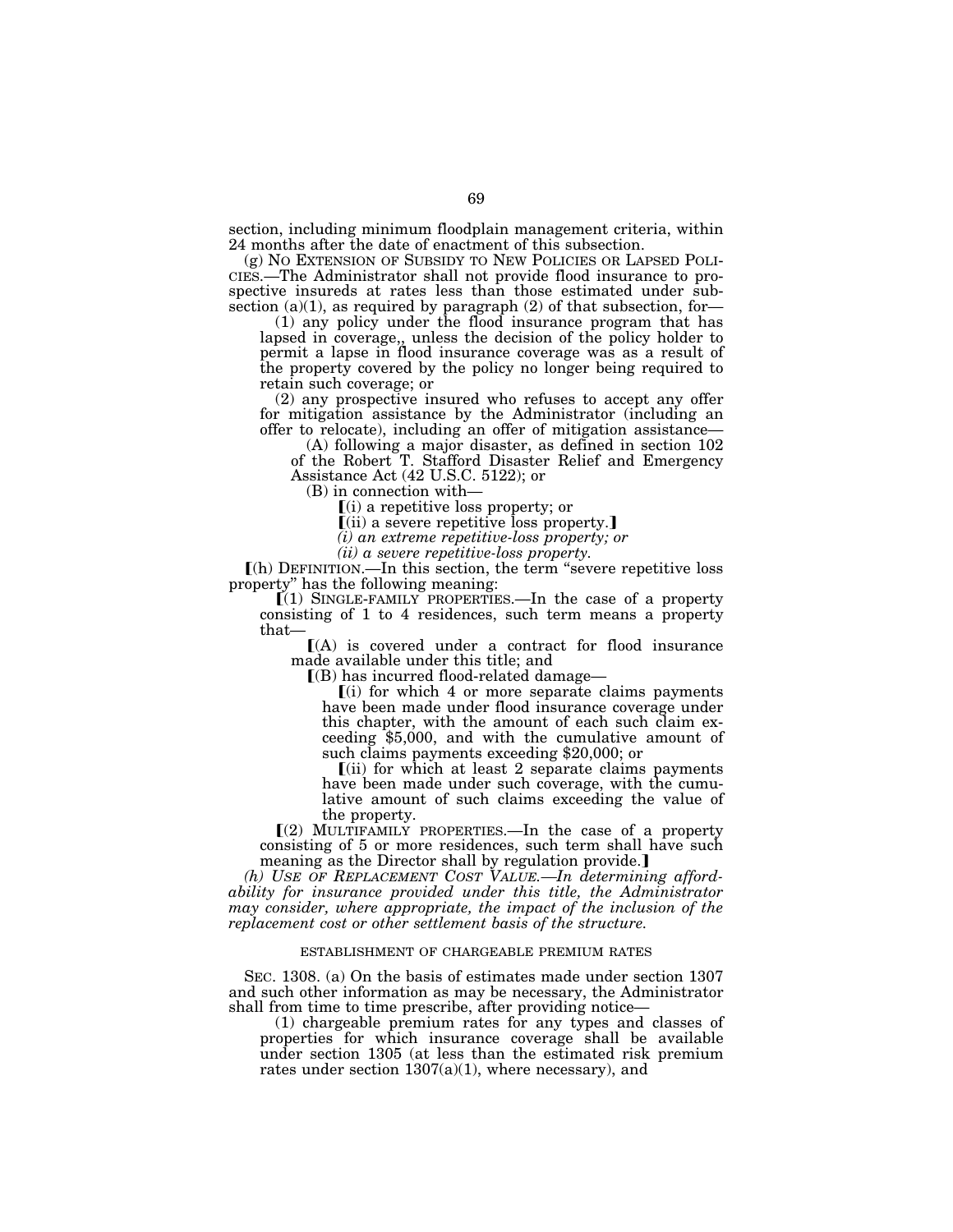(2) the terms and conditions under which, and the areas (including subdivisions thereof) within which such rates shall apply.

(b) Such rates shall, insofar as practicable, be—

(1) based on a consideration of the respective risks involved, including differences in risks due to land use measures, floodproofing, flood forecasting, and similar measures;

(2) adequate, on the basis of accepted actuarial principles, to provide reserves for anticipated losses, or if less than such amount consistent with the objective of making flood insurance available where necessary at reasonable rates so as to encourage prospective insureds to purchase such insurance and with the purposes of this title;

(3) adequate, together with the fee under paragraph  $(1)(B)(iii)$  or  $(2)$  of section 1307(a), to provide for any administrative expenses of the flood insurance and floodplain management programs (including the costs of mapping activities under section 1360);

(4) stated so as to reflect the basis for such rates, including the differences (if any) between the estimated risk premium rates under section 1307(a)(1) and the estimated rates under section  $1307(a)(2)$ ; and

(5) adequate, on the basis of accepted actuarial principles, to cover the average historical loss year obligations incurred by the National Flood Insurance Fund.

(c) ACTUARIAL RATE PROPERTIES.—Subject only to the limitations provided under paragraphs (1) and (2), the chargeable rate shall not be less than the applicable estimated risk premium rate for such area (or subdivision thereof) under section  $1307(a)(1)$  with respect to the following properties:

(1) POST-FIRM PROPERTIES.—Any property the construction or substantial improvement of which the Administrator determines has been started after December 31, 1974, or started after the effective date of the initial rate map published by the Administrator under paragraph (2) of section 1360 for the area in which such property is located, whichever is later, except that the chargeable rate for properties under this paragraph shall be subject to the limitation under subsection (e).

(2) CERTAIN LEASED COASTAL AND RIVER PROPERTIES.—Any property leased from the Federal Government (including residential and nonresidential properties) that the Administrator determines is located on the river-facing side of any dike, levee, or other riverine flood control structure, or seaward of any seawall or other coastal flood control structure.

(d) With respect to any chargeable premium rate prescribed under this section, a sum equal to the portion of the rate that covers any administrative expenses of carrying out the flood insurance and floodplain management programs which have been estimated under paragraphs  $(1)(B)(ii)$  and  $(1)(B)(iii)$  of section 1307(a) or paragraph (2) of such section (including the fees under such paragraphs), shall be paid to the Administrator. The Administrator shall deposit the sum in the National Flood Insurance Fund established under section 1310.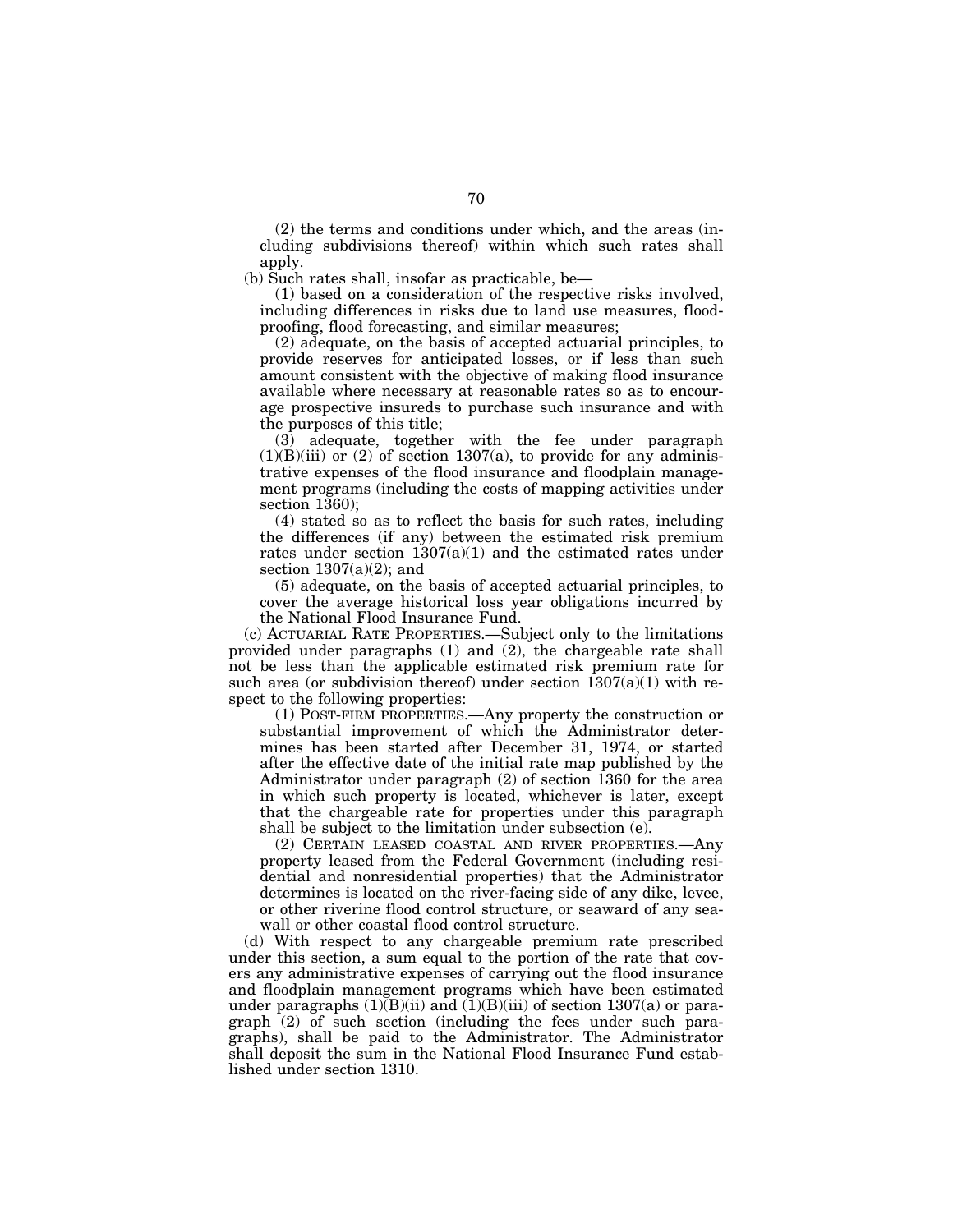(e) ANNUAL LIMITATION ON PREMIUM INCREASES.—Except with respect to properties described under paragraph (2) of subsection (c), and notwithstanding any other provision of this title—

(1) the chargeable risk premium rate for flood insurance under this title for any property may not be increased by more than 18 percent each year, except—

 $(A)$  as provided in paragraph  $(4)$ ;

(B) in the case of property identified under section  $1307(g)$ ; or

(C) in the case of a property that—

(i) is located in a community that has experienced a rating downgrade under the community rating system program carried out under section 1315(b);

(ii) is covered by a policy with respect to which the policyholder has—

(I) decreased the amount of the deductible; or

(II) increased the amount of coverage; or

(iii) was misrated;

(2) the chargeable risk premium rates for flood insurance under this title for any properties initially rated under section 1307(a)(2) within any single risk classification, excluding properties for which the chargeable risk premium rate is not less than the applicable estimated risk premium rate under section  $1307(a)(1)$ , shall be increased by an amount that results in an average of such rate increases for properties within the risk classification during any 12-month period of not less than 5 percent of the average of the risk premium rates for such properties within the risk classification upon the commencement of such 12-month period;

(3) the chargeable risk premium rates for flood insurance under this title for any properties within any single risk classification may not be increased by an amount that would result in the average of such rate increases for properties within the risk classification during any 12-month period exceeding 15 percent of the average of the risk premium rates for properties within the risk classification upon the commencement of such 12-month period; and

(4) the chargeable risk premium rates for flood insurance under this title for any properties described in subparagraphs (A) through  $(E)$  of section 1307(a)(2) shall be increased by 25 percent each year, until the average risk premium rate for such properties is equal to the average of the risk premium rates for properties described under paragraph (3).

(f) ADJUSTMENT OF PREMIUM.—Notwithstanding any other provision of law, if the Administrator determines that the holder of a flood insurance policy issued under this Act is paying a lower premium than is required under this section due to an error in the flood plain determination, the Administrator may only prospectively charge the higher premium rate.

(g) FREQUENCY OF PREMIUM COLLECTION.—

*(1) OPTIONS*.—With respect to any chargeable premium rate prescribed under this section, the Administrator shall provide policyholders that are not required to escrow their premiums and fees for flood insurance as set forth under section 102 of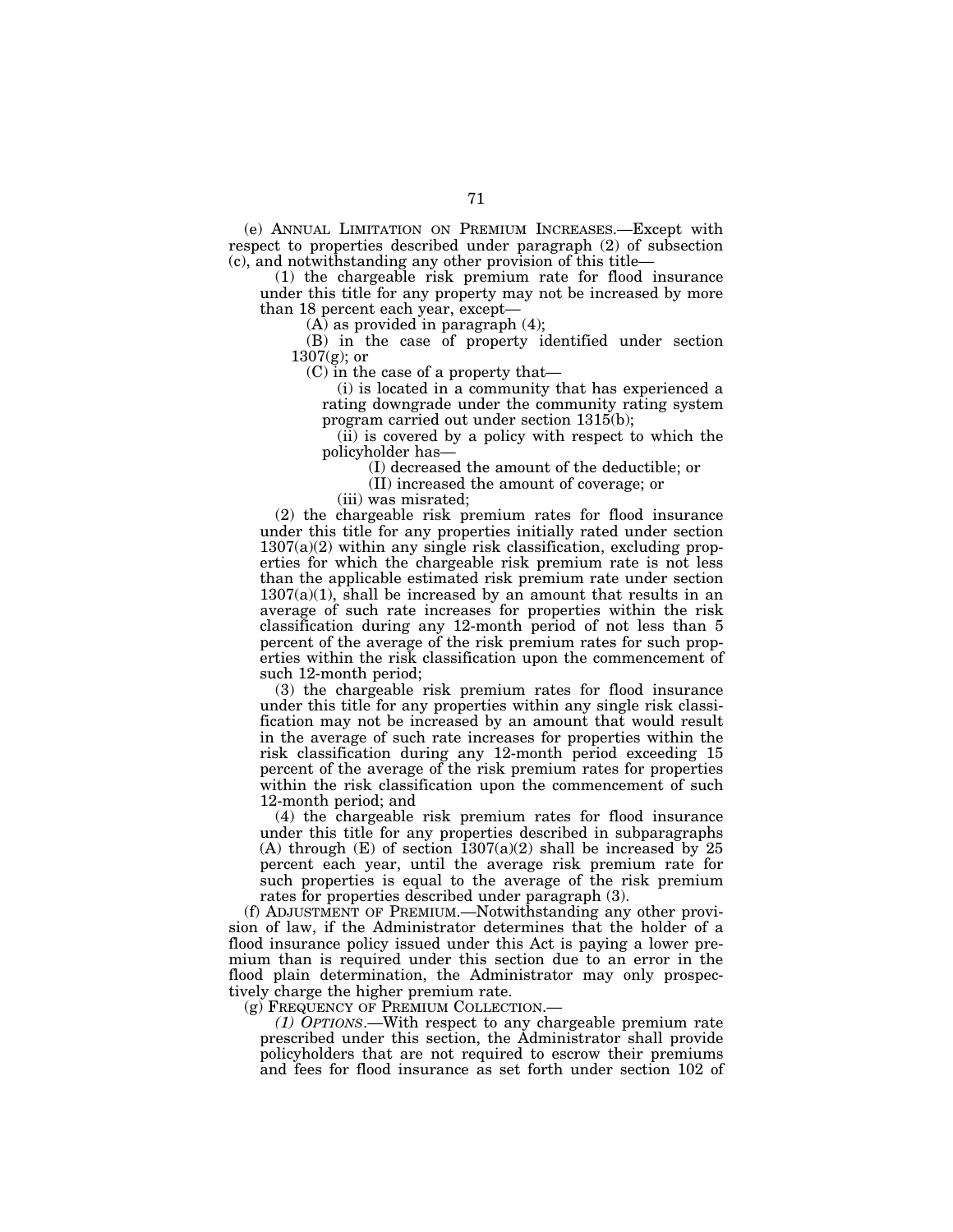the Flood Disaster Protection Act of 1973 (42 U.S.C. 4012a) with the option of paying their premiums annually or monthly. *(2) MONTHLY INSTALLMENT PAYMENT OF PREMIUMS.—* 

*(A) EXEMPTION FROM RULEMAKING.—Until such time as the Administrator promulgates regulations implementing paragraph (1) of this subsection, the Administrator may adopt policies and procedures, notwithstanding any other provisions of law and in alignment and consistent with existing industry escrow and servicing standards, necessary to implement such paragraph without undergoing notice and comment rulemaking and without conducting regulatory analyses otherwise required by statute, regulation, or Executive order.* 

*(B) PILOT PROGRAM.—The Administrator may initially implement paragraph (1) of this subsection as a pilot program that provides for a gradual phase-in of implementation.* 

*(C) POLICYHOLDER PROTECTION.—The Administrator may—* 

*(i) during the 12-month period beginning on the date of the enactment of this subparagraph, charge policyholders choosing to pay premiums in monthly installments a fee for the total cost of the monthly collection of premiums not to exceed \$25 annually; and* 

*(ii) after the expiration of the 12-month period referred to in clause (i), adjust the fee charged annually to cover the total cost of the monthly collection of premiums as determined by the report submitted pursuant to subparagraph (D).* 

*(D) ANNUAL REPORTS.—On an annual basis, the Administrator shall report to the Committee on Financial Services of the House of Representatives and the Committee on Banking, Housing, and Urban Affairs of the Senate the ongoing costs associated with the monthly payment of premiums.* 

(h) RULE OF CONSTRUCTION.—For purposes of this section, the calculation of an ''average historical loss year''—

(1) includes catastrophic loss years; and

(2) shall be computed in accordance with generally accepted actuarial principles.

(i) RATES FOR PROPERTIES NEWLY MAPPED INTO AREAS WITH SPE-CIAL FLOOD HAZARDS.—Notwithstanding subsection (f), the premium rate for flood insurance under this title that is purchased on or after the date of the enactment of this subsection—

(1) on a property located in an area not previously designated as having special flood hazards and that, pursuant to any issuance, revision, updating, or other change in a flood insurance map, becomes designated as such an area; and

(2) where such flood insurance premium rate is calculated under subsection  $(a)(1)$  of section 1307 (42 U.S.C. 4014 $(a)(1)$ ), shall for the first policy year be the preferred risk premium for the property and upon renewal shall be calculated in accordance with subsection (e) of this section until the rate reaches the rate calculated under subsection (a)(1) of section 1307.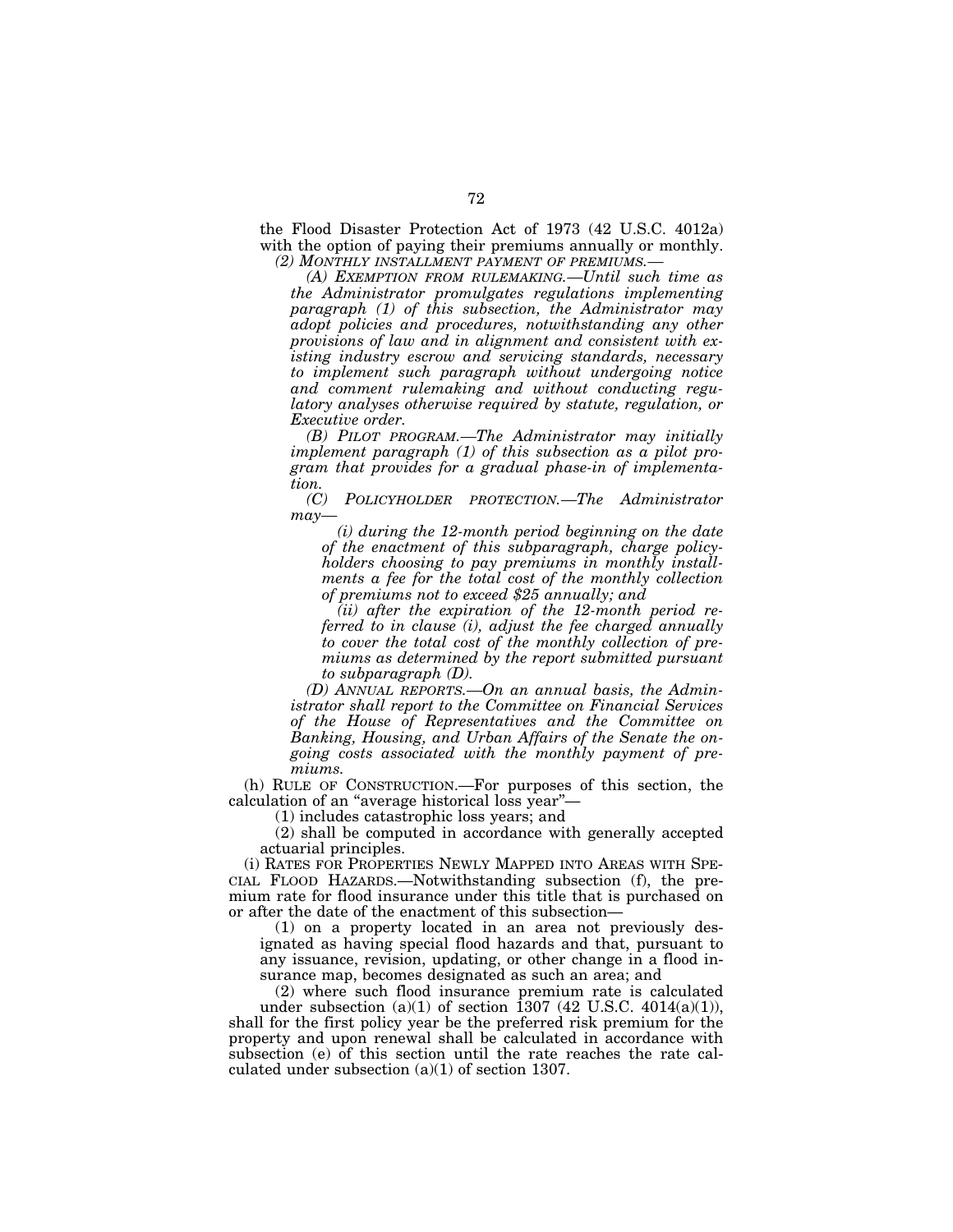(j) PREMIUMS AND REPORTS.—In setting premium risk rates, in addition to striving to achieve the objectives of this title the Administrator shall also strive to minimize the number of policies with annual premiums that exceed one percent of the total coverage provided by the policy. For any policies premiums that exceed this one percent threshold, the Administrator shall report such exceptions to the Committee on Financial Services of the House of Representatives and the Committee on Banking, Housing, and Urban Affairs of the Senate.

(k) CONSIDERATION OF MITIGATION METHODS.—In calculating the risk premium rate charged for flood insurance for a property under this section, the Administrator [shall take into account] shall—

*(1) take into account* the implementation of any mitigation method identified by the Administrator in the guidance issued under section  $1361(d)$  (42 U.S.C. 4102(d))....}; and

*(2) offer a reduction of the risk premium rate charged to a policyholder, as determined by the Administrator, if the policyholder implements any mitigation method described in paragraph (1).* 

(l) CLEAR COMMUNICATIONS.—The Administrator shall clearly communicate full flood risk determinations to individual property owners regardless of whether their premium rates are full actuarial rates.

(m) PROTECTION OF SMALL BUSINESSES, NON-PROFITS, HOUSES OF WORSHIP, AND RESIDENCES.— (1) REPORT.—Not later than 18 months after the date of the

enactment of this section and semiannually thereafter, the Administrator shall monitor and report to Committee on Financial Services of the House Representatives and the Committee on Banking, Housing, and Urban Affairs of the Senate, the Administrator's assessment of the impact, if any, of the rate increases required under subparagraphs (A) and (D) of section  $1307(a)(2)$  [and the surcharges required under section 1308A] on the affordability of flood insurance for—

(A) small businesses with less than 100 employees;

(B) non-profit entities;

(C) houses of worship; and

(D) residences with a value equal to or less than 25 percent of the median home value of properties in the State in which the property is located.

(2) RECOMMENDATIONS.—If the Administrator determines that the rate increases [or surcharges] described in paragraph (1) are having a detrimental effect on affordability, including resulting in lapsed policies, late payments, or other criteria related to affordability as identified by the Administrator, for any of the properties identified in subparagraphs (A) through (D) of such paragraph, the Administrator shall, not later than 3 months after making such a determination, make such recommendations as the Administrator considers appropriate to improve affordability to the Committee on Financial Services of the House of Representatives and the Committee on Banking, Housing, and Urban Affairs of the Senate.

*(n) PREMIUM RATES FOR CERTAIN AGRICULTURAL STRUCTURES WITH VARIANCES.—Notwithstanding any other provision of this Act, the chargeable premium rate for coverage under this title for any*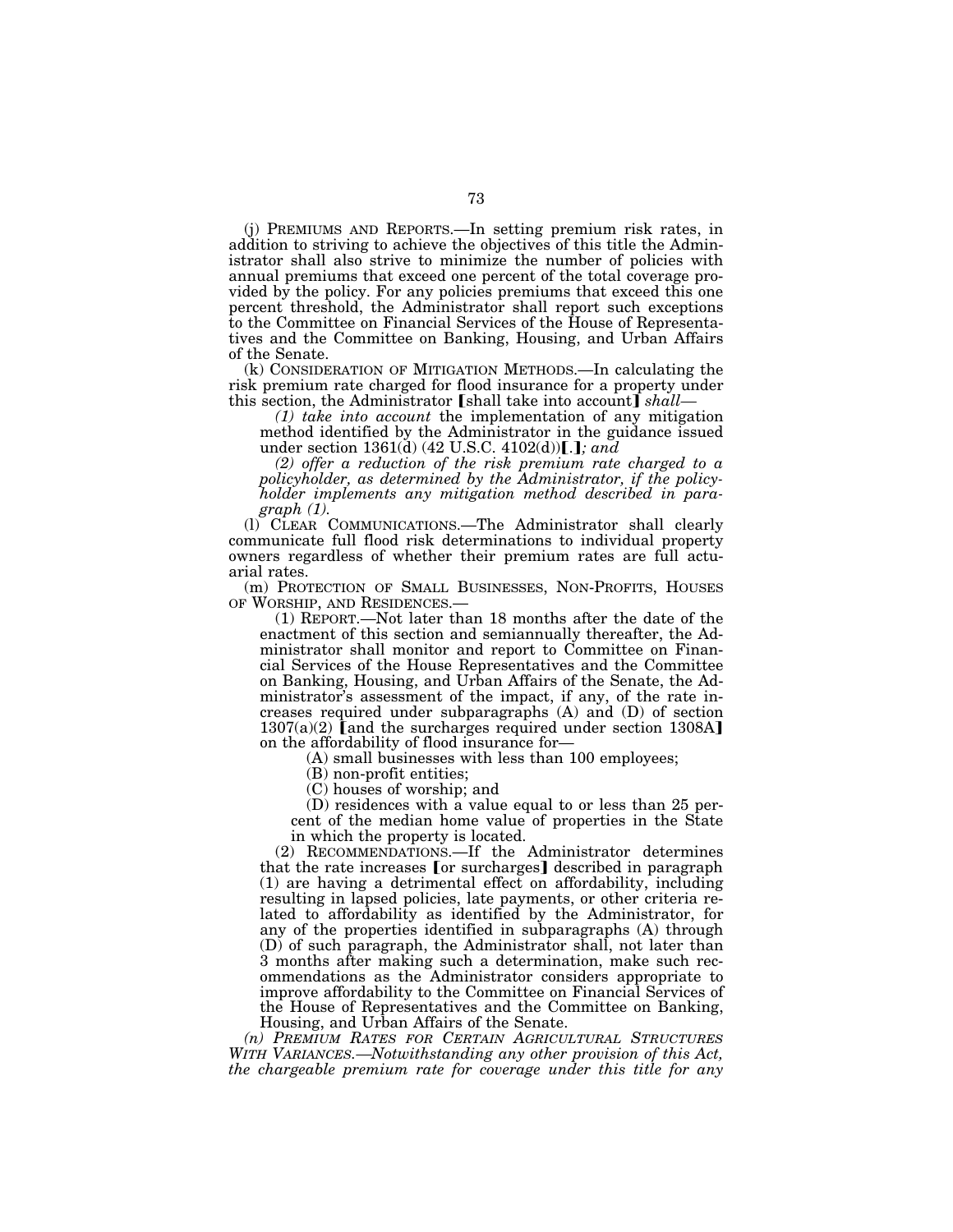*structure provided a variance pursuant to section 1315(a)(3) shall be the same as the rate that otherwise would apply to such structure if the structure had been dry floodproofed or a comparable actuarial rate based upon the risk associated with structures within the applicable AL-E zone established under section 1360(l).* 

*(o) EFFECT OF PRIVATE FLOOD INSURANCE COVERAGE ON CONTIN-UOUS COVERAGE REQUIREMENTS.—For purposes of applying any statutory, regulatory, or administrative continuous coverage requirement, including under section 1307(g)(1), the Administrator shall consider any period during which a property was continuously covered by a flood insurance policy, either offered through the national flood insurance program or private market, that was used to satisfy the requirements under section 102(a) of the Flood Disaster Protection Act of 1973 (42 U.S.C. 4012a(a)) to be a period of continuous coverage.* 

### ø**SEC. 1308A. PREMIUM SURCHARGE.**

ø(a) IMPOSITION AND COLLECTION.—The Administrator shall impose and collect an annual surcharge, in the amount provided in subsection (b), on all policies for flood insurance coverage under the National Flood Insurance Program that are newly issued or renewed after the date of the enactment of this section. Such surcharge shall be in addition to the surcharge under section 1304(b) and any other assessments and surcharges applied to such coverage.

 $\overline{I(b)}$  AMOUNT.—The amount of the surcharge under subsection (a) shall be—

 $(1)$  \$25, except as provided in paragraph  $(2)$ ; and

 $(2)$  \$250, in the case of a policy for any property that is—  $(A)$  a non-residential property; or

 $($ B) a residential property that is not the primary residence of an individual.

 $(c)$  TERMINATION.—Subsections (a) and (b) shall cease to apply on the date on which the chargeable risk premium rate for flood insurance under this title for each property covered by flood insurance under this title, other than properties for which premiums are calculated under subsection (e) or (f) of section 1307 or section 1336 of this Act (42 U.S.C. 4014, 4056) or under section 100230 of the Biggert-Waters Flood Insurance Reform Act of 2012 (42 U.S.C. 4014 note), is not less than the applicable estimated risk premium rate under section  $1307(a)(1)$  for such property.]

## FINANCING

SEC. 1309. (a) All authority which was vested in the Housing and Home Finance Administrator by virtue of section 15(e) of the Federal Flood Insurance Act of 1956 (70 Stat. 1084) (pertaining to the issue of notes or other obligations or the Secretary of the Treasury), as amended by subsections (a) and (b) of section 1303 of this Act, shall be available to the Administrator for the purpose of carrying out the flood insurance program under this title; except that the total amount of notes and obligations which may be issued by the Administrator pursuant to such authority (1) without the approval of the President, may not exceed \$500,000,000, and (2) with the approval of the President, may not exceed \$1,500,000,000 through the date specified in section 1319, and \$1,000,000,000 thereafter; ex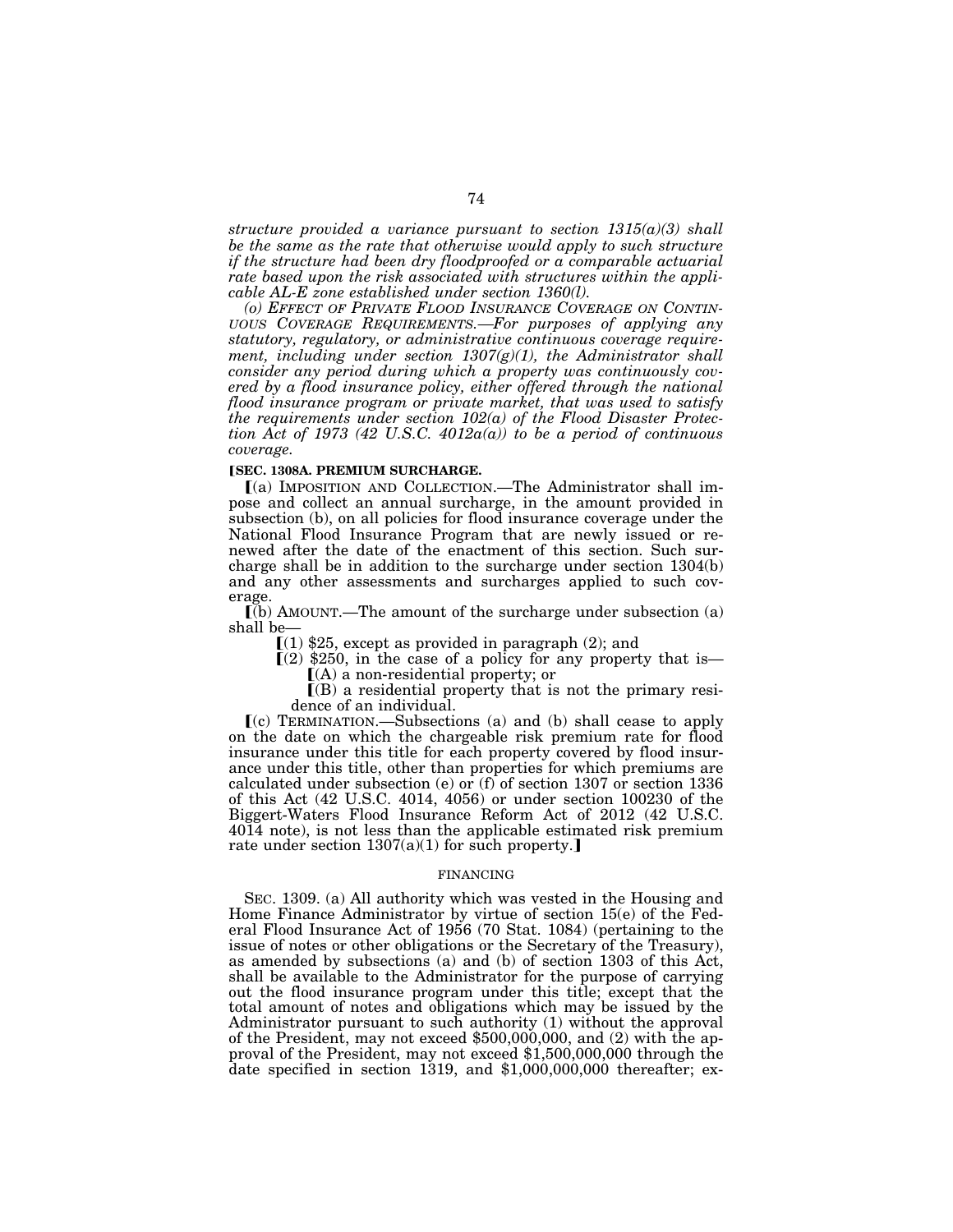cept that, through *[September 30, 2019] September 30, 2024*, clause (2) of this sentence shall be applied by substituting ''\$30,425,000,000'' for ''\$1,500,000,000''. The Administrator shall report to the Committee on Banking, Finance and Urban Affairs of the House of Representatives and the Committee on Banking, Housing, and Urban Affairs of the Senate at any time when he requests the approval of the President in accordance with the preceding sentence.

(b) Any funds borrowed by the Administrator under this authority shall, from time to time, be deposited in the National Flood Insurance Fund established under section 1310.

(c) Upon the exercise of the authority established under subsection (a), the Administrator shall transmit a schedule for repayment of such amounts to—

(1) the Secretary of the Treasury;

(2) the Committee on Banking, Housing, and Urban Affairs of the Senate; and

(3) the Committee on Financial Services of the House of Representatives.

(d) In connection with any funds borrowed by the Administrator under the authority established in subsection (a), the Administrator, beginning 6 months after the date on which such funds are borrowed, and continuing every 6 months thereafter until such borrowed funds are fully repaid, shall submit a report on the progress of such repayment to—

(1) the Secretary of the Treasury;

(2) the Committee on Banking, Housing, and Urban Affairs of the Senate; and

(3) the Committee on Financial Services of the House of Representatives.

## NATIONAL FLOOD INSURANCE FUND

SEC. 1310. (a) To carry out the flood insurance program authorized by this title, the Administrator shall establish in the Treasury of the United States a National Flood Insurance Fund (hereinafter referred to as the "fund") which shall be an account separate from any other accounts or funds available to the Administrator and shall be available as described in subsection (f), without fiscal year limitation (except as otherwise provided in this section)—

(1) for making such payments as may, from time to time, be required under section 1334;

(2) to pay reinsurance claims under the excess loss reinsurance coverage provided under section 1335;

(3) to repay to the Secretary of the Treasury such sums as may be borrowed from him (together with interest) in accordance with the authority provided in section 1309;

(4) to the extent approved in appropriations Acts, to pay any administrative expenses of the flood insurance and floodplain management programs (including the costs of mapping activities under section 1360);

(5) for the purposes specified in subsection (d) under the conditions provided therein;

(6) for carrying out the program under section 1315(b);

(7) for transfers to the National Flood Mitigation Fund, but only to the extent provided in section  $1367(b)(1)$ ; [and]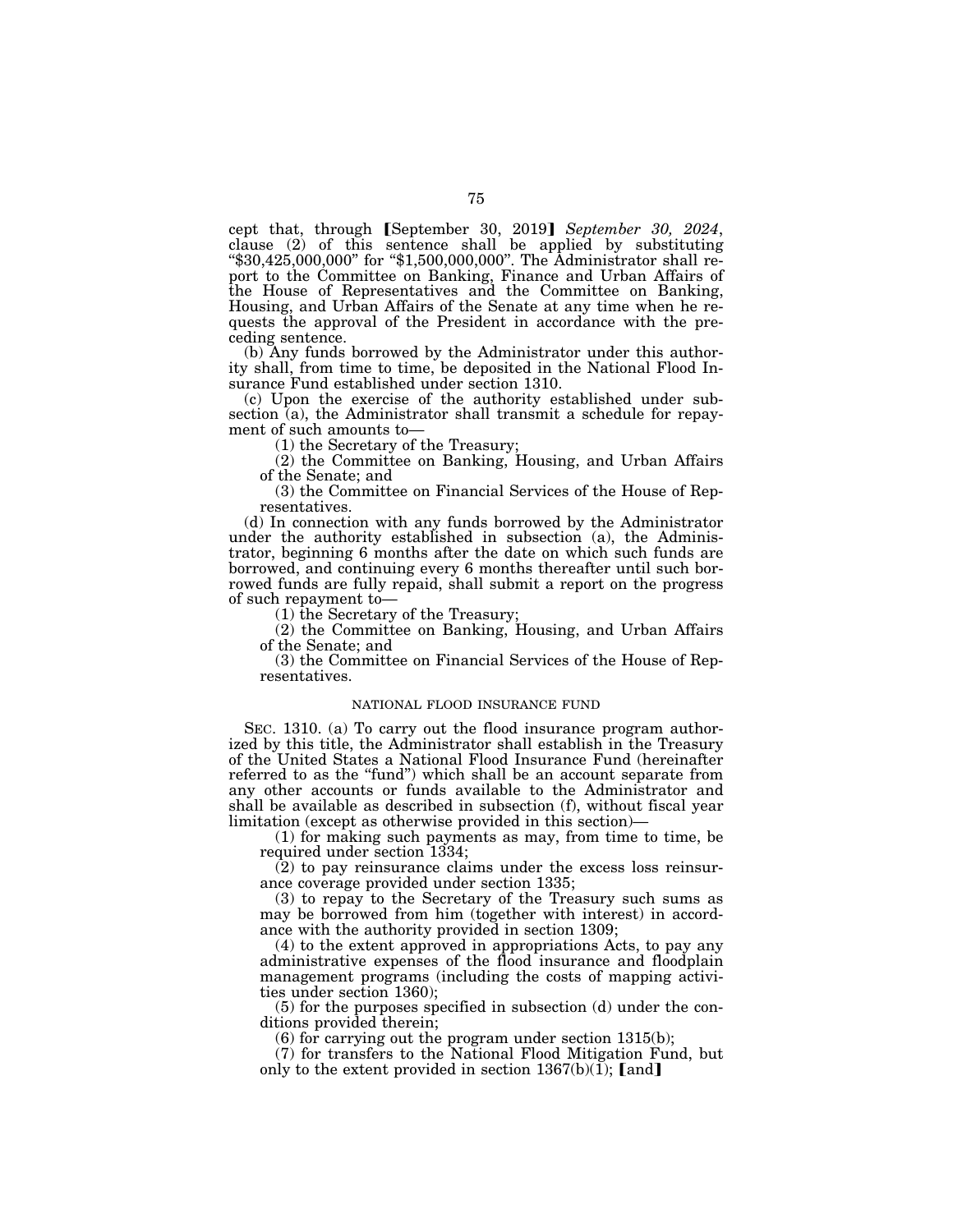*(9) for carrying out the community assistance program for effective floodplain management under section 1327.* 

(b) The fund shall be credited with—

(1) such funds borrowed in accordance with the authority provided in section 1309 as may from time to time be deposited in the fund;

(2) premiums, fees, or other charges which may be paid or collected in connection with the excess loss reinsurance coverage provided under section 1335;

(3) such amounts as may be advanced to the fund from appropriations in order to maintain the fund in an operative condition adequate to meet its liabilities;

(4) interest which may be earned on investments of the fund pursuant to subsection (c);

(5) such sums as are required to be paid to the Administrator under section 1308(d); and

(6) receipts from any other operations under this title (including premiums under the conditions specified in subsection (d), and salvage proceeds, if any, resulting from reinsurance coverage).

(c) If, after—

(1) all outstanding obligations of the fund have been liquidated, and

(2) any outstanding amounts which may have been advanced to the fund from appropriations authorized under section  $1376(a)(2)(B)$  have been credited to the appropriation from which advanced, with interest accrued at the rate, prescribed under section 15(e) of the Federal Flood Insurance Act of 1956, as in effect immediately prior to the enactment of this title,

the Administrator determines that the moneys of the fund are in excess of current needs, he may request the investment of such amounts as he deems advisable by the Secretary of the Treasury in obligations issued or guaranteed by the United States.

(d) In the event the Administrator makes a determination in accordance with the provisions of section 1340 that operation of the flood insurance program, in whole or in part, should be carried out through the facilities of the Federal Government, the fund shall be available for all purposes incident thereto, including—

(1) cost incurred in the adjustment and payment of any claims for losses, and

(2) payment of applicable operating costs set forth in the schedules prescribed under section 1311,

for so long as the program is so carried out, and in such event any premiums paid shall be deposited by the Administrator to the credit of the fund.

(e) An annual business-type budget for the fund shall be prepared, transmitted to the Congress, considered, and enacted in the manner prescribed by sections 9103 and 9104 of title 31, United States Code, for wholly-owned Government corporations.

(f) The Fund shall be available, with respect to any fiscal year beginning on or after October 1, 1981, only to the extent approved in appropriation Acts; except that the fund shall be available for the purpose described in subsection  $(d)(1)$  without such approval.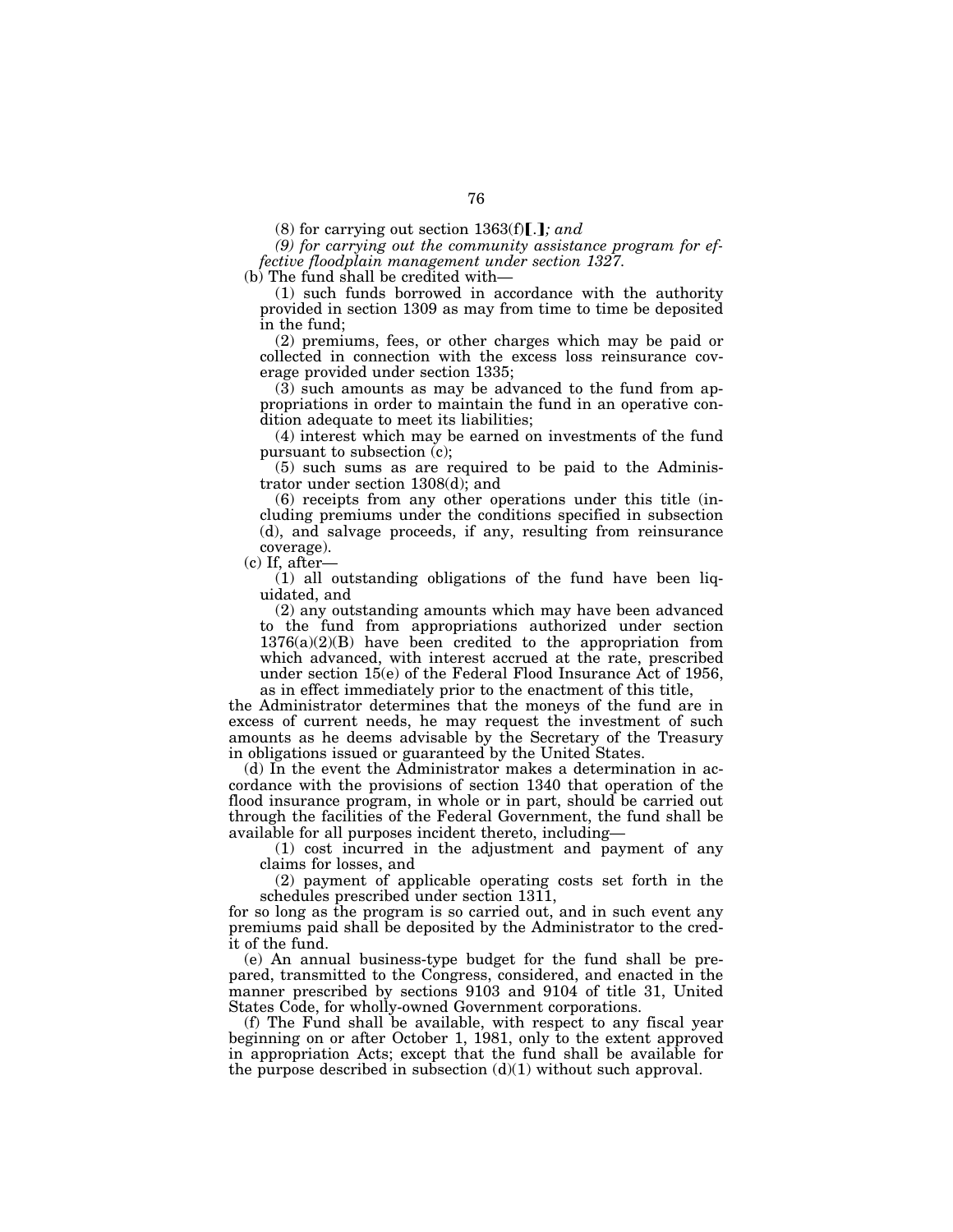**SEC. 1310A. RESERVE FUND.** 

(a) ESTABLISHMENT OF RESERVE FUND.—In carrying out the flood insurance program authorized by this chapter, the Administrator shall establish in the Treasury of the United States a National Flood Insurance Reserve Fund (in this section referred to as the ''Reserve Fund'') which shall—

(1) be an account separate from any other accounts or funds available to the Administrator; and

(2) be available for meeting the expected future obligations of the flood insurance program, including—

(A) the payment of claims;

(B) claims adjustment expenses; and

(C) the repayment of amounts outstanding under any note or other obligation issued by the Administrator under section  $1309(a)$ .

(b) RESERVE RATIO.—Subject to the phase-in requirements under subsection (d), the Reserve Fund shall maintain a balance equal to—

(1) 1 percent of the sum of the total potential loss exposure of all outstanding flood insurance policies in force in the prior fiscal year; or

(2) such higher percentage as the Administrator determines to be appropriate, taking into consideration any circumstance that may raise a significant risk of substantial future losses to the Reserve Fund.

(c) MAINTENANCE OF RESERVE RATIO.—

(1) IN GENERAL.—The Administrator shall have the authority to establish, increase, or decrease the amount of aggregate annual insurance premiums to be collected for any fiscal year necessary—

(A) to maintain the reserve ratio required under subsection (b); and

(B) to achieve such reserve ratio, if the actual balance of such reserve is below the amount required under subsection (b).

(2) CONSIDERATIONS.—In exercising the authority granted under paragraph (1), the Administrator shall consider—

(A) the expected operating expenses of the Reserve Fund;

(B) the insurance loss expenditures under the flood insurance program;

(C) any investment income generated under the flood insurance program; and

(D) any other factor that the Administrator determines appropriate.

(3) LIMITATIONS.—

(A) RATES.—In exercising the authority granted under paragraph (1), the Administrator shall be subject to all other provisions of this Act, including any provisions relating to chargeable premium rates or annual increases of such rates.

(B) USE OF ADDITIONAL ANNUAL INSURANCE PREMIUMS.— Notwithstanding any other provision of law or any agreement entered into by the Administrator, the Administrator shall ensure that all amounts attributable to the establish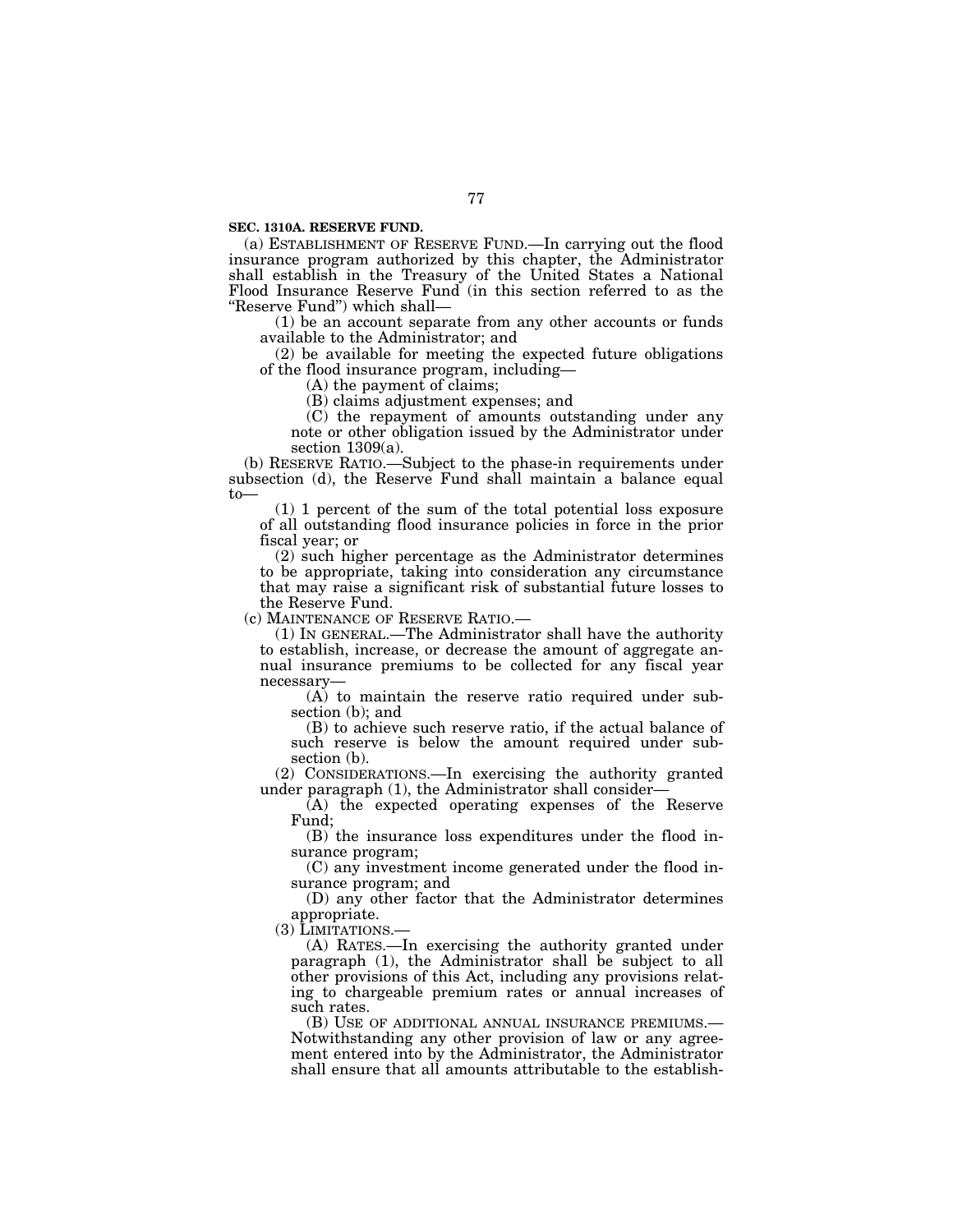ment or increase of annual insurance premiums under paragraph (1) are transferred to the Administrator for deposit into the Reserve Fund, to be available for meeting the expected future obligations of the flood insurance program as described in subsection (a)(2).

 $\left( \left( \tilde{4} \right)$  DEPOSIT OF PREMIUM SURCHARGES.—The Administrator shall deposit in the Reserve Fund any surcharges collected pursuant to section 1308A.]

(d) PHASE-IN REQUIREMENTS.—The phase-in requirements under this subsection are as follows:

(1) IN GENERAL.—Beginning in fiscal year 2013 and not ending until the fiscal year in which the ratio required under subsection (b) is achieved, in each such fiscal year the Administrator shall place in the Reserve Fund an amount equal to not less than 7.5 percent of the reserve ratio required under subsection (b).

(2) AMOUNT SATISFIED.—As soon as the ratio required under subsection (b) is achieved, and except as provided in paragraph (3), the Administrator shall not be required to set aside any amounts for the Reserve Fund.

(3) EXCEPTION.—If at any time after the ratio required under subsection (b) is achieved, the Reserve Fund falls below the required ratio under subsection (b), the Administrator shall place in the Reserve Fund for that fiscal year an amount equal to not less than 7.5 percent of the reserve ratio required under subsection (b).

(e) LIMITATION ON RESERVE RATIO.—In any given fiscal year, if the Administrator determines that the reserve ratio required under subsection (b) cannot be achieved, the Administrator shall submit, on a calendar quarterly basis, a report to Congress that—

(1) describes and details the specific concerns of the Administrator regarding the consequences of the reserve ratio not being achieved;

(2) demonstrates how such consequences would harm the long-term financial soundness of the flood insurance program; and

(3) indicates the maximum attainable reserve ratio for that particular fiscal year.

(f) INVESTMENT.—The Secretary of the Treasury shall invest such amounts of the Reserve Fund as the Secretary determines advisable in obligations issued or guaranteed by the United States.

\* \* \* \* \* \* \*

# PAYMENT OF CLAIMS

SEC. 1312. (a) IN GENERAL.—The Administrator is authorized to prescribe regulations establishing the general method or methods by which proved and approved claims for losses may be adjusted and paid for any damage to or loss of property which is covered by flood insurance made available under the provisions of this title.

 $(1)$  PRE-FIRM PROPERTIES.—For any structure which is covered by flood insurance under this title, and on which construction or substantial improvement occurred on or before December 31, 1974, or before the effective date of an initial flood in-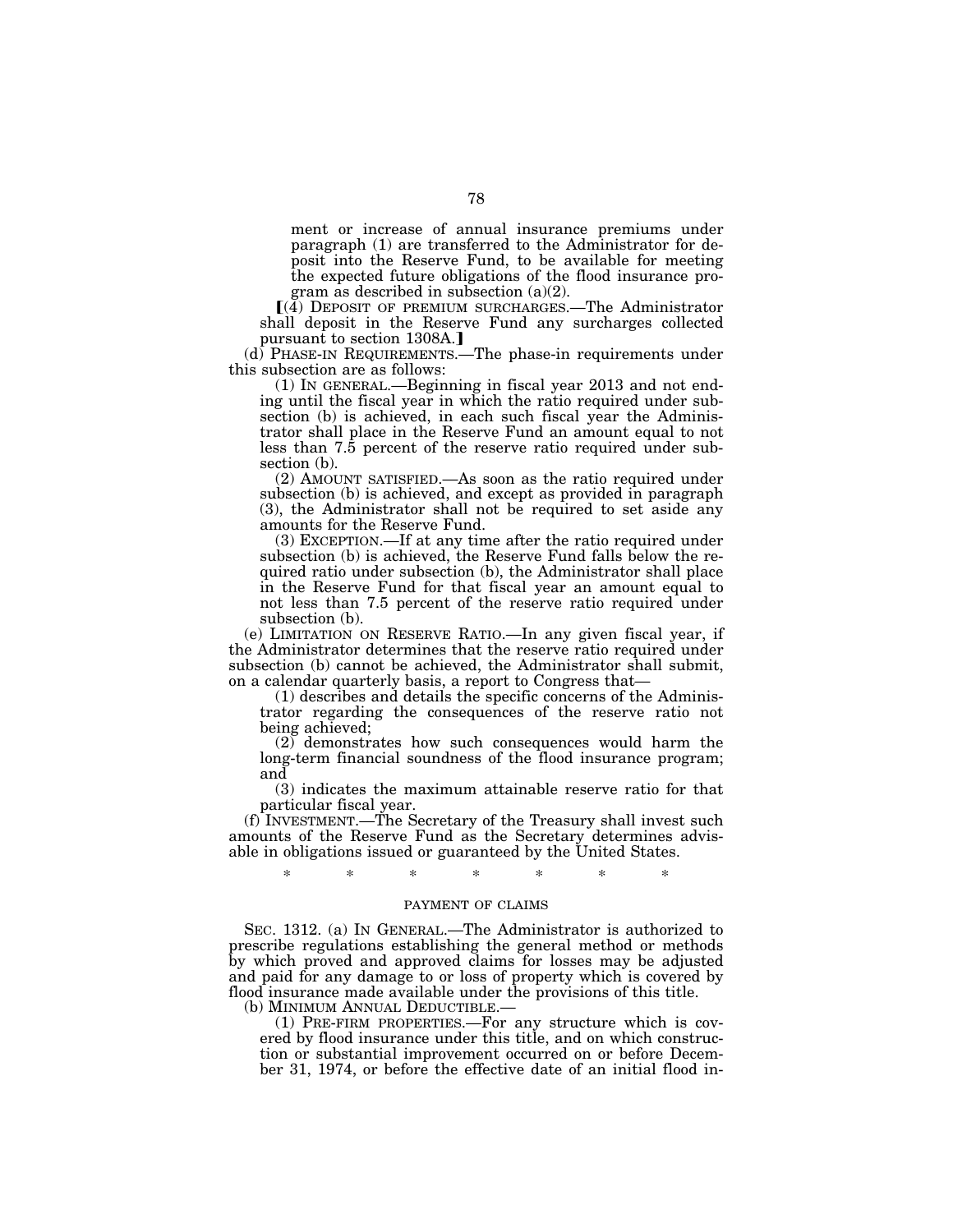surance rate map published by the Administrator under section 1360 for the area in which such structure is located, the minimum annual deductible for damage to such structure shall be—

(A) \$1,500, if the flood insurance coverage for such structure covers loss of, or physical damage to, such structure in an amount equal to or less than \$100,000; and

(B) \$2,000, if the flood insurance coverage for such structure covers loss of, or physical damage to, such structure in an amount greater than \$100,000.

(2) POST-FIRM PROPERTIES.—For any structure which is covered by flood insurance under this title, and on which construction or substantial improvement occurred after December 31, 1974, or after the effective date of an initial flood insurance rate map published by the Administrator under section 1360 for the area in which such structure is located, the minimum annual deductible for damage to such structure shall be—

(A) \$1,000, if the flood insurance coverage for such structure covers loss of, or physical damage to, such structure in an amount equal to or less than \$100,000; and

(B) \$1,250, if the flood insurance coverage for such structure covers loss of, or physical damage to, such structure in an amount greater than \$100,000.

(c) PAYMENT OF CLAIMS TO CONDOMINIUM OWNERS.—The Administrator may not deny payment for any damage to or loss of property which is covered by [flood insurance to condominium owners] *flood insurance—* 

*(1) to condominium owners* who purchased such flood insurance separate and apart from the flood insurance purchased by the condominium association in which such owner is a member, based solely, or in any part, on the flood insurance coverage of the condominium association or others on the overall property owned by the condominium association[.]; or

*(2) to individuals with a membership interest and occupancy agreement in a cooperative housing project who purchased such flood insurance separate and apart from the flood insurance purchased by the cooperative association in which such individual is a member, based solely, or in any part, on the flood insurance coverage of the cooperative association or others on the overall property owned by the cooperative association.* 

(d) DEFINITIONS.—For purposes of this section and section 1306(e), the terms "cooperative association" and "cooperative housing project'' shall have such meaning as the Secretary shall provide.

# DISSEMINATION OF FLOOD INSURANCE INFORMATION

SEC. 1313. *(a) AVAILABILITY TO PUBLIC AND STATE AGENCIES*.— The Administrator shall from time to time take such action as may be necessary in order to make information and data available to the public, and to any State or local agency or official, with regard to—

(1) the flood insurance program, its coverage and objectives, and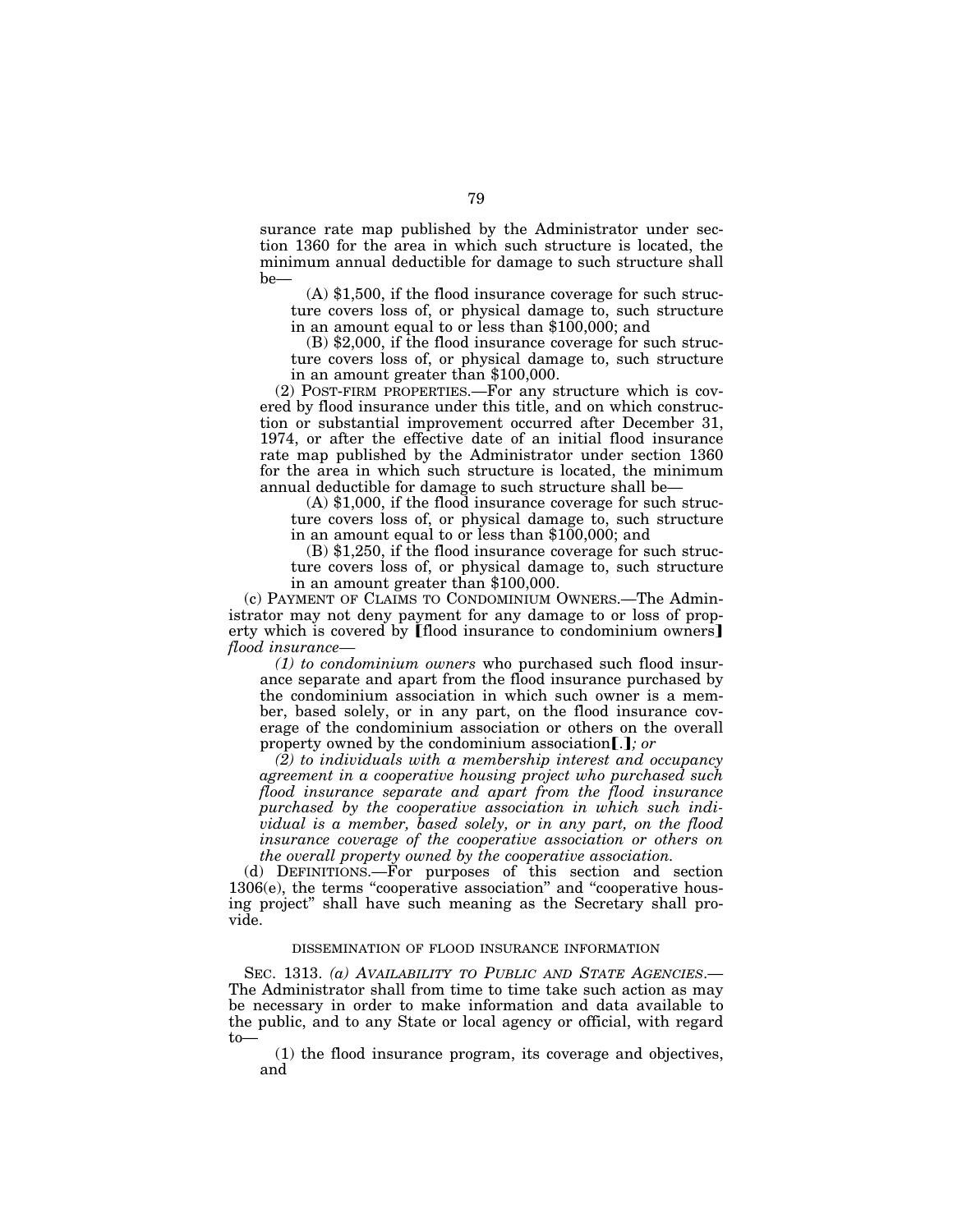(2) estimated and chargeable flood insurance premium rates, including the basis for and differences between such rates in accordance with the provisions of section 1308.

*(b) EXCHANGE OF NFIP AND PRIVATE FLOOD INSURANCE POLICY AND CLAIMS INFORMATION.—The Administrator may provide to each private insurer that sells coverage that meets, at a minimum, the definition of private flood insurance under section 102(b) of the Flood Disaster Protection Act of 1973 (42 U.S.C. 4012a(b)), current and historical property-specific information that is available to the Administration on flood insurance program coverage, flood damage assessments, and payment of claims, but only if the following conditions are met:* 

*(1) Each private insurer receiving such data shall provide to the Administrator current and historical property-specific information, generated through the sale of the flood insurance that meets such definition of private flood insurance, by the private insurer on flood insurance coverage, flood damage assessments, and payment of claims.* 

*(2) Such information obtained under paragraph shall be made available as required by subsections (c) and (d).* 

*(c) HOMEOWNER ACCESS TO NFIP AND PRIVATE POLICY AND CLAIMS INFORMATION.—Upon request by the current owner of a property, the Administrator shall provide to the owner any current and historical information available to the Administrator, including information obtained under subsection (b)(1), on insurance coverage, damage assessments, and payment of claims concerning such property of the owner. In addition, the Administrator shall provide information the Administrator may have on whether the property owner may be required to purchase flood insurance coverage due to previous receipt of federal disaster assistance, including assistance provided by the Small Business Administration, the Department of Housing and Urban Development, the Federal Emergency Management Agency, or any other type of assistance subject to the mandatory purchase requirement under section 102 of the Flood Disaster* 

*Protection Act of 1973. Motwithstanding section 552a(b) of title 5, United States Code, not later than 14 days after a request for such information by a buyer under contract for purchase of a property, the Administrator shall provide to the buyer the following information:* 

*(1) The number and dollar value of claims filed for the property, over the life of the property, under a flood insurance policy made available under this title.* 

*(2) Such other available information about the property as determined by the Administrator to accurately and adequately characterize the true flood risk to the property.* 

*(3) A notice to the recipient of the information that the information provided may only be utilized by the recipient alone and only for the purposes of homebuying.* 

\* \* \* \* \* \* \*

## STATE AND LOCAL LAND USE CONTROLS

SEC. 1315. (a) REQUIREMENT FOR PARTICIPATION IN FLOOD INSUR-ANCE PROGRAM.—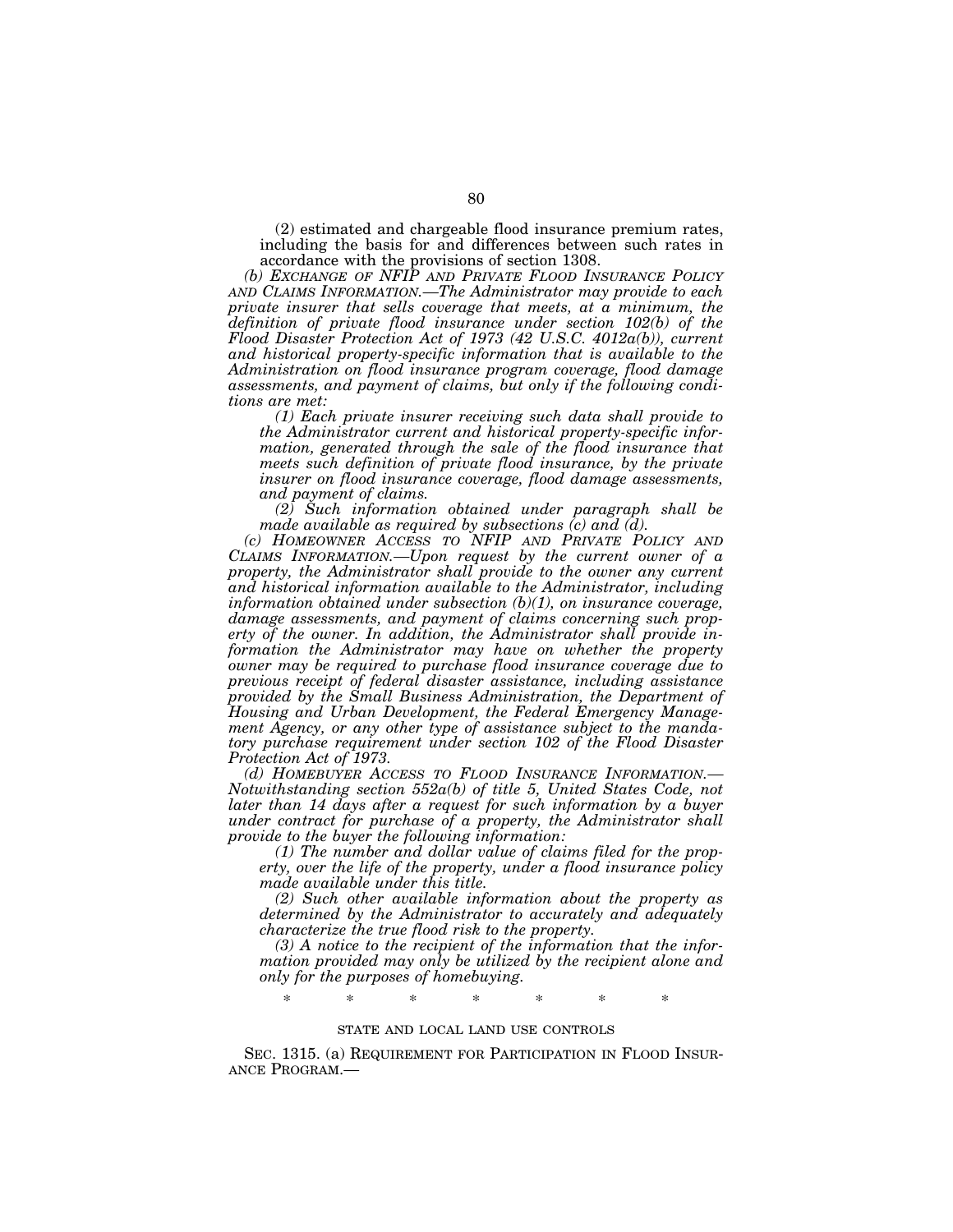(1) IN GENERAL.—After December 31, 1971, no new flood insurance coverage shall be provided under this title in any area (or subdivision thereof) unless an appropriate public body shall have adopted adequate land use and control measures (with effective enforcement provisions) which the Administrator finds are consistent with the comprehensive criteria for land management and use under section 1361.

(2) AGRICULTURAL STRUCTURES.— (A) ACTIVITY RESTRICTIONS.—Notwithstanding any other provision of law, the adequate land use and control measures required to be adopted in an area (or subdivision thereof) pursuant to paragraph (1) may provide, at the discretion of the appropriate State or local authority, for the repair and restoration to predamaged conditions of an agricultural structure that—

(i) is a **[repetitive loss structure]** *repetitive-loss property*; or

(ii) has incurred flood-related damage to the extent that the cost of restoring the structure to its predamaged condition would equal or exceed 50 percent of the market value of the structure before the damage occurred.

(B) PREMIUM RATES AND COVERAGE.—To the extent applicable, an agricultural structure repaired or restored pursuant to subparagraph (A) shall pay chargeable premium rates established under section 1308 at the estimated risk premium rates under section  $1307(a)(1)$ . If resources are available, the Administrator shall provide technical assistance and counseling, upon request of the owner of the structure, regarding wet flood-proofing and other flood damage reduction measures for agricultural structures. The Administrator shall not be required to make flood insurance coverage available for such an agricultural structure unless the structure is wet flood-proofed through permanent or contingent measures applied to the structure or its contents that prevent or provide resistance to damage from flooding by allowing flood waters to pass through the structure, as determined by the Administrator.

(C) PROHIBITION ON DISASTER RELIEF.—Notwithstanding any other provision of law, any agricultural structure repaired or restored pursuant to subparagraph (A) shall not be eligible for disaster relief assistance under any program administered by the Administrator or any other Federal agency.

(D) DEFINITIONS.—For purposes of this paragraph—

(i) the term "agricultural structure" means any structure used exclusively in connection with the production, harvesting, storage, raising, or drying of agricultural commodities; and

(ii) the term "agricultural commodities" means agricultural commodities and livestock.

*(3) ALLOWABLE LOCAL VARIANCES FOR CERTAIN AGRICULTURAL STRUCTURES.—* 

*(A) REQUIREMENT.—Notwithstanding any other provision of this Act—*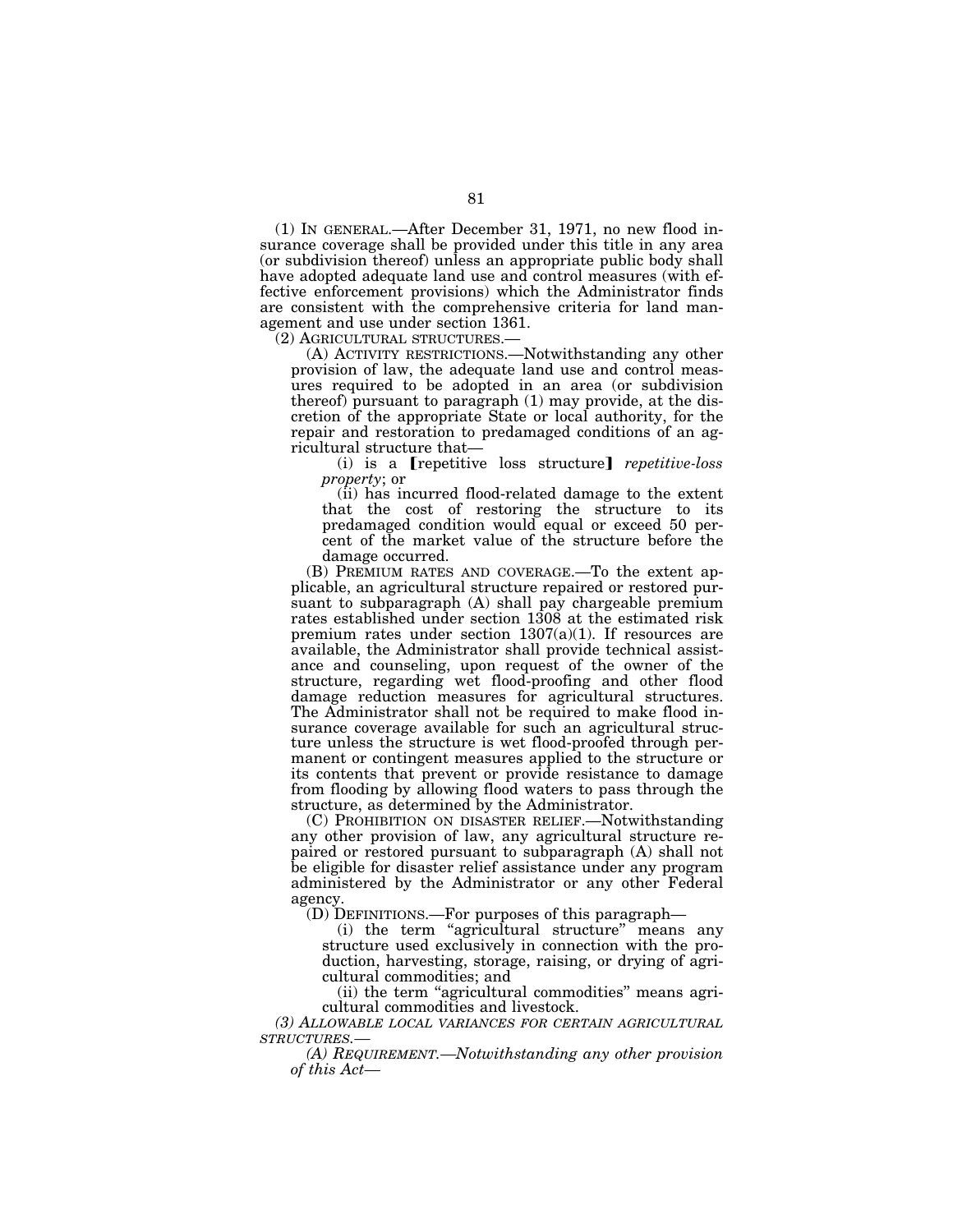*(i) the land use and control measures adopted pursuant to paragraph (1) may not, for purposes of such paragraph, be considered to be inadequate or inconsistent with the comprehensive criteria for land management and use under section 1361 because such measures provide that, in the case of any agricultural structure that is located in an area having special flood hazards, a variance from compliance with the requirements to elevate or floodproof such a structure and meeting the requirements of subparagraph (B) may be granted; and* 

*(ii) the Administrator may not suspend a community from participation in the national flood insurance program, or place such a community on probation under such program, because such land use and control measures provide for such a variance.* 

*This subparagraph shall not limit the ability of the Administrator to take enforcement action against a community that does not adopt adequate variance criteria or establish proper enforcement mechanisms.* 

*(B) VARIANCE; CONSIDERATIONS.—The requirements of this subparagraph with respect to a variance are as follows:* 

*(i) The variance is granted by an official from a duly constituted State or local zoning authority, or other authorized public body responsible for regulating land development or occupancy in flood-prone areas.* 

*(ii) In the case of new construction, such official has determined—* 

*(I) that neither floodproofing nor elevation of the new structure to the base flood elevation is practicable; and* 

*(II) that the structure is not located in—* 

*(aa) a designated regulatory floodway;* 

*(bb) an area riverward of a levee or other flood control structure; or* 

*(cc) an area subject to high velocity wave action or seaward of flood control structures.* 

*(iii) In the case of existing structures—* 

*(I) if such structure is substantially damaged or in need of substantial repairs or improvements, such official has determined that neither floodproofing nor elevation to the base flood elevation is practicable; and* 

*(II) if such structure is located within a designated regulatory flood–way, such official has determined that the repair or improvement does not result in any increase in base flood levels during the base flood discharge.* 

*(iv) Such official has determined that the variance will not result in increased flood heights, additional threats to public safety, extraordinary public expense, create nuisances, cause fraud on or victimization of the public, or conflict with existing local laws or ordinances.*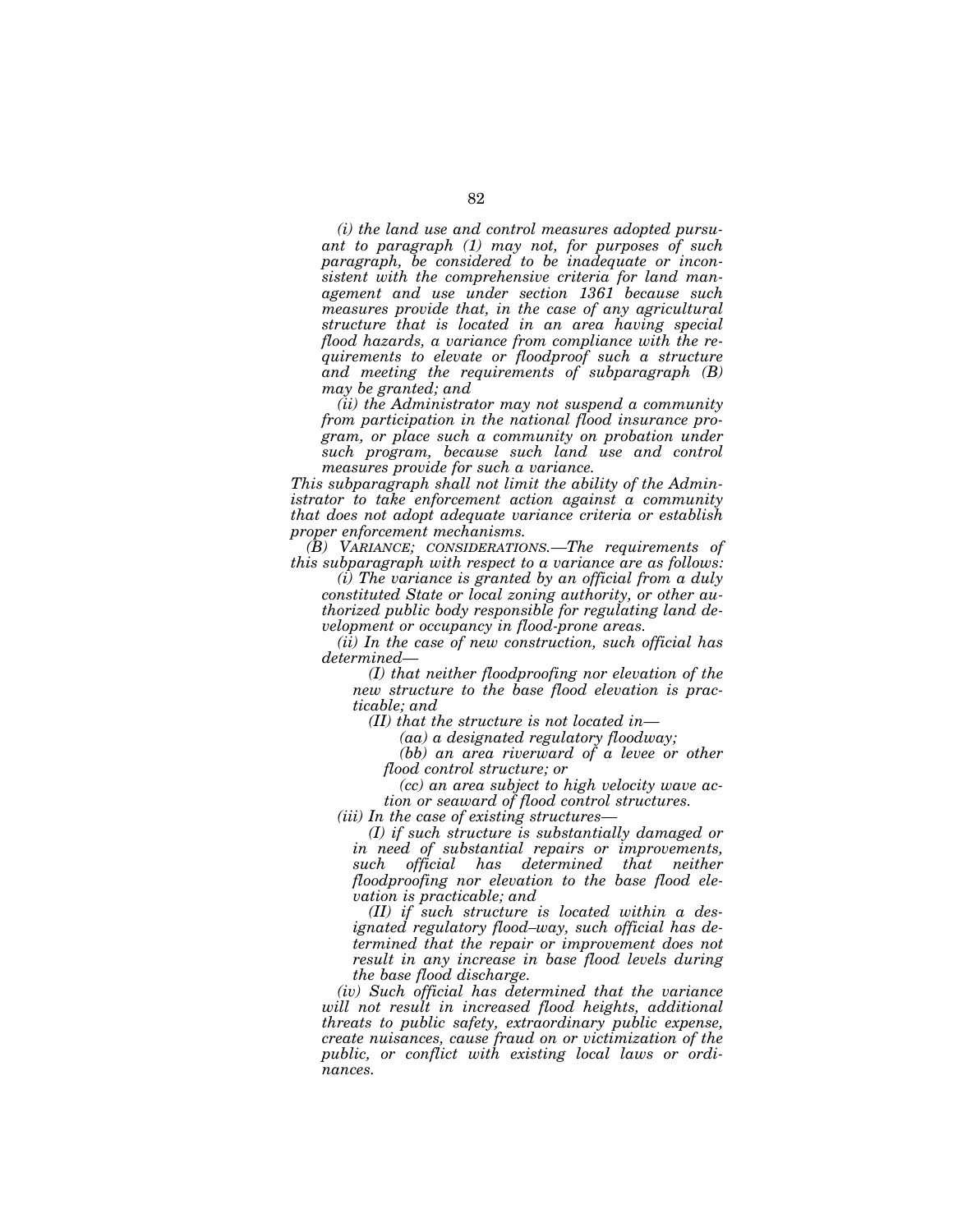*(v) Not more than one claim payment exceeding \$1,000 has been made for the structure under flood insurance coverage under this title within any period of 10 consecutive years at any time prior to the granting of the variance.* 

*(C) DEFINITIONS.—For purposes of this paragraph, the following definitions shall apply:* 

*(i) AGRICULTURAL STRUCTURE.—The term ''agricultural structure'' has the meaning given such term in paragraph (2)(D).* 

*(ii) FLOODPROOFING.—The term ''floodproofing'' means, with respect to a structure, any combination of structural and non-structural additions, changes, or adjustments to the structure, including attendant utilities and equipment, that reduce or eliminate potential flood damage to real estate or improved real property, water and sanitary facilities, structures, or their contents.* 

(b) COMMUNITY RATING SYSTEM AND INCENTIVES FOR COMMUNITY FLOODPLAIN MANAGEMENT.—

(1) AUTHORITY AND GOALS.—The Administrator shall carry out a community rating system program, under which communities participate voluntarily—

 $(A)$  to provide incentives for measures that reduce the risk of flood or erosion damage that exceed the criteria set forth in section 1361 and evaluate such measures;

(B) to encourage adoption of more effective measures that protect natural and beneficial floodplain functions;

(C) to encourage floodplain and erosion management; and

(D) to promote the reduction of Federal flood insurance losses.

(2) INCENTIVES.—The program shall provide incentives in the form of credits on premium rates for flood insurance coverage in communities that the Administrator determines have adopted and enforced measures that reduce the risk of flood and erosion damage that exceed the criteria set forth in section 1361. In providing incentives under this paragraph, the Administrator [may] *shall* provide for credits to flood insurance premium rates in communities that the Administrator determines have implemented measures that protect natural and beneficial floodplain functions.

(3) CREDITS.—The credits on premium rates for flood insurance coverage shall be based on the estimated reduction in flood and erosion damage risks resulting from the measures adopted by the community under this program*, and the Administrator shall provide credits to the maximum number of communities practicable*. If a community has received mitigation assistance under section 1366, the credits shall be phased in a manner, determined by the Administrator, to recover the amount of such assistance provided for the community.

(4) REPORTS.—Not later than 2 years after the date of enactment of the Riegle Community Development and Regulatory Improvement Act of 1994 and not less than every 2 years thereafter, the Administrator shall submit a report to the Con-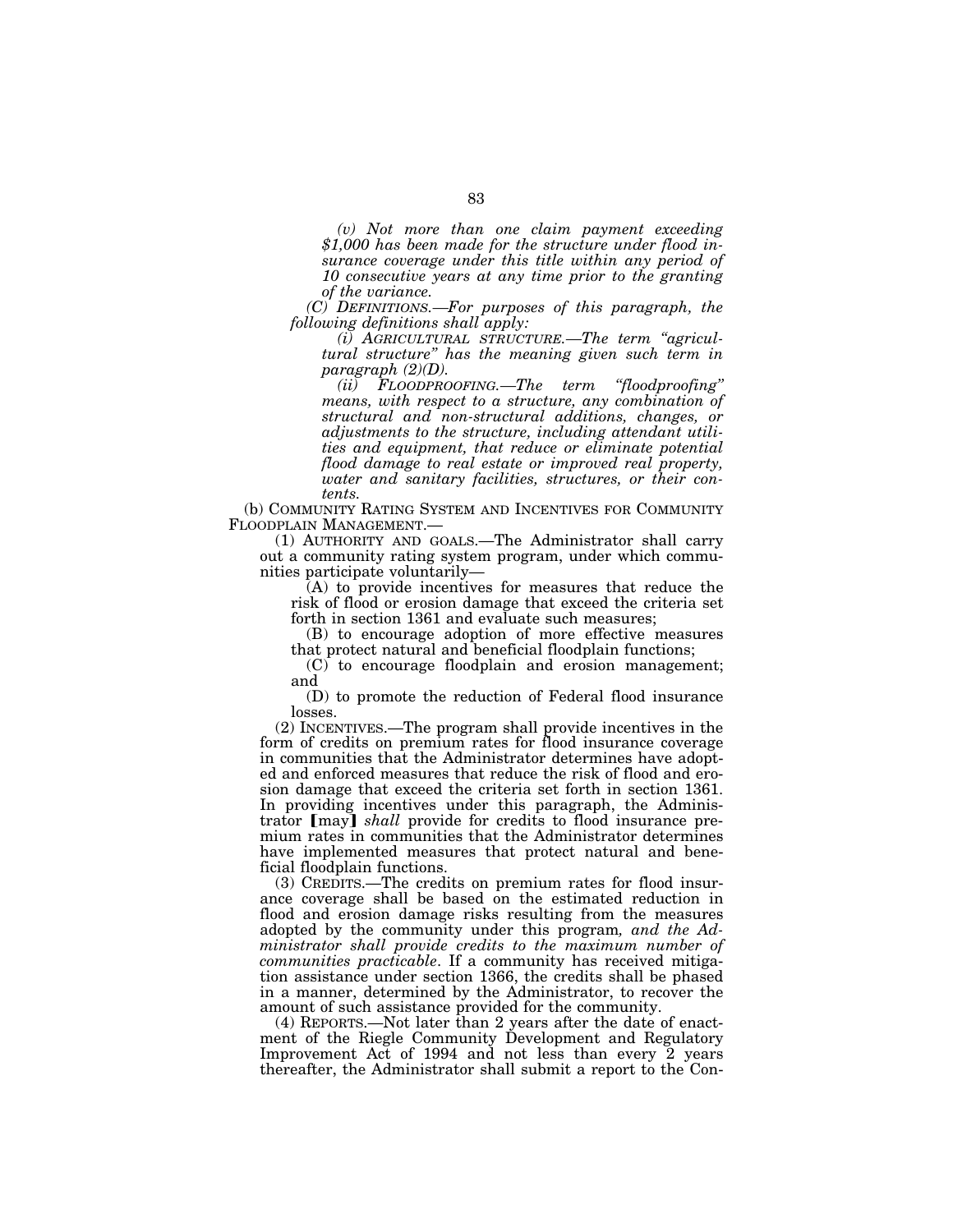gress regarding the program under this subsection. Each report shall include an analysis of the cost-effectiveness of the program, any other accomplishments or shortcomings of the program, and any recommendations of the Administrator for legislation regarding the program.

*(c) GRANTS FOR COMMUNITY RATING SYSTEM PROGRAM COORDI-NATORS.—* 

*(1) AUTHORITY.—The Administrator shall carry out a program to make grants to consortia of States and communities for use only for costs of employing or otherwise retaining an individual or individuals to coordinate and carry out responsibilities relating to participation in the community rating system program under subsection (b) for States and communities that are members of such consortia.* 

*(2) ELIGIBILITY.—The Administrator shall establish such criteria as the Administrator considers appropriate for a consortium of States and communities to be eligible for grants under this subsection, which shall include requiring a consortium to provide evidence to the Administrator that the consortium has sufficient authority and administrative capability to use grant amounts in accordance with this subsection on behalf of its member jurisdictions.* 

*(3) TIMING.—A consortium receiving a grant under this section shall establish the position or positions described in paragraph (1), and employ or otherwise retain an individual or individuals to fill such position or positions, not later than the date that all such grant amounts are expended.* 

*(4) APPLICATIONS.—The Administrator shall provide for consortia of States and communities to submit applications for grants under this subsection, which shall include—* 

*(A) the evidence referred to in paragraph (2);* 

*(B) such assurances as the Administrator shall require to ensure compliance with the requirement under paragraph (3);* 

*(C) such assurances as the Administrator shall require to ensure that the consortia will provide funding sufficient to continue the position or positions funded with the grant amounts, in the same annual amount as under such grant funding, after such grant funds are expended; and* 

*(D) such other information as the Administrator may require.* 

*(5) SELECTION.—From among eligible consortia of States and communities submitting applications pursuant to paragraph (3), the Administrator shall select consortia to receive grants under this subsection in accordance with such competitive criteria for such section as the Administrator shall establish.* 

*(6) DEFINITION OF COMMUNITY.—For purposes of this section, the term ''community'' has the meaning given such term in section 1366(h) (42 U.S.C. 4104c(h)), except that such term includes counties and regional planning authorities that do not have zoning and building code jurisdiction.* 

*(7) AUTHORIZATION OF APPROPRIATIONS.—There is authorized to be appropriated for grants under this subsection—*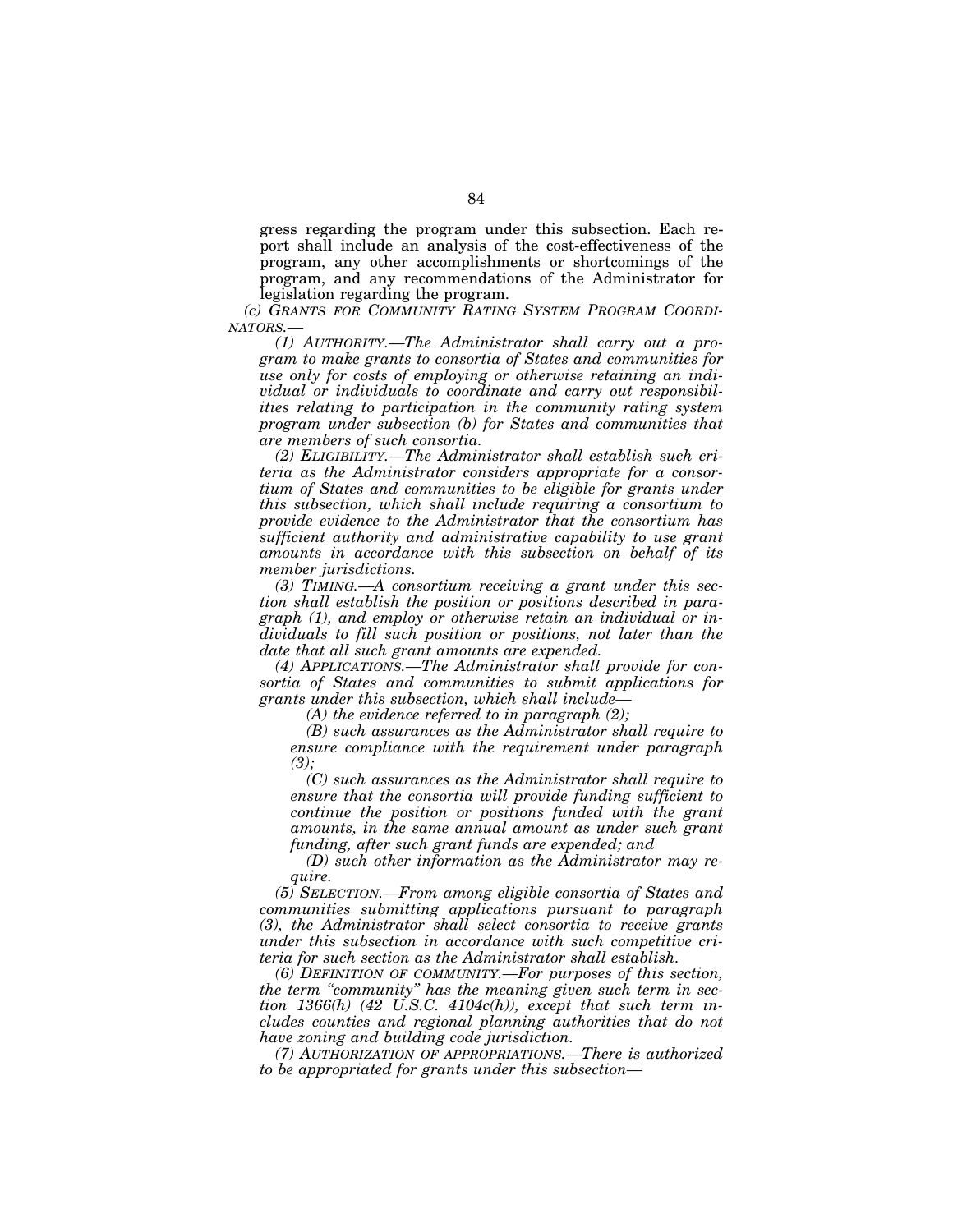*(A) \$7,000,000 for the first fiscal year commencing after the expiration of the 4-month period beginning on the date of the enactment of this Act; and* 

*(B) \$7,000,000 for each of the four consecutive fiscal years thereafter.* 

\* \* \* \* \* \* \*

### PROGRAM EXPIRATION

SEC. 1319. No new contract for flood insurance under this title shall be entered into after [September 30, 2019] *September 30, 2024*.

\* \* \* \* \* \* \*

*SEC. 1326. STATE REVOLVING LOAN FUNDS FOR LOW-INTEREST LOANS.* 

*(a) DEFINITIONS.—In this section—* 

*(1) the term ''Community Rating System'' means the community rating system carried out under section 1315(b);* 

*(2) the term ''eligible State'' means a State, the District of Columbia, and the Commonwealth of Puerto Rico;* 

*(3) the term ''insular area'' means—* 

*(A) Guam;* 

*(B) American Samoa;* 

*(C) the Commonwealth of the Northern Mariana Islands;* 

*(D) the Federated States of Micronesia;* 

*(E) the Republic of the Marshall Islands;* 

*(F) the Republic of Palau; and* 

*(G) the United States Virgin Islands;* 

*(4) the term ''intended use plan'' means a plan prepared under subsection (d)(1);* 

*(5) the term ''low-income geographic area'' means an area described in paragraph (1) or (2) of section 301(a) of the Public Works and Economic Development Act of 1965 (42 U.S.C. 3161(a));* 

*(6) the term ''low-income homeowner'' means the owner of a primary residence, the household income of which in a taxable year is not more than 80 percent of the median income for the area in which the residence is located;* 

*(7) the term ''participating State'' means an eligible State that—* 

*(A) has entered into an agreement under subsection (b)(1); and* 

*(B) agrees to comply with the requirements of this section;* 

*(8) the term ''pre-FIRM building'' means a building for which construction or substantial improvement occurred before the effective date of the initial Flood Insurance Rate Map published by the Administrator under section 1360 for the area in which the building is located;* 

*(9) the term ''repetitive-loss property'' has the meaning given the term in section 1370(a);* 

*(10) the term ''severe repetitive-loss property'' has the meaning given the term in section 1370(a);*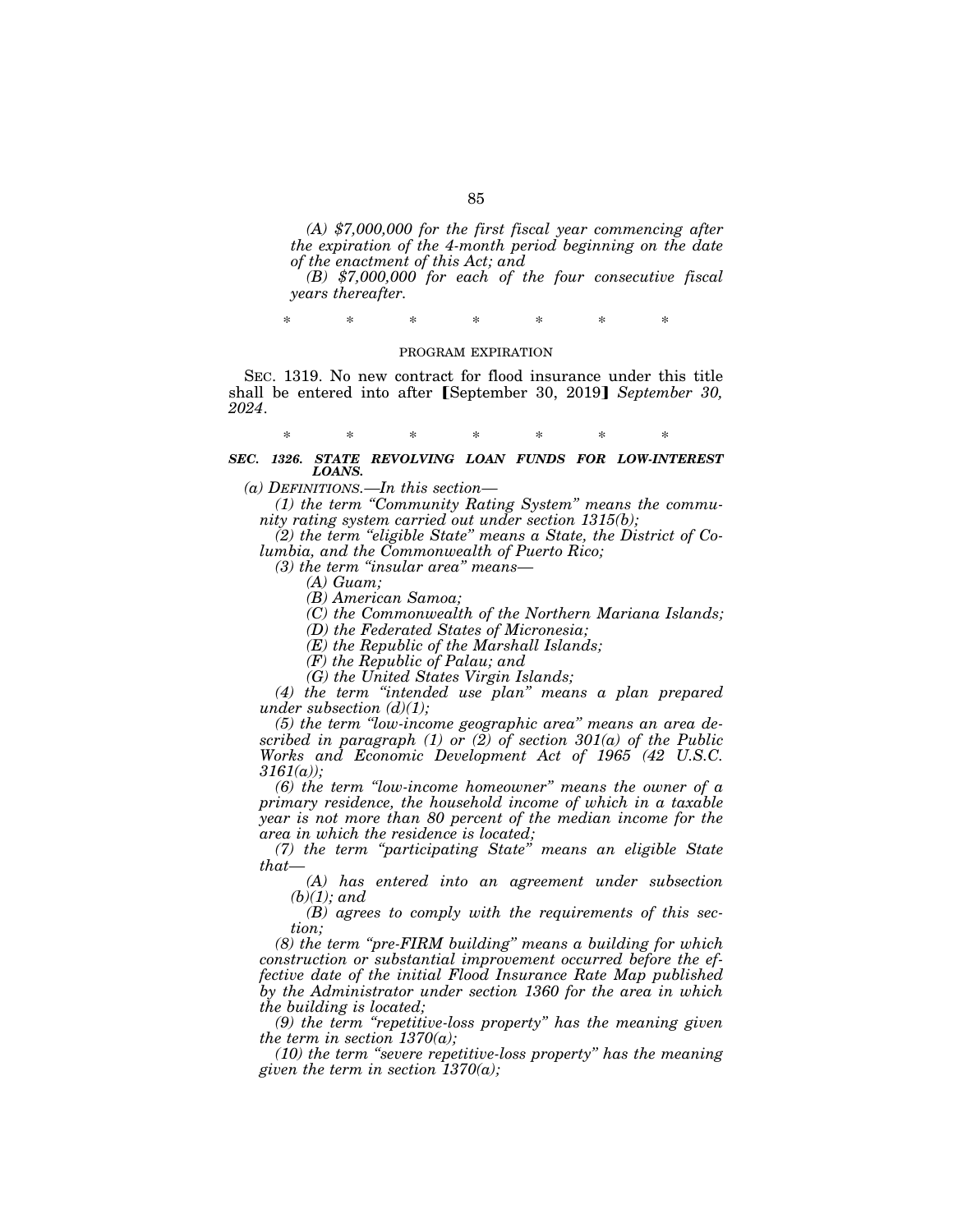*(11) the term ''State loan fund'' means a flood mitigation assistance revolving loan fund established by an eligible State under this section; and* 

*(12) the term ''tribal government'' means the recognized government of an Indian tribe, or the governing body of an Alaska Native regional or village corporation, that has been determined eligible to receive services from the Bureau of Indian Affairs.* 

*(b) GENERAL AUTHORITY.— (1) IN GENERAL.—The Administrator may enter into an agreement with an eligible State to provide a capitalization grant for the eligible State to establish a revolving fund that will provide funding assistance to help homeowners, businesses, nonprofit organizations, and communities reduce flood risk in order to decrease—* 

*(A) the loss of life and property;* 

*(B) the cost of flood insurance; and* 

*(C) Federal disaster payments.* 

*(2) TIMING OF DEPOSIT AND AGREEMENTS FOR DISTRIBUTION OF FUNDS.—* 

*(A) IN GENERAL.—Not later than the last day of the fiscal year following the fiscal year in which a capitalization grant is made to a participating State under paragraph (1), the participating State shall—* 

*(i) deposit the grant in the State loan fund of the State; and* 

*(ii) enter into one or more binding agreements that provide for the State to distribute the grant funds for purposes authorized under subsection (c) such that—* 

*(I) in the case of the initial grant made under this section to a State, not less than 75 percent of the amount of the grant funds shall be distributed before the expiration of the 24-month period beginning upon deposit of such funds in the State loan fund of the State; and* 

*(II) in the case of any subsequent grant made under this section to a State, not less than 90 percent of the amount of the grant funds made under the capitalization grant shall be distributed before the expiration of the 12-month period beginning upon deposit of such funds in the State loan fund of the State.* 

*(B) NONCOMPLIANCE.—Except as provided in subparagraph (C), if a participating State does not comply with subparagraph (A) with respect to a grant, the Administrator shall reallocate the grant in accordance with paragraph (3)(B).* 

*(C) EXCEPTION.—The Administrator may not reallocate any funds under subparagraph (B) to a participating State that violated subparagraph (A) with respect to a grant made during the same fiscal year in which the funds to be reallocated were originally made available.* 

*(3) ALLOCATION.— (A) IN GENERAL.—The Administrator shall allocate amounts made available to carry out this section to participating States—*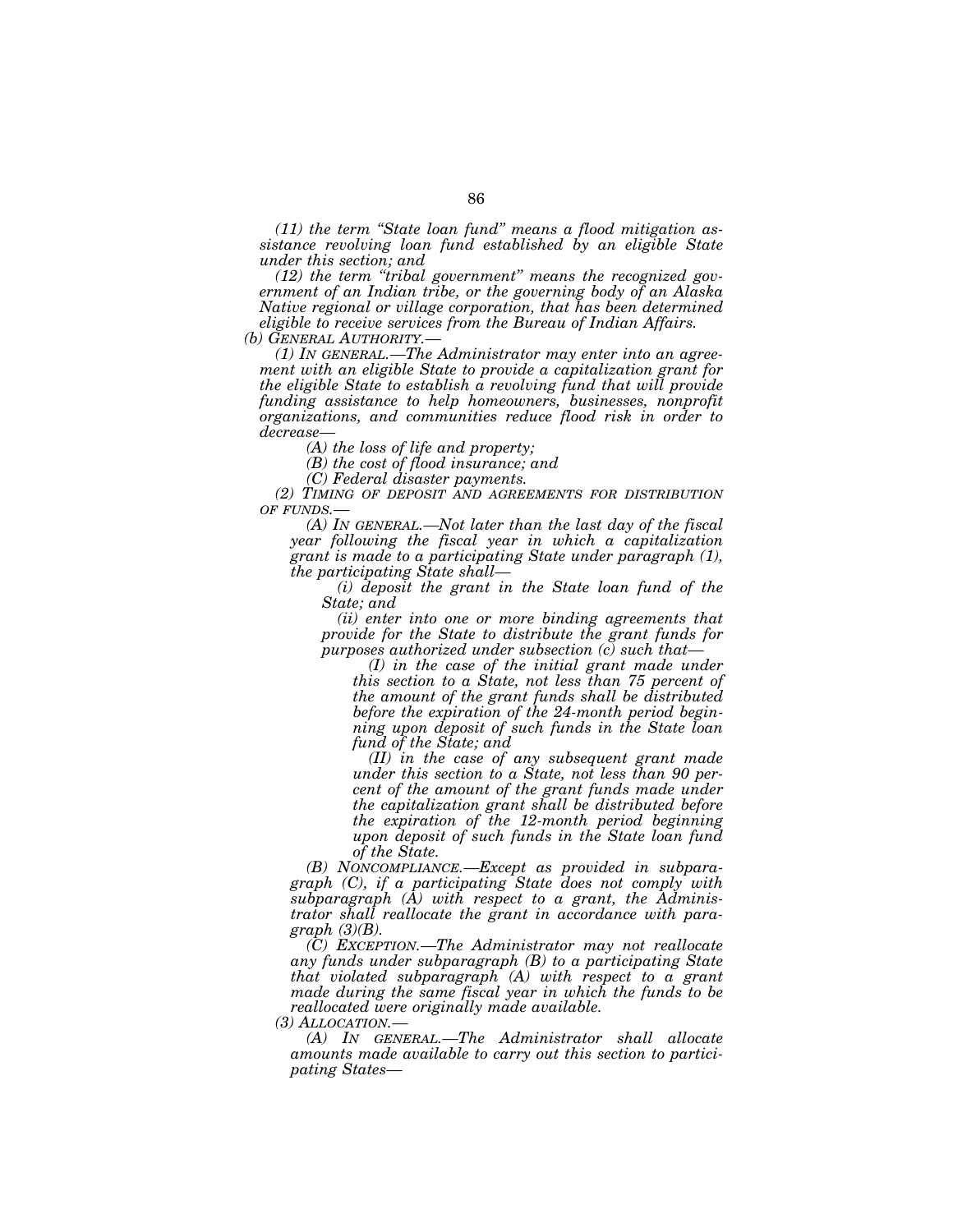*(i) for the participating States to deposit in the State loan funds established by the participating States; and* 

*(ii) except as provided in paragraph (6), in accordance with the requirements described in subparagraph (B).* 

*(B) REQUIREMENTS.—The requirements described in this subparagraph are as follows:* 

*(i) Fifty percent of the total amount made available under subparagraph (A) shall be allocated so that each participating State receives the percentage amount that is obtained by dividing the number of properties that were insured under the national flood insurance program in that State in the fiscal year preceding the fiscal year in which the amount is allocated by the total number of properties that were insured under the national flood insurance program in the fiscal year preceding the fiscal year in which the amount is allocated.* 

*(ii) Fifty percent of the total amount made available under subparagraph (A) shall be allocated so that each participating State receives a percentage of funds that is equal to the product obtained under clause (iii)(IV) with respect to that participating State after following the procedures described in clause (iii).* 

*(iii) The procedures described in this clause are as follows:* 

*(I) Divide the total amount collected in premiums for properties insured under the national flood insurance program in each participating State during the previous fiscal year by the number of properties insured under the national flood insurance program in that State for that fiscal year.* 

*(II) Add together each quotient obtained under subclause (I).* 

*(III) For each participating State, divide the quotient obtained under subclause (I) with respect to that State by the sum obtained under subclause (II).* 

*(IV) For each participating State, multiply the amount that is 50 percent of the total amount made available under subparagraph (A) by the quotient obtained under subclause (III).* 

*(iv) Except as provided in paragraph (5), in a fiscal year—* 

*(I) a participating State may not receive more than 15 percent of the total amount that is made available under subparagraph (A) in that fiscal year; and* 

*(II) if a participating State, based on the requirements under clauses (i) through (iii), would, but for the limit under subclause (I) of this clause, receive an amount that is greater than the amount the State is authorized to receive under that subclause, the difference between the authorized amount and the amount otherwise due to the State*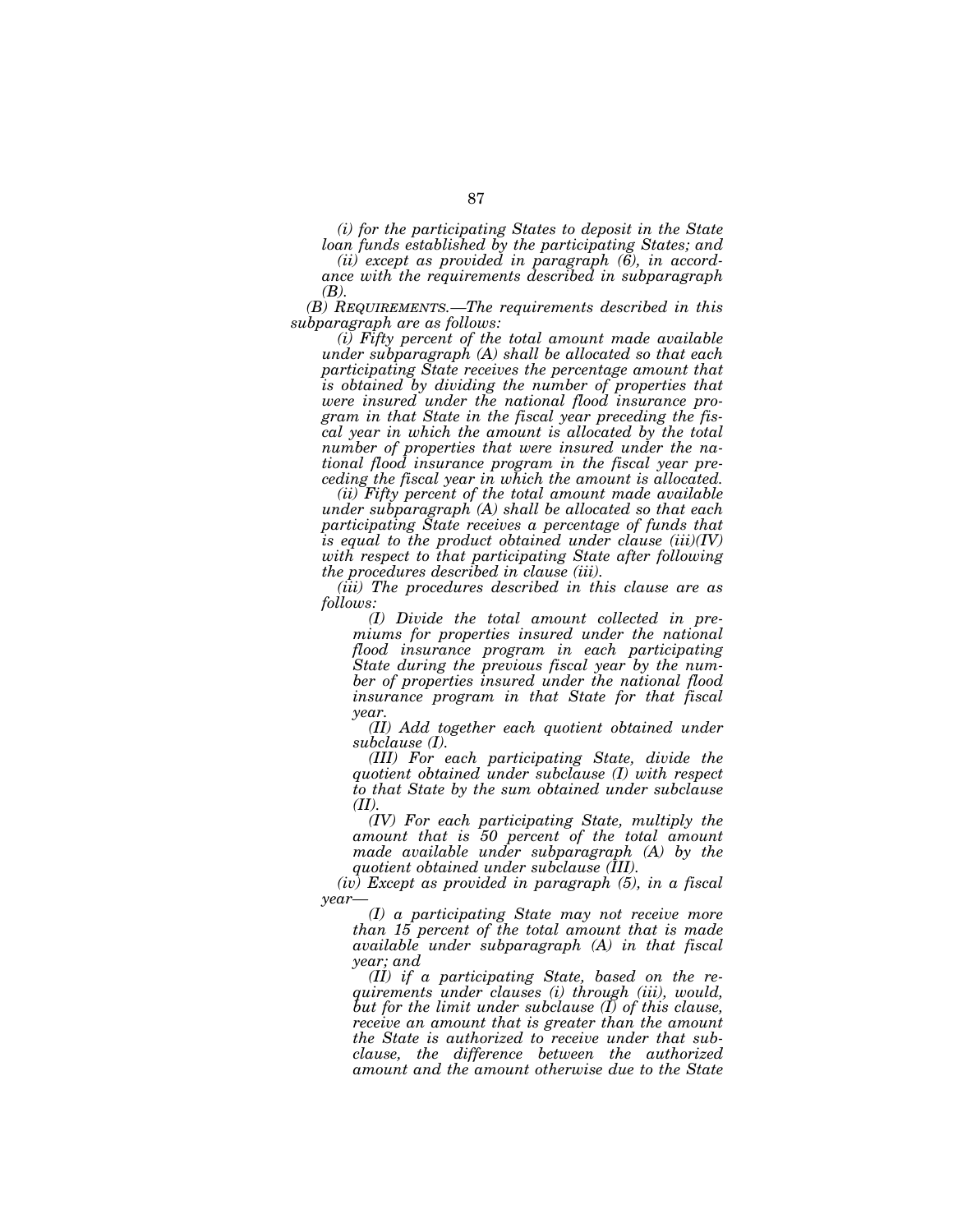*under clauses (i) through (iii) shall be allocated to other participating States—* 

*(aa) that, in that fiscal year, have not received an amount under subparagraph (A) that is more than the authorized amount under subclause (I) of this clause; and* 

*(bb) by using the requirements under clauses (i) through (iii), except that a participating State may receive an allocation under this subclause only if the allocation does not result in the State receiving a total amount for the fiscal year under subparagraph (A) that is greater than the authorized amount under subclause (I).* 

*(4) NO REVOLVING FUND REQUIRED.—* 

*(A) IN GENERAL.—Notwithstanding any other provision of this section, and subject to subparagraph (B), a participating State that receives less than \$4,000,000 under paragraph (3)(B) in a fiscal year may distribute the funds directly in the form of grants or technical assistance for a purpose described in subsection (c)(2), without regard to whether the State has established a State loan fund.* 

*(B) STATE MATCHING.—A participating State that exercises the authority under subparagraph (A) in a fiscal year shall provide matching funds from non-Federal sources in an amount that is equal to 15 percent of the amount that the State receives under paragraph (3)(B) in that fiscal year for purposes described in subparagraph (A).* 

*(5) ALLOCATION OF REMAINING FUNDS.—After allocating amounts made available to carry out this section for a fiscal year in accordance with paragraph (3), the Administrator shall allocate any remaining amounts made available for that fiscal year to participating States, using the procedures described in clauses (i) through (iii) of paragraph (3)(B).* 

*(6) ALLOCATION FOR TRIBAL GOVERNMENTS AND INSULAR AREAS.—The Administrator shall reserve not less than 5.0 percent of the amount made available to carry out this section in a fiscal year to enter into grant agreements with tribal governments and insular areas, with the grant funds to be distributed—* 

*(A) according to criteria established by the Administrator; and* 

*(B) for a purpose described in subsection (c)(2).* 

*(7) ADMINISTRATIVE COSTS; TECHNICAL ASSISTANCE.—The Administrator shall reserve not more than 2.5 percent of the amount made available to carry out this section in a fiscal year—* 

*(A) for administrative costs incurred in carrying out this section; and* 

*(B) to provide technical assistance to recipients of grants under this section.*<br> *(c)* USE OF FUNDS.—

(1) IN GENERAL.—Amounts deposited in a State loan fund, in*cluding repayments of loans made from the fund and interest earned on the amounts in the fund, shall be used—*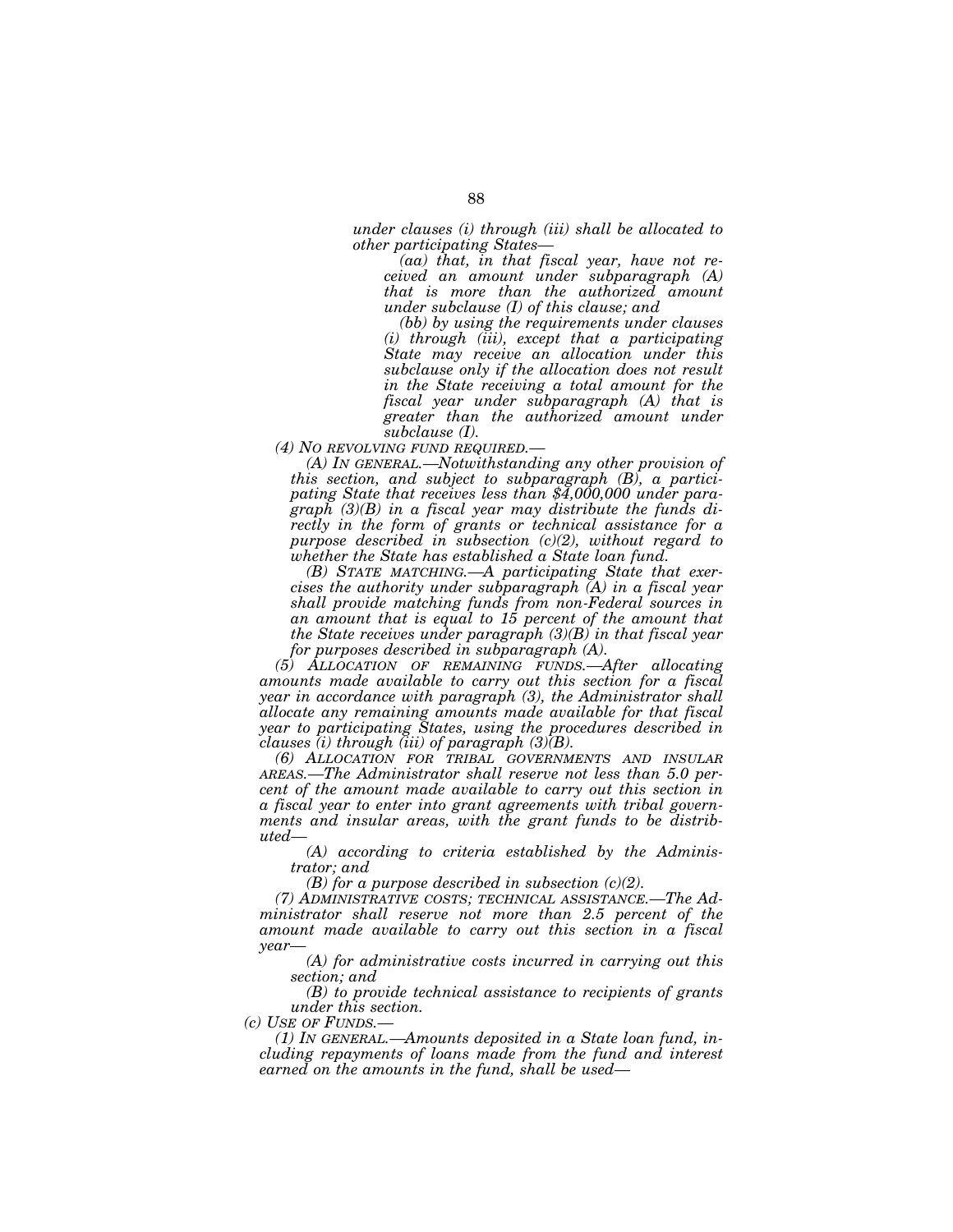*(A) consistent with paragraphs (2) and (3) and subsection (g), to provide financial assistance for—* 

*(i) homeowners, businesses, and nonprofit organizations that are eligible to participate in the national flood insurance program;* 

*(ii) any local government that participates in the national flood insurance program; and* 

*(iii) any State government agencies or subdivisions of any State government that engage in floodplain management activities;* 

*(B) as a source of revenue and security for leveraged loans, the proceeds of which shall be deposited in the State loan fund; or* 

*(C) for the sale of bonds as security for payment of the principal and interest on revenue or general obligation bonds issued by the participating State to provide matching funds under subsection (g), if the proceeds from the sale of the bonds are deposited in the State loan fund.* 

*(2) PURPOSES.—A recipient of financial assistance provided through amounts from a State loan fund—* 

*(A) shall use the amounts to reduce—* 

*(i) flood risk; or* 

*(ii) potential flood claims submitted under the national flood insurance program;* 

*(B) shall use the amounts in a cost-effective manner under requirements established by the State, which may require an applicant for financial assistance to submit any information that the State considers relevant or necessary before the date on which the applicant receives the assistance;* 

*(C) shall use the amounts for projects that—* 

*(i) meet design and construction standards established by the Administrator;* 

*(ii) are located in communities that—* 

*(I) participate in the national flood insurance program; and* 

*(II) have developed a State, local, or tribal government hazard mitigation plan that has been approved by the Administrator under section 1366;* 

*(iii)(I) address a repetitive-loss property or a severe repetitive-loss property; or* 

*(II) address flood risk in the 500-year floodplain, areas of residual flood risk, or other areas of potential flood risk, as identified by the Administrator; and* 

*(iv) address current risk and anticipate future risk, such as sea-level rise;* 

*(D) may use the amounts—* 

*(i) for projects relating to—* 

*(I) structural elevation;* 

*(II) floodproofing;* 

*(III) the relocation or removal of buildings from the 100-year floodplain or other areas of flood risk, including the acquisition of properties for such a purpose;*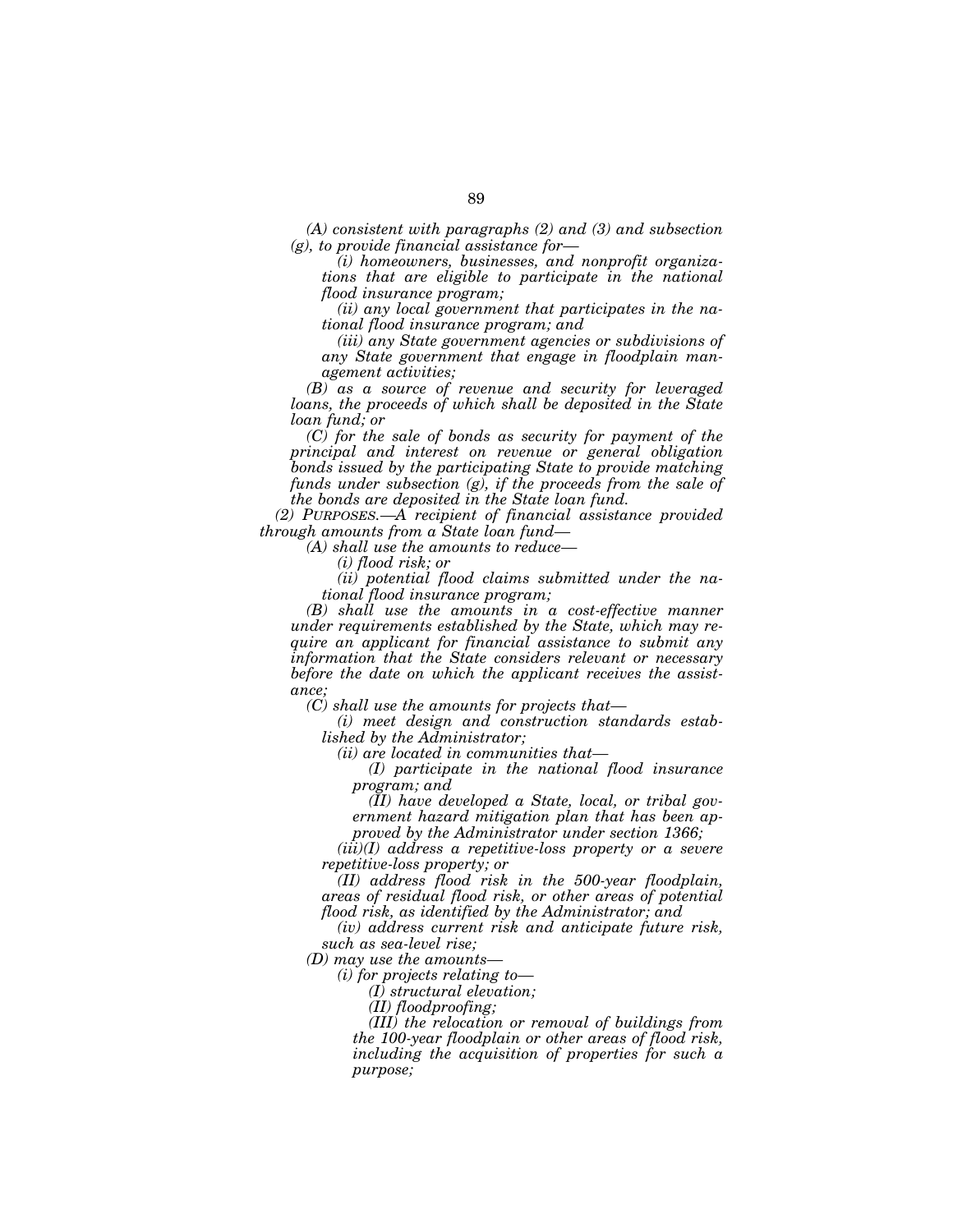*(IV) environmental restoration activities that directly reduce flood risk;* 

*(V) any eligible activity described in subparagraphs (A) through (G) of section 1366(c)(3); or* 

*(VI) other activities determined appropriate by the Administrator;* 

*(ii) with respect to a project described in clause (i), only for expenditures directly related to a project described in that clause, including expenditures for planning, design, and associated pre-construction activities; and* 

*(iii) to acquire, for the purposes of permanent protection, land, buildings, or a conservation easement from a willing seller or grantor;* 

*(E) may not use the amounts—* 

*(i) to construct buildings or expand existing buildings unless the activity is for the purpose of flood mitigation;* 

*(ii) to improve any structure, unless the recipient has obtained flood insurance coverage in an amount at least equal to the lesser of the eligible project costs or the maximum insurable limit for the structure under the national flood insurance program coverage for the structure, which coverage shall be maintained for the useful life of the structure;* 

*(iii) to improve a residential property with an appraised value that is not less than 125 percent of the limitation on the maximum original principal obligation of a conventional mortgage that may be purchased by the Federal National Mortgage Association or the Federal Home Loan Mortgage Corporation in the area in which the property is located, as established under section 302(b)(2) of the Federal National Mortgage Association Charter Act (12 U.S.C. 1717(b)(2)) and section 305(a)(2) of the Federal Home Loan Mortgage Corporation Act (12 U.S.C. 1454(a)(2));* 

*(iv) for the direct benefit of a homeowner if the annual household adjusted gross income of the homeowner during the previous fiscal year was not less than \$200,000, as annually adjusted by the Administrator to reflect changes in the Consumer Price Index for All Urban Consumers, as published by the Bureau of Labor Statistics of the Department of Labor and rounded to the nearest \$25; or* 

*(v) to acquire real property or an interest in real property unless the property is purchased from a willing seller; and* 

*(F) shall, in the use of such amounts, give priority to the maximum extent practicable to projects that assist low-income homeowners and low-income geographical areas.* 

*(1) IN GENERAL.—After providing the opportunity for public review and comment, each participating State shall annually prepare a plan that identifies, for the year following the date of issuance of the intended use plan, the intended uses of the*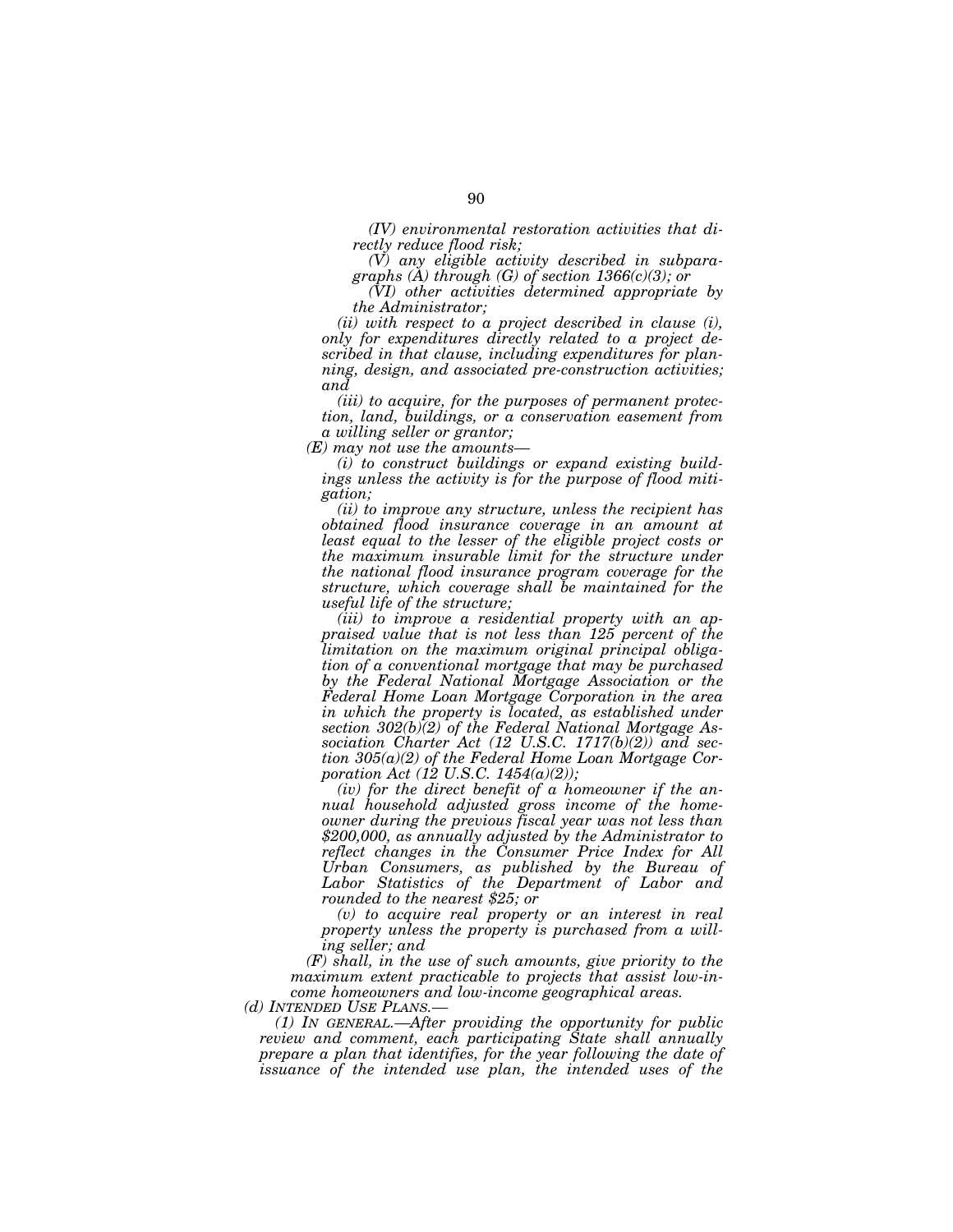*amounts available in the State loan fund of the participating State.* 

*(2) CONSULTATION DURING PREPARATION.—Each participating State, in preparing an intended use plan, shall ensure that the State agency with primary responsibility for floodplain management—* 

*(A) provides oversight with respect to the preparation of the intended use plan; and* 

*(B) consults with any other appropriate State agency, including agencies responsible for coastal and environmental management.* 

*(3) CONTENTS.—A participating State shall, in each intended use plan—* 

*(A) include—* 

*(i) an explanation of the mitigation and resiliency benefits the State intends to achieve, including by—* 

*(I) reducing future damage and loss associated with flooding;* 

*(II) reducing the number of severe repetitive-loss properties and repetitive-loss properties in the State;* 

*(III) decreasing the number of flood insurance claims in the State; and* 

*(IV) increasing the rating under the Community Rating System for communities in the State;* 

*(ii) information with respect to the availability of, and the application process for receiving, financial assistance from the State loan fund of the State;* 

*(iii) the criteria and methods established for the distribution of amounts from the State loan fund of the State;* 

*(iv) the amount of financial assistance that the State anticipates allocating to—* 

*(I) local government projects; and* 

*(II) projects for homeowners, business, or nonprofit organizations;* 

*(v) the expected terms of the assistance provided under clause (iv); and* 

*(vi) a description of the financial status of the State loan fund and the short-term and long-term goals of the State loan fund; and* 

*(B) provide, to the maximum extent practicable, that priority for the use of amounts from the State loan fund shall be given to projects that—* 

*(i) address severe repetitive-loss properties and repetitive-loss properties;* 

*(ii) assist low-income homeowners and low-income geographic areas; and* 

*(iii) address flood risk for pre-FIRM buildings.* 

*(4) PUBLICATION.—Each participating State shall publish*  and periodically update a list of all projects receiving funding *from the State loan fund of the State, which shall include identification of—* 

*(A) the community in which the project is located;*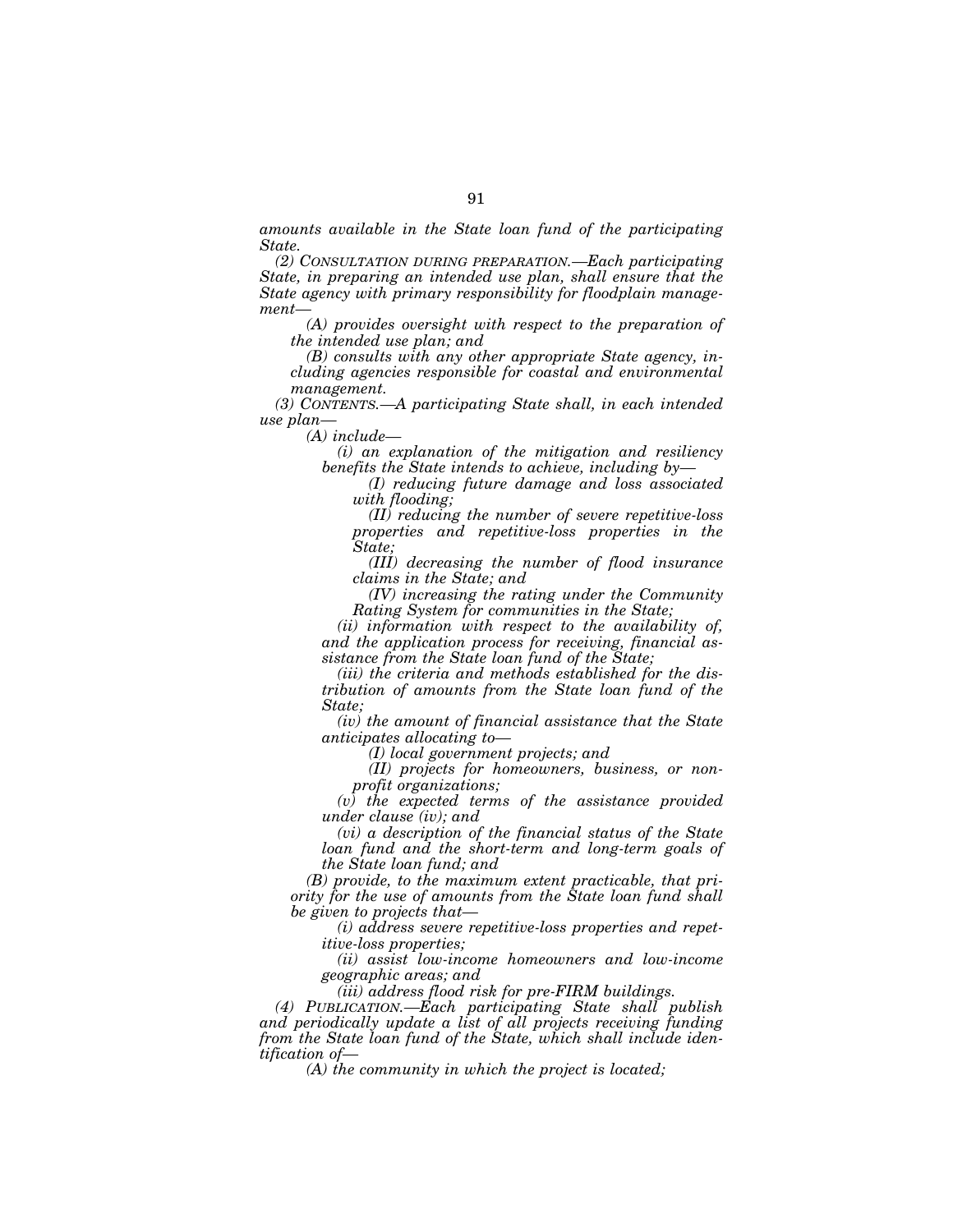*(B) the type and amount of assistance provided for each project; and* 

*(C) the expected funding schedule and date of completion of each project.* 

*(e) FUND MANAGEMENT.—Amounts in a State loan fund shall— (1) remain available for providing financial assistance under this section until distributed;* 

*(2) if the amounts are not required for immediate distribution or expenditure, be invested in interest-bearing obligations; and (3) except as provided in subsection (i), include only—* 

*(A) amounts received from capitalization grants made under this section;* 

*(B) repayments of loans made from the fund; and* 

*(C) interest earned on amounts in the fund.* 

*(f) MATCHING FUNDS.—* 

*(1) FULL GRANT.—On or before the date on which a participating State receives a capitalization grant, the State shall de*posit into the State loan fund of the State, in addition to the *amount of the capitalization grant, an amount from non-Federal sources that is not less than 10 percent of the total amount of the capitalization grant.* 

*(2) REDUCED GRANT.—Notwithstanding paragraph (1), if a State deposits in the State loan fund of the State in connection a capitalization grant an amount from non-Federal sources that is less than 10 percent of the total amount of the capitalization grant that would otherwise be received by the State, the Administrator shall reduce the amount of the capitalization grant received by the State to the amount that is 10 times the amount so deposited and shall allocate such remaining grant amounts under subsection (b)(5) together with the amounts allocated under such subsection.* 

*(g) TYPES OF ASSISTANCE.—Unless otherwise prohibited by State law, a participating State may use the amounts deposited into a State loan fund under this section only—* 

*(1) to make a loan, on the condition that—* 

*(A) the interest rate for the loan is not more than the market interest rate;* 

*(B) the recipient of the loan will begin making principal and interest payments on the loan not later than 1 year after the date on which the project for which the loan was made is completed;* 

*(C) the loan will be fully amortized not later than 20 years after the date on which the project for which the loan was made is completed, except that, in the case of a loan made for a project in a low-income geographic area or to a low-income homeowner, the State may provide a longer amortization period for the loan if that longer period—* 

*(i) ends on a date that is not later than 30 years after the date on which the project is completed; and* 

*(ii) is not longer than the expected design life of the project;* 

*(D) the recipient of the loan demonstrates, based on verified and documented information that, at the time the loan is consummated, that the recipient has a reasonable ability to repay the loan, according to its terms, except that*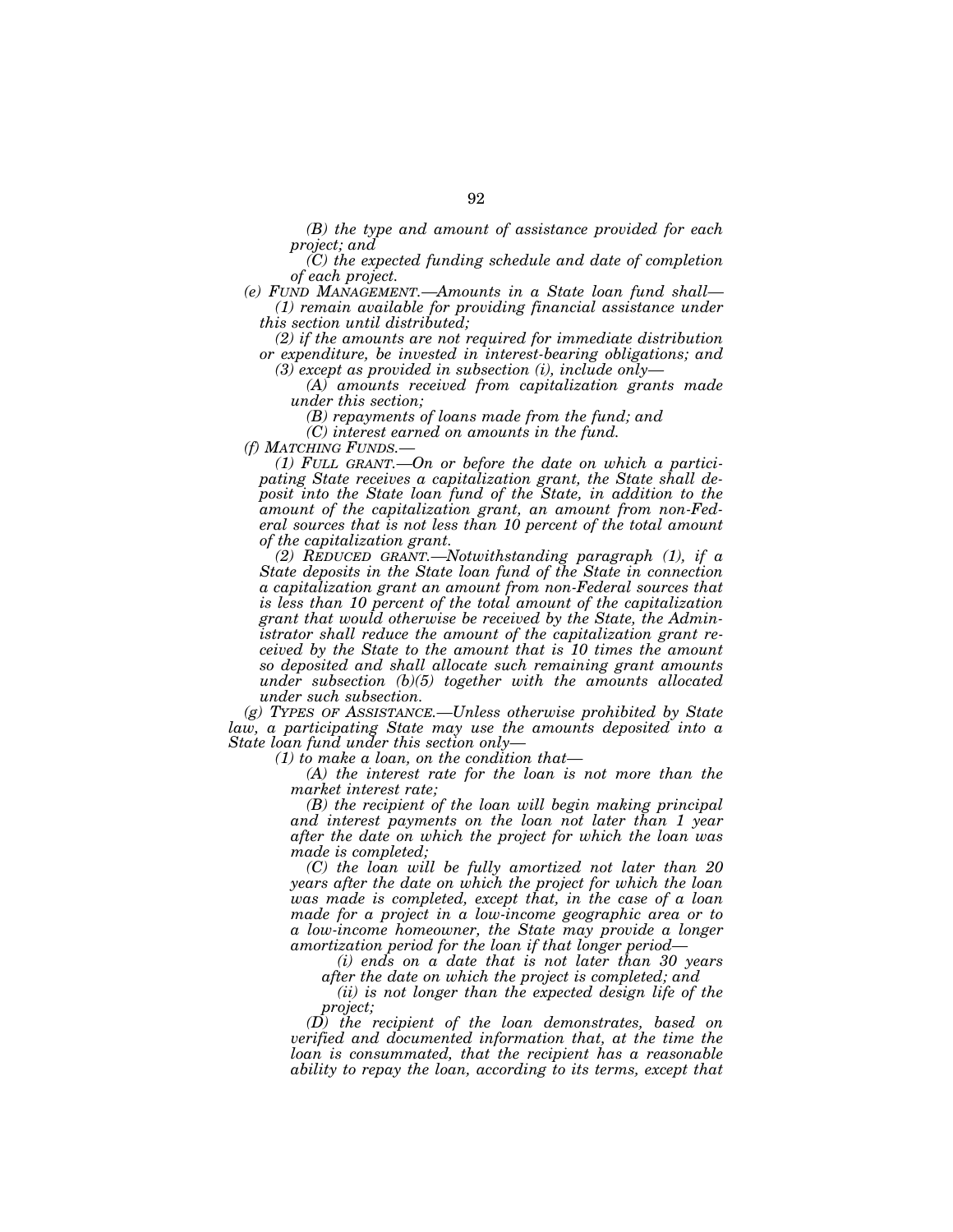*this subparagraph may not be construed to authorize any reduction or limitation in efforts to comply with the requirements of subsection (c)(2)(E) (relating to priority for assistance for low-income homeowners and low-income geographical areas); and* 

*(E) payments of principal and interest with respect to the loan will be deposited into the State loan fund;* 

*(2) to buy or refinance the debt obligation of a local government related to flood mitigation or resiliency activities, at an interest rate that is not more than the market interest rate;* 

*(3) to guarantee, or purchase insurance for, a local obligation, the proceeds of which finance a project eligible for assistance under this section, if the guarantee or purchase, as applicable, would—* 

*(A) improve credit market access; or* 

*(B) reduce the interest rate with respect to the obligation; (4) as a source of revenue or as security for the payment of principal and interest on revenue or general obligation bonds issued by the State if the proceeds of the sale of the bonds will be deposited into the State loan fund; or* 

*(5) to earn interest on those amounts.* 

*(h) ASSISTANCE FOR LOW-INCOME HOMEOWNERS AND LOW-IN-COME GEOGRAPHIC AREAS.—* 

*(1) IN GENERAL.—Notwithstanding any other provision of this section, if a participating State uses amounts from a State loan fund to provide financial assistance under subsection (c) in a low-income geographic area or to a low-income homeowner, the State may provide additional subsidization to the recipient of the assistance, including forgiveness of the principal of a loan.* 

*(2) LIMITATION.—For each fiscal year, the total amount of additional subsidization provided by a participating State under paragraph (1) may not exceed 30 percent of the amount of the capitalization grant allocated to the State for that fiscal year. (i) ADMINISTRATION OF FUND.—* 

*(1) IN GENERAL.—A participating State may combine the financial administration of a State loan fund with the financial administration of any other revolving fund established by the State if—* 

*(A) combining the administration of the funds would—* 

*(i) be convenient and avoid administrative costs; and (ii) not violate the law of the State; and* 

*(B) the Administrator determines that—* 

*(i) amounts obtained from a grant made under this section, amounts obtained from the repayment of a loan made from a State loan fund, and interest earned on amounts in a State loan fund will be—* 

*(I) accounted for separately from amounts from other revolving funds; and* 

*(II) used only for purposes authorized under this section; and* 

*(ii) after consulting with the appropriate State agencies, the authority to establish assistance priorities and carry out oversight and related activities, other than financial administration, with respect to flood assistance*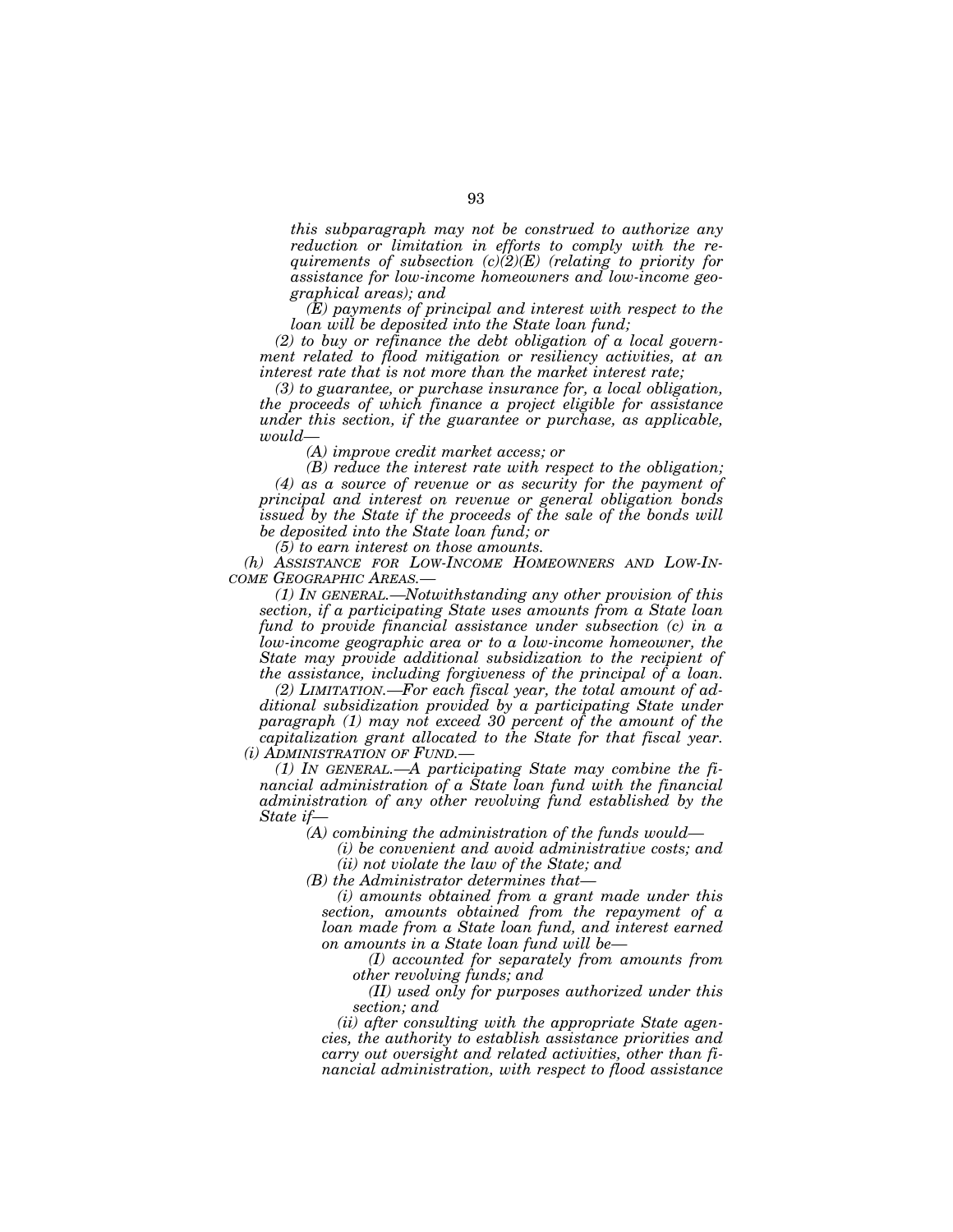*remains with the State agency with primary responsibility for floodplain management.* 

*(2) ADMINISTRATIVE AND TECHNICAL COSTS.—* 

*(A) IN GENERAL.—For each fiscal year, a participating State may use the amount described in subparagraph (B)*   $t_0$ 

*(i) pay the reasonable costs of administration of the programs under this section, including the recovery of reasonable costs incurred in establishing a State loan fund;* 

*(ii) provide appropriate oversight of projects authorized under this section; and* 

*(iii) provide technical assistance and outreach to recipients in the State of amounts under this section, including with respect to updating hazard mitigation plans and participating in the Community Rating System, in an amount that is not more than 4 percent of the funds made available to the State under this section.* 

*(B) DESCRIPTION.—The amount described in this subparagraph is an amount equal to the sum of—* 

*(i) any fees collected by a participating State to recover the costs described in subparagraph (A)(i), regardless of the source; and* 

*(ii) the greatest of—* 

*(I) \$400,000;* 

*(II) 0.2 percent of the value of the State loan fund of a State, as of the date on which the valuation is made; and* 

*(III) an amount equal to 7 percent of all grant awards made to a participating State for the State loan fund of the State under this section for the fiscal year.* 

*(3) AUDIT AND REPORT.—* 

*(A) AUDIT REQUIREMENT.—Not less frequently than biennially, each participating State shall conduct an audit of the State loan fund of the State.* 

*(B) REPORT.—Each participating State shall submit to the Administrator a biennial report regarding the activities of the State under this section during the period covered by the report, including—* 

*(i) the result of any audit conducted by the State under subparagraph (A); and* 

*(ii) a review of the effectiveness of the State loan fund of the State with respect to—* 

*(I) the intended use plans of the State; and* 

*(II) meeting the objectives described in subsection (b)(1).* 

*(4) OVERSIGHT.—In conducting oversight with respect to State loan funds established under this section, the Administrator— (A) shall—* 

> *(i) periodically audit the funds in accordance with procedures established by the Comptroller General of the United States; and*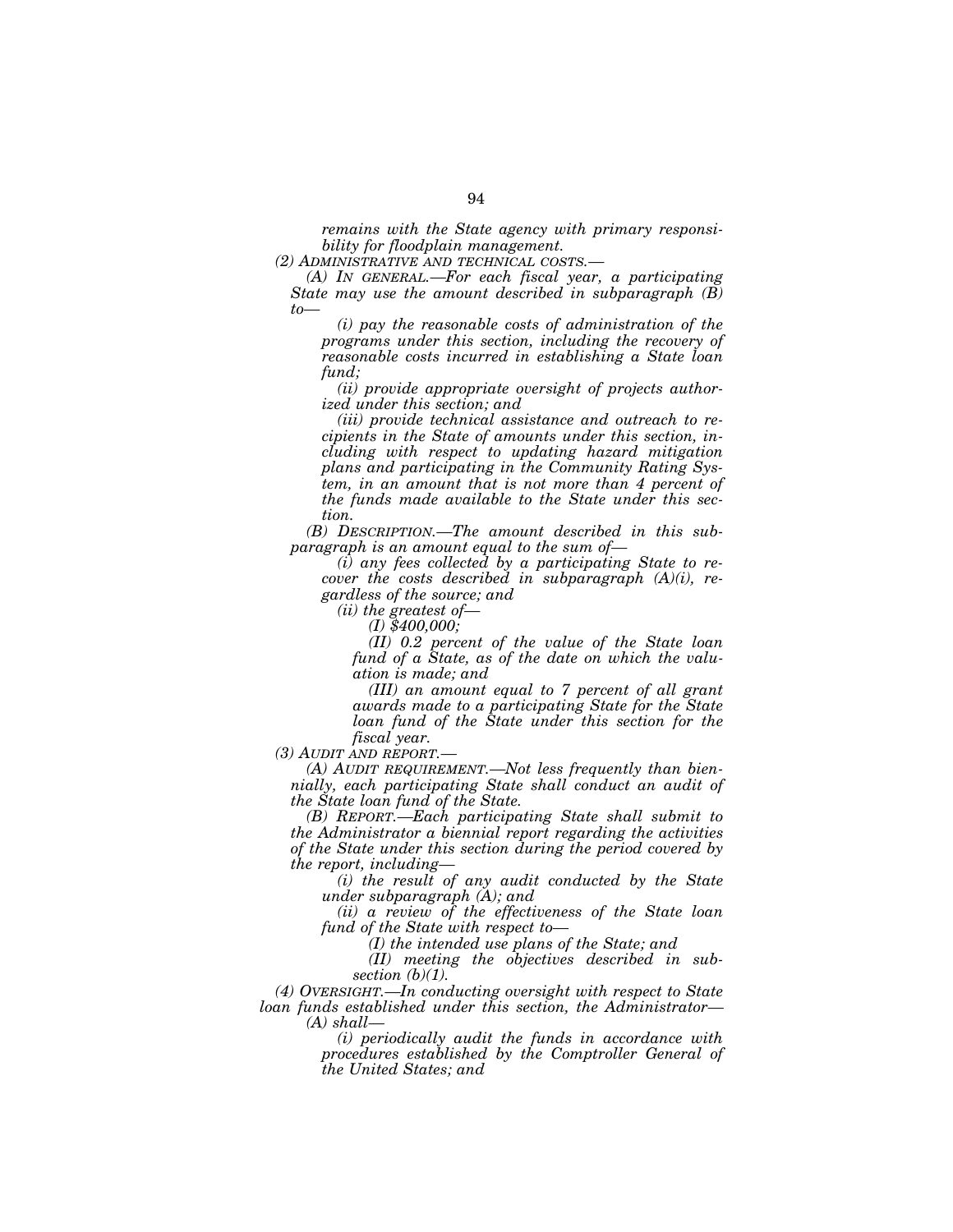*(ii) not less frequently than once every 4 years, review each State loan fund to determine the effectiveness of the fund in reducing flood risk; and* 

*(B) may, at any time—* 

*(i) make recommendations to a participating State with respect to the administration of the State loan fund of the State; or* 

*(ii) require specific changes with respect to a State loan fund in order to improve the effectiveness of the fund.* 

*(j) LIABILITY PROTECTIONS.—The Federal Government shall not be liable for any claim based upon the exercise or performance of, or the failure to exercise or perform, a discretionary function or duty on the part of the Federal agency, or an employee of the Federal Government, in carrying out the provision of this section.* 

*(k) REGULATIONS.—The Administrator shall promulgate such guidance or regulations as may be necessary to carry out this section, including guidance or regulations that—* 

*(1) ensure that each participating State to which funds are allocated under this section uses the funds as efficiently as possible;* 

*(2) reduce, to the maximum extent practicable, waste, fraud, and abuse with respect to the implementation of this section; and* 

*(3) require any party that receives funds directly or indirectly under this section, including a participating State and a recipient of amounts from a State loan fund, to use procedures with respect to the management of the funds that conform to generally accepted accounting standards.* 

*(l) AUTHORIZATION OF APPROPRIATIONS.—There ia authorized to be appropriated to carry out this section \$50,000,000 for each of fiscal years 2020 through 2024.* 

## **SEC. 1327. COMMUNITY ASSISTANCE PROGRAM FOR EFFECTIVE FLOODPLAIN MANAGEMENT.**

(a) IN GENERAL.—The Administrator shall establish a community assistance program under this section to increase the capacity and capability of States, Indian tribes, and communities to effectively manage flood risk and participate in the national flood insurance program, including the community rating system program under section 1315(b), by providing financial and technical assistance to States, tribes and communities.

(b) COMPONENTS.—The community assistance program under this program shall include—

(1) making community assistance grants under subsection (c) to States;

(2) conducting periodic assessments, not less often than once every 5 years, of the technical assistance and training needs of States, Indian tribes, and communities;

(3) providing technical assistance and training to States, Indian tribes, and communities in accordance with the needs identified by such assessments;

(4) conducting periodic reviews of State, Indian tribe, and community floodplain management standards by the Administrator to promote continuous improvement in building and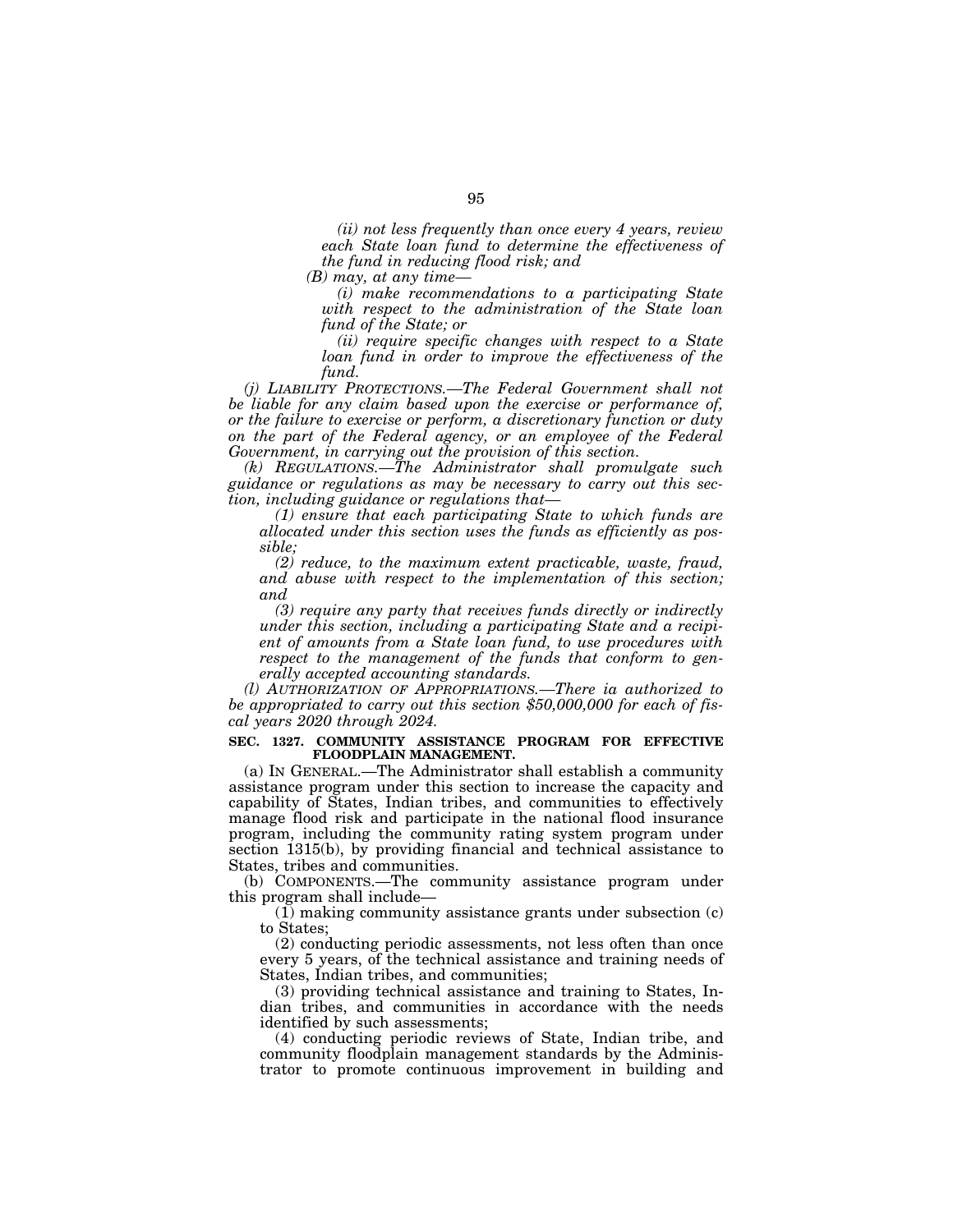maintaining effective State floodplain management programs (as such term is defined in subsection (d));

(5) conducting periodic estimates of the losses avoided nationally due to the adoption of qualifying floodplain management standards by States, Indian tribes and communities;

(6) in coordination with each State receiving a grant under subsection (c), developing and executing a strategy to—

(A) provide technical and financial assistance to communities, including small and rural communities, and Indian tribes within the State; and

(B) encourage greater participation in the community rating system program; and

(7) establishing goals for States participating in the program and incentives for exceeding such goals.

(c) COMMUNITY ASSISTANCE GRANTS TO STATES.—

(1) IN GENERAL.—Under the program under this section the Administrator may award grants to States, which shall be used only—

(A) to increase the capacity and capability of the State and communities and Indian tribes in the State to effectively manage flood risk and to fully participate in the national flood insurance program, including the community rating system program; and

(B) for activities related to implementation, administration, oversight, and enforcement of the national flood in-

surance program at the State and local and tribal levels. (2) GUIDELINES.—The Administrator shall establish guidelines governing the use of grant funds under this subsection, including setting forth activities eligible to be funded with such amounts.

(3) ELIGIBILITY.—To be eligible to receive a grant under this subsection, a State shall—

(A) demonstrate, to the satisfaction of the Administrator, that the State has in effect qualifying State floodplain management standards for the State;

(B) agree to submit such reports, certifications, and information to the Administrator as the Administrator shall require, including those required under paragraph (5); and

(C) meet any additional eligibility requirements as the Administrator may require.

(4) APPLICATION; SELECTION CRITERIA.—The Administrator shall provide for States to submit applications for grants under this subsection, which shall include such information, assurances, and certifications as the Administrator may require, and may establish criteria for selection of qualifying applications to be selected for grants under this subsection.

(5) ONGOING REVIEW OF FLOODPLAIN MANAGEMENT STAND- ARDS.—Each State that is awarded funds under this section shall provide periodic reports, certifications, and information regarding the floodplain management standards of such State as the Administrator may require for the duration of the use of grant amounts.

(d) DEFINITIONS.—For purposes of this section:

(1) INDIAN TRIBE.—The term ''Indian tribe'' has the meaning given such term in section 4 of the Native American Housing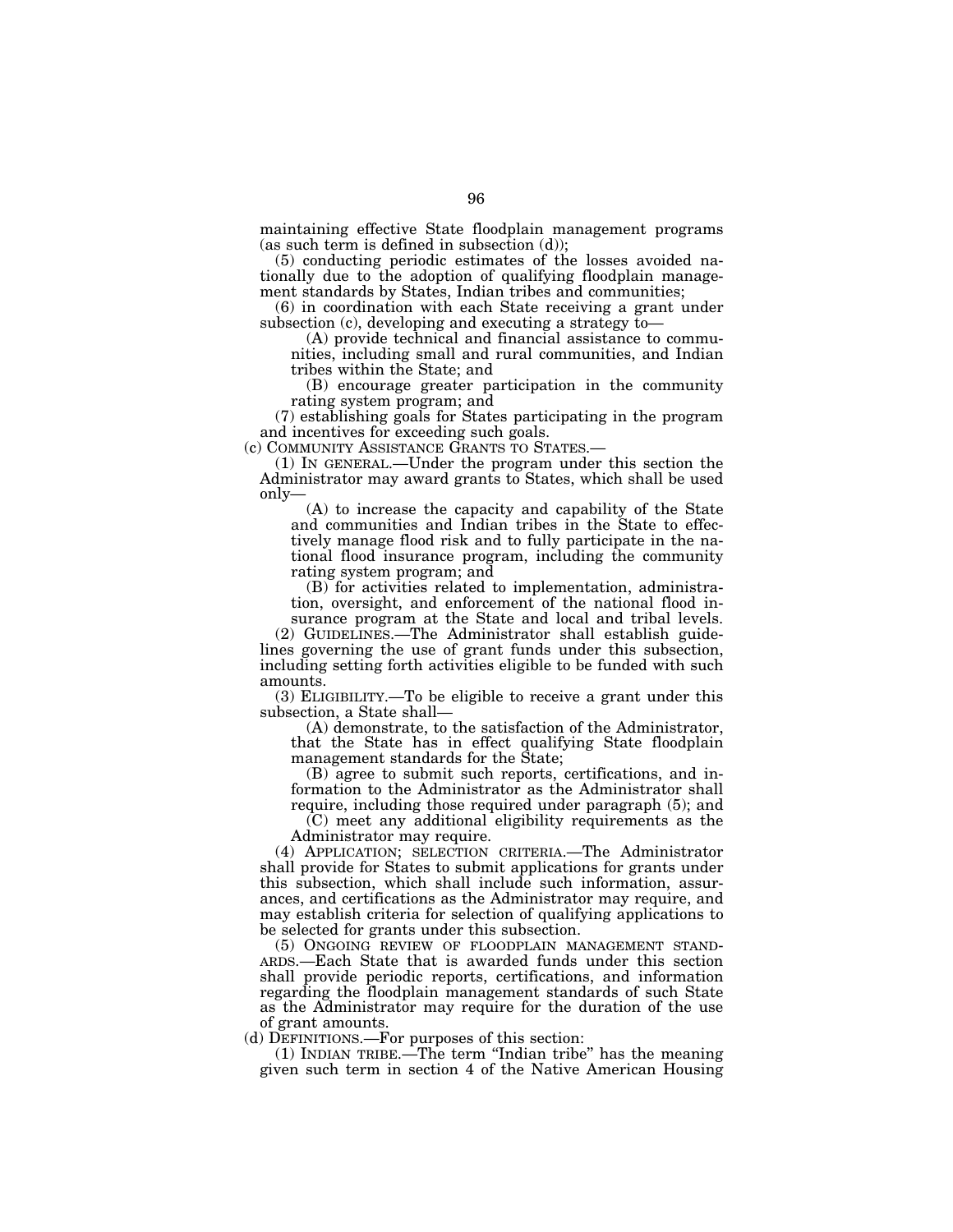Assistance and Self-Determination Act of 1996 (25 U.S.C. 4103).

(2) QUALIFYING STATE FLOODPLAIN MANAGEMENT STAND- ARDS.—The term ''qualifying State floodplain management standards'' means the floodplain management standards of a State that—

(A) are specifically authorized under State law and do not conflict with or inhibit the implementation of the National Flood Insurance Act of 1968;

(B) designate an entity responsible for coordinating the national flood insurance program in the State;

(C) identify State resources and programs to manage floodplains and reduce flood risk;

(D) address on a long-term basis—

(i) integration of floodplain management activities with other State functions and activities;

(ii) identification of flood hazards;

(iii) management of natural floodplain functions and resources;

(iv) elimination of adverse impacts of development on the floodplain;

(v) flood mitigation and recovery strategies for the State;

(vi) strategies for informing communities and citizens about flood risk and mitigation options; and

(vii) measures for evaluating the effectiveness of State floodplain management efforts;

(E) include a long-term plan that will facilitate the prioritization and provision of training and technical assistance to communities and Indian tribes in the State to increase local and tribal capacity and capability for floodplain management, including the capacity and capability to participate in the national flood insurance program and the community rating system program;

(F) provide for oversight, administration and enforcement of the national flood insurance program at the State and community levels; and

(G) meet such other requirements as the Administrator may establish.<br>(e) FUNDING.—

(1) AUTHORIZATION OF APPROPRIATIONS.—There is authorized to be appropriated \$20,000,000 for each of fiscal years 2019 through 2024 for the National Flood Insurance Fund for carrying out this section. Any amounts appropriated pursuant to this subsection shall remain available until expended.

(2) SET-ASIDES.—From any amounts made available for grants under this section, the Administrator may reserve such amount as the Administrator considers appropriate—

(A) for community assistance grants under subsection (c) to States; and

(B) for additional assistance only for States exceeding the goals established pursuant to subsection (b)(8).

# **SEC. 1328. ELEVATION CERTIFICATES.**

Surveyed elevation data and other information relating to a building that is recorded on a National Flood Insurance Program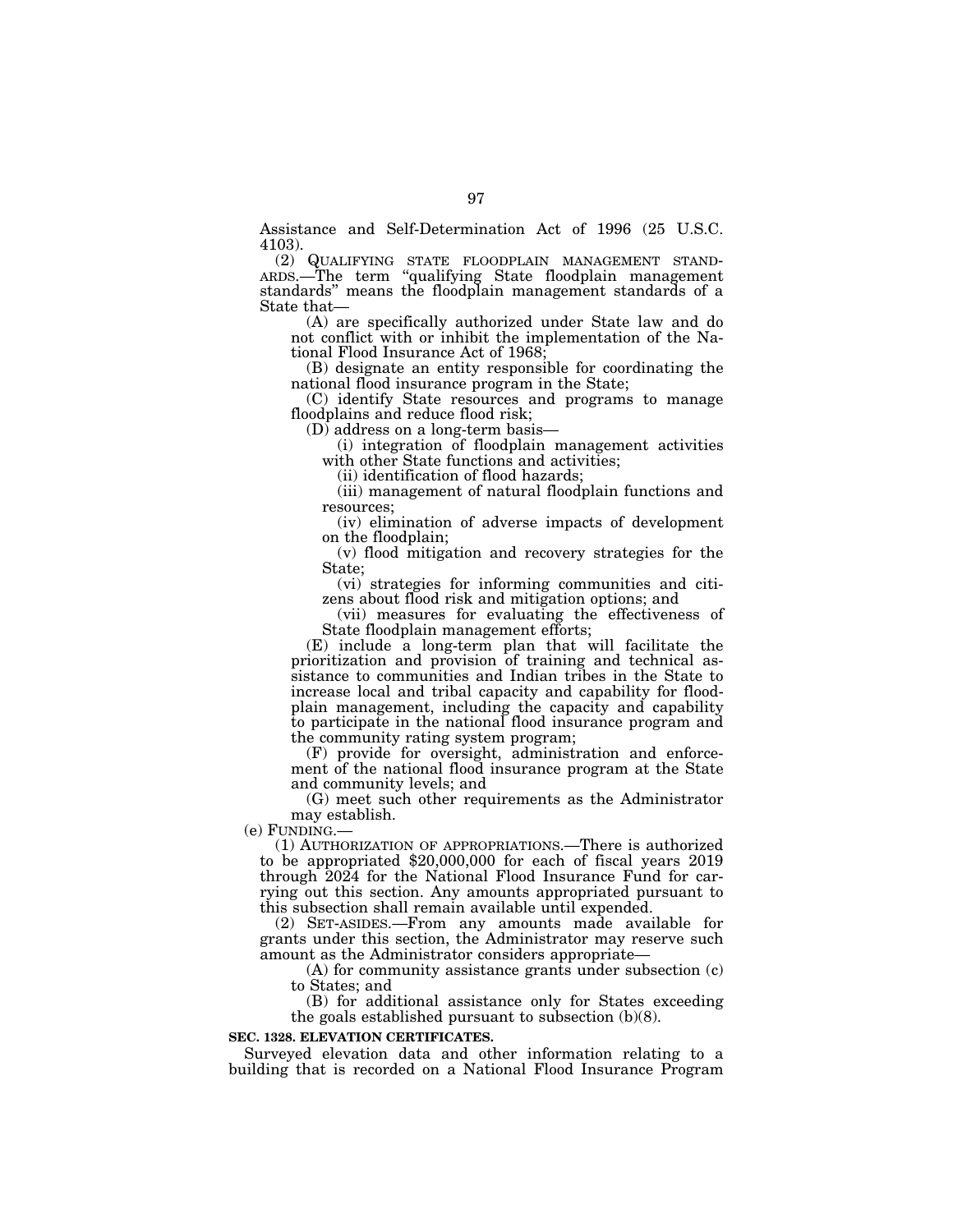Elevation Certificate by an individual licensed to record that information shall continue to be in effect, and the Elevation Certificate shall not expire, until the date on which there is an alteration in the building.

# CHAPTER II—ORGANIZATION AND ADMINISTRATION OF THE FLOOD INSURANCE PROGRAM

# \* \* \* \* \* \* \*

# PART C—PROVISIONS OF GENERAL APPLICABILITY

#### SERVICES BY INSURANCE INDUSTRY

SEC. 1345. (a) In administering the flood insurance program under this chapter, the Administrator is authorized to enter into any contracts, agreements, or other appropriate arrangements which may, from time to time, be necessary for the purpose of utilizing, on such terms and conditions as may be agreed upon, the facilities and services of any insurance companies or other insurers, insurance agents and brokers, or insurance adjustment organizations; and such contracts, agreements, or arrangements may include provision for payment of applicable operating costs and allowances for such facilities and services as set forth in the schedules prescribed under section 1311.

(b) Any such contracts, agreements, or other arrangements may be entered into without regard to the provisions of section 3709 of the Revised Statutes (41 U.S.C. 5) or any other provisions of law requiring competitive bidding and without regard to the provisions of the Federal Advisory Committee Act (5 U.S.C. App.).

(c) The Administrator of the Federal Emergency Management Agency shall hold any agent or broker selling or undertaking to sell flood insurance under this title harmless from any judgment for damages against such agent or broker as a result of any court action by a policyholder or applicant arising out of an error or omission on the part of the Federal Emergency Management Agency, and shall provide any such agent or broker with indemnification, including court costs and reasonable attorney fees, arising out of and caused by an error or omission on the part of the Federal Emergency Management Agency and its contractors. The Administrator of the Federal Emergency Management Agency may not hold harmless or indemnify an agent or broker for his or her error or omission.

(d) FEMA AUTHORITY ON TRANSFER OF POLICIES.—Notwithstanding any other provision of this title, the Administrator may, at the discretion of the Administrator, refuse to accept the transfer of the administration of policies for coverage under the flood insurance program under this title that are written and administered by any insurance company or other insurer, or any insurance agent or broker.

ø(e) RISK TRANSFER.—The Administrator¿ *(e) LEVERAGING RISK TRANSFER OPPORTUNITIES FOR A SOUND FINANCIAL FRAMEWORK.—* 

*(1) AUTHORITY.—The Administrator* may secure reinsurance of coverage provided by the flood insurance program from the private reinsurance and capital markets at rates and on terms determined by the Administrator to be reasonable and appro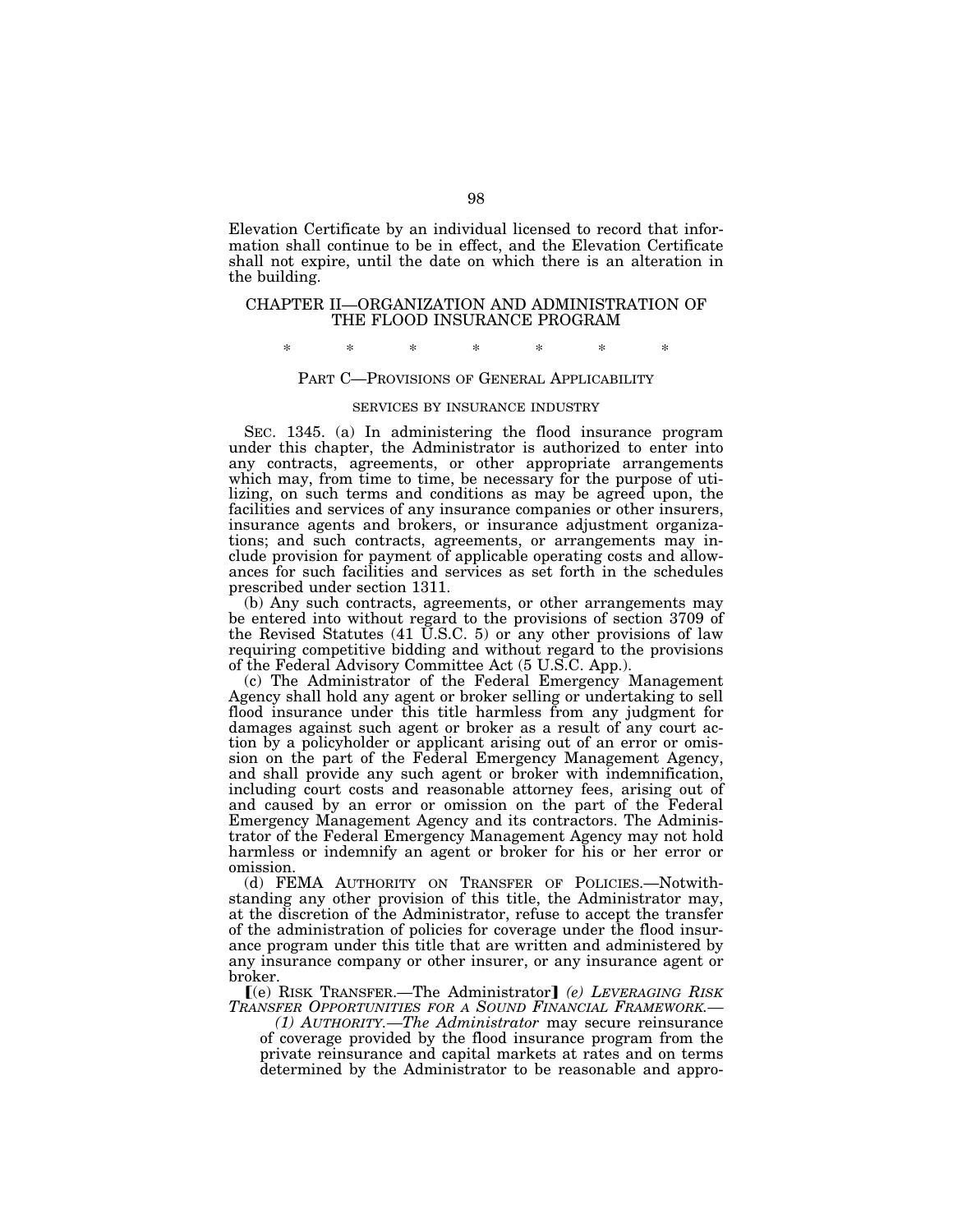priate, in an amount sufficient to maintain the ability of the program to pay claims.

*(2) LEVERAGING RISK TRANSFER OPPORTUNITIES.—On an annual basis, the Administrator shall evaluate ceding a portion of the risk of the flood insurance program under this title to the private reinsurance or capital markets, or any combination thereof, if the Administrator determines—* 

*(A) the rates and terms are reasonable and appropriate; and* 

*(B) doing so would further the development and maintenance of a sound financial framework for the National Flood Insurance Program.* 

(f) AUTHORITY TO TERMINATE WRITE YOUR OWN ARRANGE-MENTS.—The Administrator may cancel any Write Your Own (as such term is defined in section 100202(a) of the Biggert-Waters Flood Insurance Reform Act of 2012 (42 U.S.C. 4004)) arrangement in its entirety upon 30 days written notice to the Write Your Own company involved by certified mail stating one of the following reasons for such cancellation:

(1) Fraud or misrepresentation by the company after the inception of the arrangement.

(2) Nonpayment to the Administrator of any amount due.

(3) Material failure to comply with the requirements of the arrangement or with the written standards, procedures, or guidance issued by the Administrator relating to the National Flood Insurance Program and applicable to the company.

(g) STANDARDIZED FEE AUTHORITY.—The Administrator may establish and implement a standardized fee schedule for all engineering services provided in connection with flood insurance coverage provided under this title by means of a Write Your Own arrangement.

\* \* \* \* \* \* \*

## *SEC. 1349. ANNUAL INDEPENDENT ACTUARIAL STUDY.*

*The Administrator shall provide for an independent actuarial study of the National Flood Insurance Program to be conducted annually, which shall analyze the financial position of the Program. The Administrator shall submit a report annually to the Congress describing the results of such study and assessing the financial status of the Program. The report shall recommend adjustments to underwriting standards, program participation, or premiums, if nec*essary, to ensure that the Program remains financially sound. The *report shall also include an evaluation of the quality control procedures and accuracy of information utilized in the process of underwriting National Flood Insurance Program policies. Such evaluation shall include a review of the risk characteristics of policies.* 

# CHAPTER III—COORDINATION OF FLOOD INSURANCE WITH LAND-MANAGEMENT PROGRAMS IN FLOOD-PRONE AREAS

### IDENTIFICATION OF FLOOD-PRONE AREAS

SEC. 1360. (a) The Administrator is authorized to consult with, receive information from, and enter into any agreements or other arrangements with the Secretaries of the Army, the Interior, Agriculture, and Commerce, the Tennessee Valley Authority, and the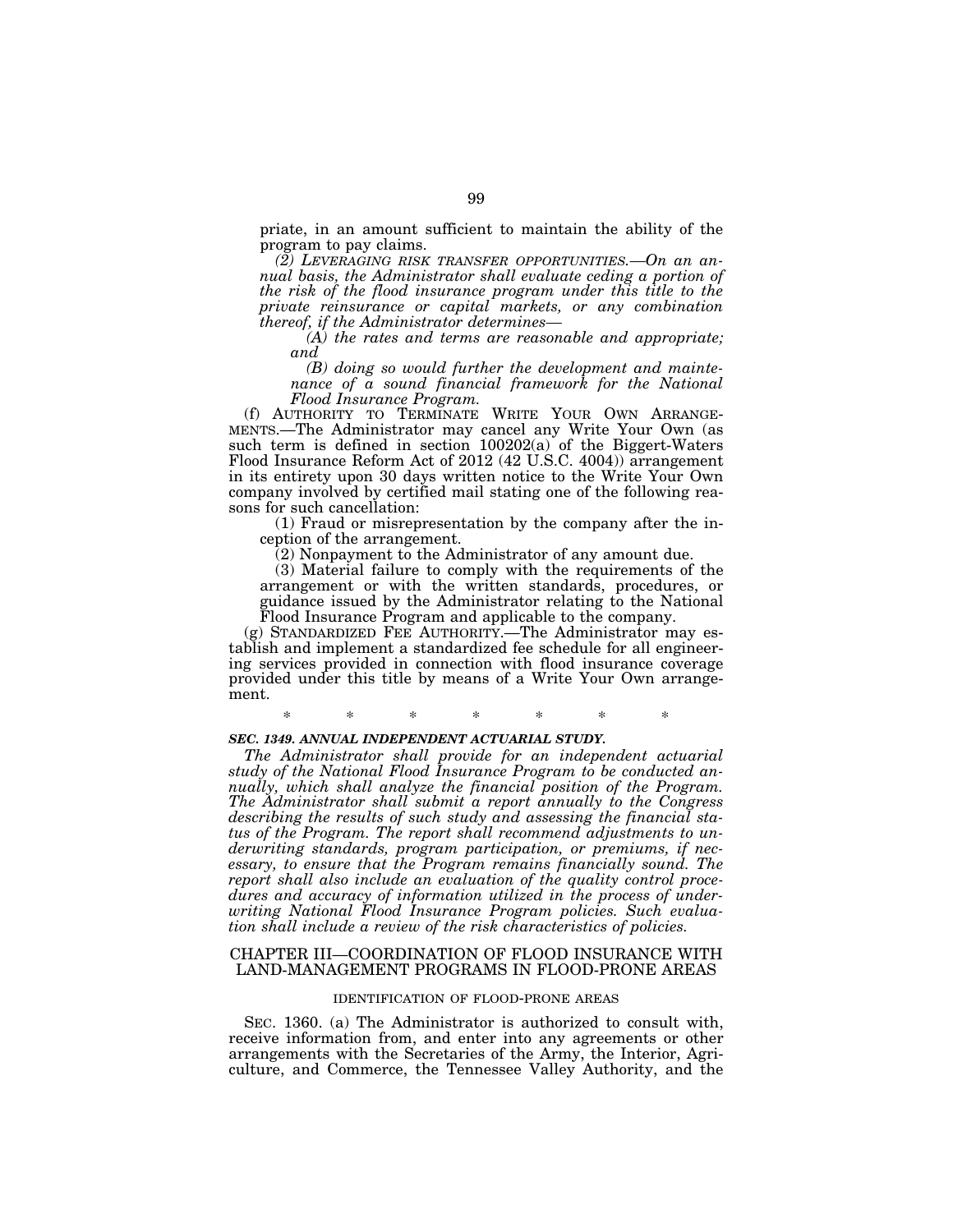heads of other Federal departments or agencies, on a reimbursement basis, or with the head of any State or local agency, or enter into contracts with any persons or private firms, in order that he may—

(1) identify and publish information with respect to all flood plain areas, including coastal areas located in the United States, which have special flood hazards, within five years following the date of the enactment of this Act, and

(2) establish or update flood-risk zone data in all such areas, and make estimates with respect to the rates of probable flood caused loss for the various flood risk zones for each of these areas until the date specified in section 1319.

(b) The Administrator is directed to accelerate the identification of risk zones within flood-prone and mudslide-prone areas, as provided by subsection  $(a)(2)$  of this section, in order to make known the degree of hazard within each such zone at the earliest possible date. To accomplish this objective, the Administrator is authorized, without regard to subsections (a) and (b) of section 3324 of title 31, United States Code, and section 3709 of the Revised Statutes (41 U.S.C. 5), to make grants, provide technical assistance, and enter into contracts, cooperative agreements, or other transactions, on such terms as he may deem appropriate, or consent to modifications thereof, and to make advance or progress payments in connection therewith.

(c) The Secretary of Defense (through the Army Corps of Engineers), the Secretary of the Interior (through the United States Geological Survey), the Secretary of Agriculture (through the Soil Conservation Service), the Secretary of Commerce (through the National Oceanic and Atmospheric Administration), the head of the Tennessee Valley Authority, and the heads of all other Federal agencies engaged in the identification or delineation of flood-risk zones within the several States shall, in consultation with the Administrator, give the highest practicable priority in the allocation of available manpower and other available resources to the identification and mapping of flood hazard areas and flood-risk zones, in order to assist the Administrator to meet the deadline established by this section.

(d) The Administrator shall, not later than September 30, 1984, submit to the Congress a plan for bringing all communities containing flood-risk zones into full program status by September 30, 1987.

(e) REVIEW OF FLOOD MAPS.—Once during each 5-year period (the 1st such period beginning on the date of enactment of the Riegle Community Development and Regulatory Improvement Act of 1994) or more often as the Administrator determines necessary, the Administrator shall assess the need to revise and update all floodplain areas and flood risk zones identified, delineated, or established under this section, based on an analysis of all natural hazards affecting flood risks.

(f) UPDATING FLOOD MAPS.—The Administrator shall revise and update any floodplain areas and flood-risk zones—

(1) upon the determination of the Administrator, according to the assessment under subsection (e), that revision and updating are necessary for the areas and zones; or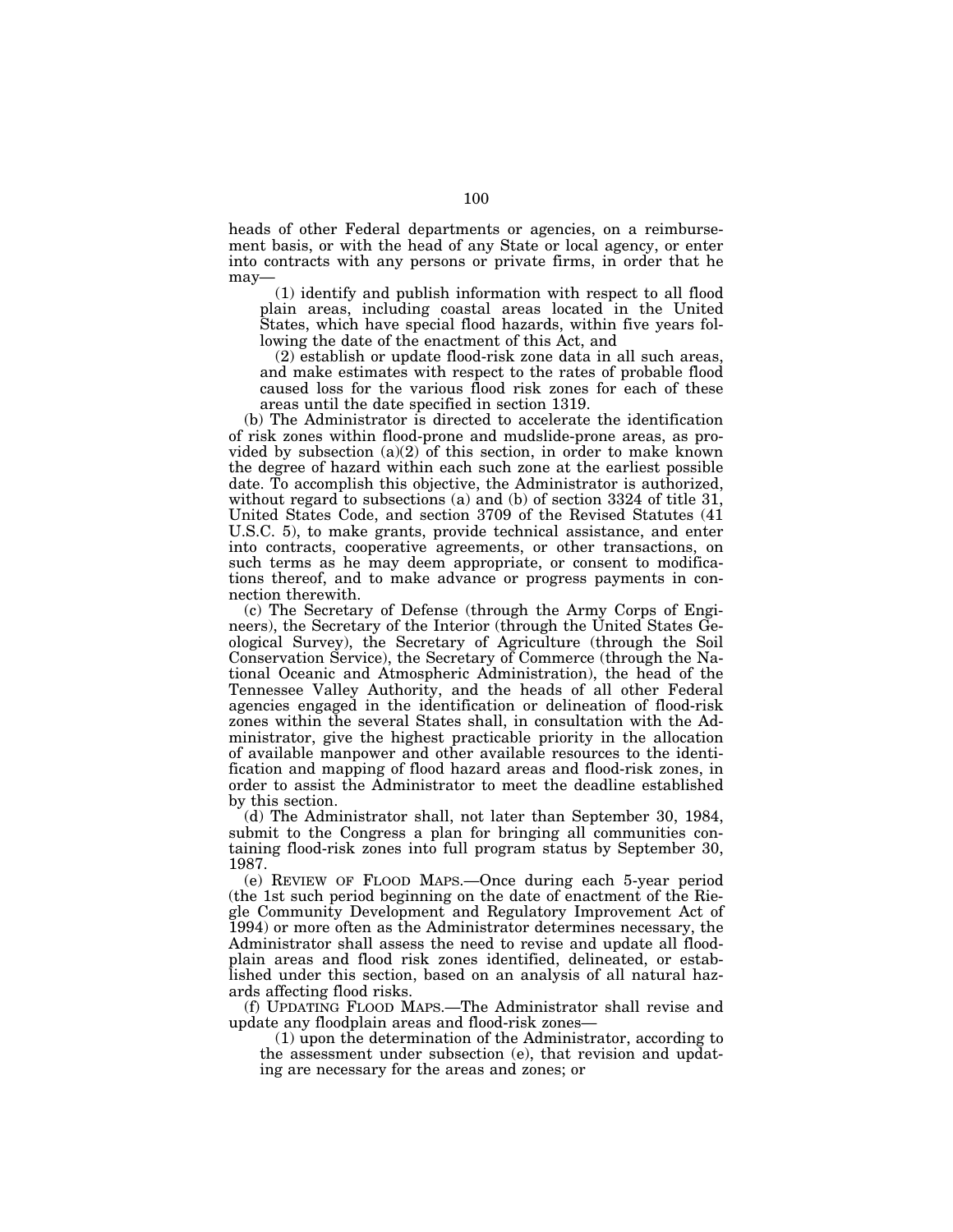(2) upon the request from any State or local government stating that specific floodplain areas or flood-risk zones in the State or locality need revision or updating, if sufficient technical data justifying the request is submitted and the unit of government making the request agrees to provide funds in an amount determined by the Administrator.

*Panels of the revised flood insurance rate maps for which no appeal has been submitted during the 90-day period referred to in subsection (b) shall be considered final.* 

(g) AVAILABILITY OF FLOOD MAPS.—To promote compliance with the requirements of this title, the Administrator shall make flood insurance rate maps and related information available free of charge to the Federal entities for lending regulation, Federal agency lenders, State agencies directly responsible for coordinating the national flood insurance program, and appropriate representatives of communities participating in the national flood insurance program, and at a reasonable cost to all other persons. Any receipts resulting from this subsection shall be deposited in the National Flood Insurance Fund, pursuant to section 1310(b)(6).

(h) NOTIFICATION OF FLOOD MAP CHANGES.—The Administrator shall cause notice to be published in the Federal Register (or shall provide notice by another comparable method) of any change to flood insurance map panels and any change to flood insurance map panels issued in the form of a letter of map amendment or a letter of map revision. Such notice shall be published or otherwise provided not later than 30 days after the map change or revision becomes effective. Notice by any method other than publication in the Federal Register shall include all pertinent information, provide for regular and frequent distribution, and be at least as accessible to map users as notice in the Federal Register. All notices under this subsection shall include information on how to obtain copies of the changes or revisions.

(i) COMPENDIA OF FLOOD MAP CHANGES.—Every 6 months, the Administrator shall publish separately in their entirety within a compendium, all changes and revisions to flood insurance map panels and all letters of map amendment and letters of map revision for which notice was published in the Federal Register or otherwise provided during the preceding 6 months. The Administrator shall make such compendia available, free of charge, to Federal entities for lending regulation, Federal agency lenders, and States and communities participating in the national flood insurance program pursuant to section 1310 and at cost to all other parties. Any receipts resulting from this subsection shall be deposited in the National Flood Insurance Fund, pursuant to section  $\overline{1310(b)(6)}$ .

(j) PROVISION OF INFORMATION.—In the implementation of revisions to and updates of flood insurance rate maps, the Administrator shall share information, to the extent appropriate, with the Under Secretary of Commerce for Oceans and Atmosphere and representatives from State coastal zone management programs.

*(k) APPEALS OF EXISTING MAPS.— (1) RIGHT TO APPEAL.—A State or local government, or the owner or lessee of real property, who has made a formal request to the Administrator to update a flood map that the Administrator has denied may at any time appeal such a denial as provided in this subsection.*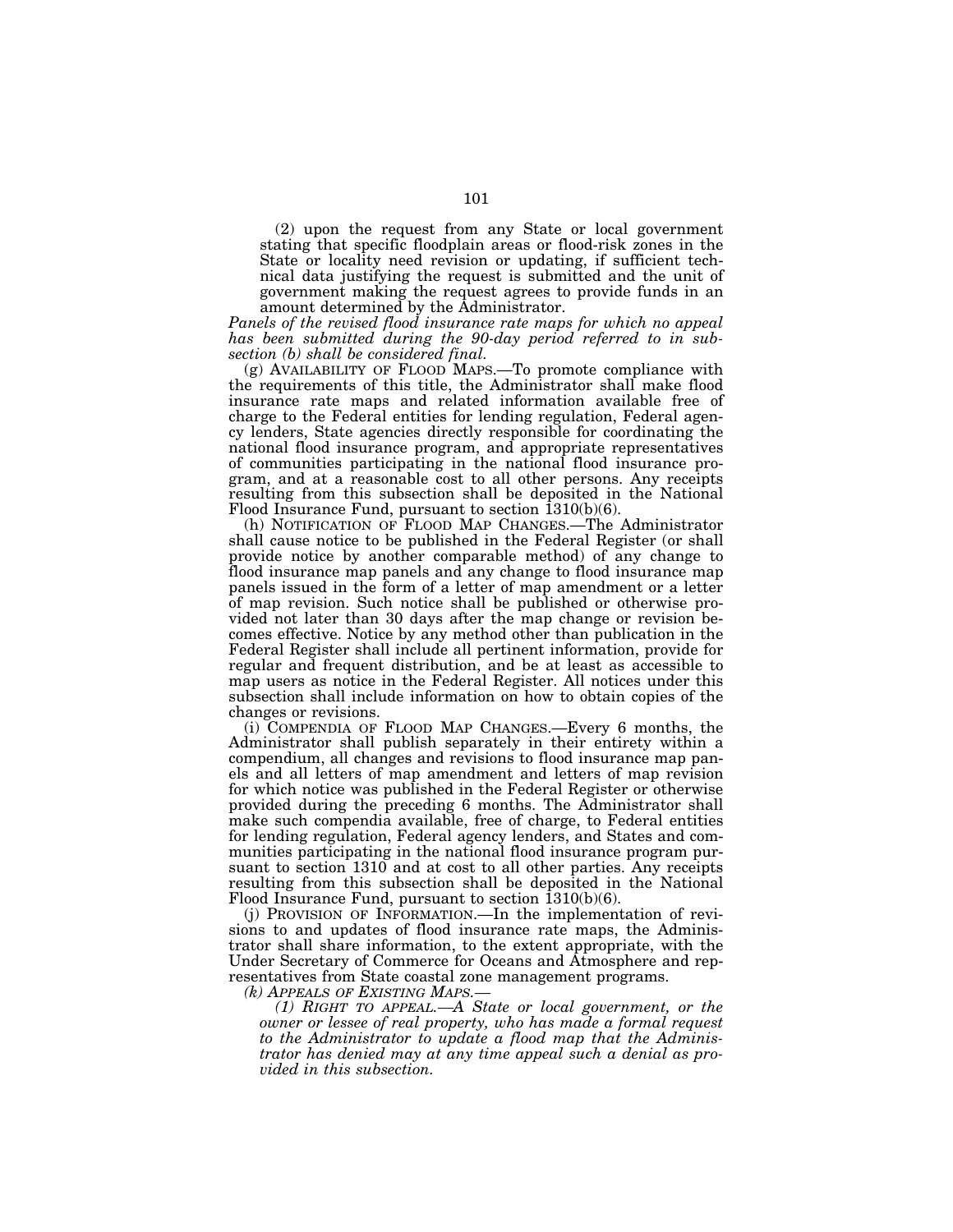*(2) BASIS FOR APPEAL.—The basis for appeal under this subsection shall be the possession of knowledge or information that—* 

*(A) the base flood elevation level or designation of any aspect of a flood map is scientifically or technically inaccurate; or* 

*(B) factors exist that mitigate the risk of flooding, including ditches, banks, walls, vegetation, levees, lakes, dams, reservoirs, basin, retention ponds, and other natural or manmade topographical features.*<br>
(3) APPEALS PROCESS.—

*(A) ADMINISTRATIVE ADJUDICATION.—An appeal under this subsection shall be determined by a final adjudication on the record, and after opportunity for an administrative hearing.* 

*(B) RIGHTS UPON ADVERSE DECISION.—If an appeal pursuant to subparagraph (A) does not result in a decision in favor of the State, local government, owner, or lessee, such party may appeal the adverse decision to the Scientific Resolution Panel provided for in section 1363A, which shall recommend a non-binding decision to the Administrator.* 

*(4) RELIEF.— (A) WHOLLY SUCCESSFUL APPEALS.—In the case of a successful appeal resulting in a policyholder's property being removed from a special flood hazard area, such policyholder may cancel the policy at any time within the current policy year, and the Administrator shall provide such policyholder a refund in the amount of any premiums paid for such policy year, plus any premiums paid for flood insurance coverage that the policyholder was required to purchase or maintain during the 2-year period preceding such policy year.* 

*(B) PARTIALLY SUCCESSFUL APPEALS.—In the case of any appeal in which mitigating factors were determined to have reduced, but not eliminated, the risk of flooding, the Administrator shall reduce the amount of flood insurance coverage required to be maintained for the property concerned by the ratio of the successful portion of the appeal as compared to the entire appeal. The Administrator shall refund to the policyholder any payments made in excess of the amount necessary for such new coverage amount, effective from the time when the mitigating factor was created or the beginning of the second policy year preceding the determination of the appeal, whichever occurred later.* 

*(C) ADDITIONAL RELIEF.—The Administrator may provide additional refunds in excess of the amounts specified in subparagraphs (A) and (B) if the Administrator determines that such additional amounts are warranted.* 

*(5) RECOVERY OF COSTS.—When, incident to any appeal which is successful in whole or part regarding the designation of the base flood elevation or any aspect of the flood map, including elevation or designation of a special flood hazard area, the community, or the owner or lessee of real property, as the case may be, incurs expense in connection with the appeal, including services provided by surveyors, engineers, and scientific*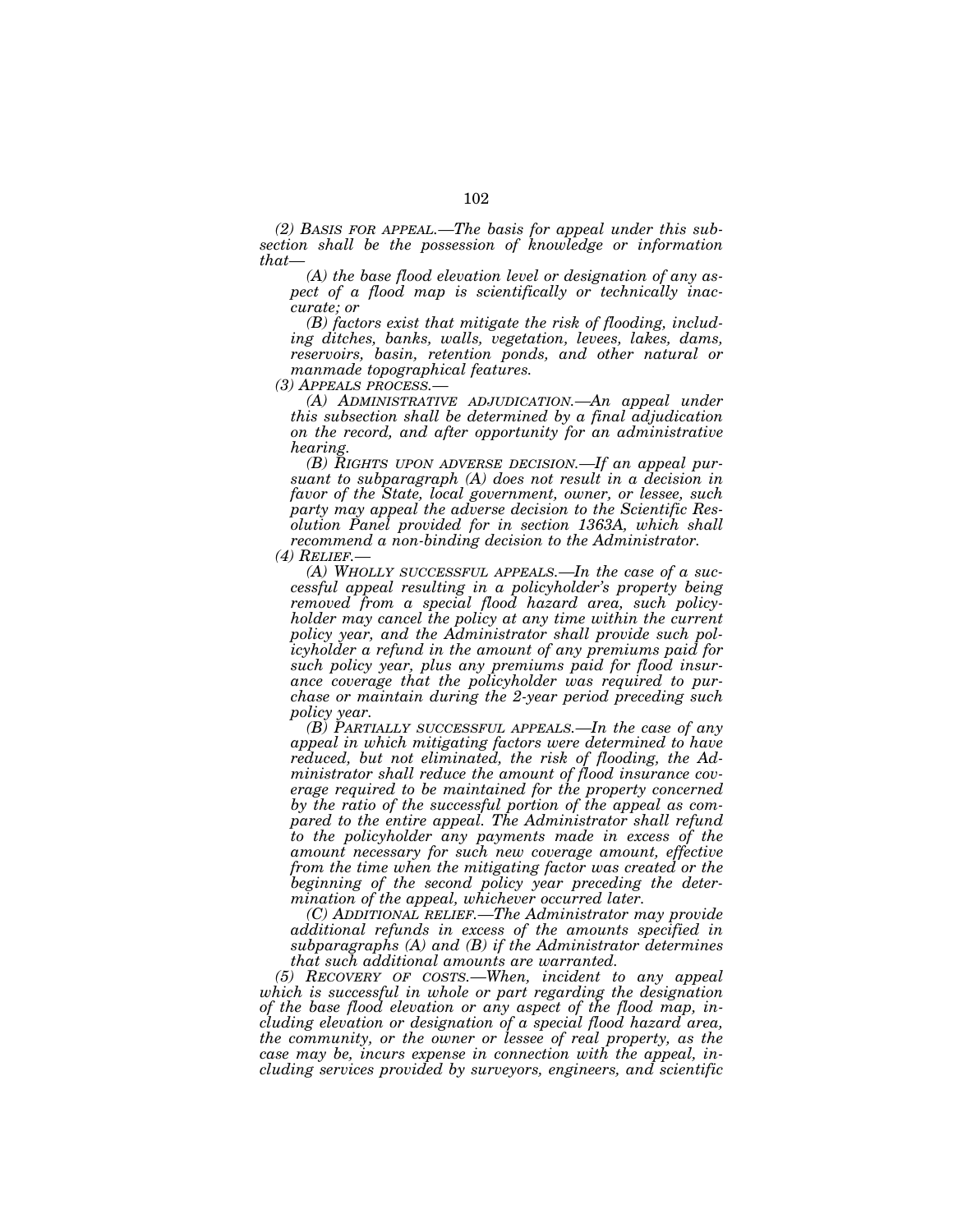*experts, the Administrator shall reimburse such individual or community for reasonable expenses to an extent measured by the ratio of the successful portion of the appeal as compared to the entire appeal, but not including legal services, in the effecting of an appeal based on a scientific or technical error on the part of the Federal Emergency Management Agency. No reimbursement shall be made by the Administrator in respect to any fee or expense payment, the payment of which was agreed to be contingent upon the result of the appeal. The Administrator may use such amounts from the National Flood Insurance Fund established under section 1310 as may be necessary to carry out this paragraph.* 

*(6) GUIDANCE.—The Administrator shall issue guidance to implement this subsection, which shall not be subject to the notice and comment requirements under section 553 of title 5, United States Code.* 

(1) IN GENERAL.—Subject to full implementation of subpara*graphs (A)(iii) and (B) of section 100216(b)(1) of the Biggert-Waters Flood Insurance Reform Act of 2012 (42 U.S.C. 4101b(b)(1)) and notwithstanding any other provision of law, if a community applies to the Administrator for the remapping of a levee-impacted area in which the pertinent levee system fails to meet the minimum design, operation, and maintenance standards of the National Flood Insurance Program required for levee accreditation on a flood insurance rate map in accordance with the Levee Analysis Mapping Procedure initiated by the Administrator to replace the ''without levees'' approach to a Flood Insurance Study, the Administrator shall—* 

*(A) establish flood risk zones for those levee-impacted areas on such maps, to be known as ''AL-E zones'', that have an established elevation for community floodplain management; and* 

*(B) make flood insurance available to properties located within those levee-impacted areas.* 

*(2) TRANSITION.—During the period beginning on the date of enactment of this subsection and ending on the date on which the Administrator develops rates for the various AL-E zones, a structure located in a portion of a community that is located within a levee-impacted area described in paragraph (1) shall be eligible for rates associated with areas of moderate flood hazards.* 

### CRITERIA FOR LAND MANAGEMENT AND USE

SEC. 1361. (a) The Administrator is authorized to carry out studies and investigations, utilizing to the maximum extent practicable the existing facilities and services of other Federal departments or agencies, and State and local governmental agencies, and any other organizations, with respect to the adequacy of State and local measures in flood-prone areas as to land management and use, flood control, flood zoning, and flood damage prevention, and may enter into any contracts, agreements or other appropriate arrangements to carry out such authority.

(b) Such studies and investigations shall include, but not be limited to, laws, regulations or ordinances relating to encroachments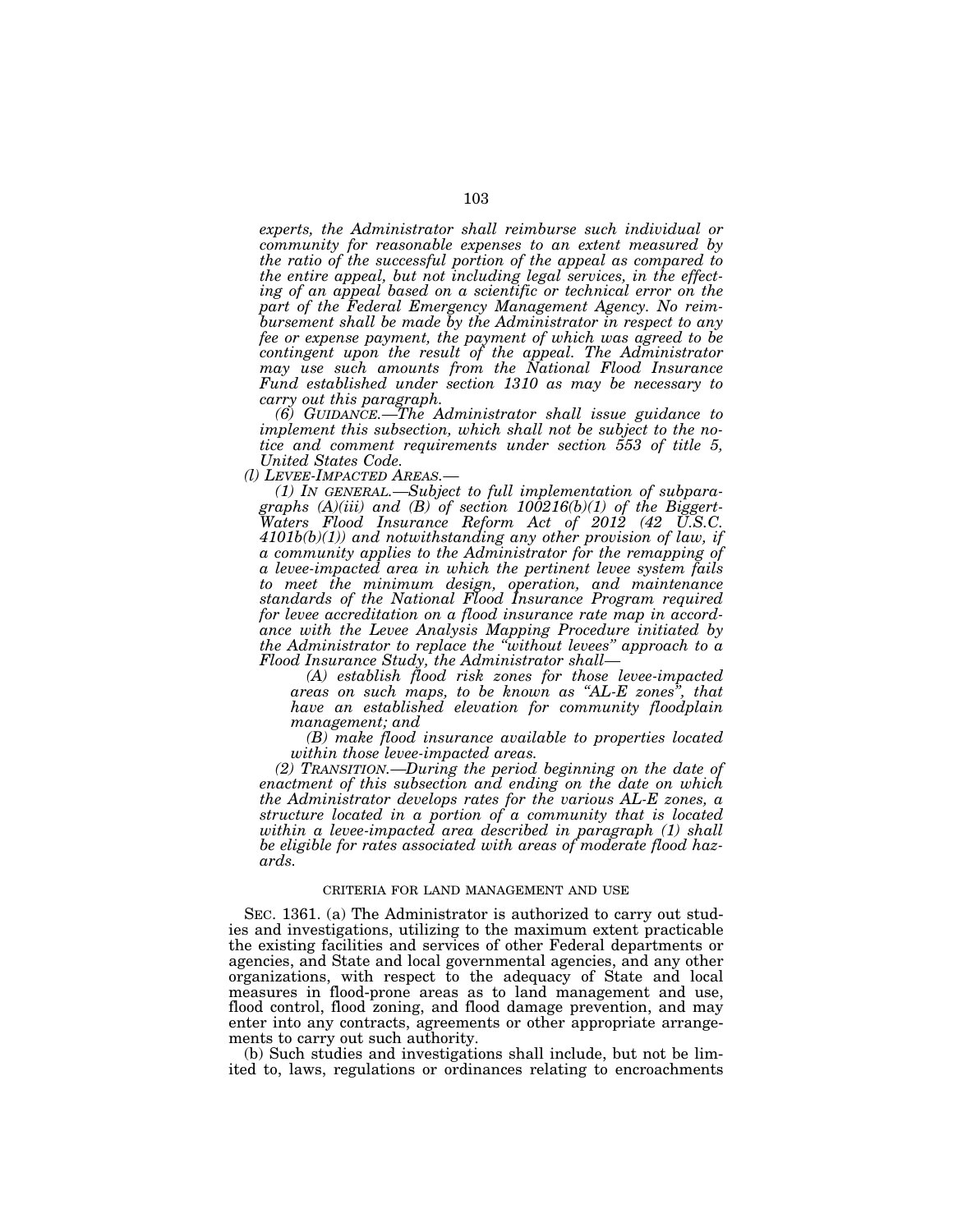and obstructions on stream channels and floodways, the orderly development and use of flood plains of rivers or streams, floodway encroachment lines, and flood plain zoning, building codes, building permits, and subdivision or other building restrictions.

(c) On the basis of such studies and investigations, and such other information as he deems necessary, the Administrator shall from time to time develop comprehensive critera designed to encourage, where necessary, the adoption of adequate State and local measures which, to the maximum extent feasible, will—

(1) construct the development of land which is exposed to flood damage where appropriate,

(2) guide the development of proposed construction away from locations which are threatened by flood hazards,

(3) assist in reducing damage caused by floods, and

(4) otherwise improve the long-range land management and use of flood prone areas,

and he shall work closely with and provide any necessary technical assistance to State, interstate, and local governmental agencies, to encourage the application of such criteria and the adoption and enforcement of such measures.

(d) FLOOD MITIGATION METHODS FOR BUILDINGS.—The Administrator shall establish guidelines for property owners that—

(1) provide alternative methods of mitigation, other than building elevation, to reduce flood risk to residential buildings that cannot be elevated due to their structural characteristics, including—

 $(A)$  types of building materials; [and]

 $(B)$  types of floodproofing; [and]

*(C) with respect to buildings in dense urban environments, methods that can be deployed on a block or neighborhood scale; and* 

*(D) elevation of mechanical or other critical systems; and*  (2) inform property owners about how the implementation of mitigation methods described in paragraph (1) may affect risk premium rates for flood insurance coverage under the National Flood Insurance Program.

*(e) MULTIPLE-LOSS PROPERTIES.—In making determinations regarding financial assistance under the authorities of this Act, the Administrator may consider the extent to which a community is working to remedy problems with addressing multiple-loss properties.* 

\* \* \* \* \* \* \*

# APPEALS

SEC. 1363. (a) In establishing projected flood elevations and designating areas having special flood hazards for land use purposes with respect to any community pursuant to section 1361, the Administrator shall first propose such determinations and designations by publication for comment [in the Federal Register], by direct notification to the chief executive officer of the community, and by publication in a prominent local newspaper.

(b) The Administrator shall publish notification of flood elevation determinations and designations of areas having special flood hazards in a prominent local newspaper at least twice during the ten-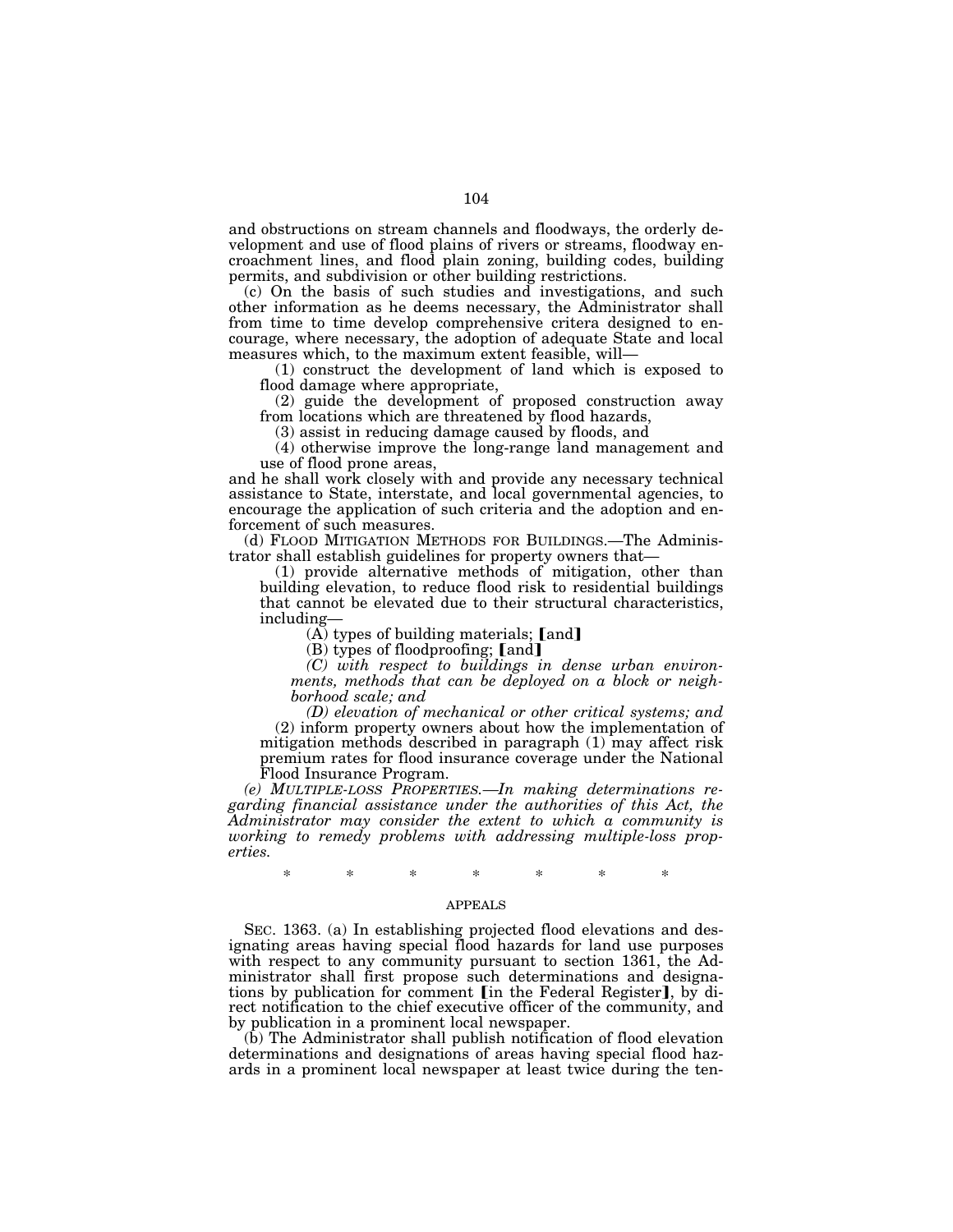day period following notification to the local government. During the ninety-day period following the second publication, any owner or lessee of real property within the community who believes his property rights to be adversely affected by the Administrator's proposed determination may appeal such determination to the local government.] Any owner or lessee of real property within the com*munity who believes the owner's or lessee's rights to be adversely affected by the Administrator's proposed determination may appeal such determination to the local government no later than 90 days after the date of the second publication.* The sole grounds for appeal shall be the possession of knowledge or information indicating that (1) the elevations being proposed by the Administrator with respect to an identified area having special flood hazards are scientifically or technically incorrect, or (2) the designation of an identified special flood hazard area is scientifically or technically incorrect.

(c) Appeals by private persons shall be made to the chief executive officer of the community, or to such agency as he shall publicly designate, and shall set forth the data that tend to negate or contradict the Administrator's finding in such form as the chief executive officer may specify. The community shall review and consolidate all such appeals and issue a written opinion stating whether the evidence presented is sufficient to justify an appeal on behalf of such persions by the community in its own name. Whether or not the community decides to appeal the Administrator's determination, copies of individual appeals shall be sent to the Administrator as they are received by the community, and the community's appeal or a copy of its decision not to appeal shall be filed with the Administrator not later than ninety days after the date of the second newspaper publication of the Administrator's notification.

(d) In the event the Administrator does not receive an appeal from the community within the ninety days provided he shall consolidate and review on their own merits, in accordance with the procedures set forth in  $[subsection (e)]$  *subsection (f)*, the appeals filed within the community by private persons and shall make such modifications of his proposed determinations as may be appropriate, taking into account the written opinion, if any, issued by the community in not supporting such appeals. The Administrator's decision shall be in written form, and copies thereof shall be sent both to the chief executive officer of the community and to each individual appellant.

*(e) DETERMINATION BY ADMINISTRATOR IN THE ABSENCE OF AP-PEALS.—If the Administrator has not received any appeals, upon expiration of the 90-day appeal period established under subsection (b) of this section the Administrator's proposed determination shall become final. The community shall be given a reasonable time after the Administrator's final determination in which to adopt local land use and control measures consistent with the Administrator's determination.* 

 $\left[ \text{(e)} \right]$  *(f)* Upon appeal by any community, as provided by this section, the Administrator shall review and take fully into account any technical or scientific data submitted by the community that tend to negate or contradict the information upon which his proposed determination is based. The Administrator shall resolve such appeal by consultation with officials of the local government involved, by administrative hearing, or by submission of the conflicting data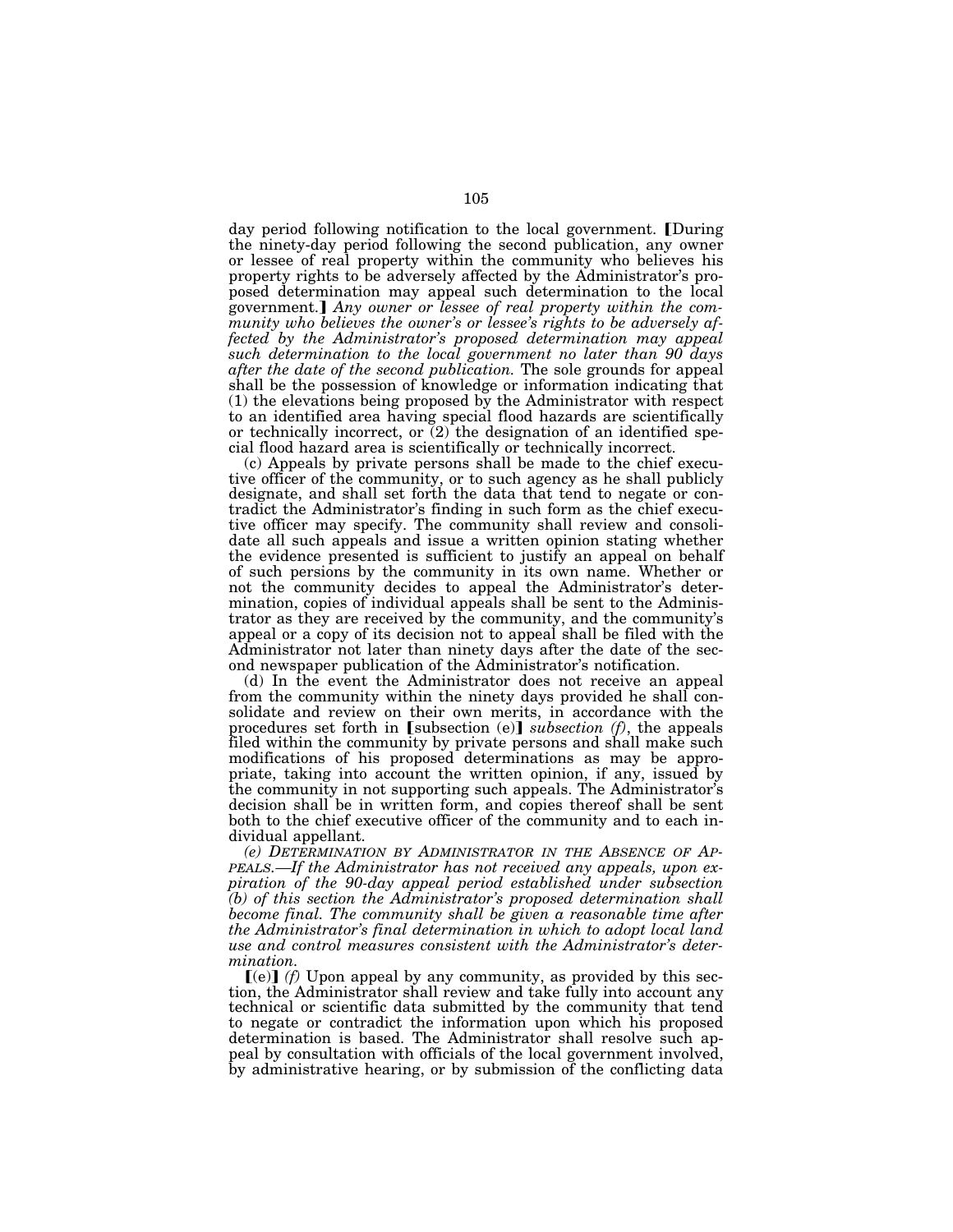to the Scientific Resolution Panel provided for in section 1363A. Until the conflict in data is resolved, and the Administrator makes a final determination on the basis of his findings in the Federal Register, and so notifies the governing body of the community, flood insurance previously available within the community shall continue to be available, and no person shall be denied the right to purchase such insurance at chargeable rates. The Administrator shall make his determination within a reasonable time. The community shall be given a reasonable time after the Administrator's final determination in which to adopt local land use and control measures consistent with the Administrator's determination. The reports and other information used by the Administrator in making his final determination shall be made available for public inspection and shall be admissible in a court of law in the event the community seeks judicial review as provided by this section.

 $[(f)]$   $(g)$  REIMBURSEMENT OF CERTAIN EXPENSES. When, incident to any appeal under subsection (b) or (c) of this section, the owner or lessee of real property or the community, as the case may be, or, in the case of an appeal that is resolved by submission of conflicting data to the Scientific Resolution Panel provided for in section 1363A, the community, incurs expense in connection with the services of surveyors, engineers, or similar services, but not including legal services, in the effecting of an appeal based on a scientific or technical error on the part of the Federal Emergency Management Agency, which is successful in whole or part, the Administrator shall reimburse such individual or community to an extent measured by the ratio of the successful portion of the appeal as compared to the entire appeal and applying such ratio to the reasonable value of all such services, but no reimbursement shall be made by the Administrator in respect to any fee or expense payment, the payment of which was agreed to be contingent upon the result of the appeal. The Administrator may use such amounts from the National Flood Insurance Fund established under section 1310 as may be necessary to carry out this subsection. The Administrator shall promulgate regulations to carry out this subsection.

 $\left[\right(\mathbf{g})\right]$  (h) Except as provided in section 1363A, any appellant aggrieved by any final determination of the Administrator upon administrative appeal, as provided by this section, may appeal such determination to the United States district court for the district within which the community is located not more than sixty days after receipt of notice of such determination. The scope of review by the court shall be as provided by chapter 7 of title 5, United States Code. During the pendency of any such litigation, all final determinations of the Administrator shall be effective for the purposes of this title unless stayed by the court for good cause shown.

\* \* \* \* \* \* \*

# MITIGATION ASSISTANCE

SEC. 1366. (a) AUTHORITY.—The Administrator shall carry out a program to provide financial assistance to States and communities, using amounts made available from the National Flood Mitigation Fund under section 1367, for planning and carrying out activities designed to reduce the risk of flood damage to structures covered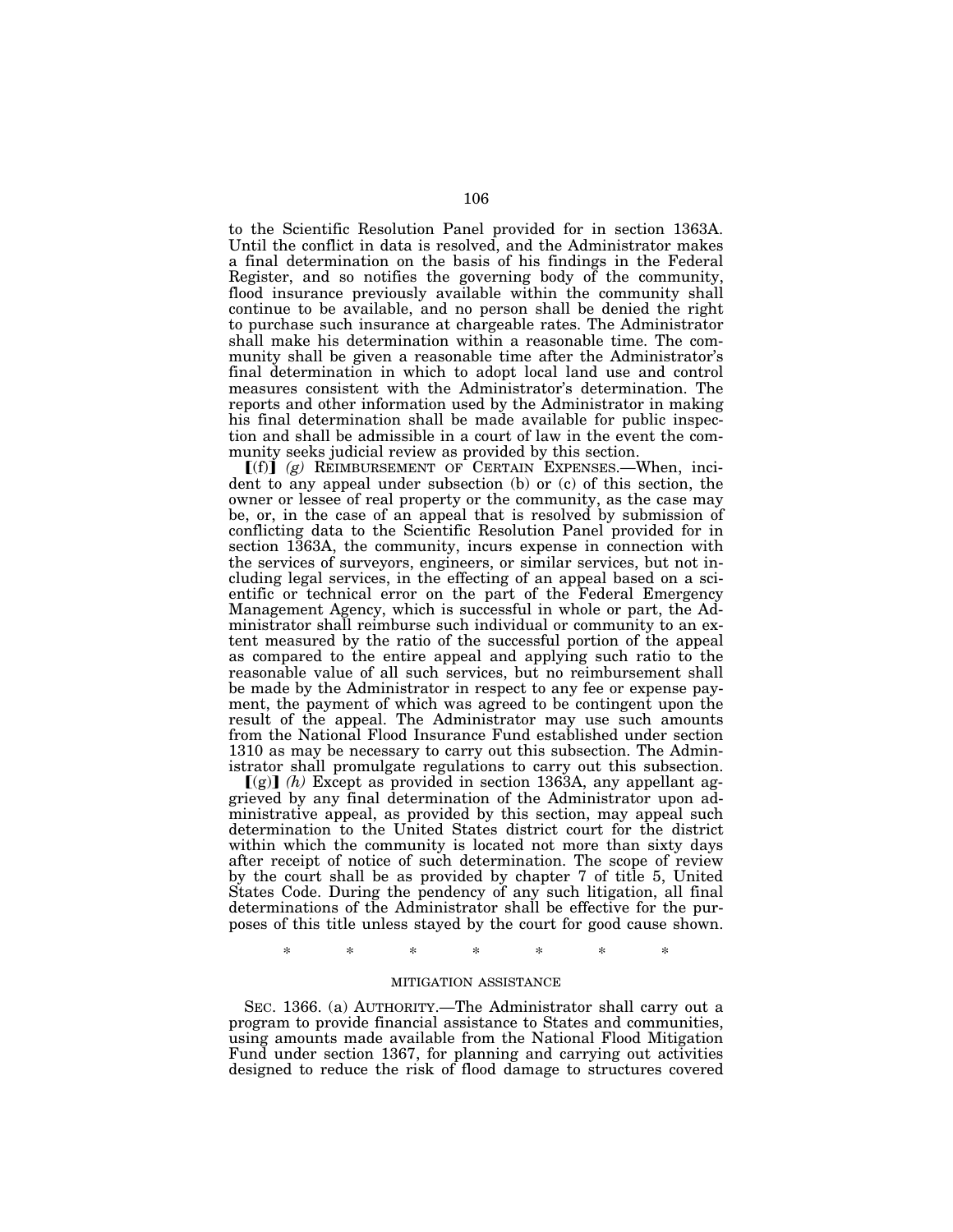under contracts for flood insurance under this title. Such financial assistance shall be made available—

(1) to States and communities in the form of grants under this section for carrying out mitigation activities;

(2) to States and communities in the form of grants under this section for carrying out mitigation activities that reduce flood damage to severe [repetitive loss structures] *repetitiveloss properties*; and

 $(3)$  to property owners in the form of direct grants under this section for carrying out mitigation activities that reduce flood damage to individual structures for which 2 or more claim payments for losses have been made under flood insurance coverage under this title if the Administrator, after consultation with the State and community, determines that neither the State nor community in which such a structure is located has the capacity to manage such grants.

(b) ELIGIBILITY FOR MITIGATION ASSISTANCE.—To be eligible to receive financial assistance under this section for mitigation activities, a State or community shall develop, and have approved by the Administrator, a flood risk mitigation plan (in this section referred to as a ''mitigation plan''), that describes the mitigation activities to be carried out with assistance provided under this section, is consistent with the criteria established by the Administrator under section 1361, provides for reduction of flood losses to structures for which contracts for flood insurance are available under this title, and may be included in a multihazard mitigation plan. The mitigation plan shall be consistent with a comprehensive strategy for mitigation activities for the area affected by the mitigation plan, that has been adopted by the State or community following a public hearing.

(c) ELIGIBLE MITIGATION ACTIVITIES.— (1) REQUIREMENT OF CONSISTENCY WITH APPROVED MITIGA-TION PLAN.—Amounts provided under this section may be used only for mitigation activities that are consistent with mitigation plans that are approved by the Administrator and identified under paragraph (4). The Administrator shall provide assistance under this section to the extent amounts are available in the National Flood Mitigation Fund pursuant to appropriation Acts, subject only to the absence of approvable mitigation plans.

(2) REQUIREMENTS OF TECHNICAL FEASIBILITY, COST EFFEC-TIVENESS, AND INTEREST OF NATIONAL FLOOD INSURANCE FUND.—

(A) IN GENERAL.—The Administrator may approve only mitigation activities that the Administrator determines—

(i) are technically feasible and cost-effective; or

(ii) will eliminate future payments from the National Flood Insurance Fund for severe [repetitive loss] structures] *multiple-loss properties* through an acquisition or relocation activity.

(B) CONSIDERATIONS.—In making a determination under subparagraph (A), the Administrator shall take into consideration recognized ancillary benefits.

(3) ELIGIBLE ACTIVITIES.—Eligible activities under a mitigation plan may include—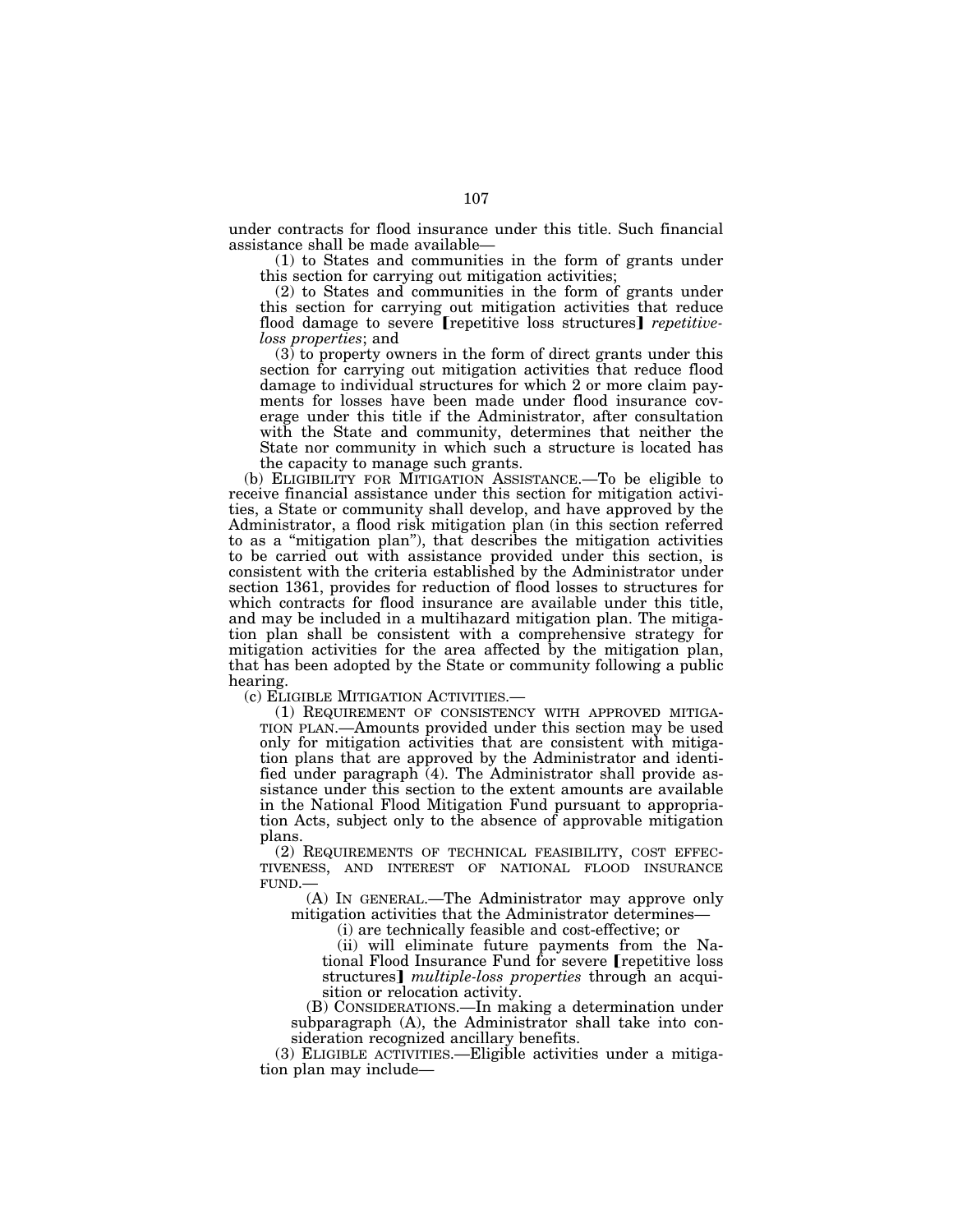(A) demolition or relocation of any structure located on land that is along the shore of a lake or other body of water and is certified by an appropriate State or local land use authority to be subject to imminent collapse or subsidence as a result of erosion or flooding;

(B) elevation, relocation, demolition, or floodproofing of structures (including public structures) located in areas having special flood hazards or other areas of flood risk;

(C) acquisition by States and communities of properties (including public properties) located in areas having special flood hazards or other areas of flood risk and properties substantially damaged by flood, for public use, as the Administrator determines is consistent with sound land management and use in such area;

(D) elevation, relocation, or floodproofing of utilities (including equipment that serves structures);

(E) minor physical mitigation efforts that do not duplicate the flood prevention activities of other Federal agencies and that lessen the frequency or severity of flooding and decrease predicted flood damages, which shall not include major flood control projects such as dikes, levees, seawalls, groins, and jetties unless the Administrator specifically determines in approving a mitigation plan that such activities are the most cost-effective mitigation activities for the National Flood Mitigation Fund;

(F) the development or update of mitigation plans by a State or community which meet the planning criteria established by the Administrator, except that the amount from grants under this section that may be used under this subparagraph may not exceed \$50,000 for any mitigation plan of a State or \$25,000 for any mitigation plan of a community;

(G) the provision of technical assistance by States to communities and individuals to conduct eligible mitigation activities;

(H) other activities that the Administrator considers appropriate and specifies in regulation;

(I) other mitigation activities not described in subparagraphs (A) through (G) or the regulations issued under subparagraph (H), that are described in the mitigation plan of a State or community; and

(J) without regard to the requirements under paragraphs (1) and  $(2)$  of subsection  $(d)$ , and if the State applied for and was awarded at least \$1,000,000 in grants available under this section in the prior fiscal year, technical assistance to communities to identify eligible activities, to develop grant applications, and to implement grants awarded under this section, not to exceed \$50,000

to any 1 State in any fiscal year.<br>(4) ELIGIBILITY OF DEMOLITION AND REBUILDING OF PROP-ERTIES.—The Administrator shall consider as an eligible activity the demolition and rebuilding of properties to at least base flood elevation or greater, if required by the Administrator or if required by any State regulation or local ordinance, and in accordance with criteria established by the Administrator.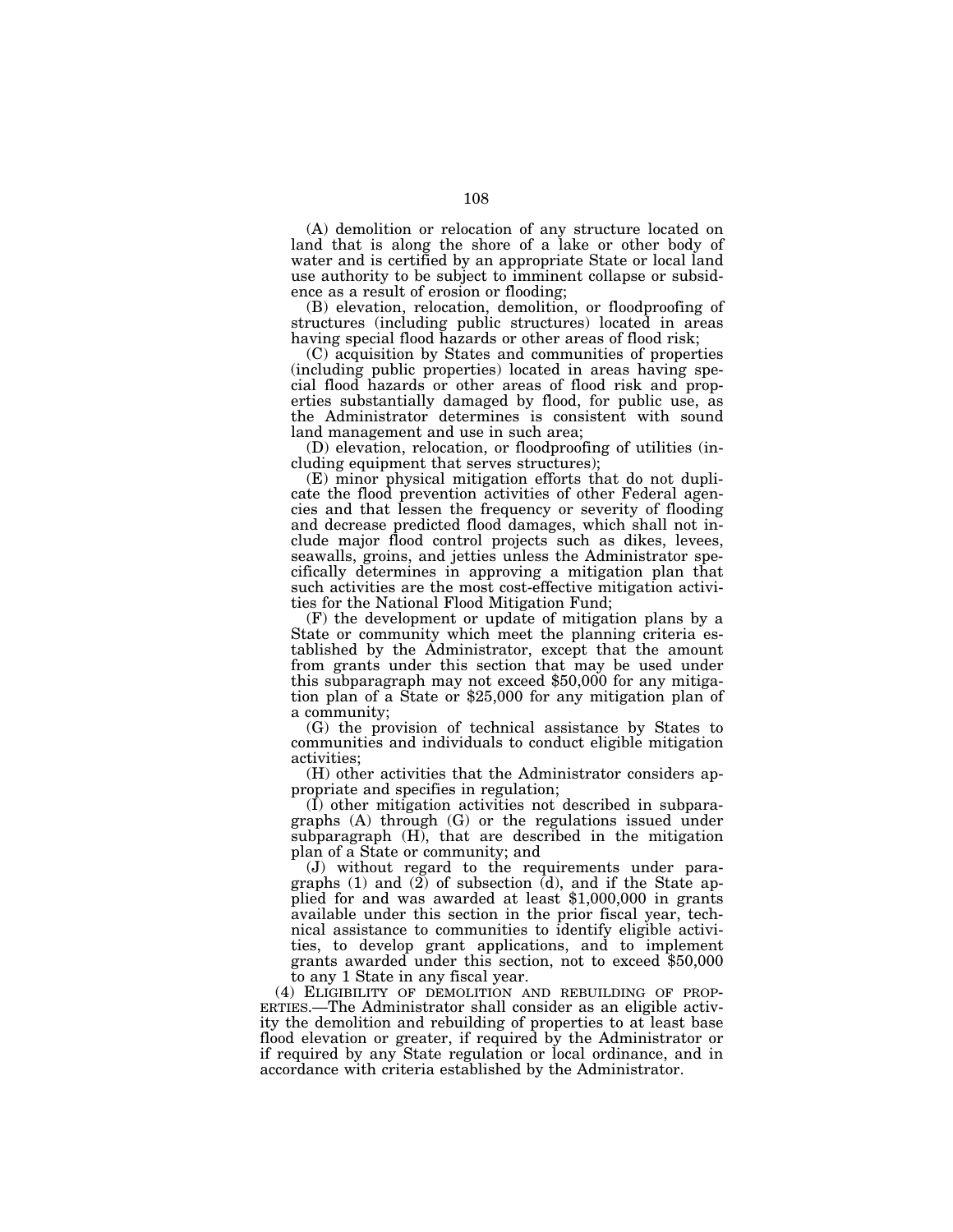(d) MATCHING REQUIREMENT.—The Administrator may provide grants for eligible mitigation activities as follows:

(1) SEVERE *[REPETITIVE LOSS STRUCTURES] REPETITIVE-LOSS AND EXTREME REPETITIVE LOSS PROPERTIES*.—In the case of mitigation activities to severe [repetitive loss structures] *repetitive-loss properties or extreme repetitive-loss properties*, in an amount up to—

(A) 100 percent of all eligible costs, if the activities are approved under subsection (c)(2)(A)(i); or

(A) the expected savings to the National Flood Insurance Fund from expected avoided damages through acquisition or relocation activities, if the activities are approved under subsection  $(c)(2)(A)(ii)$ .

(2) **[REPETITIVE LOSS STRUCTURES] REPETITIVE-LOSS PROP-***ERTIES*.—In the case of mitigation activities to **repetitive** loss structures] *repetitive-loss properties*, in an amount up to 90 percent of all eligible costs.

(3) OTHER MITIGATION ACTIVITIES.—In the case of all other mitigation activities, in an amount up to 75 percent of all eligible costs

(e) RECAPTURE.— (1) NONCOMPLIANCE WITH PLAN.—If the Administrator determines that a State or community that has received mitigation assistance under this section has not carried out the mitigation activities as set forth in the mitigation plan, the Administrator shall recapture any unexpended amounts and deposit the amounts in the National Flood Mitigation Fund under section 1367.

(2) FAILURE TO PROVIDE MATCHING FUNDS.—If the Administrator determines that a State or community that has received mitigation assistance under this section has not provided matching funds in the amount required under subsection (d), the Administrator shall recapture any unexpended amounts of mitigation assistance exceeding the amount of such matching funds actually provided and deposit the amounts in the National Flood Mitigation Fund under section 1367.

(f) REPORTS.—Not later than 1 year after the date of enactment of the Biggert-Waters Flood Insurance Reform Act of 2012 and biennially thereafter, the Administrator shall submit a report to the Congress describing the status of mitigation activities carried out with assistance provided under this section.

(g) FAILURE TO MAKE GRANT AWARD WITHIN 5 YEARS.—For any application for a grant under this section for which the Administrator fails to make a grant award within 5 years of the date of the application, the grant application shall be considered to be denied and any funding amounts allocated for such grant applications shall remain in the National Flood Mitigation Fund under section 1367 of this title and shall be made available for grants under this section.

(h) DEFINITIONS.—For purposes of this section, the following definitions shall apply:

(1) COMMUNITY.—The term ''community'' means—

(A) a political subdivision that—

(i) has zoning and building code jurisdiction over a particular area having special flood hazards; and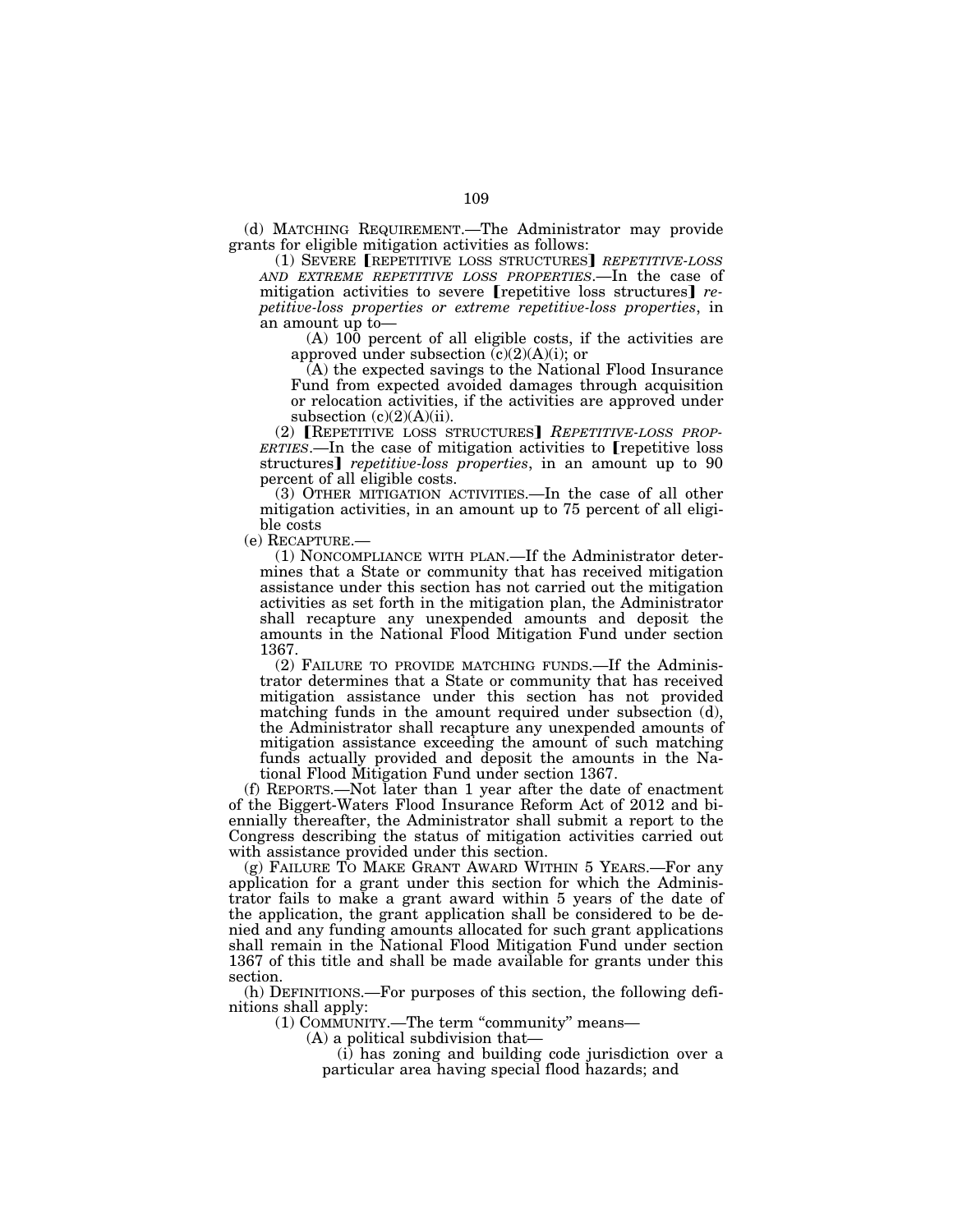(ii) is participating in the national flood insurance program; or

(B) a political subdivision of a State, or other authority, that is designated by political subdivisions, all of which meet the requirements of subparagraph (A), to administer grants for mitigation activities for such political subdivisions.

 $(2)$  REPETITIVE LOSS STRUCTURE.—The term "repetitive loss" structure'' has the meaning given such term in section 1370.

ø(3) SEVERE REPETITIVE LOSS STRUCTURE.—The term ''severe repetitive loss structure'' means a structure that—

 $[(A)$  is covered under a contract for flood insurance made available under this title; and

 $($ B) has incurred flood-related damage-

 $(i)$  for which 4 or more separate claims payments have been made under flood insurance coverage under this title, with the amount of each such claim exceeding \$5,000, and with the cumulative amount of such claims payments exceeding \$20,000; or

 $(iii)$  for which at least  $2$  separate claims payments have been made under such coverage, with the cumulative amount of such claims exceeding the value of the insured structure.]

## \* \* \* \* \* \* \*

### CHAPTER IV—APPROPRIATIONS AND MISCELLANEOUS PROVISIONS

#### DEFINITIONS

SEC. 1370. (a) As used in this title—

(1) the term ''flood'' shall have such meaning as may be prescribed in regulations of the Administrator, and may include inundation from rising waters or from the overflow of streams, rivers, or other bodies of water, or from tidal surges, abnormally high tidal water, tidal waves, tsunamis, hurricanes, or other severe storms or deluge;

(2) the terms ''United States'' (when used in a geographic sense) and ''State'' includes the several States, the District of Columbia, the territories and possessions, the Commonwealth of Puerto Rico, and the Trust Territory of the Pacific Islands;

(3) the terms "insurance company", "other insurer" and "insurance agent or broker'' include any organization or person that is authorized to engage in the business of insurance under the laws of any State, subject to the reporting requirements of the Securities Exchange Act of 1934 pursuant to section 13(a) or  $15(d)$  of such Act (15 U.S.C. 78m(a) and 78o(d)), or authorized by the Administrator to assume reinsurance on risks insured by the flood insurance program;

(4) the term ''insurance adjustment organization'' includes any organizations and persons engaged in the business of adjusting loss claims arising under insurance policies issued by any insurance company or other insurer;

 $(5)$  the term "person" includes any individual or group of individuals, corporation, partnership, association, or any other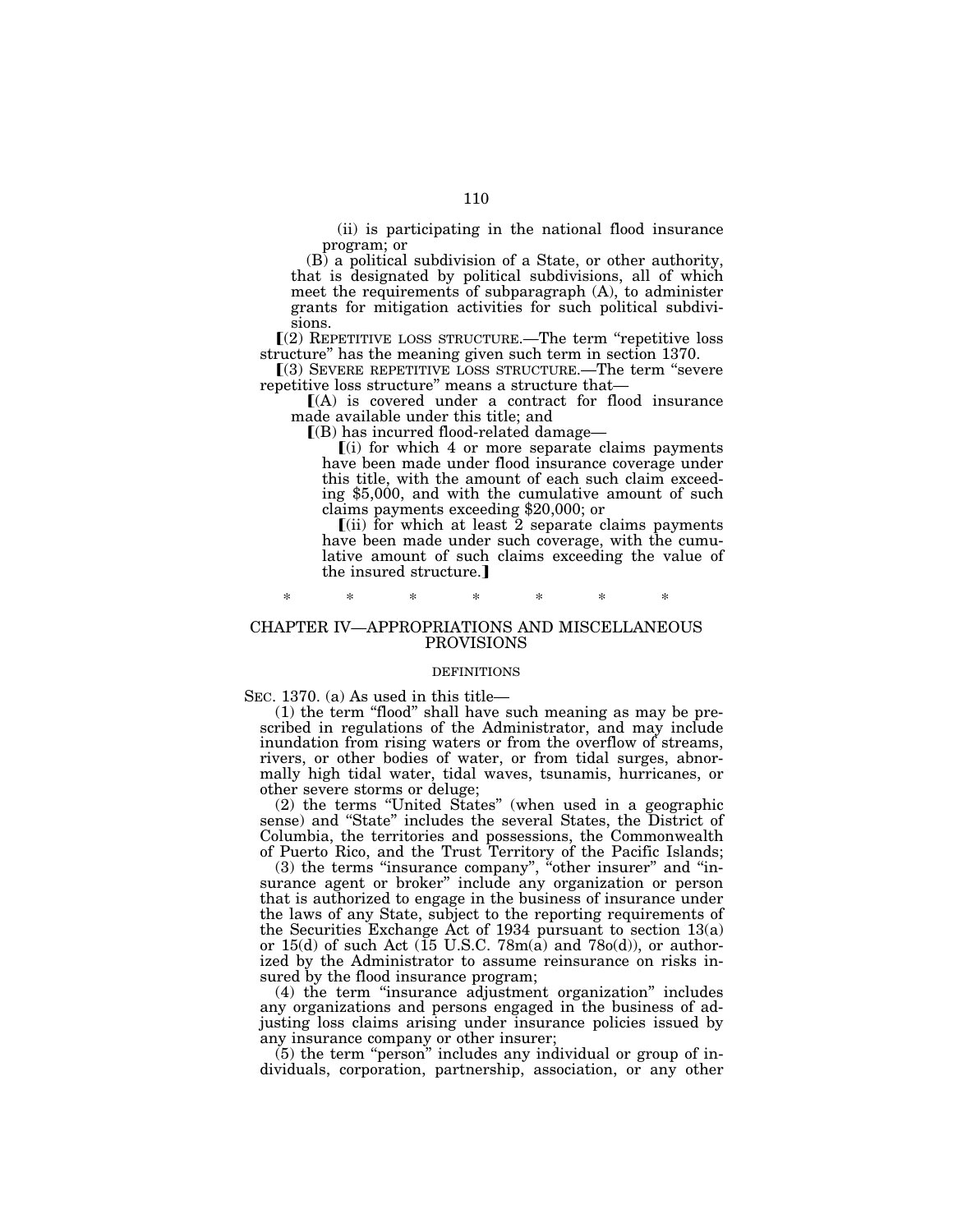organized group of persons, including State and local governments and agencies thereof;

(6) the term ''Administrator'' means the Administrator of the Federal Emergency Management Agency;

 $(7)$  the term "repetitive loss structure" means a structure covered by a contract for flood insurance that—

 $(A)$  has incurred flood-related damage on 2 occasions, in which the cost of repair, on the average, equaled or exceeded 25 percent of the value of the structure at the time of each such flood event; and

 $($ B) at the time of the second incidence of flood-related damage, the contract for flood insurance contains increased cost of compliance coverage.]

*(7) MULTIPLE-LOSS PROPERTY.—The term ''multiple-loss property'' means any property that is a repetitive-loss property, a severe repetitive-loss property, or an extreme repetitive-loss property.* 

*(8) REPETITIVE-LOSS PROPERTY.—The term ''repetitive-loss property'' means a structure that has incurred flood-related damage for which 2 or more separate claims payments of any amount in excess of the loss-deductible for damage to the covered structure have been made under flood insurance coverage under this title.* 

*(9) SEVERE REPETITIVE-LOSS PROPERTY.—The term ''severe repetitive-loss property'' means a structure that has incurred flood-related damage for which—* 

*(A) 4 or more separate claims payments have been made under flood insurance coverage under this title, with the amount of each such claim exceeding \$5,000, and with the cumulative amount of such claims payments exceeding \$20,000; or* 

*(B) at least 2 separate claims payments have been made under flood insurance coverage under this title, with the cumulative amount of such claims payments exceeding the value of the structure.* 

*(10) EXTREME REPETITIVE-LOSS PROPERTY.—The term ''extreme repetitive-loss property'' means a structure that has incurred flood-related damage for which at least 2 separate claims have been made under flood insurance coverage under this title, with the cumulative amount of such claims payments exceeding 150 percent of the maximum coverage amount available for the structure.* 

 $\left[\left(\dot{8}\right)\right]$  (11) the term "Federal agency lender" means a Federal agency that makes direct loans secured by improved real estate or a mobile home, to the extent such agency acts in such capacity;

 $(9)$  (12) the term "Federal entity for lending regulation" means the Board of Governors of the Federal Reserve System, the Federal Deposit Insurance Corporation, the Comptroller of the Currency, the National Credit Union Administration, and the Farm Credit Administration, and with respect to a particular regulated lending institution means the entity primarily responsible for the supervision of the institution;

 $\lceil (10) \rceil$  (13) the term "improved real estate" means real estate upon which a building is located;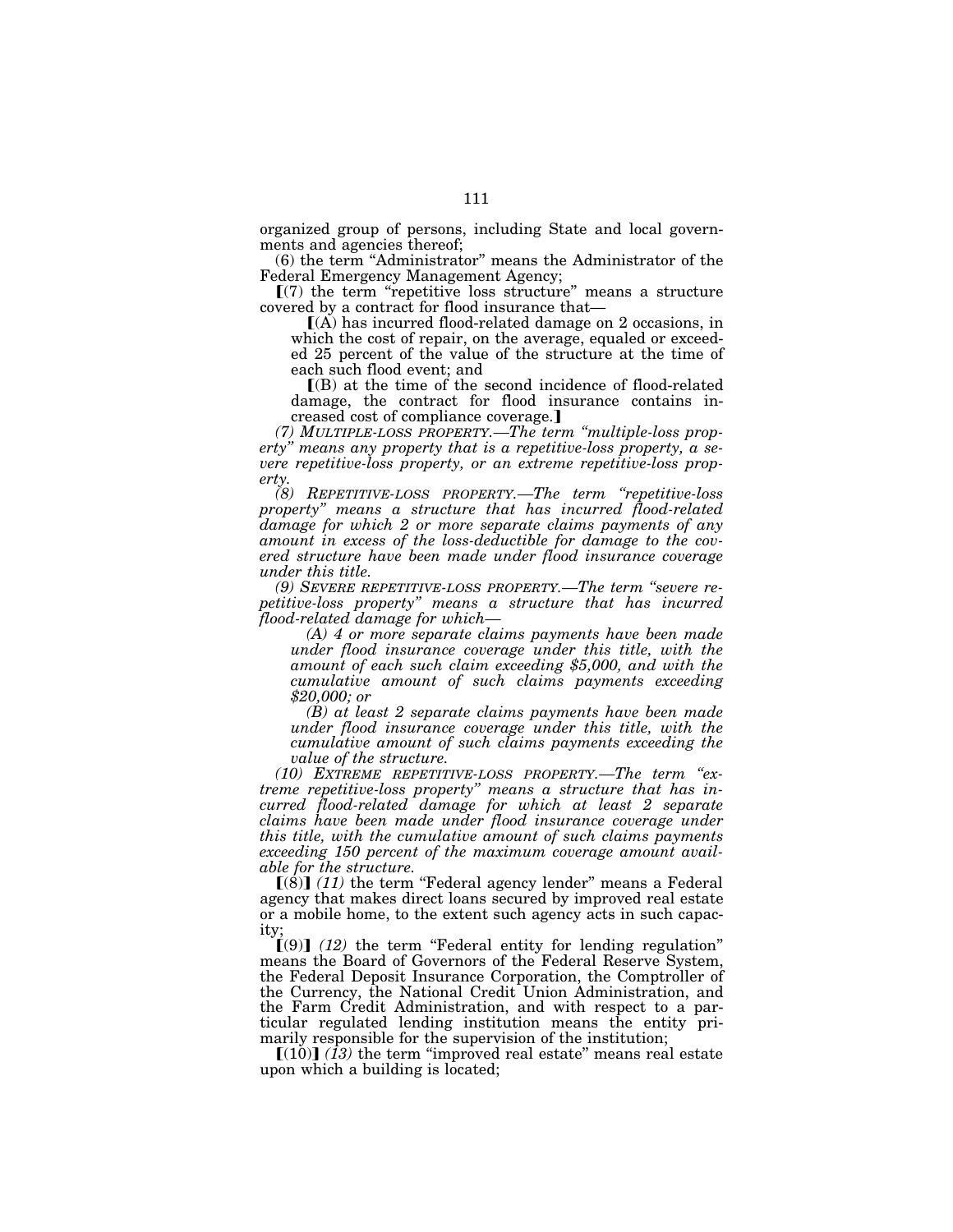$\lceil (11) \rceil$  (14) the term "lender" means a regulated lending institution or Federal agency lender;

 $[(12)]$   $(15)$  the term "natural and beneficial floodplain functions'' means—

(A) the functions associated with the natural or relatively undisturbed floodplain that (i) moderate flooding, retain flood waters, reduce erosion and sedimentation, and mitigate the effect of waves and storm surge from storms, and (ii) reduce flood related damage; and

(B) ancillary beneficial functions, including maintenance of water quality and recharge of ground water, that reduce flood related damage;

 $[(13)]$   $(16)$  the term "regulated lending institution" means any bank, savings and loan association, credit union, farm credit bank, Federal land bank association, production credit association, or similar institution subject to the supervision of a Federal entity for lending regulation;

 $[(14)]$  (17) the term "servicer" means the person responsible for receiving any scheduled periodic payments from a borrower pursuant to the terms of a loan, including amounts for taxes, insurance premiums, and other charges with respect to the property securing the loan, and making the payments of principal and interest and such other payments with respect to the amounts received from the borrower as may be required pursuant to the terms of the loan; and

 $[(15)]$   $(18)$  the term "substantially damaged structure" means a structure covered by a contract for flood insurance that has incurred damage for which the cost of repair exceeds an amount specified in any regulation promulgated by the Administrator, or by a community ordinance, whichever is lower.

(b) The term ''flood'' shall also include inundation from mudslides which are proximately caused by accumulations of water on or under the ground; and all of the provisions of this title shall apply with respect to such mudslides in the same manner and to the same extent as with respect to floods described in subsection  $(a)(1)$ , subject to and in accordance with such regulations, modifying the provisions of this title (including the provisions relating to land management and use) to the extent necessary to insure that they can be effectively so applied, as the Administrator may prescribe to achieve (with respect to such mudslides) the purposes of this title and the objectives of the program.

(c) The term ''flood'' shall also include the collapse or subsidence of land along the shore of a lake or other body of water as a result of erosion or undermining caused by waves or currents of water exceeding anticipated cyclical levels, and all of the provisions of this title shall apply with respect to such collapse or subsidence in the same manner and to the same extent as with respect to floods described in subsection  $(a)(1)$ , subject to and in accordance with such regulations, modifying the provisions of this title (including the provisions relating to land management and use) to the extent necessary to insure that they can be effectively so applied, as the Administrator may prescribe to achieve (with respect to such collapse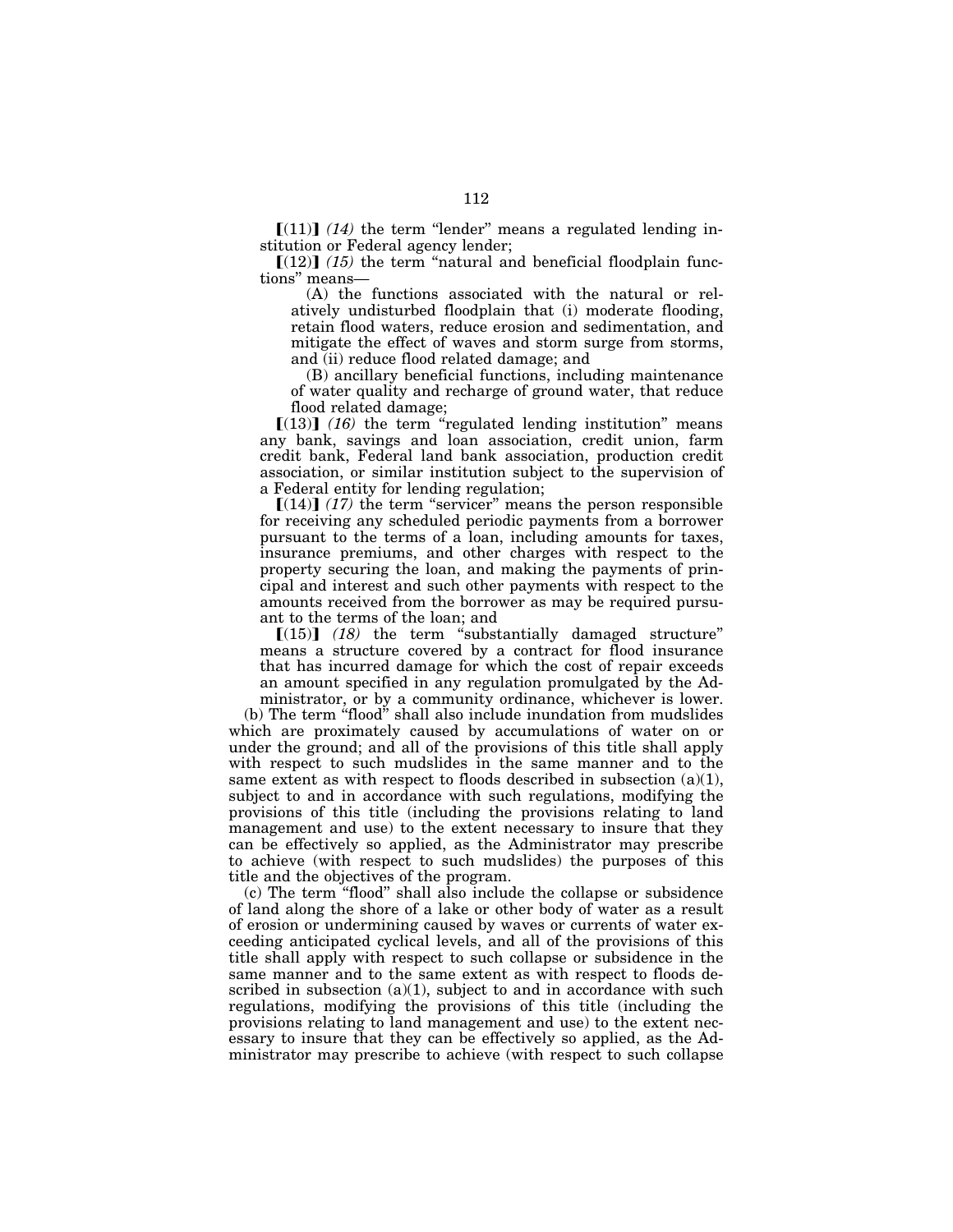or subsidence) the purposes of this title and the objectives of the program.

\* \* \* \* \* \* \*

## **FLOOD DISASTER PROTECTION ACT OF 1973**

\* \* \* \* \* \* \*

## TITLE I—EXPANSION OF NATIONAL FLOOD INSURANCE PROGRAM

\* \* \* \* \* \* \*

## FLOOD INSURANCE PURCHASE AND COMPLIANCE REQUIREMENTS AND ESCROW ACCOUNTS

SEC. 102. (a) After the expiration of sixty days following the date of enactment of this Act, no Federal officer or agency shall approve any financial assistance for acquisition or construction purposes for use in any area that has been identified by the Administrator as an area having special flood hazards and in which the sale of flood insurance has been made available under the National Flood Insurance Act of 1968, unless the building or mobile home and any personal property to which such financial assistance relates is covered by flood insurance in an amount at least equal to its development or project cost (less estimated land cost) or to the maximum limit of coverage made available with respect to the particular type of property under the National Flood Insurance Act of 1968, whichever is less: *Provided,* That if the financial assistance provided is in the form of a loan or an insurance or guaranty of a loan, the amount of flood insurance required need not exceed the outstanding principal balance of the loan and need not be required beyond the term of the loan. The requirement of maintaining flood insurance shall apply during the life of the property, regardless of transfer of ownership of such property.

(b) REQUIREMENT FOR MORTGAGE LOANS.—

(1) REGULATED LENDING INSTITUTIONS.—Each Federal entity for lending regulation (after consultation and coordination with the Financial Institutions Examination Council established under the Federal Financial Institutions Examination Council Act of 1974) shall by regulation direct regulated lending institutions—

(A) not to make, increase, extend, or renew any loan secured by improved real estate or a mobile home located or to be located in an area that has been identified by the Administrator as an area having special flood hazards and in which flood insurance has been made available under the National Flood Insurance Act of 1968, unless the building or mobile home and any personal property securing such loan is covered for the term of the loan by flood insurance in an amount at least equal to the outstanding principal balance of the loan or the maximum limit of coverage made available under the Act with respect to the particular type of property, whichever is less; and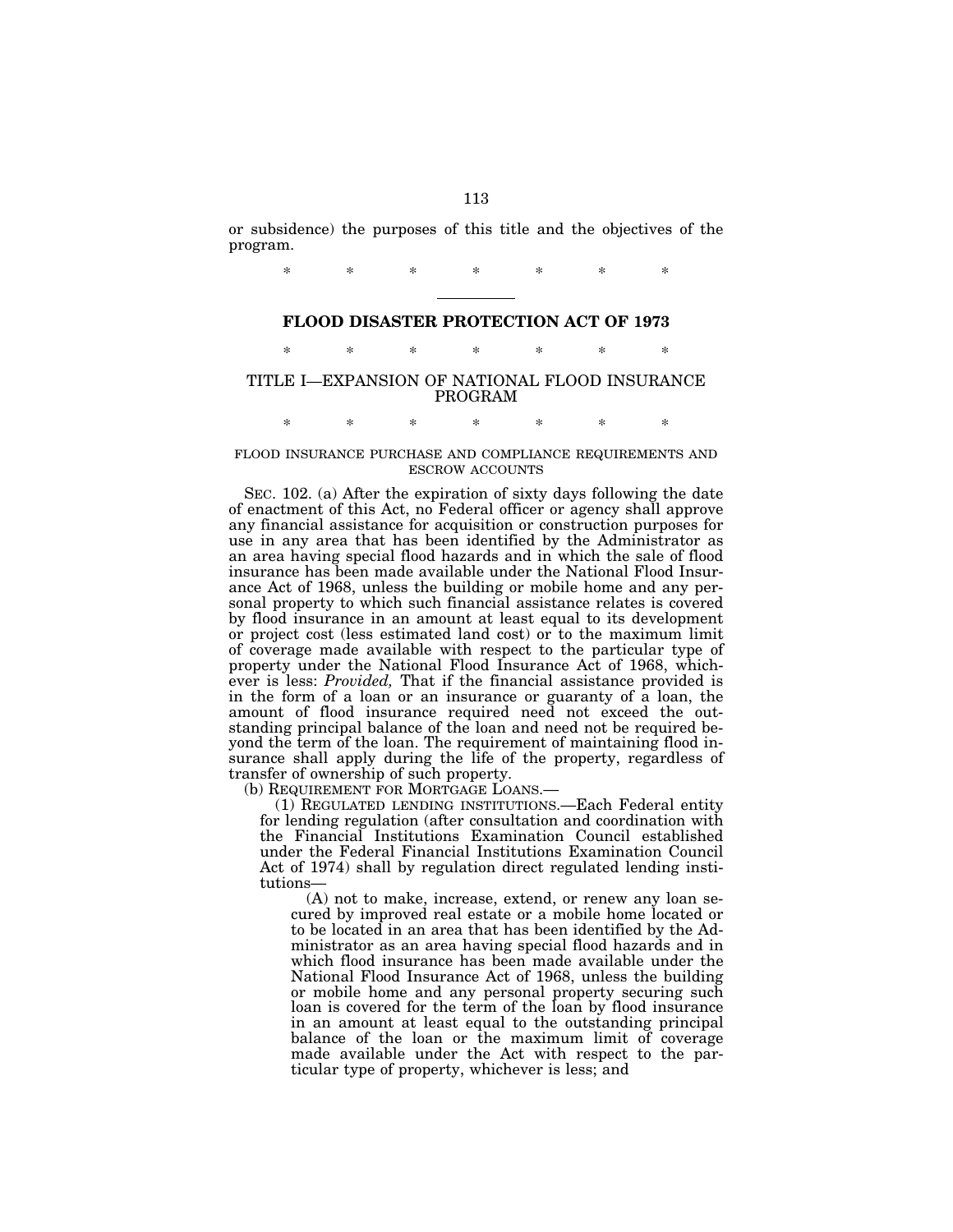(B) to accept private flood insurance as satisfaction of the flood insurance coverage requirement under subparagraph (A) if the coverage provided by such private flood insurance meets the requirements for coverage under such subparagraph.

(2) FEDERAL AGENCY LENDERS.—A Federal agency lender may not make, increase, extend, or renew any loan secured by improved real estate or a mobile home located or to be located in an area that has been identified by the Administrator as an area having special flood hazards and in which flood insurance has been made available under the National Flood Insurance Act of 1968, unless the building or mobile home and any personal property securing such loan is covered for the term of the loan by flood insurance in the amount provided in paragraph (1)(A). Each Federal agency lender shall accept private flood insurance as satisfaction of the flood insurance coverage requirement under the preceding sentence if the flood insurance coverage provided by such private flood insurance meets the requirements for coverage under such sentence. Each Federal agency lender shall issue any regulations necessary to carry out this paragraph. Such regulations shall be consistent with and substantially identical to the regulations issued under paragraph  $(1)(A)$ .

(3) GOVERNMENT-SPONSORED ENTERPRISES FOR HOUSING.— The Federal National Mortgage Association and the Federal Home Loan Mortgage Corporation shall implement procedures reasonably designed to ensure that, for any loan that is—

(A) secured by improved real estate or a mobile home located in an area that has been identified, at the time of the origination of the loan or at any time during the term of the loan, by the Administrator as an area having special flood hazards and in which flood insurance is available under the National Flood Insurance Act of 1968, and

(B) purchased by such entity,

the building or mobile home and any personal property securing the loan is covered for the term of the loan by flood insurance in the amount provided in paragraph (1)(A). The Federal National Mortgage Association and the Federal Home Loan Mortgage Corporation shall accept private flood insurance as satisfaction of the flood insurance coverage requirement under paragraph (1)(A) if the flood insurance coverage provided by such private flood insurance meets the requirements for coverage under such paragraph and any requirements established by the Federal National Mortgage Association or the Federal Home Loan Mortgage Corporation, respectively, relating to the financial solvency, strength, or claims-paying ability of private insurance companies from which the Federal National Mortgage Association or the Federal Home Loan Mortgage Corporation will accept private flood insurance.

(4) APPLICABILITY.—

(A) EXISTING COVERAGE.—Except as provided in subparagraph (B), paragraph (1) shall apply on the date of enactment of the Riegle Community Development and Regulatory Improvement Act of 1994.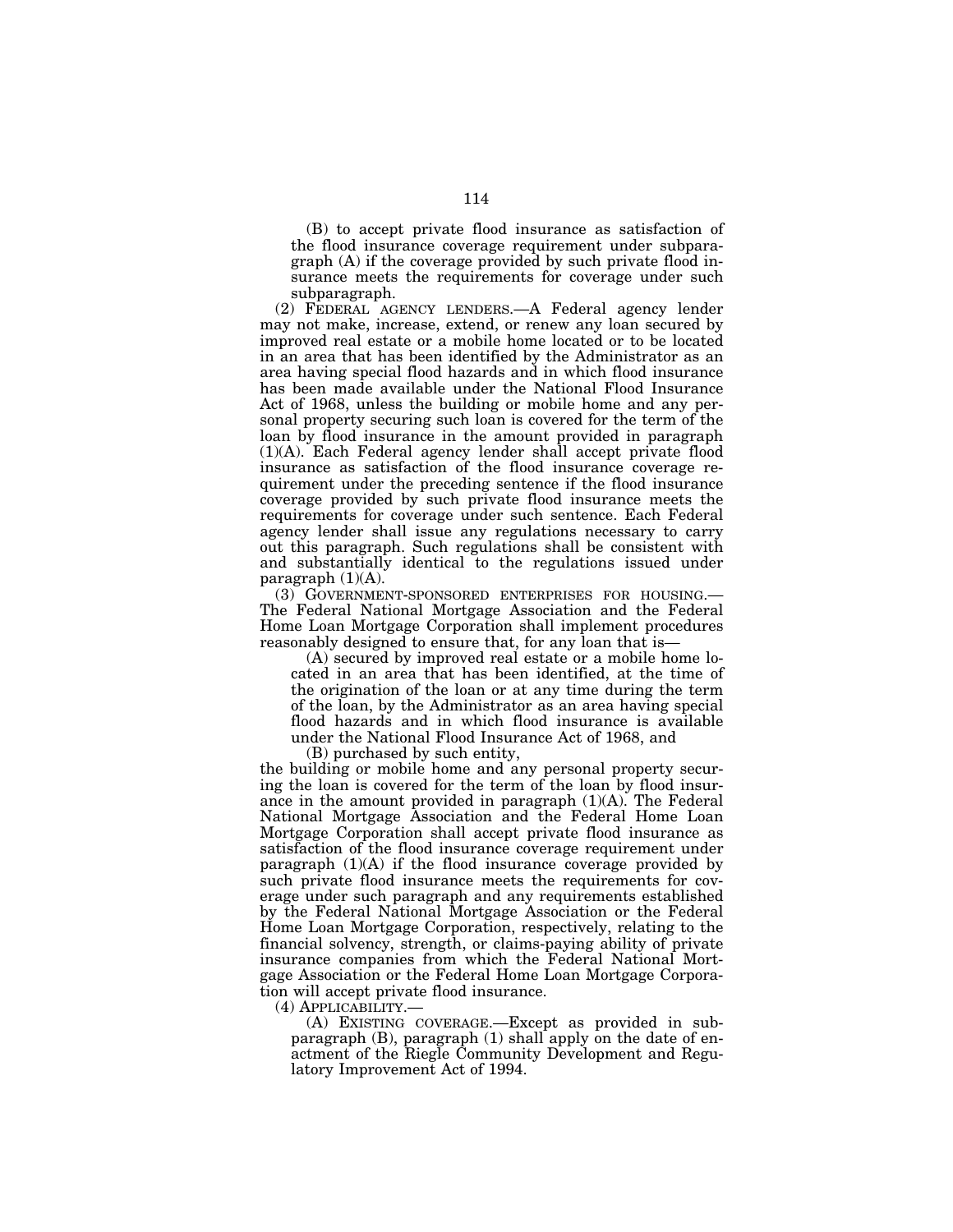(B) NEW COVERAGE.—Paragraphs (2) and (3) shall apply only with respect to any loan made, increased, extended, or renewed after the expiration of the 1-year period beginning on the date of enactment of the Riegle Community Development and Regulatory Improvement Act of 1994. Paragraph (1) shall apply with respect to any loan made, increased, extended, or renewed by any lender supervised by the Farm Credit Administration only after the expiration of the period under this subparagraph.

(C) CONTINUED EFFECT OF REGULATIONS.—Notwithstanding any other provision of this subsection, the regulations to carry out paragraph (1), as in effect immediately before the date of enactment of the Riegle Community Development and Regulatory Improvement Act of 1994, shall continue to apply until the regulations issued to carry out paragraph (1) as amended by section 522(a) of such Act take effect.

(5) RULE OF CONSTRUCTION.—Nothing in this subsection shall be construed to supersede or limit the authority of a Federal entity for lending regulation, the Federal Housing Finance Agency, a Federal agency lender, the Federal National Mortgage Association, or the Federal Home Loan Mortgage Corporation to establish requirements relating to the financial solvency, strength, or claims-paying ability of private insurance companies from which the entity or agency will accept private flood insurance.<br>(6) NOTICE.—

 $(A)$  In GENERAL.—Each lender shall disclose to a borrower that is subject to this subsection that—

(i) flood insurance is available from private insurance companies that issue standard flood insurance policies on behalf of the national flood insurance program or directly from the national flood insurance program;

(ii) flood insurance that provides the same level of coverage as a standard flood insurance policy under the national flood insurance program may be available from a private insurance company that issues policies on behalf of the company; and

(iii) the borrower is encouraged to compare the flood insurance coverage, deductibles, exclusions, conditions and premiums associated with flood insurance policies issued on behalf of the national flood insurance program and policies issued on behalf of private insurance companies and to direct inquiries regarding the availability, cost, and comparisons of flood insurance coverage to an insurance agent.

(B) RULE OF CONSTRUCTION.—Nothing in this paragraph shall be construed as affecting or otherwise limiting the authority of a Federal entity for lending regulation to approve any disclosure made by a regulated lending institution for purposes of complying with subparagraph (A).

(7) PRIVATE FLOOD INSURANCE DEFINED.—In this subsection, the term ''private flood insurance'' means an insurance policy that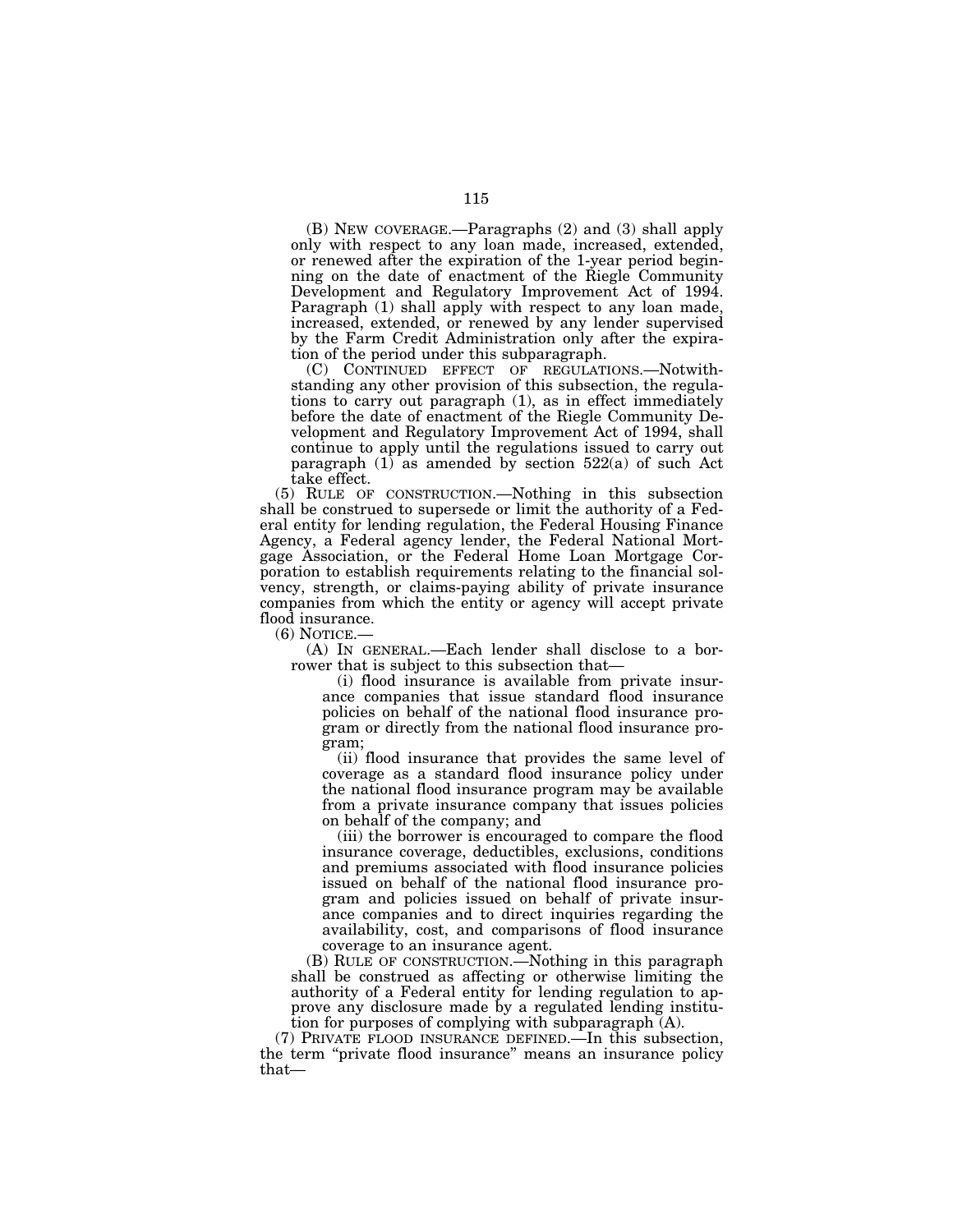(A) is issued by an insurance company that is—

(i) licensed, admitted, or otherwise approved to engage in the business of insurance in the State or jurisdiction in which the insured building is located, by the insurance regulator of that State or jurisdiction; or

(ii) in the case of a policy of difference in conditions, multiple peril, all risk, or other blanket coverage insuring nonresidential commercial property, is recognized, or not disapproved, as a surplus lines insurer by the insurance regulator of the State or jurisdiction where the property to be insured is located;

(B) provides flood insurance coverage which is at least as broad as the coverage provided under a standard flood insurance policy under the national flood insurance program, including when considering deductibles, exclusions, and conditions offered by the insurer;

(C) includes—

(i) a requirement for the insurer to give 45 days' written notice of cancellation or non-renewal of flood insurance coverage to—

(I) the insured; and

(II) the regulated lending institution or Federal agency lender;

(ii) information about the availability of flood insurance coverage under the national flood insurance program;

(iii) a mortgage interest clause similar to the clause contained in a standard flood insurance policy under the national flood insurance program; and

(iv) a provision requiring an insured to file suit not later than 1 year after date of a written denial of all or part of a claim under the policy; and

(D) contains cancellation provisions that are as restrictive as the provisions contained in a standard flood insurance policy under the national flood insurance program.<br>(c) EXCEPTIONS TO PURCHASE REQUIREMENTS.—

 $(1)$  STATE-OWNED PROPERTY.—Notwithstanding the other provisions of this section, flood insurance shall not be required on any State-owned property that is covered under an adequate State policy of self-insurance satisfactory to the Administrator. The Administrator shall publish and periodically revise the list of States to which this subsection applies.

(2) SMALL LOANS.—Notwithstanding any other provision of this section, subsections (a) and (b) shall not apply to any loan having—

(A) an original outstanding principal balance of  $\llbracket$ \$5,000] *\$25,000* or less; and

(B) a repayment term of 1 year or less.

(3) DETACHED STRUCTURES.—Notwithstanding any other provision of this section, flood insurance shall not be required, in the case of any residential property, for any structure that is a part of such property but is detached from the primary residential structure of such property and does not serve as a residence.

(d) ESCROW OF FLOOD INSURANCE PAYMENTS.—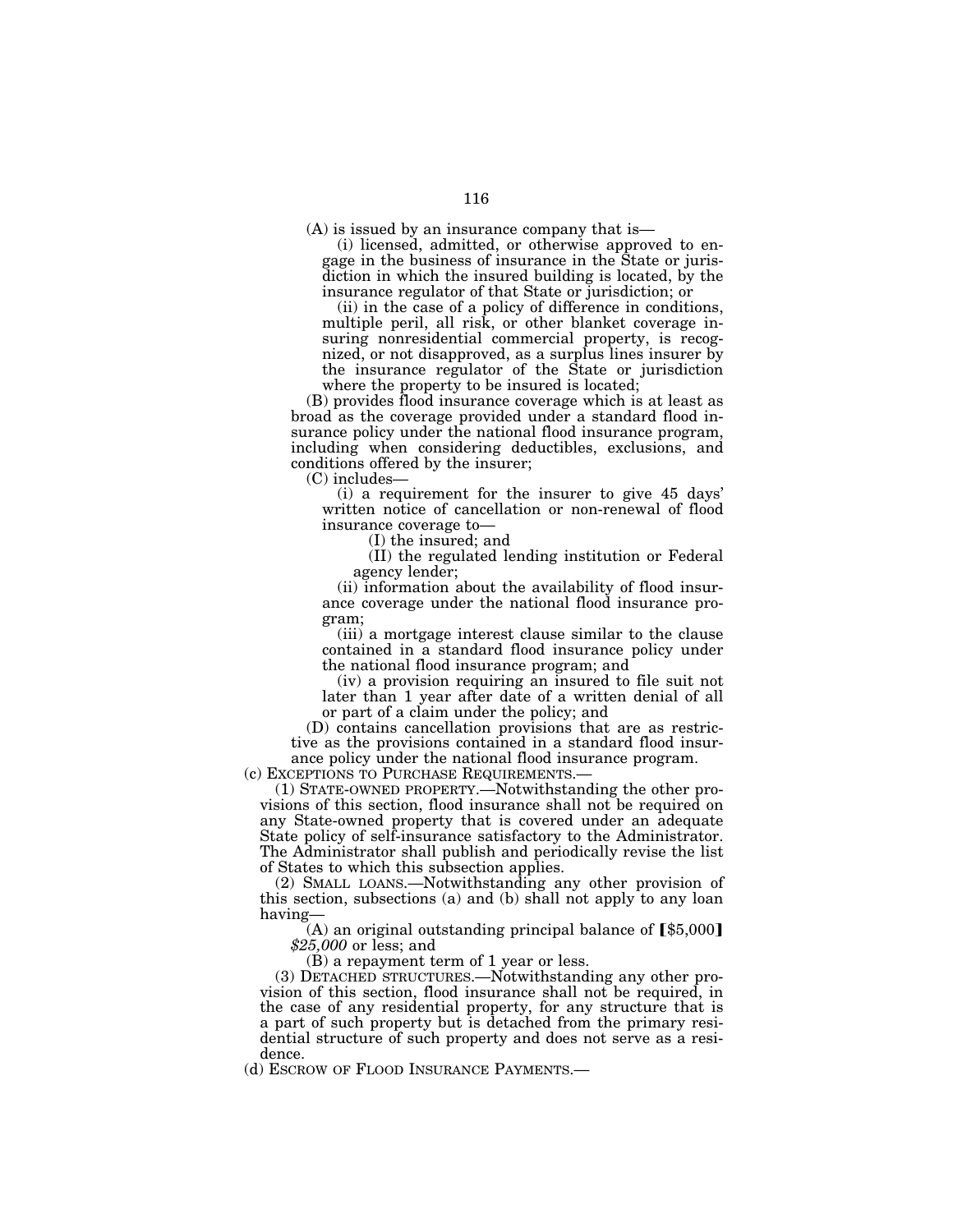### (1) REGULATED LENDING INSTITUTIONS.—

(A) FEDERAL ENTITIES RESPONSIBLE FOR LENDING REGU-LATIONS.—Each Federal entity for lending regulation (after consultation and coordination with the Federal Financial Institutions Examination Council) shall, by regulation, direct that all premiums and fees for flood insurance under the National Flood Insurance Act of 1968, for residential improved real estate or a mobile home, shall be paid to the regulated lending institution or servicer for any loan secured by the residential improved real estate or mobile home, with the same frequency as payments on the loan are made, for the duration of the loan. Except as provided in subparagraph (B), upon receipt of any premiums or fees, the regulated lending institution or servicer shall deposit such premiums and fees in an escrow account on behalf of the borrower. Upon receipt of a notice from the Administrator or the provider of the flood insurance that insurance premiums are due, the premiums deposited in the escrow account shall be paid to the provider of the flood insurance.

(B) LIMITATION.—Except as may be required under applicable State law, a Federal entity for lending regulation may not direct or require a regulated lending institution to deposit premiums or fees for flood insurance under the National Flood Insurance Act of 1968 in an escrow account on behalf of a borrower under subparagraph (A)—

 $(i)$  if—

(I) the regulated lending institution has total assets of less than \$1,000,000,000; and

(II) on or before the date of enactment of the Biggert-Waters Flood Insurance Reform Act of 2012, the regulated lending institution—

(aa) in the case of a loan secured by residential improved real estate or a mobile home, was not required under Federal or State law to deposit taxes, insurance premiums, fees, or any other charges in an escrow account for the entire term of the loan; and

(bb) did not have a policy of consistently and uniformly requiring the deposit of taxes, insurance premiums, fees, or any other charges in an escrow account for loans secured by residential improved real estate or a mobile home; or

(ii) in the case of a loan that—

(I) is in a junior or subordinate position to a senior lien secured by the same residential improved real estate or mobile home for which flood insurance is being provided at the time of the origination of the loan;

(II) is secured by residential improved real estate or a mobile home that is part of a condominium, cooperative, or other project development,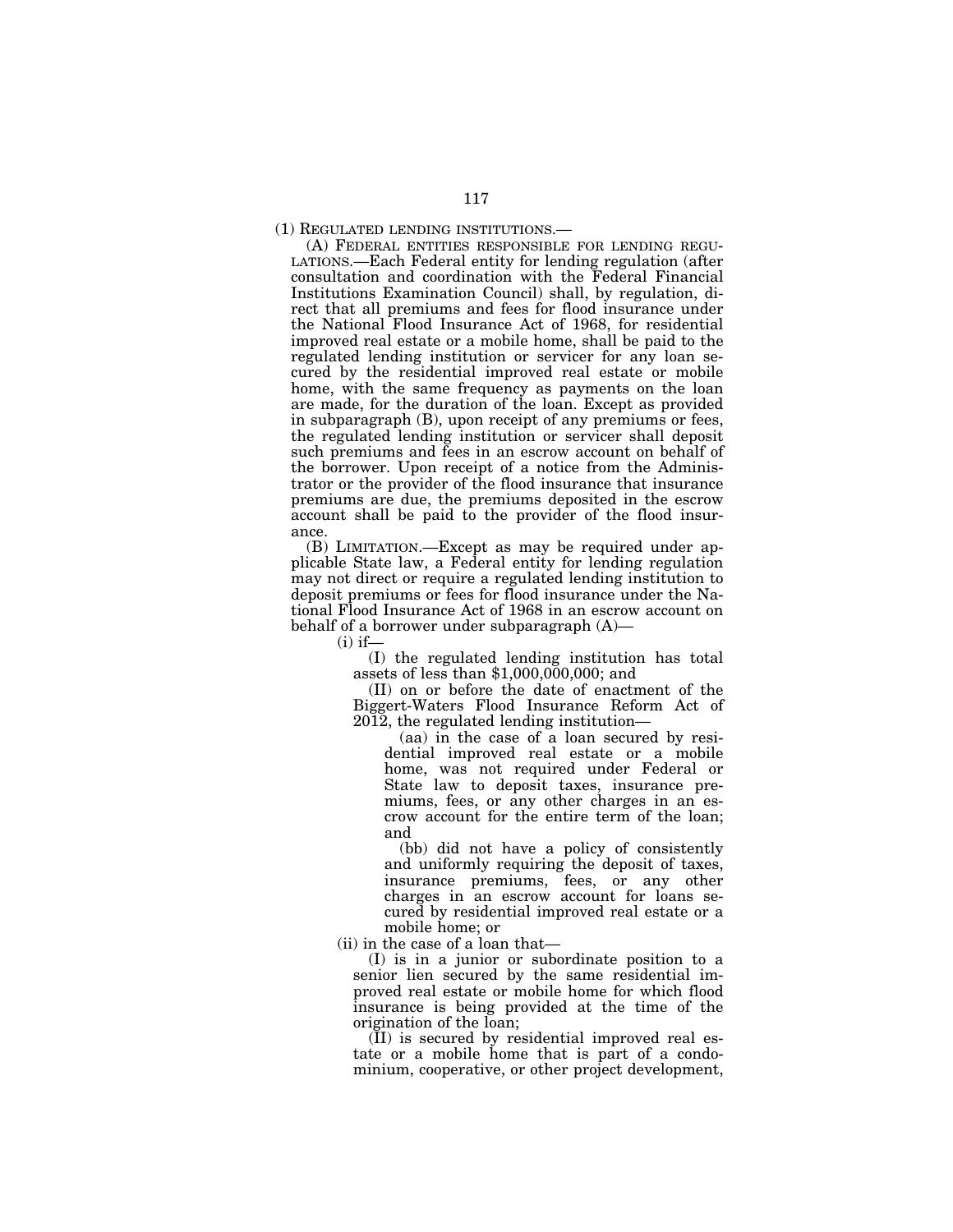if the residential improved real estate or mobile home is covered by a flood insurance policy that—

(aa) meets the requirements that the regulated lending institution is required to enforce under subsection (b)(1);

(bb) is provided by the condominium association, cooperative, homeowners association, or other applicable group; and

(cc) the premium for which is paid by the condominium association, cooperative, homeowners association, or other applicable group as a common expense;

(III) is secured by residential improved real estate or a mobile home that is used as collateral for a business purpose;

(IV) is a home equity line of credit;

(V) is a nonperforming loan; or

(VI) has a term of not longer than 12 months. (2) FEDERAL AGENCY LENDERS.—Each Federal agency lender shall by regulation require and provide for escrow and payment of any flood insurance premiums and fees relating to residential improved real estate and mobile homes securing loans made by the Federal agency lender under the circumstances and in the manner provided under paragraph (1). Any regulations issued under this paragraph shall be consistent with and substantially identical to the regulations issued under paragraph (1).

(3) APPLICABILITY OF RESPA.—Escrow accounts established pursuant to this subsection shall be subject to the provisions of section 10 of the Real Estate Settlement Procedures Act of 1974.

(4) DEFINITION.—For purposes of this subsection, the term "residential improved real estate" means improved real estate for which the improvement is a residential building.

(5) APPLICABILITY.—This subsection shall apply only with respect to any loan made, increased, extended, or renewed after the expiration of the 1-year period beginning on the date of enactment of the Riegle Community Development and Regulatory Improvement Act of 1994.

(e) PLACEMENT OF FLOOD INSURANCE BY LENDER.—

(1) NOTIFICATION TO BORROWER OF LACK OF COVERAGE.—If, at the time of origination or at any time during the term of a loan secured by improved real estate or by a mobile home located in an area that has been identified by the Administrator (at the time of the origination of the loan or at any time during the term of the loan) as an area having special flood hazards and in which flood insurance is available under the National Flood Insurance Act of 1968, the lender or servicer for the loan determines that the building or mobile home and any personal property securing the loan is not covered by flood insurance or is covered by such insurance in an amount less than the amount required for the property pursuant to paragraph (1), (2), or (3) of subsection (b), the lender or servicer shall notify the borrower under the loan that the borrower should obtain, at the borrower's expense, an amount of flood insurance for the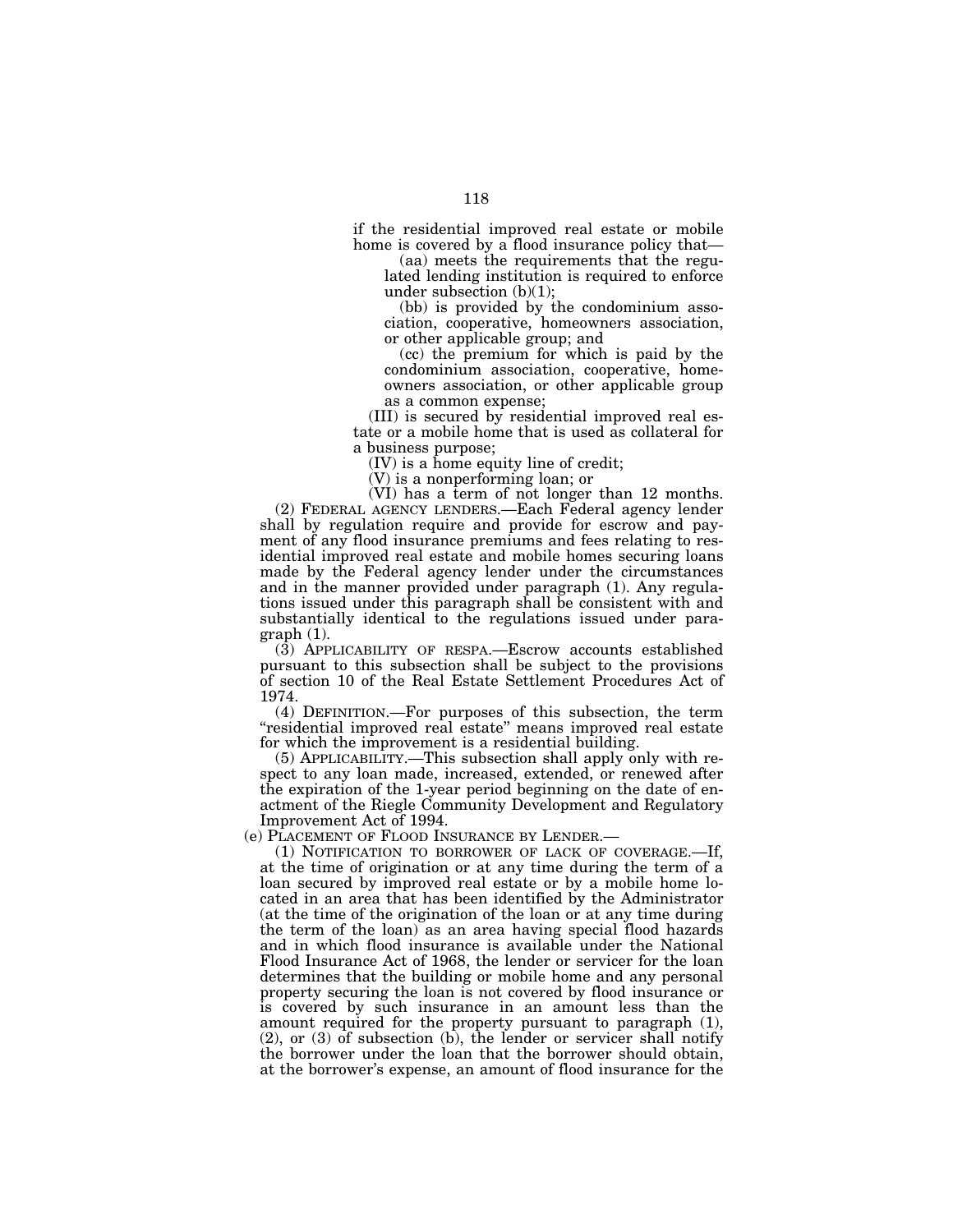building or mobile home and such personal property that is not less than the amount under subsection  $(b)(1)$ , for the term of the loan.

(2) PURCHASE OF COVERAGE ON BEHALF OF BORROWER.—If the borrower fails to purchase such flood insurance within 45 days after notification under paragraph (1), the lender or servicer for the loan shall purchase the insurance on behalf of the borrower and may charge the borrower for the cost of premiums and fees incurred by the lender or servicer for the loan in purchasing the insurance, including premiums or fees incurred for coverage beginning on the date on which flood insurance coverage lapsed or did not provide a sufficient coverage amount.

(3) TERMINATION OF FORCE-PLACED INSURANCE.—Within 30 days of receipt by the lender or servicer of a confirmation of a borrower's existing flood insurance coverage, the lender or servicer shall—

(A) terminate any insurance purchased by the lender or servicer under paragraph (2); and

(B) refund to the borrower all premiums paid by the borrower for any insurance purchased by the lender or servicer under paragraph (2) during any period during which the borrower's flood insurance coverage and the insurance coverage purchased by the lender or servicer were each in effect, and any related fees charged to the borrower with respect to the insurance purchased by the lender or servicer during such period.

(4) SUFFICIENCY OF DEMONSTRATION.—For purposes of confirming a borrower's existing flood insurance coverage, a lender or servicer for a loan shall accept from the borrower an insurance policy declarations page that includes the existing flood insurance policy number and the identity of, and contact information for, the insurance company or agent.

(5) REVIEW OF DETERMINATION REGARDING REQUIRED PUR-CHASE.

(A) IN GENERAL.—The borrower and lender for a loan secured by improved real estate or a mobile home may jointly request the Administrator to review a determination of whether the building or mobile home is located in an area having special flood hazards. Such request shall be supported by technical information relating to the improved real estate or mobile home. Not later than 45 days after the Administrator receives the request, the Administrator shall review the determination and provide to the borrower and the lender with a letter stating whether or not the building or mobile home is in an area having special flood hazards. The determination of the Administrator shall be final.

(B) EFFECT OF DETERMINATION.—Any person to whom a borrower provides a letter issued by the Administrator pursuant to subparagraph (A), stating that the building or mobile home securing the loan of the borrower is not in an area having special flood hazards, shall have no obligation under this title to require the purchase of flood insurance for such building or mobile home during the period deter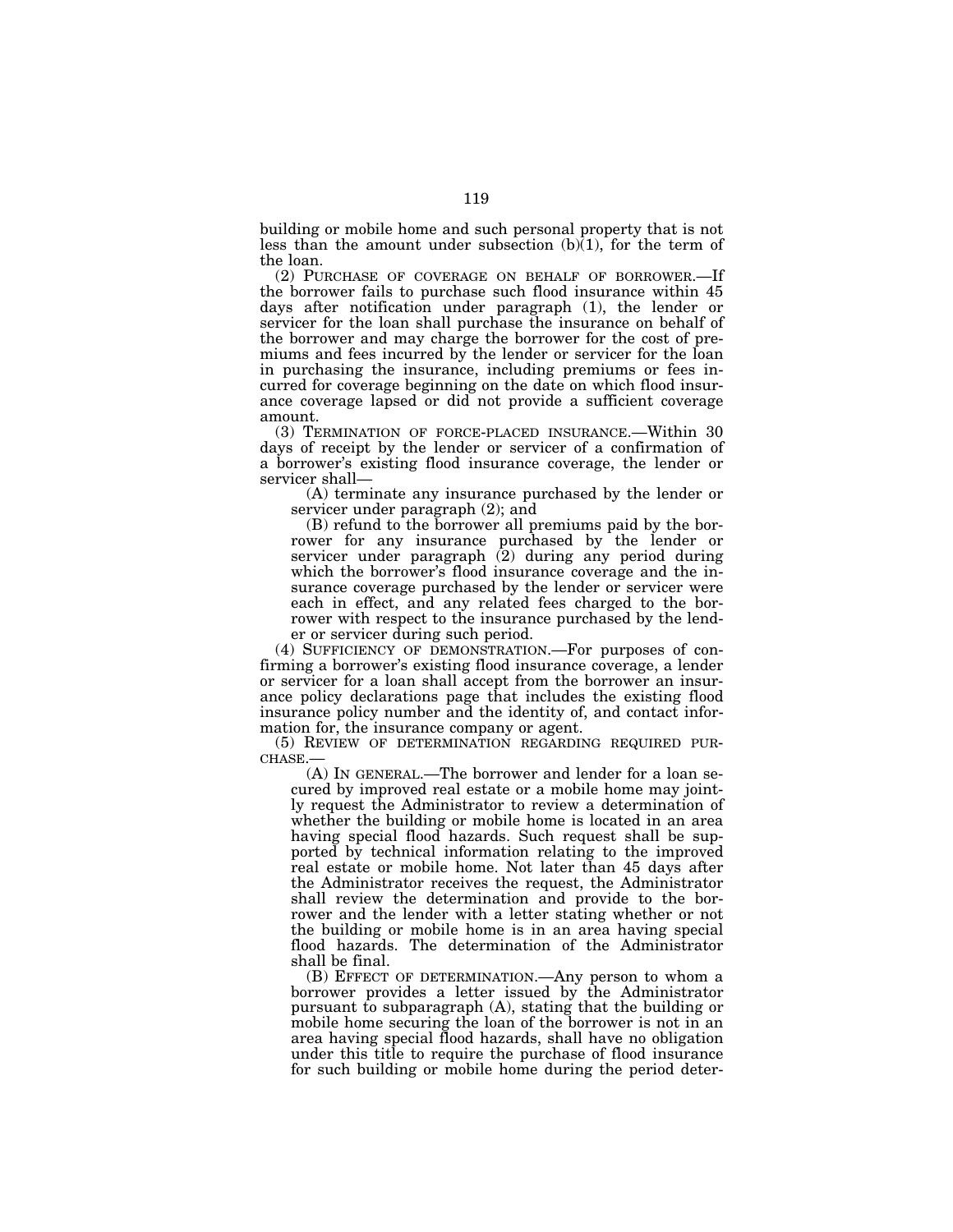mined by the Administratorwhich shall be specified in the letter and shall begin on the date on which such letter is provided.

(C) EFFECT OF FAILURE TO RESPOND.—If a request under subparagraph (A) is made in connection with the origination of a loan and the Administrator fails to provide a letter under subparagraph (A) before the later of (i) the expiration of the 45-day period under such subparagraph, or (ii) the closing of the loan, no person shall have an obligation under this title to require the purchase of flood insurance for the building or mobile home securing the loan until such letter is provided.

(6) APPLICABILITY.—This subsection shall apply to all loans outstanding on or after the date of enactment of the Riegle Community Development and Regulatory Improvement Act of 1994.

(f) CIVIL MONETARY PENALTIES FOR FAILURE TO REQUIRE FLOOD INSURANCE OR NOTIFY.—

(1) CIVIL MONETARY PENALTIES AGAINST REGULATED LEND-ERS.—Any regulated lending institution that is found to have a pattern or practice of committing violations under paragraph (2) shall be assessed a civil penalty by the appropriate Federal entity for lending regulation in the amount provided under paragraph (5).

(2) LENDER VIOLATIONS.—The violations referred to in paragraph (1) shall include—

(A) making, increasing, extending, or renewing loans in violation of—

(i) the regulations issued pursuant to subsection (b) of this section;

(ii) the escrow requirements under subsection (d) of this section; or

(iii) the notice requirements under section 1364 of the National Flood Insurance Act of 1968; or

(B) failure to provide notice or purchase flood insurance coverage in violation of subsection (e) of this section.<br>(3) CIVIL MONETARY PENALTIES AGAINST GSE'S.—

 $(A)$  In GENERAL.—If the Federal National Mortgage Association or the Federal Home Loan Mortgage Corporation is found by the Director of the Federal Housing Finance Agency to have a pattern or practice of purchasing loans in violation of the procedures established pursuant to subsection (b)(3), the Director of such Office shall assess a civil penalty against such enterprise in the amount provided under paragraph (5) of this subsection.

(B) DEFINITION.—For purposes of this subsection, the term ''enterprise'' means the Federal National Mortgage Association or the Federal Home Loan Mortgage Corporation.

(4) NOTICE AND HEARING.—A penalty under this subsection may be issued only after notice and an opportunity for a hearing on the record.

(5) AMOUNT.—A civil monetary penalty under this subsection may not exceed \$2,000 for each violation under paragraph (2) or paragraph (3).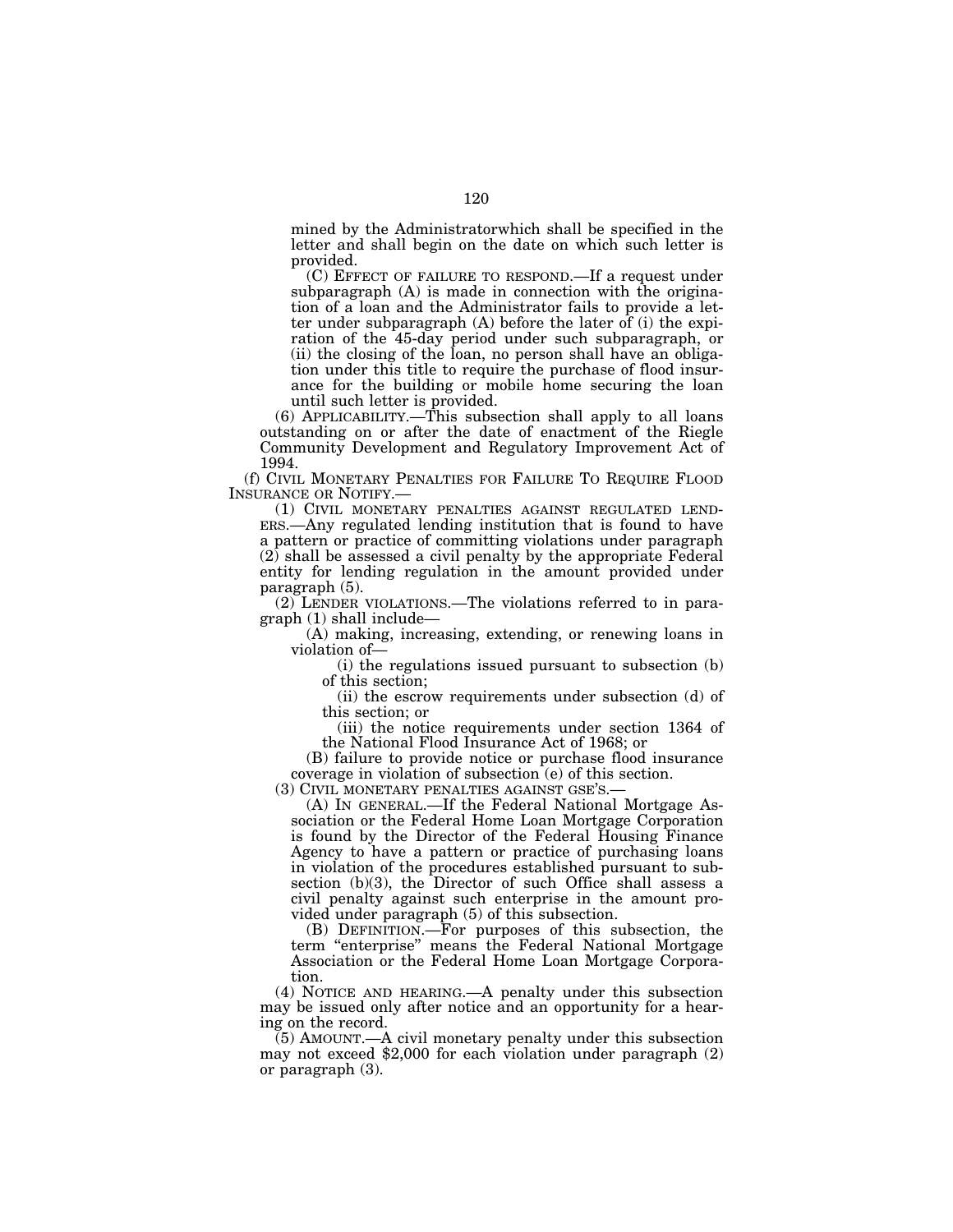(6) LENDER COMPLIANCE.—Notwithstanding any State or local law, for purposes of this subsection, any regulated lending institution that purchases flood insurance or renews a contract for flood insurance on behalf of or as an agent of a borrower of a loan for which flood insurance is required shall be considered to have complied with the regulations issued under subsection (b).

(7) EFFECT OF TRANSFER ON LIABILITY.—Any sale or other transfer of a loan by a regulated lending institution that has committed a violation under paragraph  $(1)$ , that occurs subsequent to the violation, shall not affect the liability of the transferring lender with respect to any penalty under this subsection. A lender shall not be liable for any violations relating to a loan committed by another regulated lending institution that previously held the loan.

(8) DEPOSIT OF PENALTIES.—Any penalties collected under this subsection shall be paid into the National Flood Mitigation Fund under section 1367 of the National Flood Insurance Act of 1968.

(9) ADDITIONAL PENALTIES.—Any penalty under this subsection shall be in addition to any civil remedy or criminal penalty otherwise available.

(10) STATUTE OF LIMITATIONS.—No penalty may be imposed under this subsection after the expiration of the 4-year period beginning on the date of the occurrence of the violation for

which the penalty is authorized under this subsection.<br>(g) OTHER ACTIONS TO REMEDY PATTERN OF NONCOMPLIANCE.—

(1) AUTHORITY OF FEDERAL ENTITIES FOR LENDING REGULA-TION.—A Federal entity for lending regulation may require a regulated lending institution to take such remedial actions as are necessary to ensure that the regulated lending institution complies with the requirements of the national flood insurance program if the Federal agency for lending regulation makes a determination under paragraph (2) regarding the regulated lending institution.

(2) DETERMINATION OF VIOLATIONS.—A determination under this paragraph shall be a finding that—

(A) the regulated lending institution has engaged in a pattern and practice of noncompliance in violation of the regulations issued pursuant to subsection (b), (d), or (e) or the notice requirements under section 1364 of the National Flood Insurance Act of 1968; and

(B) the regulated lending institution has not demonstrated measurable improvement in compliance despite the assessment of civil monetary penalties under subsection (f).

(h) FEE FOR DETERMINING LOCATION.—Notwithstanding any other Federal or State law, any person who makes a loan secured by improved real estate or a mobile home or any servicer for such a loan may charge a reasonable fee for the costs of determining whether the building or mobile home securing the loan is located in an area having special flood hazards, but only in accordance with the following requirements:

(1) BORROWER FEE.—The borrower under such a loan may be charged the fee, but only if the determination—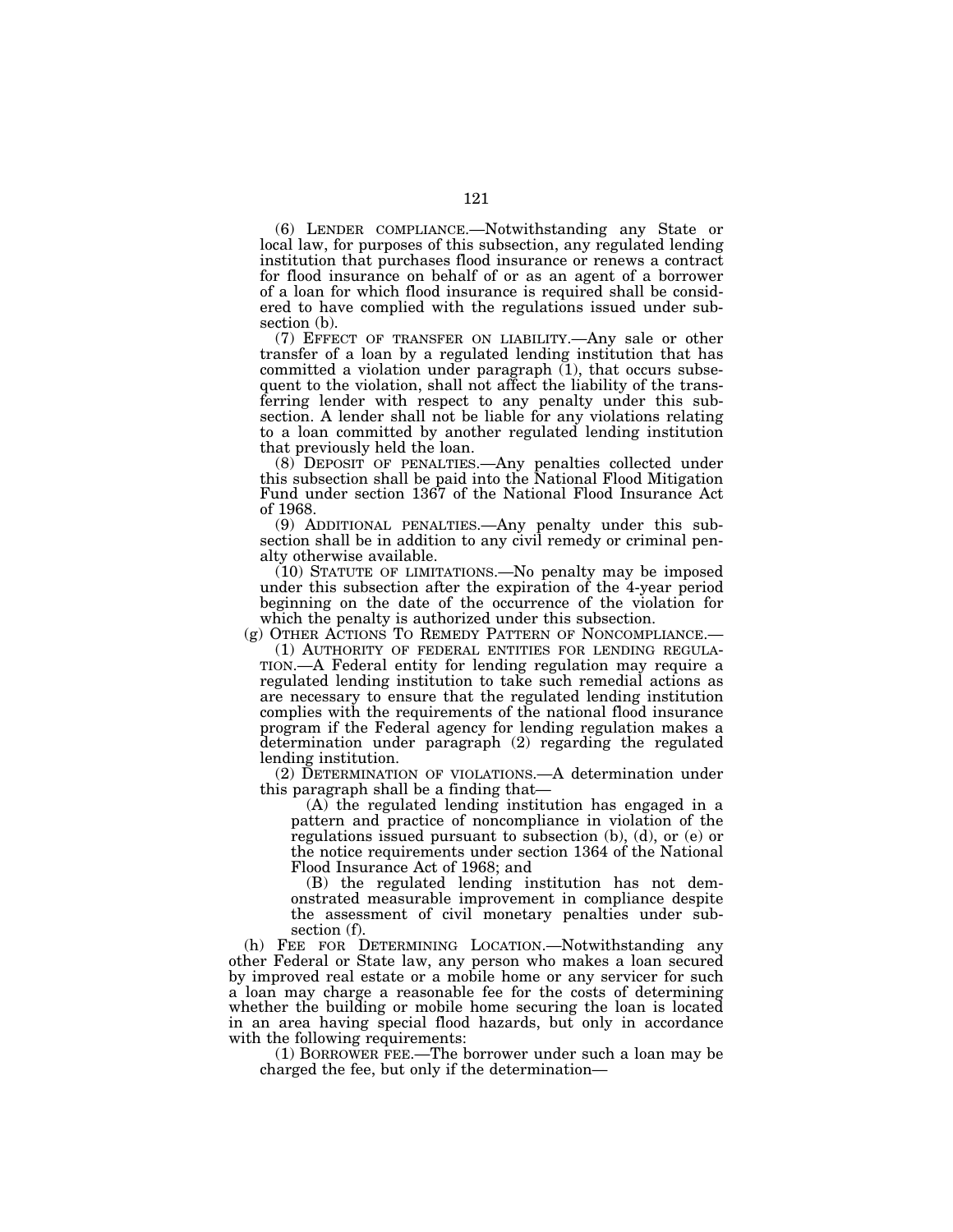(A) is made pursuant to the making, increasing, extending, or renewing of the loan that is initiated by the borrower;

(B) is made pursuant to a revision or updating under section 1360(f) of the floodplain areas and flood-risk zones or publication of a notice or compendia under subsection (h) or (i) of section 1360 that affects the area in which the improved real estate or mobile home securing the loan is located or that, in the determination of the Administrator, may reasonably be considered to require a determination under this subsection; or

(C) results in the purchase of flood insurance coverage pursuant to the requirement under subsection (e)(2).

(2) PURCHASER OR TRANSFEREE FEE.—The purchaser or transferee of such a loan may be charged the fee in the case of sale or transfer of the loan.

## **BIGGERT-WATERS FLOOD INSURANCE REFORM ACT OF 2012**

\* \* \* \* \* \* \*

\* \* \* \* \* \* \*

# **DIVISION F—MISCELLANEOUS**

\* \* \* \* \* \* \*

# **TITLE II—FLOOD INSURANCE**

# **Subtitle A—Flood Insurance Reform and Modernization**

## \* \* \* \* \* \* \*

## **SEC. 100215. TECHNICAL MAPPING ADVISORY COUNCIL.**

(a) ESTABLISHMENT.—There is established a council to be known as the Technical Mapping Advisory Council (in this section referred to as the "Council").

(b) MEMBERSHIP.—

(1) IN GENERAL.—The Council shall consist of—

*(A) the Director of the United States Geological Survey;*   $[(A)]$  *(B)* the Administrator (or the designee thereof);

 $[(B)]$   $(C)$  the Secretary of the Interior (or the designee thereof);

 $[(C)]$  *(D)* the Secretary of Agriculture (or the designee thereof);

 $[(D)]$   $(E)$  the Under Secretary of Commerce for Oceans and Atmosphere (or the designee thereof); and

 $\left[\right(\mathbf{E})$  16] *(F)* 17 additional members appointed by the Administrator or the designee of the Administrator, who shall be—

(i) a member of a recognized professional surveying association or organization;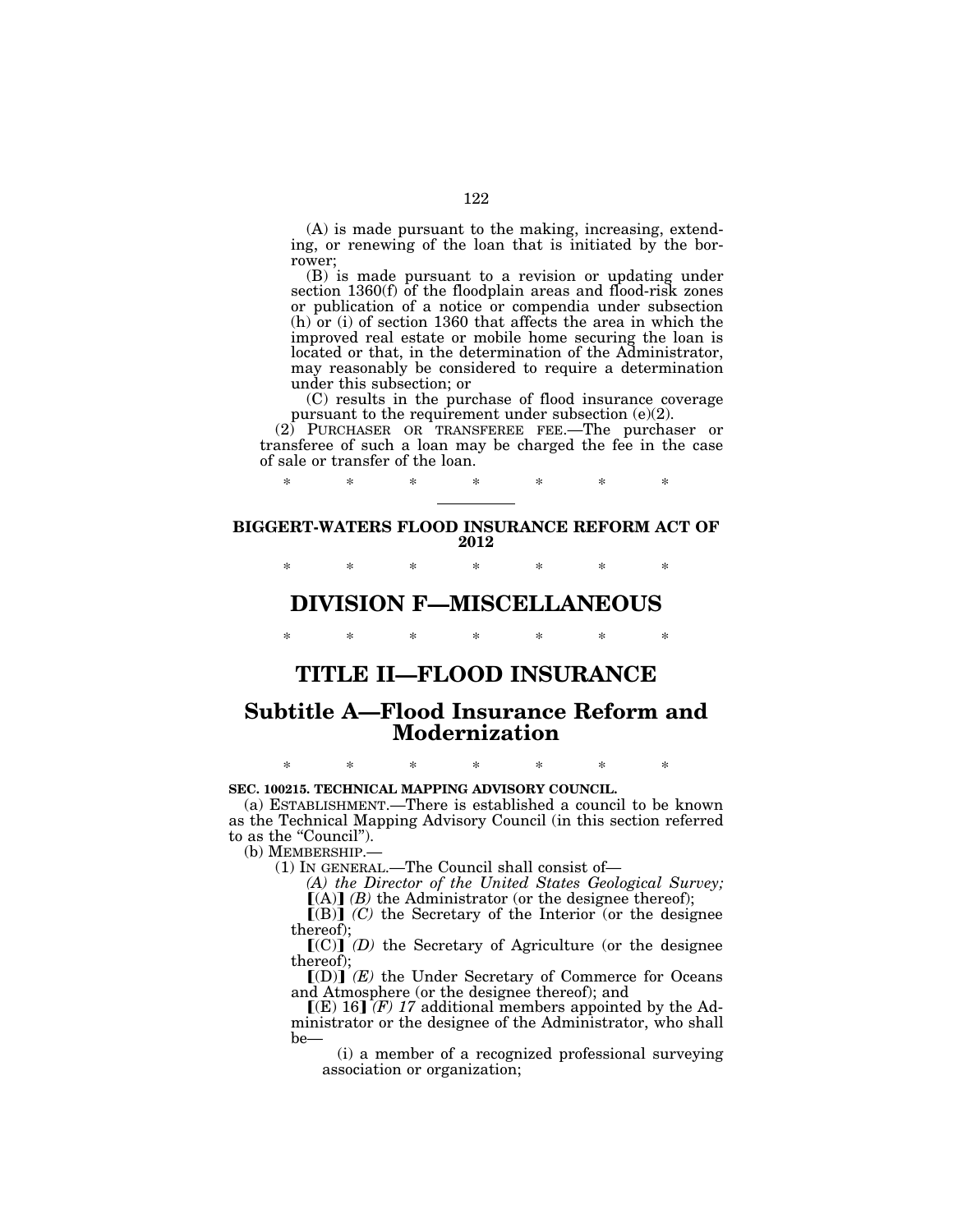(ii) a member of a recognized professional mapping association or organization;

(iii) a member of a recognized professional engineering association or organization;

(iv) a member of a recognized professional association or organization representing flood hazard determination firms;

(v) a representative of the United States Geological Survey;

(vi) a representative of a recognized professional association or organization representing State geographic information;

(vii) a representative of State national flood insurance coordination offices;

(viii) a representative of the Corps of Engineers;

(ix) a member of a recognized regional flood and storm water management organization;

(x) 2 representatives of different State government agencies that have entered into cooperating technical partnerships with the Administrator and have demonstrated the capability to produce flood insurance rate maps;

(xi) 2 representatives of different local government agencies that have entered into cooperating technical partnerships with the Administrator and have demonstrated the capability to produce flood insurance maps;

(xii) a member of a recognized floodplain management association or organization;

(xiii) a member of a recognized risk management association or organization; [and]

 $(xiv)$  a State mitigation officer [.]; and

*(xv) a member of a recognized professional real estate brokerage association.* 

(2) QUALIFICATIONS.—Members of the Council shall be appointed based on their demonstrated knowledge and competence regarding surveying, cartography, remote sensing, geographic information systems, or the technical aspects of preparing and using flood insurance rate maps. In appointing members under paragraph (1)(E), the Administrator shall, to the maximum extent practicable, ensure that the membership of the Council has a balance of Federal, State, local, tribal, and private members, and includes geographic diversity, including representation from areas with coastline on the Gulf of Mexico and other States containing areas identified by the Administrator as at high risk for flooding or as areas having special flood hazards.

(c) DUTIES.—The Council shall—

(1) recommend to the Administrator how to improve in a cost-effective manner the—

(A) accuracy, general quality, ease of use, and distribution and dissemination of flood insurance rate maps and risk data; and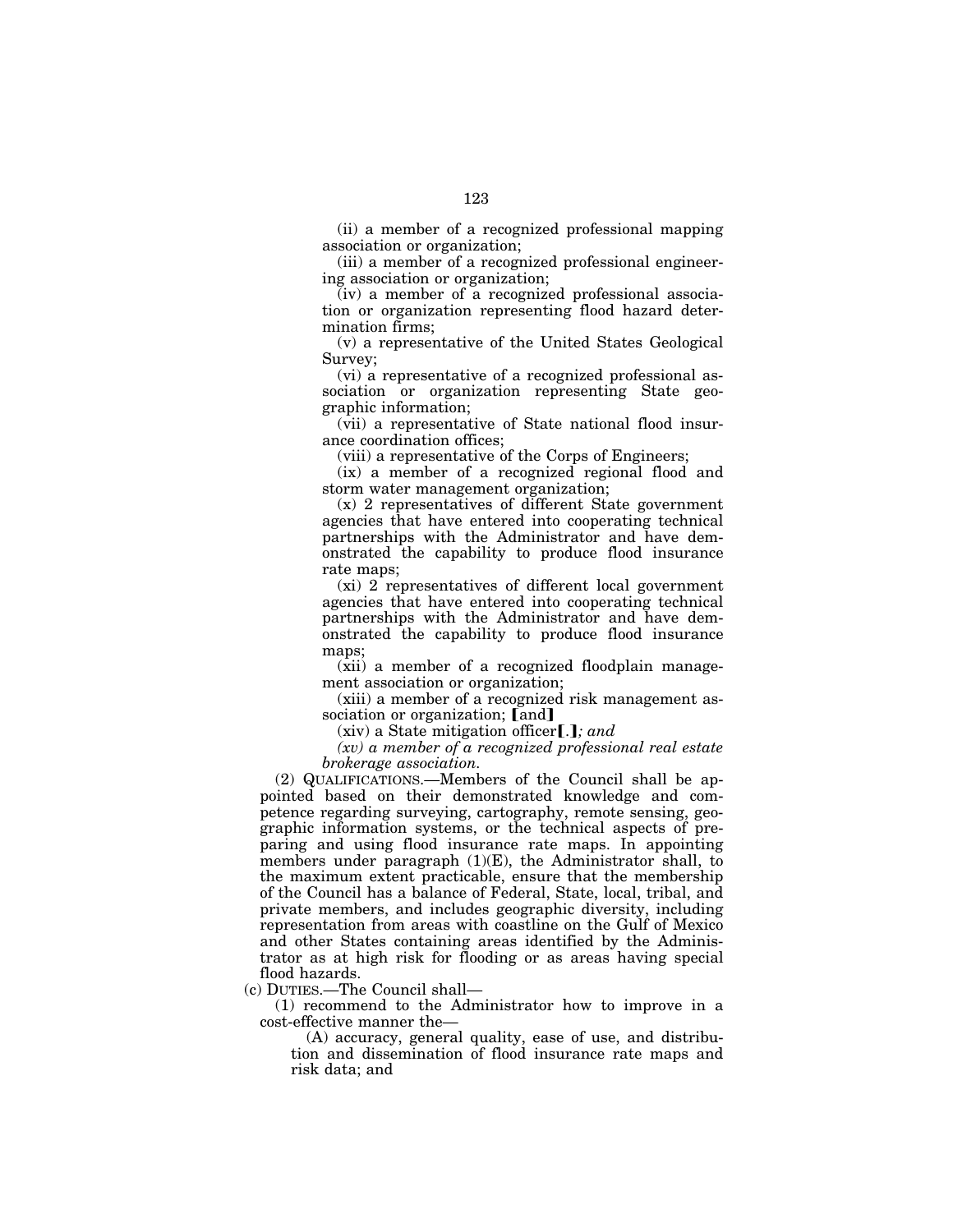(B) performance metrics and milestones required to effectively and efficiently map flood risk areas in the United States;

(2) recommend to the Administrator mapping standards and guidelines for—

(A) flood insurance rate maps; and

(B) data accuracy, data quality, data currency, and data eligibility;

(3) recommend to the Administrator how to maintain, on an ongoing basis, flood insurance rate maps and flood risk identification;

(4) recommend procedures for delegating mapping activities to State and local mapping partners;

(5) recommend to the Administrator and other Federal agencies participating in the Council—

(A) methods for improving interagency and intergovernmental coordination on flood mapping and flood risk determination; and

(B) a funding strategy to leverage and coordinate budgets and expenditures across Federal agencies; and

(6) submit an annual report to the Administrator that contains—

(A) a description of the activities of the Council;

(B) an evaluation of the status and performance of flood insurance rate maps and mapping activities to revise and update flood insurance rate maps, as required under section 100216; and

(C) a summary of recommendations made by the Council to the Administrator.

(d) FUTURE CONDITIONS RISK ASSESSMENT AND MODELING REPORT.—

(1) IN GENERAL.—The Council shall consult with scientists and technical experts, other Federal agencies, States, and local communities to—

(A) develop recommendations on how to—

(i) ensure that flood insurance rate maps incorporate the best available climate science to assess flood risks; and

(ii) ensure that the Federal Emergency Management Agency uses the best available methodology to consider the impact of—

(I) the rise in the sea level; and

(II) future development on flood risk; and

(B) not later than 1 year after the date of enactment of this Act, prepare written recommendations in a future conditions risk assessment and modeling report and to submit such recommendations to the Administrator.

(2) RESPONSIBILITY OF THE ADMINISTRATOR.—The Administrator, as part of the ongoing program to review and update National Flood Insurance Program rate maps under section 100216, shall incorporate any future risk assessment submitted under paragraph  $(1)(B)$  in any such revision or update.

(e) CHAIRPERSON.—The members of the Council shall elect 1 member to serve as the chairperson of the Council (in this section referred to as the "Chairperson").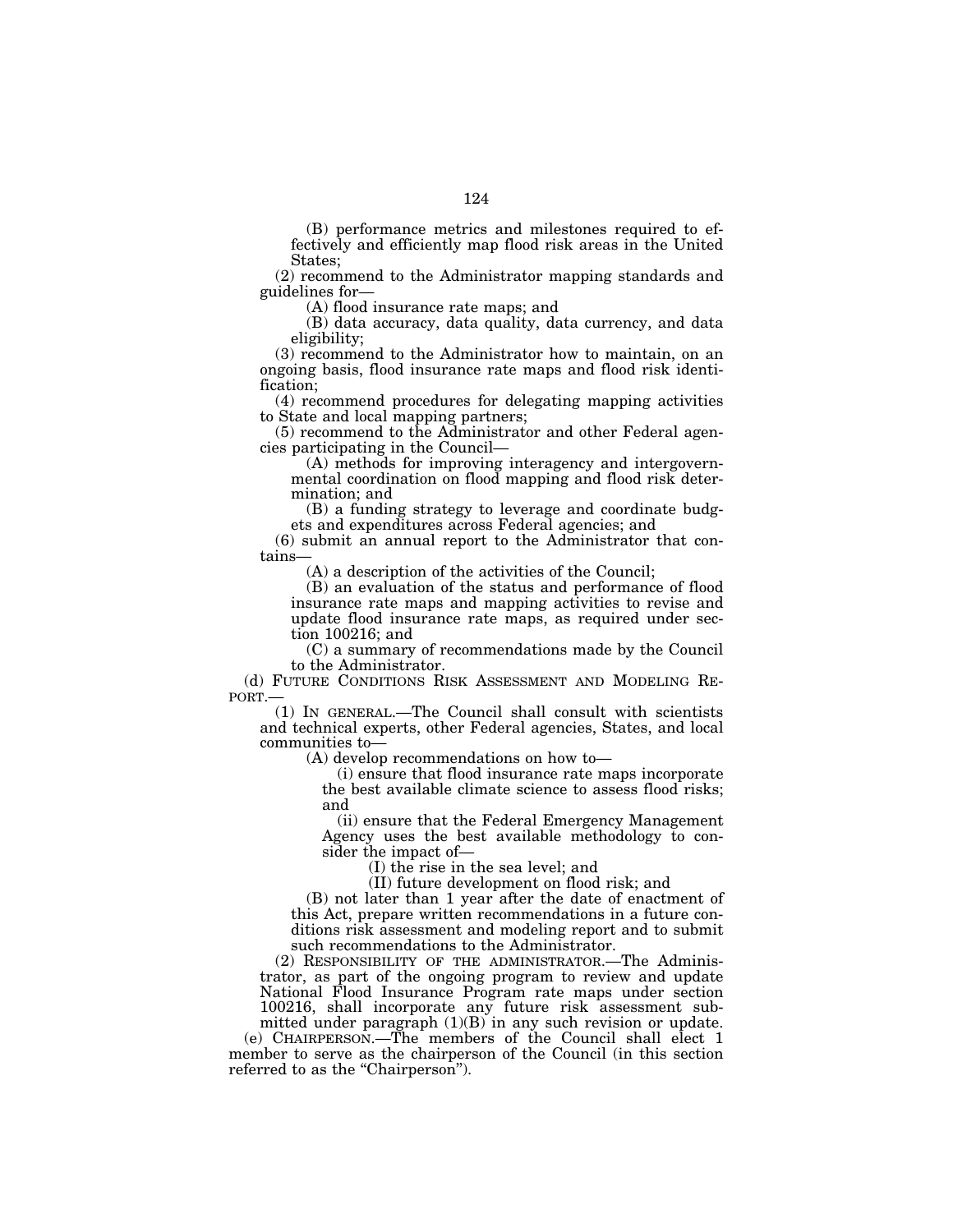(f) COORDINATION.—To ensure that the Council's recommendations are consistent, to the maximum extent practicable, with national digital spatial data collection and management standards, the Chairperson shall consult with the Chairperson of the Federal Geographic Data Committee (established pursuant to Office of Management and Budget Circular A-16).

(g) COMPENSATION.—Members of the Council shall receive no additional compensation by reason of their service on the Council.

(h) MEETINGS AND ACTIONS.— (1) IN GENERAL.—The Council shall meet not less frequently than twice each year at the request of the Chairperson or a majority of its members, and may take action by a vote of the majority of the members.

(2) INITIAL MEETING.—The Administrator, or a person designated by the Administrator, shall request and coordinate the initial meeting of the Council.

(i) OFFICERS.—The Chairperson may appoint officers to assist in carrying out the duties of the Council under subsection  $(c)$ .<br>(j) STAFF.—

 $(1)$  STAFF OF FEMA.—Upon the request of the Chairperson, the Administrator may detail, on a nonreimbursable basis, personnel of the Federal Emergency Management Agency to assist the Council in carrying out its duties.

(2) STAFF OF OTHER FEDERAL AGENCIES.—Upon request of the Chairperson, any other Federal agency that is a member of the Council may detail, on a nonreimbursable basis, personnel to assist the Council in carrying out its duties.

(k) POWERS.—In carrying out this section, the Council may hold hearings, receive evidence and assistance, provide information, and conduct research, as it considers appropriate.

(l) REPORT TO CONGRESS.—The Administrator, on an annual basis, shall report to the Committee on Banking, Housing, and Urban Affairs of the Senate, the Committee on Financial Services of the House of Representatives, and the Office of Management and Budget on the—

(1) recommendations made by the Council;

(2) actions taken by the Federal Emergency Management Agency to address such recommendations to improve flood insurance rate maps and flood risk data; and

(3) any recommendations made by the Council that have been deferred or not acted upon, together with an explanatory statement.

#### **SEC. 100216. NATIONAL FLOOD MAPPING PROGRAM.**

(a) REVIEWING, UPDATING, AND MAINTAINING MAPS.—The Administrator, in coordination with the Technical Mapping Advisory Council established under section 100215, shall establish an ongoing program under which the Administrator shall review, update, and maintain National Flood Insurance Program rate maps in accordance with this section.

(b) MAPPING.—

(1) IN GENERAL.—In carrying out the program established under subsection (a), the Administrator shall—

(A) identify, review, update, maintain, and publish National Flood Insurance Program rate maps with respect to—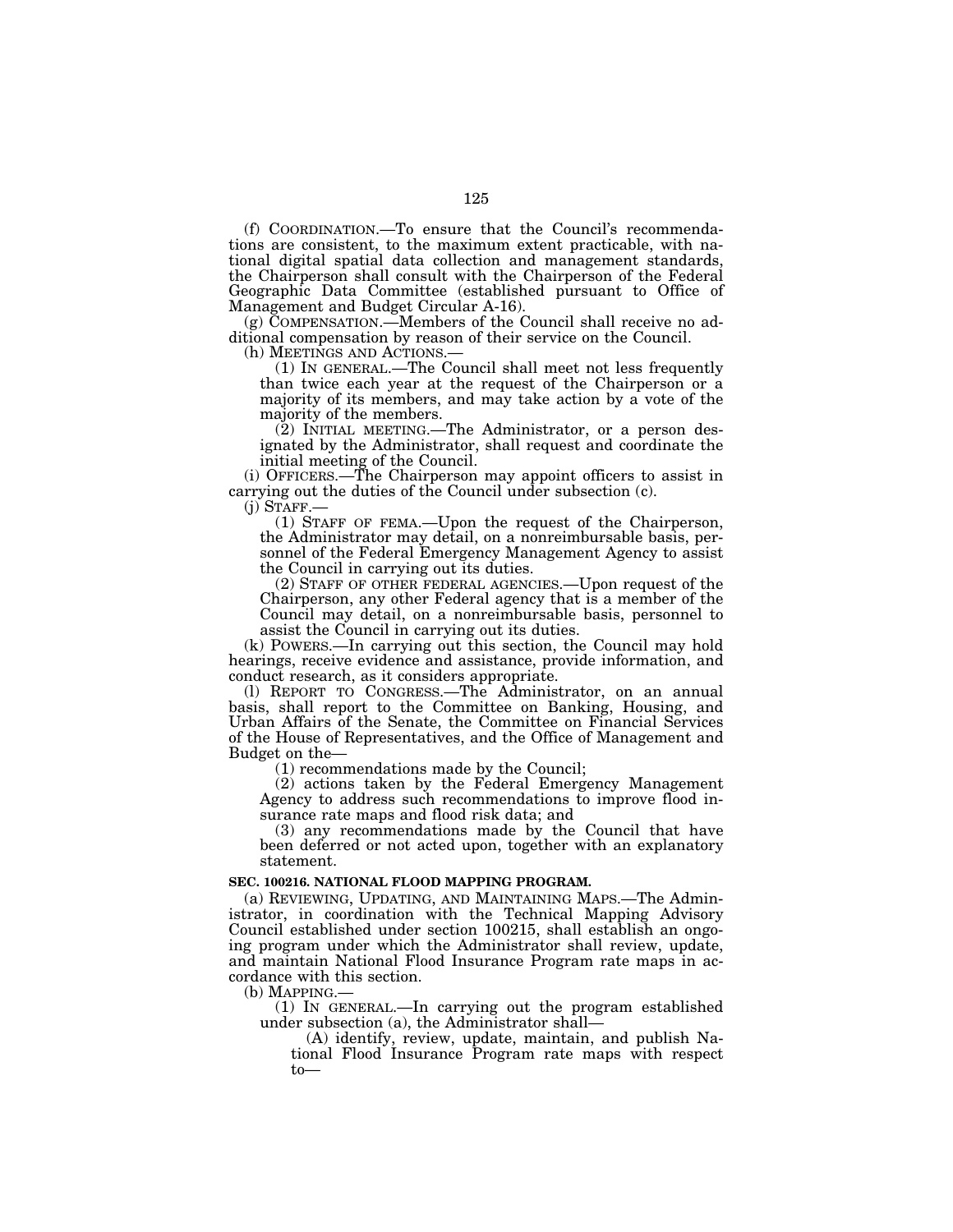(i) all populated areas and areas of possible population growth located within the 100-year floodplain;

(ii) all populated areas and areas of possible population growth located within the 500-year floodplain;

(iii) areas of residual risk, including areas that are protected by levees, dams, and other flood control structures;

(iv) areas that could be inundated as a result of the failure of a levee, dam, or other flood control structure;

(v) areas that are protected by non-structural flood mitigation features; [and]

*(vi) all areas of the United States; and* 

 $\left[$ (vi) $\right]$  (*vii*) the level of protection provided by flood control structures and by non-structural flood mitigation features;

*(B) as soon as practicable—* 

*(i) modernize the flood mapping inventory for communities for which the National Flood Insurance Program rate maps have not been modernized; and* 

*(ii) in coordination with communities, utilize the digital display environment established under subsection (f)(1)(A) to produce, store, and disseminate any flood hazard data, models, and maps generated under clause (i) while ensuring that the flood mapping inventory described in that clause may be printed in order to carry out—* 

*(I) floodplain management programs under the National Flood Insurance Act of 1968 (42 U.S.C. 4001 et seq.); and* 

*(II) other purposes of the National Flood Insurance Program;* 

 $[(B)]$   $(C)$  establish or update flood-risk zone data in all such areas, and make estimates with respect to the rates of probable flood caused loss for the various flood risk zones for each such area; [and]

 $\left[\text{(C)}\right]$  (D) use, in identifying, reviewing, updating, maintaining, or publishing any National Flood Insurance Program rate map required under this section or under the National Flood Insurance Act of 1968 (42 U.S.C. 4011 et seq.), the most accurate topography [and] elevation data available.*]*, and including the most current and most ap*propriate remote sensing or other geospatial mapping technology;* 

*(E) when appropriate, partner with other Federal agencies, States, communities, and private entities in order to meet the objectives of the program; and* 

*(F) when appropriate, consult and coordinate with the Secretary of Defense, the Director of the United States Geological Survey, and the Administrator of the National Oceanic and Atmospheric Administration to obtain the most up-to-date maps and other information of those agencies, including information relating to topography, water flow, watershed characteristics, and any other issues that are relevant to identifying, reviewing, updating, maintaining, and publishing National Flood Insurance Program rate maps.*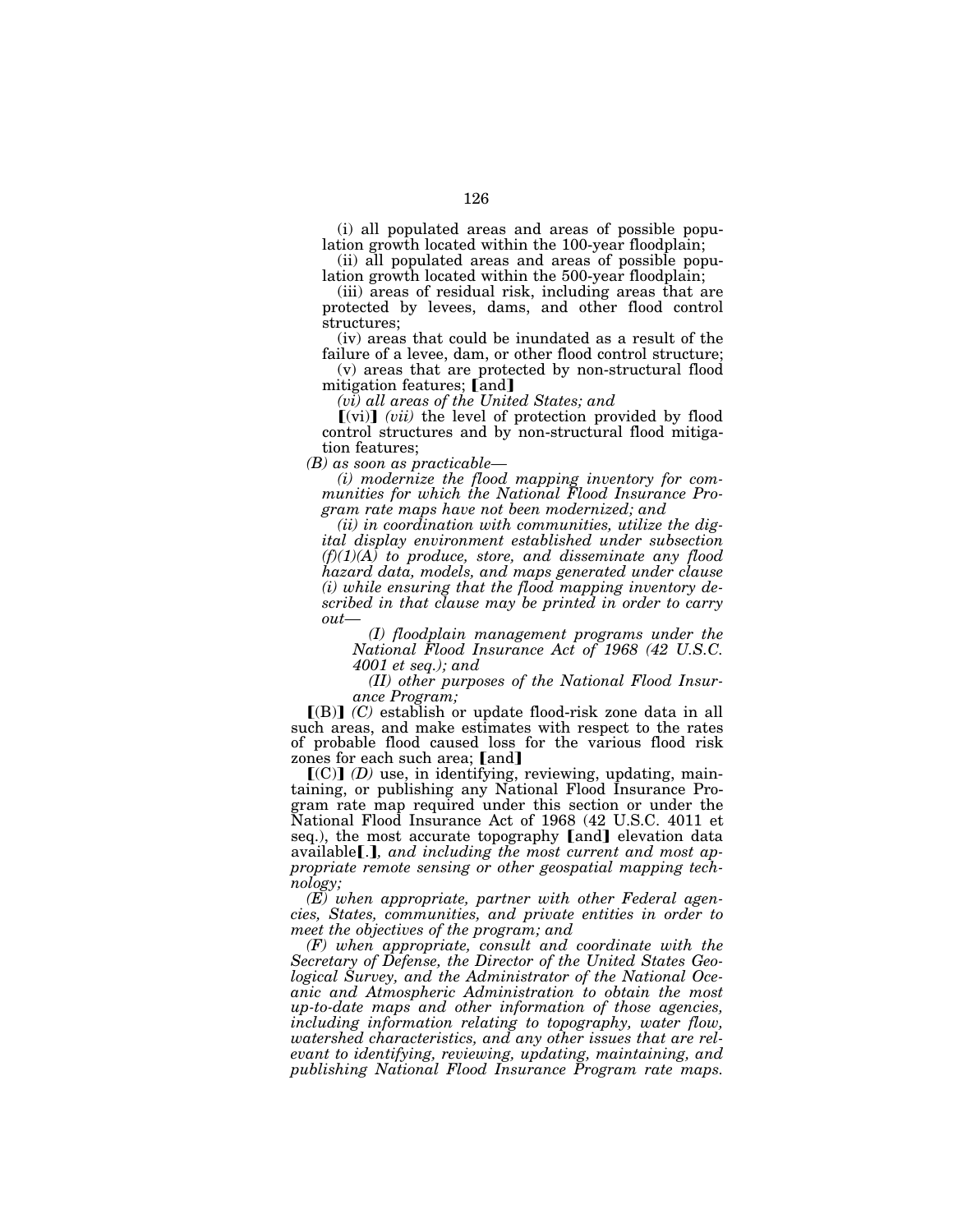(2) MAPPING ELEMENTS.—Each map updated under this section shall—

(A) assess the accuracy of current ground elevation data used for hydrologic and hydraulic modeling of flooding sources and mapping of the flood hazard and wherever necessary acquire new ground elevation data utilizing the most up-to-date geospatial technologies in accordance with guidelines and specifications of the Federal Emergency Management Agency; and

(B) develop National Flood Insurance Program flood data on a watershed basis—

(i) to provide the most technically effective and efficient studies and hydrologic and hydraulic modeling; and

(ii) to eliminate, to the maximum extent possible, discrepancies in base flood elevations between adjacent political subdivisions.

(3) OTHER INCLUSIONS.—In updating maps under this section, the Administrator shall include—

(A) any relevant information on coastal inundation from—

(i) an applicable inundation map of the Corps of Engineers; and

(ii) data of the National Oceanic and Atmospheric Administration relating to storm surge modeling;

(B) any relevant information of the United States Geological Survey on stream flows, watershed characteristics, and topography that is useful in the identification of flood hazard areas, as determined by the Administrator;

(C) any relevant information on land subsidence, coastal erosion areas, changing lake levels, and other flood-related hazards;

(D) any relevant information or data of the National Oceanic and Atmospheric Administration and the United States Geological Survey relating to the best available science regarding future changes in sea levels, precipitation, and intensity of hurricanes; [and]

(E) any other relevant information as may be recommended by the Technical Mapping Advisory Committee[.]; and

*(F) cadastral features, including, for each cadastral feature—* 

*(i) the associated parcel identification data for such cadastral feature; and* 

*(ii) to the maximum extent practicable, using public and private sector address data, the address of such cadastral feature.* 

(c) STANDARDS.—In updating and maintaining maps under this section, the Administrator shall—

(1) establish standards to—

(A) ensure that maps are adequate for—

(i) flood risk determinations; and

(ii) use by State and local governments in managing development to reduce the risk of flooding; and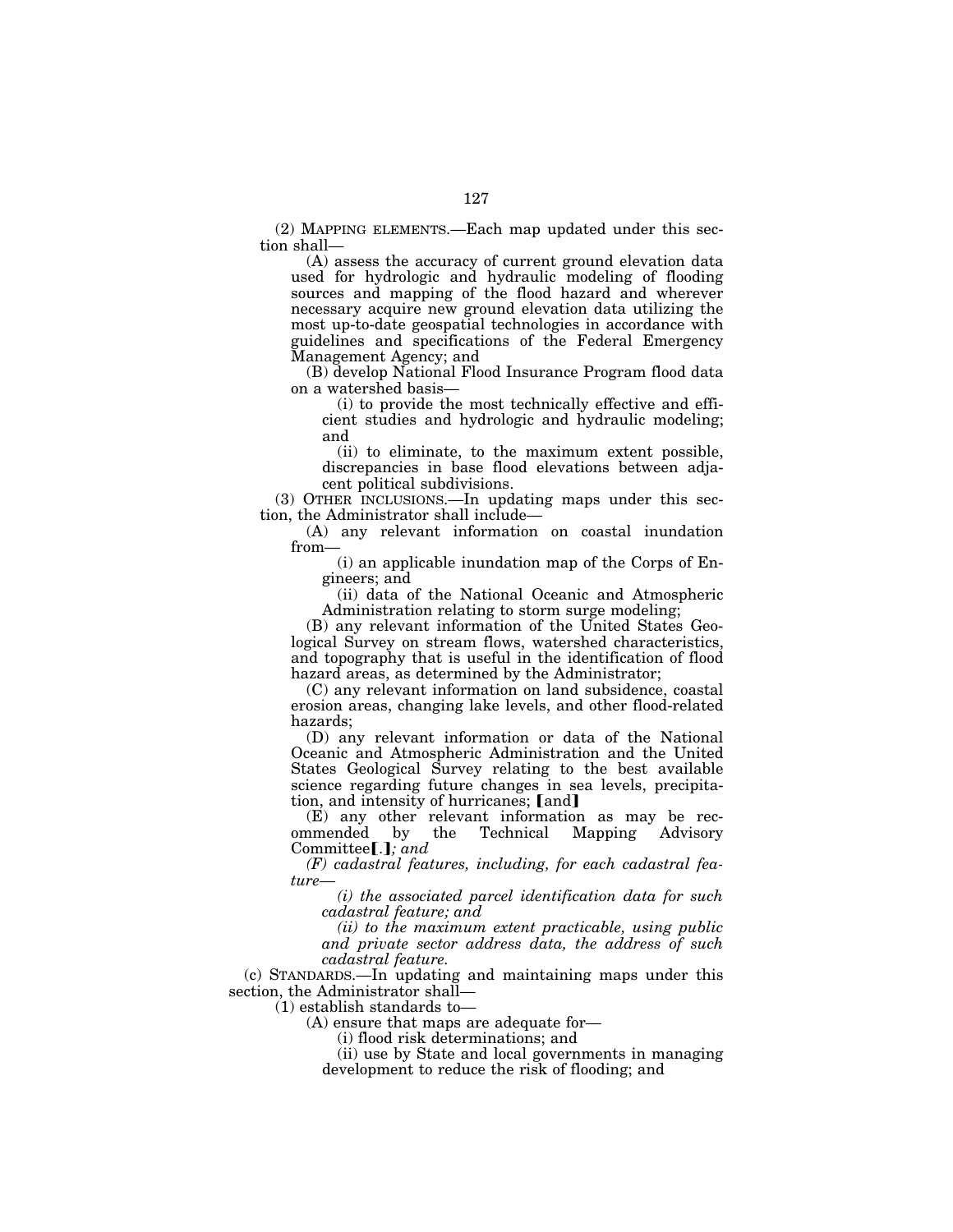(B) facilitate identification and use of consistent methods of data collection and analysis by the Administrator, in conjunction with State and local governments, in developing maps for communities with similar flood risks, as determined by the Administrator; and

(2) publish maps in a format that is—

(A) digital geospatial data compliant;

(B) compliant with the open publishing and data exchange standards established by the Open Geospatial Consortium; [and]

(C) aligned with official data defined by the National Geodetic Survey [.]; and

*(D) spatially accurate in accordance with the common protocols for geospatial data under section 757 of the Geospatial Data Act of 2018 (43 U.S.C. 2806).* 

(d) COMMUNICATION AND OUTREACH.—

(1) IN GENERAL.—The Administrator shall—

(A) before commencement of any mapping or map updating process, notify each community affected of the model or models that the Administrator plans to use in such process and provide an explanation of why such model or models are appropriate;

(B) provide each community affected a *maximum* 30-day period beginning upon notification under subparagraph (A) to consult with the Administrator regarding the appropriateness, with respect to such community, of the mapping model or models to be used; provided that consultation by a community pursuant to this subparagraph shall not waive or otherwise affect any right of the community to appeal any flood hazard determinations;

 $(\vec{C})$  upon completion of the first Independent Data Submission, transmit a copy of such Submission to the affected community, provide the affected community a *maximum*  30-day period during which the community may provide data to Administrator that can be used to supplement or modify the existing data, and incorporate any data that is consistent with prevailing engineering principles;

(D) work with States, local communities, and property owners to identify areas and features described in subsection  $(b)(1)(A)(v);$ 

(E) work to enhance communication and outreach to States, local communities, and property owners about the effects—

(i) of any potential changes to National Flood Insurance Program rate maps that may result from the mapping program required under this section; and

(ii) that any such changes may have on flood insurance purchase requirements;

(F) engage with local communities to enhance communication and outreach to the residents of such communities, including tenants (with regard to contents insurance), on the matters described under subparagraph (E); and

(G) not less than 30 days before issuance of any preliminary map, notify the Senators for each State affected and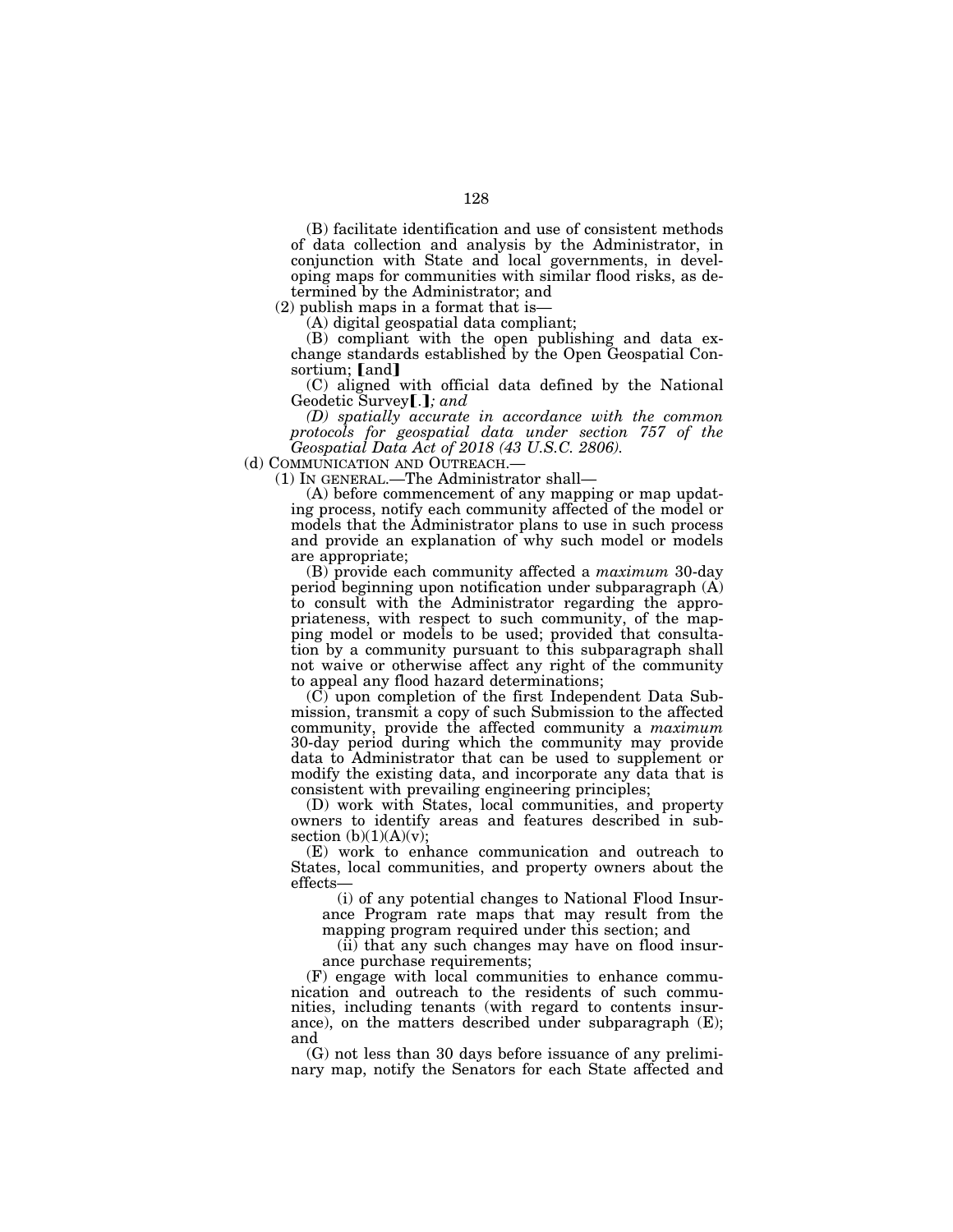each Member of the House of Representatives for each congressional district affected by the preliminary map in writing of—

(i) the estimated schedule for—

(I) community meetings regarding the preliminary map;

(II) publication of notices regarding the preliminary map in local newspapers; and

(III) the commencement of the appeals process regarding the map; and

(ii) the estimated number of homes and businesses that will be affected by changes contained in the preliminary map, including how many structures will be that were not previously located in an area having special flood hazards will be located within such an area under the preliminary map; and

(H) upon the issuance of any proposed map and any notice of an opportunity to make an appeal relating to the proposed map, notify the Senators for each State affected each Member of the House of Representatives for each congressional district affected by the proposed map of any action taken by the Administrator with respect to the proposed map or an appeal relating to the proposed map.

(2) REQUIRED ACTIVITIES.—The communication and outreach activities required under paragraph (1) shall include—

(A) notifying property owners when their properties become included in, or when they are excluded from, an area covered by the mandatory flood insurance purchase requirement under section 102 of the Flood Disaster Protection Act of 1973 (42 U.S.C. 4012a);

(B) educating property owners regarding the flood risk and reduction of this risk in their community, including the continued flood risks to areas that are no longer subject to the flood insurance mandatory purchase requirement;

(C) educating property owners regarding the benefits and costs of maintaining or acquiring flood insurance, including, where applicable, lower-cost preferred risk policies under the National Flood Insurance Act of 1968 (42 U.S.C. 4011 et seq.) for such properties and the contents of such properties;

(D) educating property owners about flood map revisions and the process available to such owners to appeal proposed changes in flood elevations through their community, including by notifying local radio and television stations; and

(E) encouraging property owners to maintain or acquire flood insurance coverage.

*(3) FUTURE FLOOD RISK.—The Administrator shall, in consultation with the Technical Mapping Council established under section 100215, provide financial and technical assistance to communities to incorporate future flood hazard conditions as an informational layer on their Flood Insurance Rate Maps.*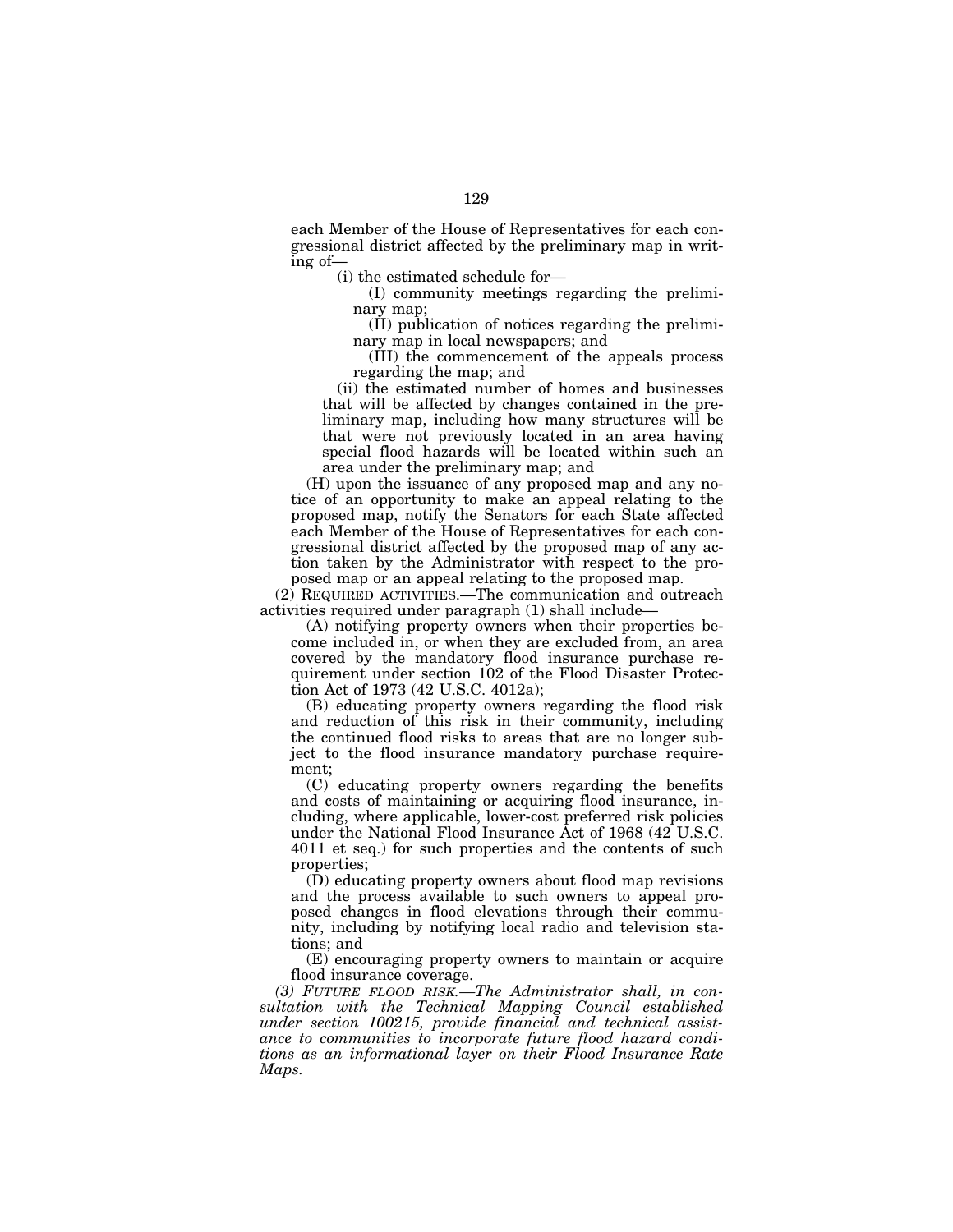(e) COMMUNITY REMAPPING REQUEST.—Upon the adoption by the Administrator of any recommendation by the Technical Mapping Advisory Council for reviewing, updating, or maintaining National Flood Insurance Program rate maps in accordance with this section, a community that believes that its flood insurance rates in effect prior to adoption would be affected by the adoption of such recommendation may submit a request for an update of its rate maps, which may be considered at the Administrator's sole discretion. The Administrator shall establish a protocol for the evaluation of such community map update requests.

*(f) DIGITAL DISPLAY ENVIRONMENT AND BUILDING-SPECIFIC FLOOD HAZARD AND RISK INFORMATION.—* 

*(1) ESTABLISHMENT.—* 

*(A) IN GENERAL.—Not later than 5 years after the date of enactment of the National Flood Insurance Program Reauthorization Act of 2019, the Administrator, in consultation with the Technical Mapping Advisory Council, shall establish, as part of a national structure inventory, a dynamic, database-derived digital display environment for flood hazard and risk data, models, maps, and assessments.* 

*(B) CONSULTATION WITH STATES AND COMMUNITIES.—In designing and constructing the digital display environment under subparagraph (A), the Administrator shall—* 

*(i) leverage and partner with States and communities that have successfully implemented the same approach; and* 

*(ii) consider adopting the techniques and technologies used by the States and communities described in clause (i) and applying those techniques and technologies nationwide.* 

*(2) DIGITAL DISPLAY SYSTEM.— (A) IN GENERAL.—In carrying out paragraph (1), the Administrator, in consultation with the Technical Mapping Advisory Council, shall establish a national digital display system that shall—* 

*(i) be prompted through dynamic querying of a spatial, relational flood hazard and risk database;* 

*(ii) as permissible under law, be made available to the public;* 

*(iii) to the extent feasible, and where sufficient data is available, provide information, with respect to individual structures, regarding—* 

*(I) flood hazard and risk assessment determinations;* 

*(II) flood insurance; and* 

*(III) flood risk mitigation efforts;* 

*(iv) be constructed in a manner that facilitates coordination with digital display systems that—* 

*(I) have been developed by State and community partners; and* 

*(II) the Administrator finds are acceptable;* 

*(v) include the capability to print physical copies of maps; and* 

*(vi) where feasible, allow for the maintenance and storage of elevation certificates.*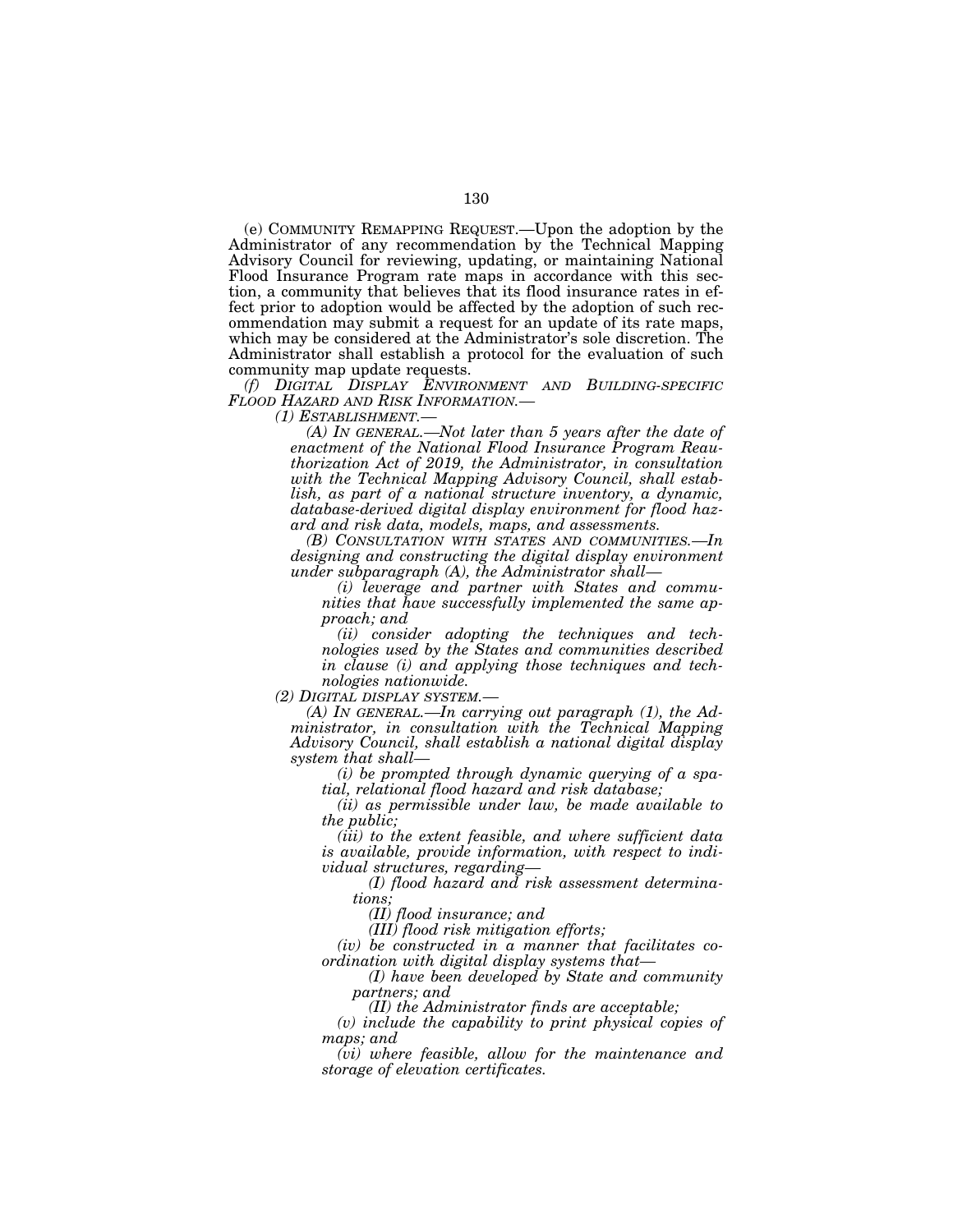*(B) PRIVACY REQUIREMENTS.—The Administrator may not disseminate the database described in subparagraph (A)(i), including any data used to create that database, to the public or to a private company in a manner that violates section 552a of title 5, United States Code, or any regulation implementing that section.* 

*(g) STREAM FLOW NETWORKS.—* 

*(1) IN GENERAL.—The Administrator shall coordinate with the United States Geological Survey for the sharing of data from stream flow networks critical to the National Flood Insurance Program, flood risk mapping, and flood risk assessments, to ensure that—* 

*(A) the stream gage stations in such stream flow networks are operational and use modern hardware;* 

*(B) such stream flow networks are sufficiently densified by adding new stream gage stations in high-risk areas;* 

*(C) inactive critical stream gage stations in such stream flow networks are reactivated; and* 

*(D) the speed of the geospatial real-time data feeds from such stream gage stations is increased.* 

*(2) DEFINITIONS.—In this subsection:* 

*(A) STREAM FLOW NETWORK.—The term ''stream flow network'' means a network of stream flow gages maintained under the direction of the United States Geological Survey and its partners that is used to measure or record the flow of water down a stream or river, or through an entire watershed system, and transmit such information using a geospatial real-time data feed.* 

*(B) STREAM GAGE STATION.—The term ''stream gage station'' means a device installed at the edge of a river or stream that measures or records the flow of water down the stream and additional information such as water height, water chemistry, and water temperature.* 

*(3) RULE OF CONSTRUCTION.—The purpose of this subsection is to require cooperation between the Federal Emergency Management Agency and United States Geological Survey and nothing in this subsection may be construed to require or obligate funding expenditures.* 

*(h) AVAILABILITY OF DATA TO PUBLIC.—The Administrator shall make available to the public on the website of the Federal Emergency Management Agency a national geospatial data repository that—* 

*(1) provides access to the raw data used to include the cadastral features and parcel identification data in National Flood Insurance Program rate maps;* 

*(2) to the extent that such data is available, allows users to view, query, and obtain such data at multiple levels of detail, including down to the property level;* 

*(3) allows users to view flood risks, flood insurance zones, and flood elevations;* 

*(4) provides access to flood mapping and related information such as—* 

*(A) hydrologic and hydraulic models used in determining flood risk;*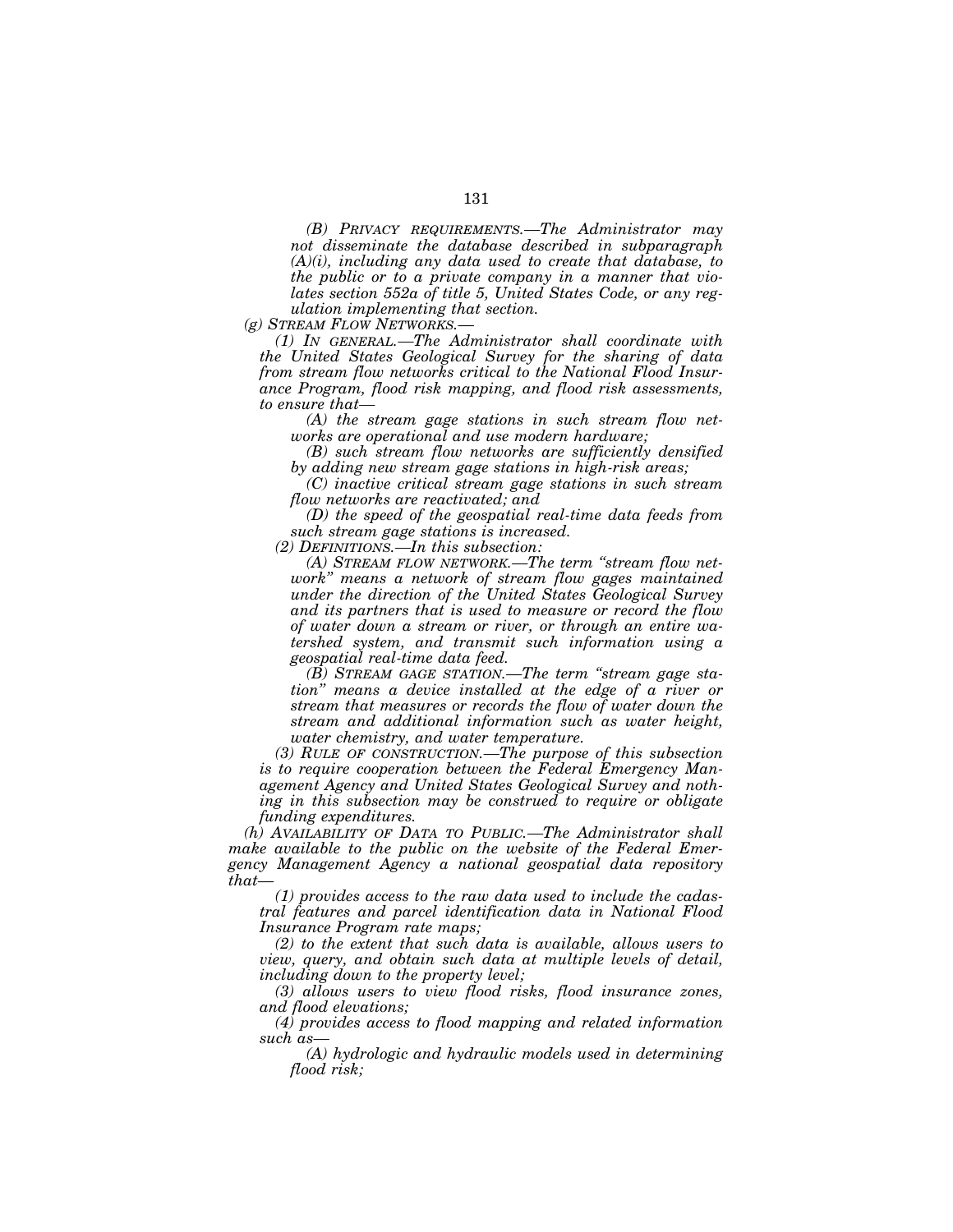132

*(B) structure footprints where available as part of a national structure inventory;* 

*(C) flood depth grids;* 

*(D) flood risk reports;* 

*(E) flood risk assessments (Hazus analyses);* 

*(F) hazard mitigation plans; and* 

*(G) other flood risk products at the discretion of the Administrator; and* 

*(5) maintains and disseminates such data in a consistent manner.* 

*(i) ENSURING CURRENT DATA.—Not less frequently than once every 5 years, the Administrator shall verify that each National Flood Insurance Program rate map contains data that is current and credible.* 

*(j) QUALIFICATIONS-BASED SELECTION CONTRACTING.—* 

*(1) IN GENERAL.—With respect to a contract awarded by the Administrator under this Act, or by an entity receiving a grant under this Act, for program management, architectural and engineering services, or surveying and mapping, such a contract shall be awarded to a contractor selected in accordance with the procedures described in section 1103 of title 40, United States Code (or an applicable equivalent State qualifications-based statute). The Administrator, or entity, as the case may be, shall require such contractor, as a condition of such contract, to award any subcontract for program management, architectural and engineering services, or surveying and mapping in accordance with the procedures described in the previous sentence, or the applicable equivalent State statute.* 

*(2) RELATIONSHIP TO STATE LAW.—Nothing in this subsection shall supersede any applicable State licensing law governing professional licensure.* 

*(3) DEFINITIONS.—In this subsection:* 

*(A) ARCHITECTURAL AND ENGINEERING SERVICES.—The term ''architectural and engineering services'' has the mean*ing given that term in section 1102 of title 40, United *States Code.* 

*(B) SURVEYING AND MAPPING.—The term ''surveying and mapping'' includes geospatial activities associated with measuring, locating, and preparing maps, charts, or other graphical or digital presentations depicting natural and man-made physical features, phenomena, and legal boundaries of the earth, including the following:* 

*(i) Topographic Engineering Surveying, including acquisition of topographic oriented surveying and mapping data for design, construction, master planning, operations, as-built conditions, precise structure stability studies using conventional and electronic instrumentation, photogrammetric, LiDAR, remote sensing, inertial, satellite, and other manned and unmanned survey methods as applicable.* 

*(ii) Hydrographic Engineering Surveying, including acquisition of hydrographic oriented surveying and mapping data for design, construction, dredging, master planning, operations, and as-built conditions using conventional and electronic instrumentation, and pho-*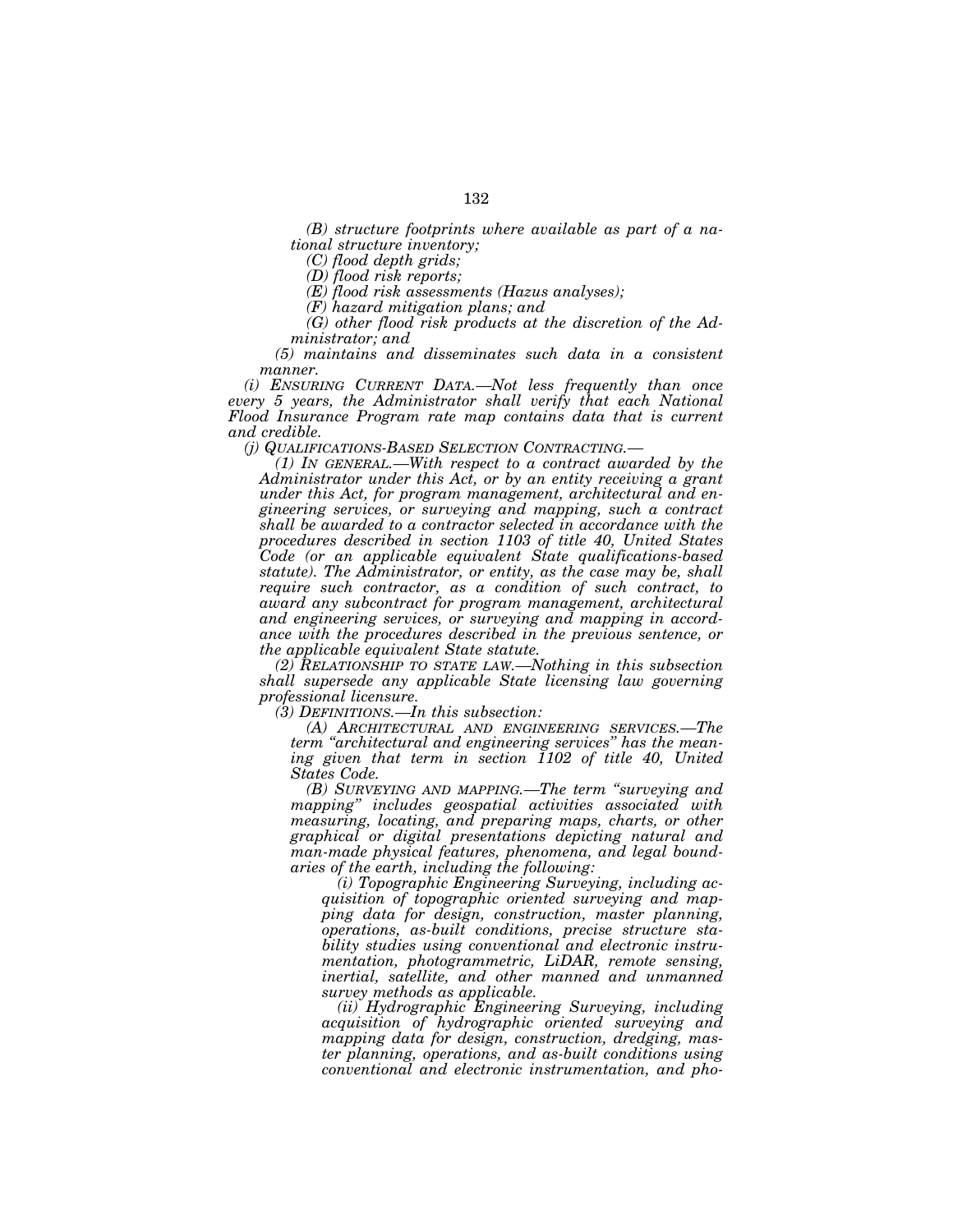*togrammetric, remote sensing, inertial, satellite, side scan sonar, subbottom profiling, and other surveying methods, as applicable.* 

*(iii) Land Surveying, including property and boundary surveys, monumentation, marking and posting, and preparation of tract descriptions, using conventional, electronic instrumentation, photogrammetric, inertial, satellite, and other survey methods, as applicable.* 

*(iv) Geodetic Surveying, including first, second, and third order horizontal and vertical control surveys, geodetic astronomy, gravity and magnetic surveys using conventional, electronic instrumentation, photogrammetric, inertial, satellite, and other survey methods, as applicable.* 

*(v) Cartographic Surveying, including acquisition of topographic and hydrographic oriented surveying and mapping data for construction of maps, charts, and similar products for planning, flood analysis, and general use purposes using conventional and electronic instrumentation, photogrammetric, inertial, satellite, mobile, terrestrial, and other survey methods, as applicable.* 

*(vi) Mapping, charting, and related geospatial database development, including the design, compilation, digitizing, attributing, scribing, drafting, printing and dissemination of printed or digital map, chart, and related geospatial database products associated with planning, engineering, operations, and related real estate activities using photogrammetric, geographic information systems, and other manual and computer assisted methods, as applicable.* 

*(k) DEFINITIONS.—In this section:* 

*(1) CADASTRAL FEATURE.—The term ''cadastral feature'' means the geographic elements and features—* 

*(A) that are independent of elevation, such as roads, structure footprints, and rivers and lakes;* 

*(B) which are represented on maps to show the true location and size of the elements in relationship to each other, as they are seen from the air; and* 

*(C) that are mapped from LiDAR or aerial photography by employing basic photogrammetry.* 

*(2) PARCEL IDENTIFICATION DATA.—The term ''parcel identification data'' means the information associated with a parcel of land, including the geographic location, unique parcel identifier, boundaries, structures contained within the parcel, zoning classification, and owner.* 

*(l) ANNUAL REPORT.—The Administrator, in coordination with the Technical Mapping Advisory Council established under section 100215 of this Act, shall submit to the Committee on Financial Services of the House of Representatives and the Committee on Banking, Housing, and Urban Affairs of the Senate an annual report regarding progress achieved in the mapping program under this section, including the digital display and structure-specific information required under subsection (f), which shall include rec-*